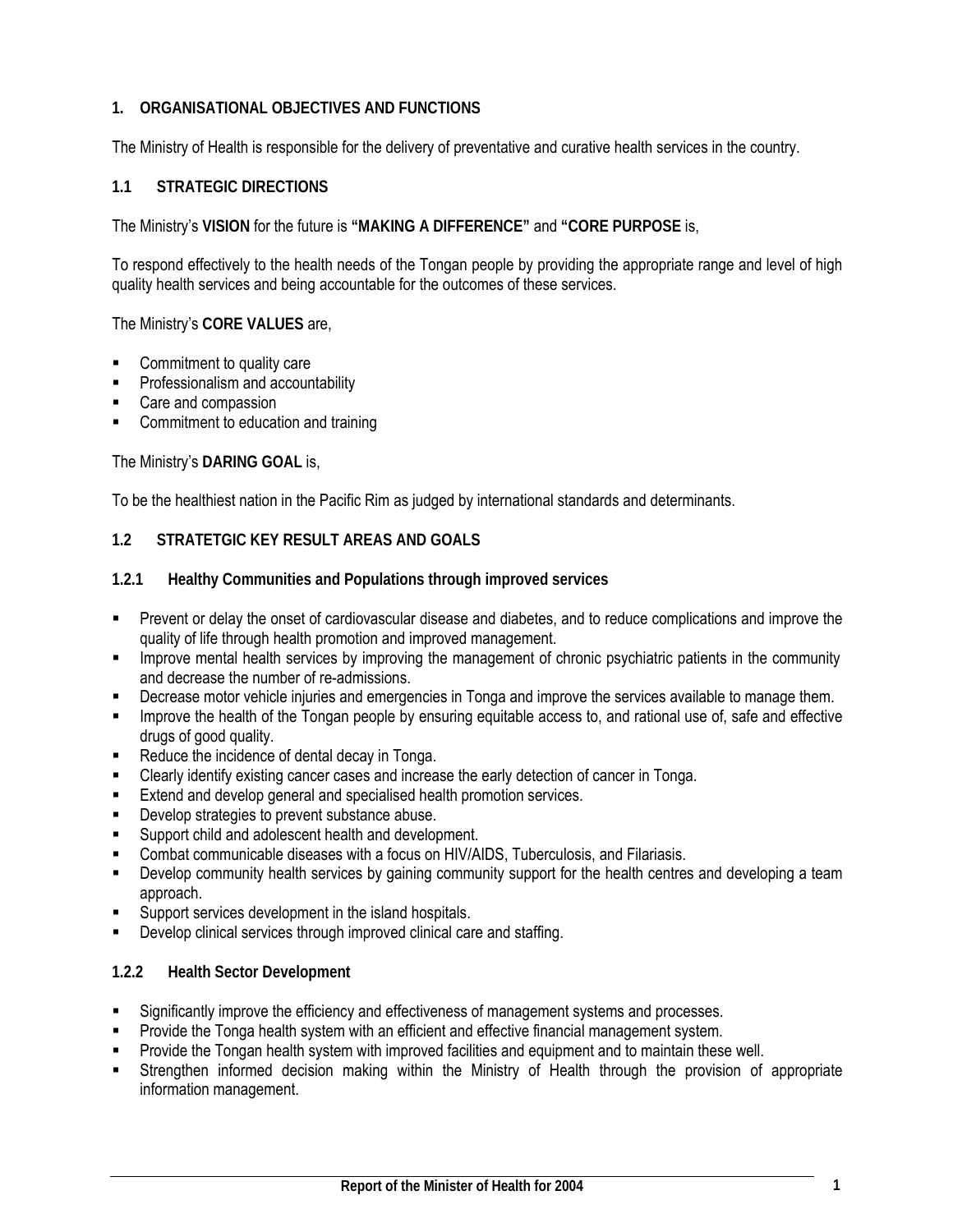### **1.2.3 Staff Training and Development**

- **IMPROVE and strengthen workforce management and development.**
- Continue to organise formal education, and in service training programs for staff.
- Prioritise training needs.
- Develop workforce planning processes.

#### **1.2.4 Service Partnerships**

 Work with Non Government Organisations, communities, other Government departments and donor organisations to implement these priorities.

#### **1.3 PROGRAMME OBJECTIVES AND MISSION STATEMENT**

Operationally the Ministry mirrors the budget structure to facilitate programme evaluation and consists of four programmes,

- 1. Leadership, policy advice and programme administration
- 2. Preventative health services
- 3. Curative health services
- 4. Dental health services

#### **1.3.1 Programme 1: Leadership, policy advice and programme administration**

**Programme Objectives and Mission Statement:** To provide quality and effective support services to the Ministry and all health districts with regard to donor coordination, strategic, operational and workforce planning, administration, human resources and financial management, transport and communication services.

#### **1.3.2 Programme 2: Preventative health services**

**Programme Objectives and Mission Statement:** To help the people in Tonga to achieve the highest attainable level of health as defined by World Health Organisation's constitution as "a state of complete physical, mental and social well-being and not merely the absence of infirmity", by:

- Significantly reduce morbidity and mortality due to infectious diseases.
- Provide environmental health services which result in a healthier community due to improved regulation, monitoring and health promotion activities.
- Assisting all health providers in the promotion of health through their respective areas of care and to empower the public at large in looking after their own health.
- Providing effective services to the health of mothers, children and others through a reproductive health strategic approach extending community health services to the people who need our services the most.

#### **1.3.3 Programme 3: Curative health services**

**Programme Objectives and Mission Statement:** To be able to provide the best possible care for patients, to prioritise areas that need change and to use the available resources in the most appropriate and effective way.

#### **1.3.4 Programme 4: Dental services**

**Programme Objectives and Mission Statement:** To respond effectively to the oral health needs of the people of Tonga by providing preventive and curative oral health programmes, information and services and be responsible for its outcomes.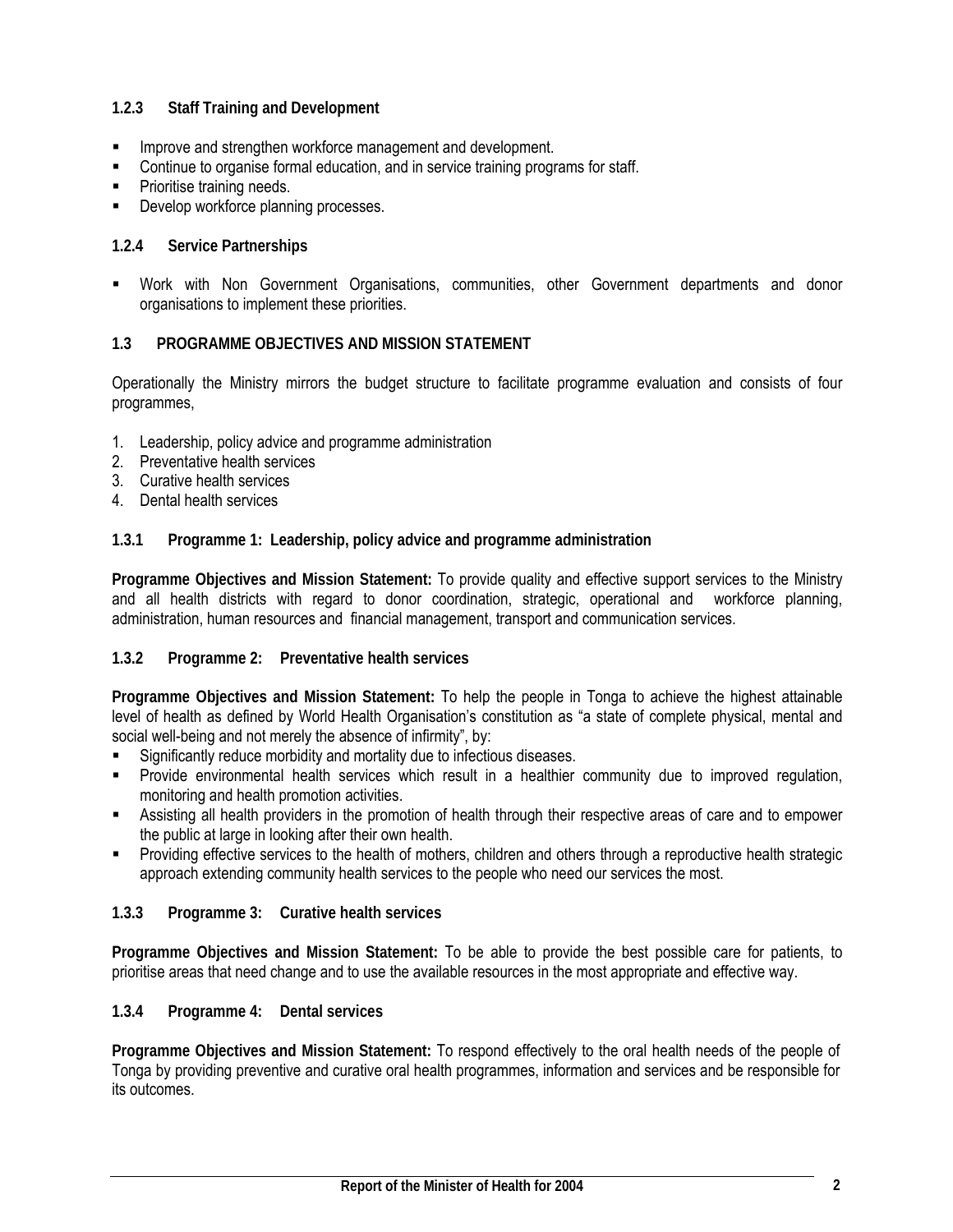In implementing its services and activities the Ministry is governed by the following Acts:

- **Public Health Act 1992**
- Mental Health Act 1992
- **Health Practitioners Registration Act 1991**
- **Health Services Act 1991**
- Garbage Act 1945
- **Tobacco Act 2001**

The following legislation was approved by the Legislative Assembly and His Majesty's Ascent has been granted.

- **Health Practitioners Review Act 2001**
- **Medical and Dental Act 2001**
- Nurses Act 2001
- Pharmacy Act 2001
- **Mental Health Act 2001**
- **Therapeutic Goods Act 2001**
- **Drugs and Poisons (Amendment Act 2001)**

### **2 HEALTH ADMINISTRATION AND MANAGEMENT**

In delivering its services to the public, the Ministry is divided into six functional divisions,

- **Administration**
- **-** Health Planning and Information
- Public Health
- **Medical**
- **Nursing**
- **Dental**

Divisional heads are responsible to the Director of Health for the implementation of each Division's services.

**2.1 As of 31 December 2004 the following officers were responsible for the administration and management of the Ministry and its respective Divisions.** 

| 2.2            | <b>Ministerial Health</b> | Dr Viliami Ta'u Tangi                                              |
|----------------|---------------------------|--------------------------------------------------------------------|
| 2.3            | <b>Head of Department</b> | Dr Litili 'Ofanoa                                                  |
| 2.4            | <b>Divisional Heads</b>   |                                                                    |
|                | <b>Public Health</b>      | Dr Malakai 'Ake<br>Chief Medical Officer, Public Health            |
| Medical        |                           | Dr Taniela Palu<br><b>Chief Medical Officer, Clinical Services</b> |
| <b>Nursing</b> |                           | Ms 'Amelia Lata Malu<br><b>Chief Nursing Officer</b>               |
| Dental         |                           | Dr Viliami Sikalu Latu<br><b>Chief Dental Officer</b>              |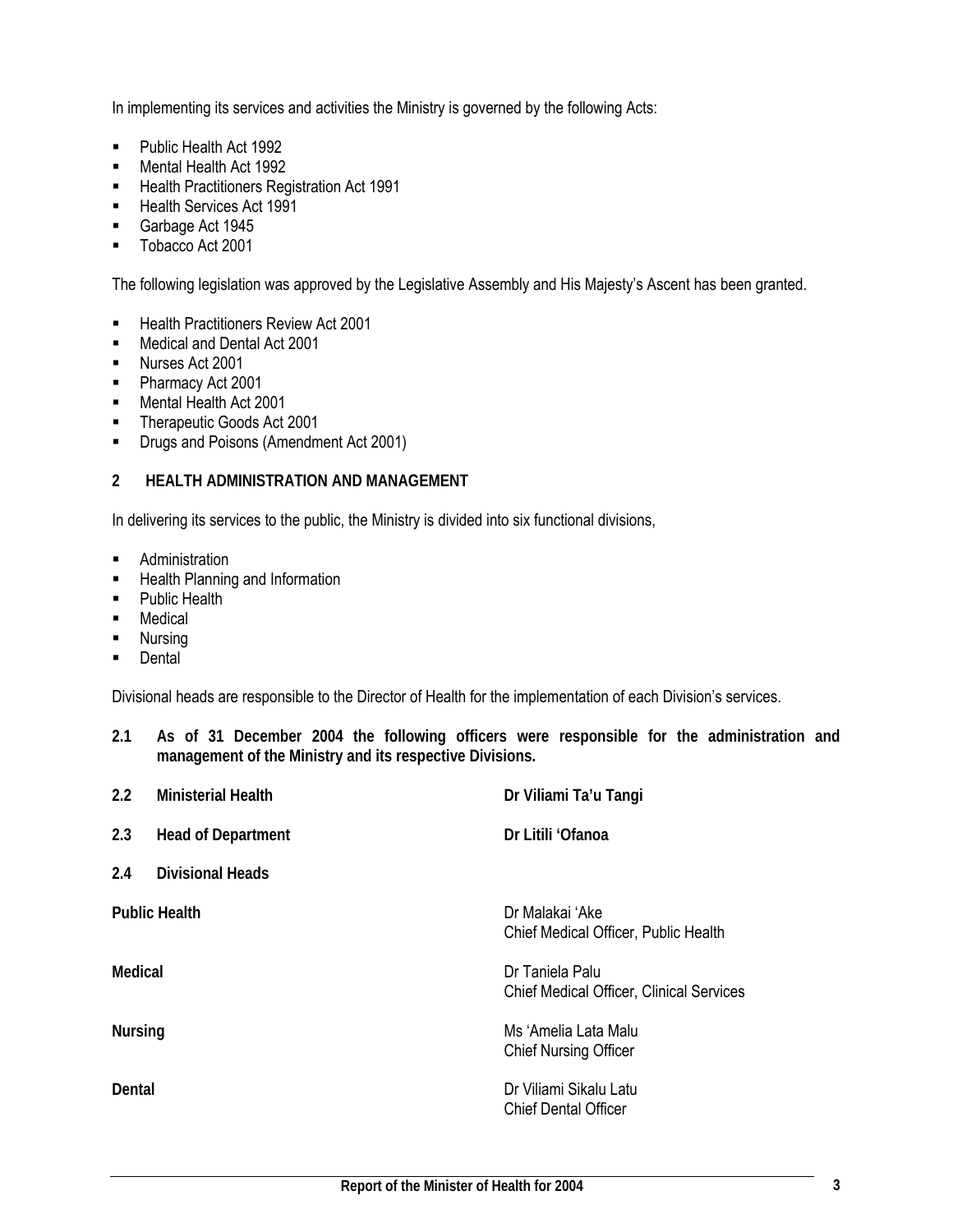Health Planning and Information **Mr Taniela Sunia Soakai** 

**Administration** Mr Tu'akoi 'Ahio Principal Health Administrator

Principal Health Planning Officer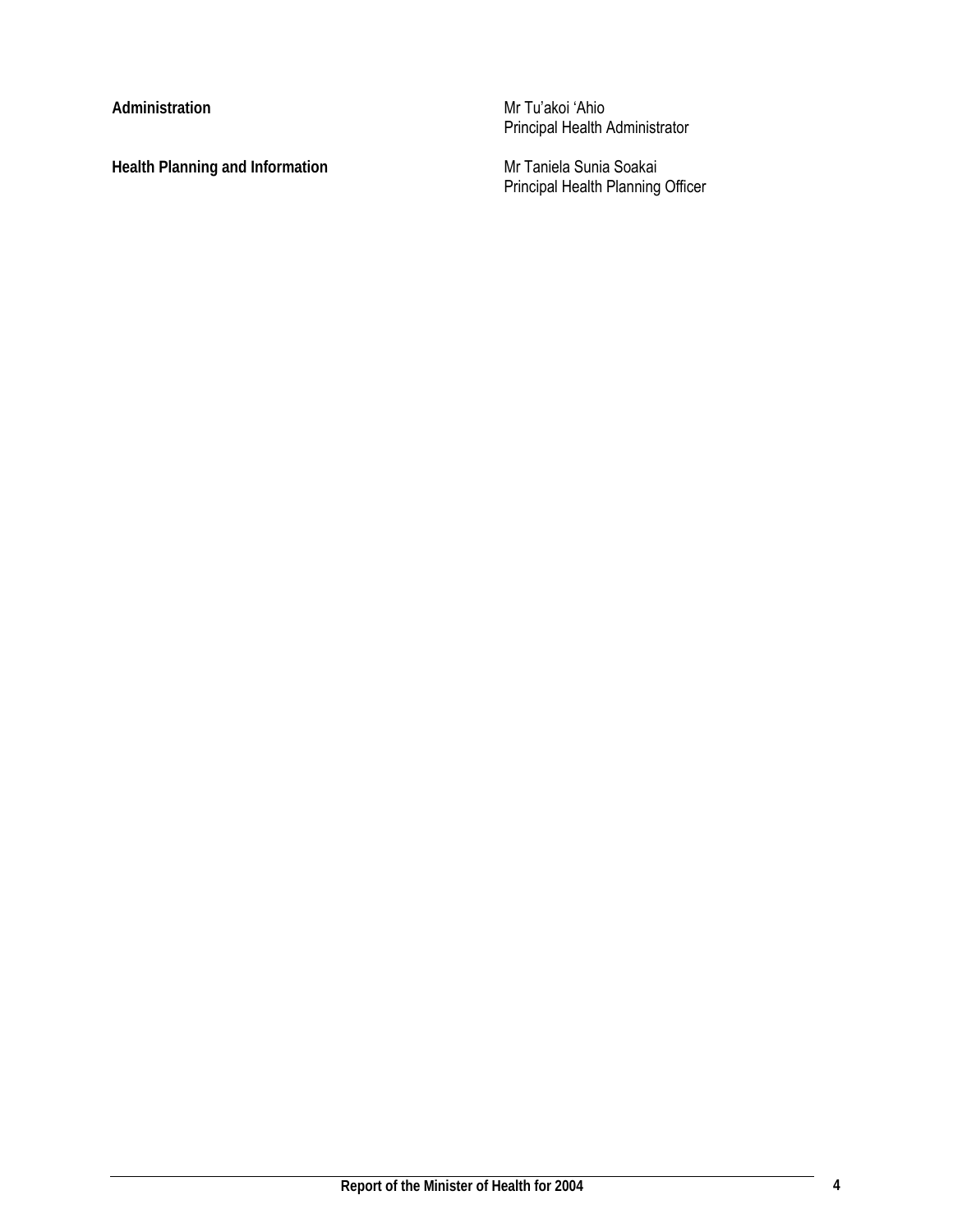# **MINISTRY OF HEALTH**

# **ORGANIZATION STRUCTURE**

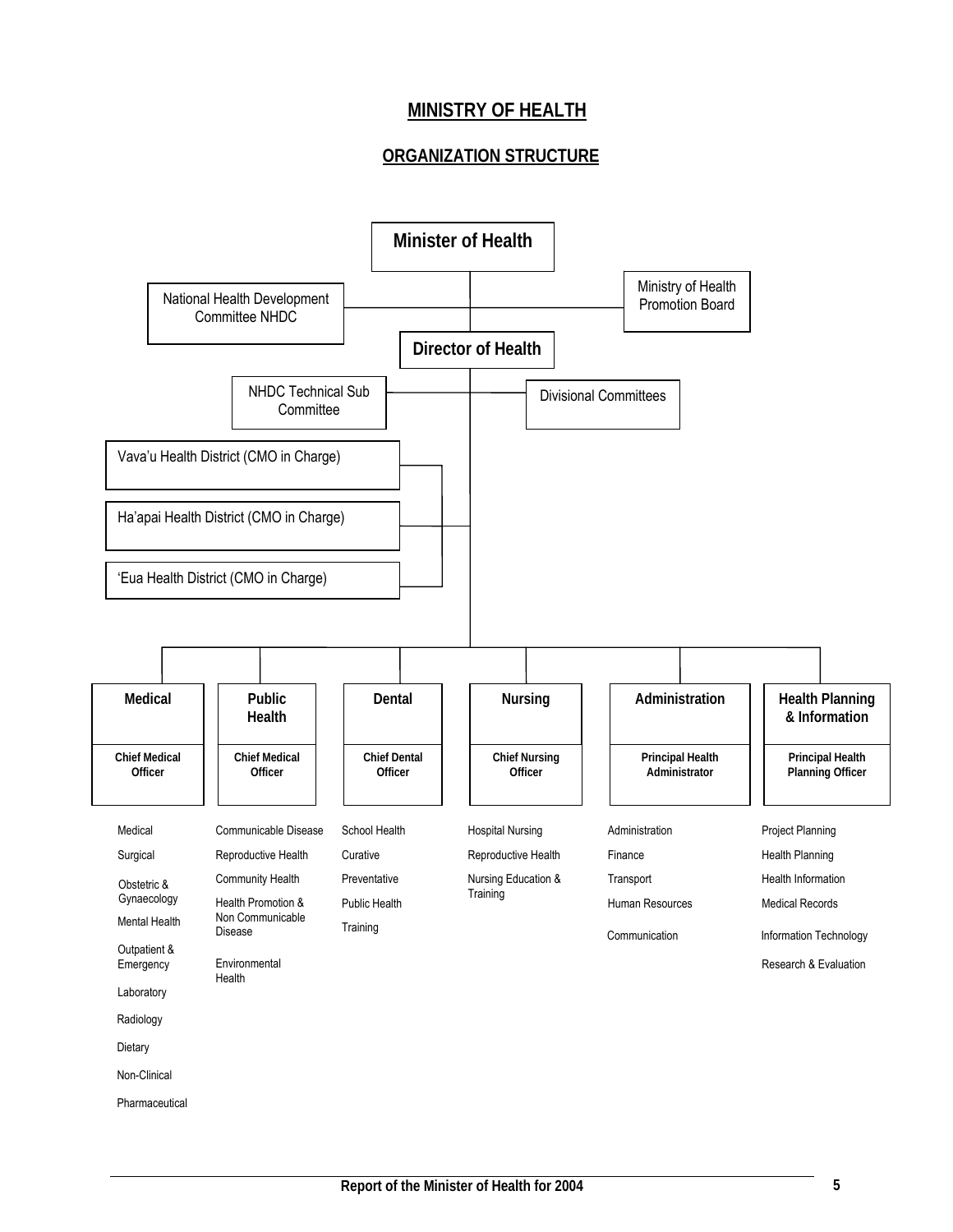### **2.5 DISTRICT HOSPITALS**

As of 31 December 2004 the following officers were responsible for the management of the outer island health districts.

Prince Ngu Hospital<br>
Vava'u Health District<br>
Vava'u Health District<br> **Dream Chief Medical Officer** Vava'u Health District

**Niu'ui Hospital** Dr Lisiate 'Ulufonua<br>
Ha'apai Health District Communication of Dr Lisiate 'Ulufonua

Acting Chief Medical Officer

**Niu'eiki Hospital** Mr. 'Amone Vaka'uta<br>
'Eua Health District Muslim Chief Medical (Buslim) Acting Chief Medical Officer

### **3 OVERVIEW OF HEALTH INDICATORS**

The health situation for Tonga in the last five years is reflected in the following table.

### **HEALTH INDICATOR(S) FOR TONGA 2000 – 2004**

|                 | <b>INDICATOR</b>                                            | 2004            | 2003            | 2002            | 2001             | 2000      |
|-----------------|-------------------------------------------------------------|-----------------|-----------------|-----------------|------------------|-----------|
| 1               | Estimated Population ('000)                                 | 101.8           | 101.4           | 101.0           | 100.7            | 100.3     |
| $\overline{2}$  | Annual Population growth                                    | 0.3             | 0.3             | 0.3             | 0.3              | 0.3       |
| $\overline{3}$  | Percentage of Population less than 14 years                 | $\overline{37}$ | $36***$         | $36***$         | $37**$           | $37**$    |
|                 | Percentage of population 65 years and over                  | 6               | $5.9**$         | $5.8**$         | $5.7***$         | $5.6**$   |
| 4               | Percentage of urban population                              | $\overline{36}$ | $\overline{36}$ | $\overline{36}$ | 36               | 36        |
| 5               | Rate of natural increase                                    | 17.7            | 20.2            | 18.4***         | $19.4***$        | $18.1***$ |
| 6               | Crude Birth Rate                                            | 23.8            | 26.2            | 24.2***         | 25.1***          | 24.6***   |
| $\overline{7}$  | Crude Death Rate                                            | 6.1             | 5.8             | $5.8***$        | $5.7***$         | $6.5***$  |
| 8               | Maternal Mortality Rate (per 100,000)                       | $82.3*$         | 0               | $78.2*$         | $0.0*$           | $77.5*$   |
| $\overline{9}$  | Life Expectancy at Birth (combined)                         |                 |                 |                 |                  |           |
|                 | Life Expectancy (Male)                                      | 70              | 70              | 70              | 70               | 70        |
|                 | Life Expectancy (Female)                                    | 72              | 72              | 72              | 71               | 71        |
| 10              | Infant Mortality Rate                                       | 15.7            | 12.8            | 9.8             | 13.0             | 13.0      |
| 11              | Perinatal Mortality Rate (per 1,000 live births)            | 10.3            | 13.2            | 15.8            | 18.5             | 16.9      |
| $\overline{12}$ | Total Health expenditure ('000)                             | 13019           | 11294           | 9895            | 9545             | 8413      |
|                 | Per Capita                                                  | 128             | 111             | 98              | 95               | 83        |
|                 | As a percentage of total recurrent budget                   | 11.6            | 10.2            | 10              | 11               | 9.1       |
| 13              | Health workforce                                            |                 |                 |                 |                  |           |
|                 | Medical Officers at post                                    | 41              | 42              | 32              | 35 ***           | 33        |
|                 | Health Officers at post                                     | 20              | 21              | 20              | 26               | 28        |
|                 | Nursing and Midwifery at post                               | 316             | 344             | 326             | 322              | 325       |
| 14              | Percentage of population with safe water supply             | 94              | 97              | $\overline{97}$ | 97               | 96.2      |
| $\overline{15}$ | Percentage of household with adequate sanitary facilities   | 90              | 94              | 94.7            | 94               | 93.7      |
| 16              | Immunization coverage                                       | 99.6            | 98.5            | 97              | 93.4             | 95.2      |
| 17              | Percentage of pregnant women immunized with tetanus         | 92              | 93              | 94.7            | 81.1             | 94.1      |
|                 | toxoid                                                      |                 |                 |                 |                  |           |
| 18              | Percentage of population with access to appropriate health  | 100             | 100             | 100             | 100              | 100       |
|                 | care services with regular supply of essential drugs within |                 |                 |                 |                  |           |
|                 | one hours walk                                              |                 |                 |                 |                  |           |
| 19              | Percentage of infants attended by trained personnel         | 100             | 100             | 100             | 95.3             | 95.2      |
| 20              | Percentage of married couples practicing contraception      | 23              | 22.1            | 23.1            | 33.6             | 33.9      |
| 21              | Percentage of pregnant women attending ante natal care      | 99              | 98.7            | 98.5            | 98.5             | 98        |
| $\overline{22}$ | Percentage of deliveries conducted by trained personnel     | $\overline{98}$ | 97              | 95.1            | 95.3             | 92.1      |
| 23              | <b>Total Fertility Rate</b>                                 | 3.8             | 3.4             | 3.3             | $\overline{3.4}$ | 3.3       |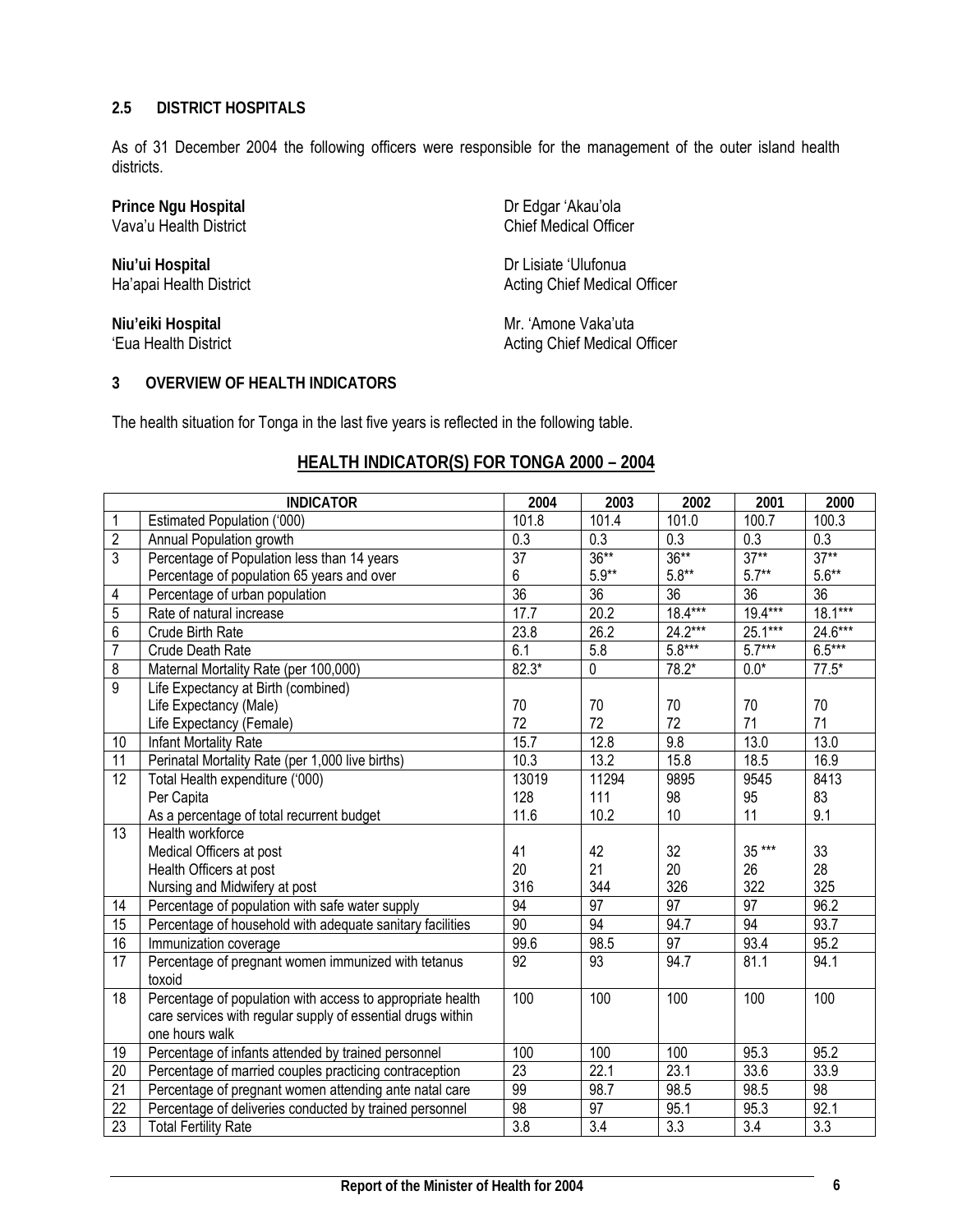\* Maternal Mortality Rate has been calculated using standard formula (per 100,000 live births).

\*\* Calculated based on the assumption fertility rates will decrease and life expectancy will increase overtime.

\*\*\* Amended from statistic published in 2001 Annual Report.

#### **3.1 Life Expectancy**

The projected life expectancy at birth in 2004 for females is 72 and 70 for males.

#### **3.2 Projected Population**

The results of the 1996 population census indicate the country's population was 97,784 and the projected population for Tonga for 2004 is 101,865 increasing to 103, 289 by 2007.

#### **3.3 Morbidity**

The five leading cause of morbidity during the year (Table 30) were,

| <b>Medical Condition</b>                | No. of Cases | % of Total Notifiable Diseases |
|-----------------------------------------|--------------|--------------------------------|
| <b>Acute Respiratory Infection</b>      | 20819        | 46                             |
| Influenza like illness                  | 20057        | 44                             |
| Broncho Pneumonia                       | 1947         |                                |
| Diarrhoea (Infant)                      | 1011         |                                |
| Diarrhoea (Adult)                       | 671          |                                |
| Total for 5 Leading causes of morbidity | 44505        | 98                             |
| <b>Total Notifiable Diseases</b>        | 45218        | 100                            |

#### **3.4 Mortality**

A total of 617 deaths were reported during the year. The five lead causes of mortality in 2004 (Table 9 and 29) were,

| <b>Medical Condition</b>                | No. of Cases | % of Deaths |
|-----------------------------------------|--------------|-------------|
| Disease of the Circulatory System       | 151          | 25          |
| <b>Neoplasms</b>                        | 72           |             |
| Endocrine, Nutritional and Metabolic    | 52           |             |
| Disease of the Respiratory System       | 40           |             |
| Injury and Poisoning                    | 35           |             |
| Total for 5 leading causes of mortality | 350          | ى با        |
| Total No. of Deaths                     | 617          |             |

### **4 HEALTH RESOURCES**

In proposing to Government the annual budget for the Ministry reports under four programme areas,

- **EXEC** Leadership, policy advice and programme administration
- **Preventative health services**
- **Curative health services**
- Dental services

#### **4.1 Financial Resources**

The total recurrent allocation for the Ministry for the 2004-2005 financial year was \$13,344,463.00 with an estimated expenditure per head of \$128. The allocation to health represents 11.6 percent of government's total budget. Budget details can be found in Table 2 and 3.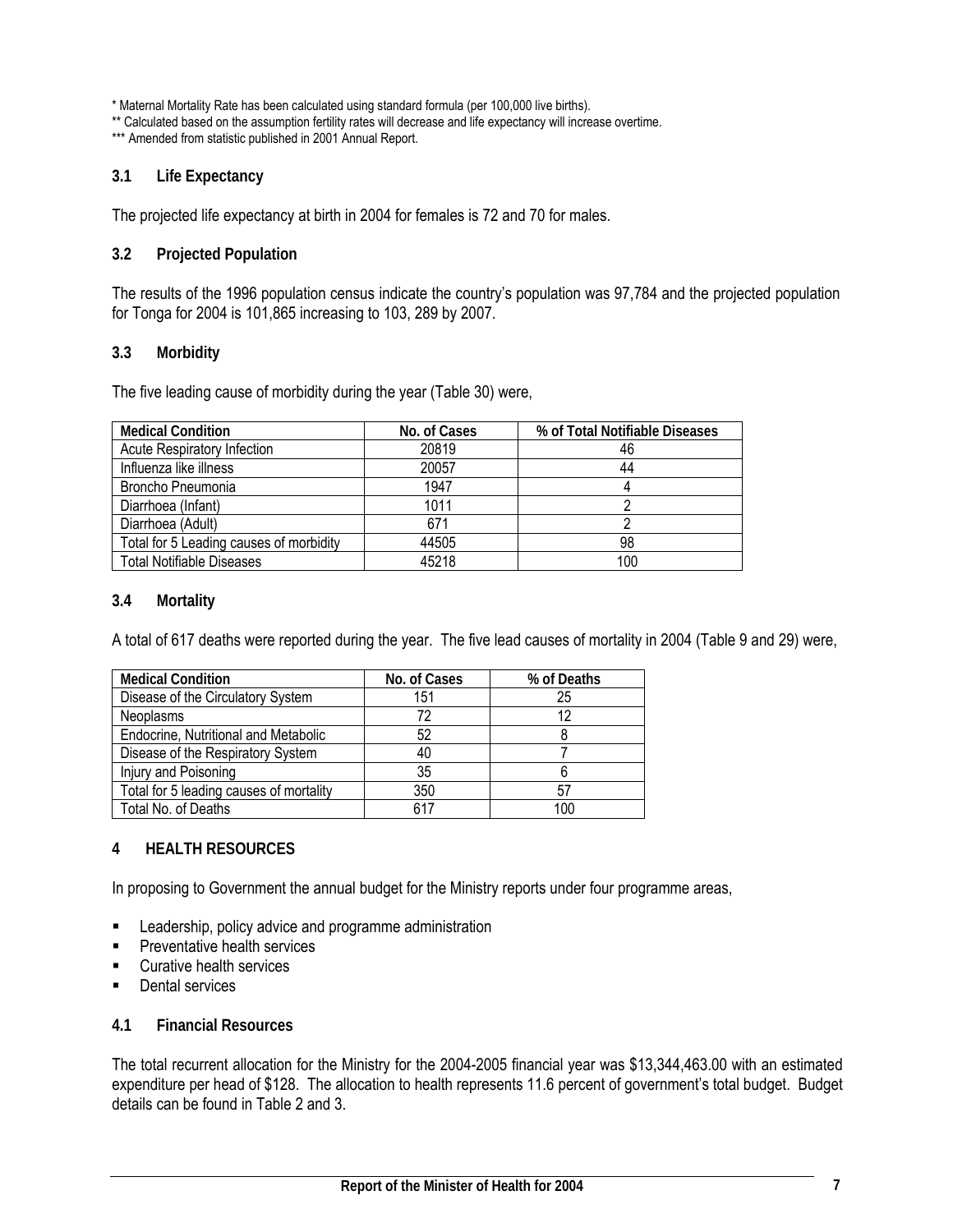



#### **Programmes**

#### **4.2 Human Resources for Health**

As of 31 December 2004 the Ministry's staff establishment consists of 945 established posts of which 782 were filled and 163 are vacant.

The Ministry continues to place priority in the development of its various cadres of health personnel, through inservice, local training, overseas attachments and formal programmes at both undergraduate and postgraduate levels.

The Ministry conducted various local workshops and trainings as part of its ongoing staff development initiative. The Ministry participates in local training under the auspicious of the Civil Service Training and Community Development Training Centres. Medical and dental undergraduates continue to be trained overseas.

#### **4.3 Staff Promotions**

In acknowledging academic achievements and outstanding performance the following staff members of the Ministry were promoted during the year.

| <b>Names</b>    | From                 | To                 | <b>Effective Date</b> | <b>Cabinet Decision</b> |
|-----------------|----------------------|--------------------|-----------------------|-------------------------|
| Mele Taufa      | <b>Student Nurse</b> | <b>Staff Nurse</b> | 18/08/2003            | CD.No.15 of 16/01/2004  |
| 'Atuekaho       |                      |                    |                       |                         |
| Meleane Fangupo | <b>Student Nurse</b> | <b>Staff Nurse</b> | 18/08/2003            | CD.No.15 of 16/01/2004  |
| Sela Folau      | <b>Student Nurse</b> | <b>Staff Nurse</b> | 18/08/2003            | CD.No.15 of 16/01/2004  |
| Katalina Kelepi | <b>Student Nurse</b> | <b>Staff Nurse</b> | 18/08/2003            | CD.No.15 of 16/01/2004  |
| Liku Kioa       | <b>Student Nurse</b> | <b>Staff Nurse</b> | 18/08/2003            | CD.No.15 of 16/01/2004  |
| Fipe Lama       | <b>Student Nurse</b> | <b>Staff Nurse</b> | 18/08/2003            | CD.No.15 of 16/01/2004  |
| Latai Lui       | <b>Student Nurse</b> | <b>Staff Nurse</b> | 18/08/2003            | CD.No.15 of 16/01/2004  |
| Tutaleva Maea   | <b>Student Nurse</b> | <b>Staff Nurse</b> | 18/08/2003            | CD.No.15 of 16/01/2004  |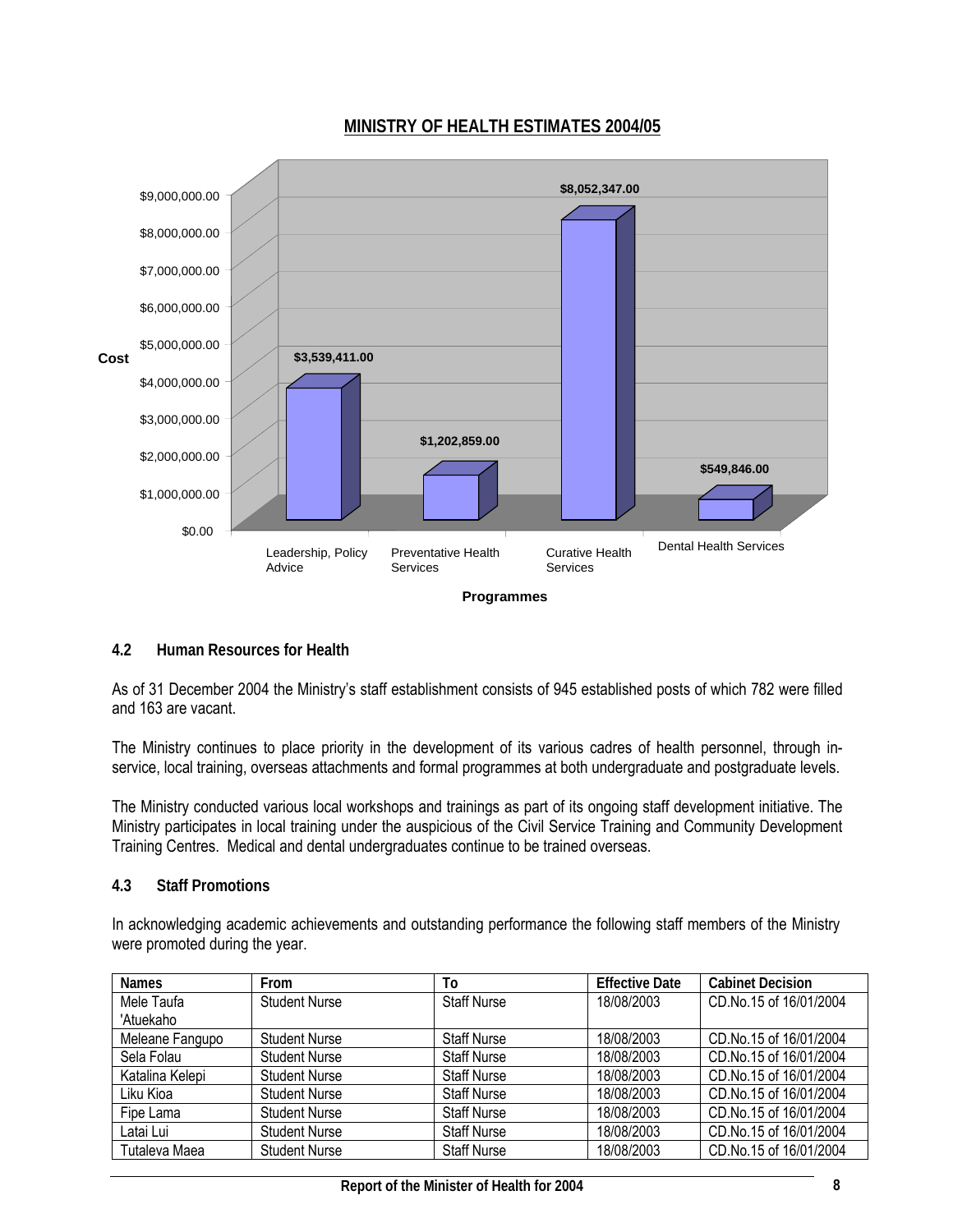| Ane 'Otumuli          | <b>Student Nurse</b>              | Staff Nurse                   | 18/08/2003 | CD.No.15 of 16/01/2004  |
|-----------------------|-----------------------------------|-------------------------------|------------|-------------------------|
| Salome Pomana         | <b>Student Nurse</b>              | <b>Staff Nurse</b>            | 18/08/2003 | CD.No.15 of 16/01/2004  |
| Finau Malia Solo      | <b>Student Nurse</b>              | <b>Staff Nurse</b>            | 18/08/2003 | CD.No.15 of 16/01/2004  |
| Keasi Talakai         | <b>Student Nurse</b>              | <b>Staff Nurse</b>            | 18/08/2003 | CD.No.15 of 16/01/2004  |
| Manu Vainikolo        | <b>Student Nurse</b>              | <b>Staff Nurse</b>            | 18/08/2003 | CD.No.15 of 16/01/2004  |
| Limisesi Vainikolo    | <b>Student Nurse</b>              | <b>Staff Nurse</b>            | 24/10/2003 | CD.No.15 of 16/01/2004  |
| Mohulamu Lavemai      | Nurse Midwife                     | <b>Public Health Senior</b>   | 1/16/2004  | CD.No.15 of 16/01/2004  |
|                       |                                   | Nurse Midwife                 |            |                         |
| Emeline Takai         | Nurse Midwife                     | Public Health Senior          | 1/16/2004  | CD.No.15 of 16/01/2004  |
|                       |                                   | Nurse Midwife                 |            |                         |
| Ana Mafi Paletu'a     | Senior Public Health Nurse        | Public Health Nurse           | 11/11/2003 | CD.No.15 of 16/01/2004  |
|                       |                                   | Midwife                       |            |                         |
| <b>Taufa Mone</b>     | Senior Public Health Nurse        | <b>Public Health Nurse</b>    | 11/11/2003 | CD.No.15 of 16/01/2004  |
|                       |                                   | Midwife                       |            |                         |
| Amelia Fusi           | Public Health Nurse               | <b>Public Health Nurse</b>    | 11/11/2003 | CD.No.15 of 16/01/2004  |
|                       |                                   | Midwife                       |            |                         |
| Matelita Holani       | <b>Staff Nurse</b>                | Nurse Midwife                 | 11/11/2003 | CD.No.15 of 16/01/2004  |
| Lower Leaving Mafi    | <b>Staff Nurse</b>                | Nurse Midwife                 | 11/11/2003 | CD.No.15 of 16/01/2004  |
| Sofia Nuku            | <b>Staff Nurse</b>                | Nurse Midwife                 | 11/11/2003 | CD.No.15 of 16/01/2004  |
| <b>Misty Fifita</b>   | <b>Staff Nurse</b>                | Nurse Midwife                 | 11/11/2003 | CD.No.15 of 16/01/2004  |
| <b>Tilisa Falase</b>  | <b>Staff Nurse</b>                | Nurse Midwife                 | 11/11/2003 | CD.No.15 of 16/01/2004  |
| Lata Ma'u             | <b>Staff Nurse</b>                | Nurse Midwife                 | 11/11/2003 | CD.No.15 of 16/01/2004  |
| Folau Lepa            | <b>Staff Nurse</b>                | Nurse Midwife                 | 11/11/2003 | CD.No.15 of 16/01/2004  |
| Mele Kapani           | Senior Staff Nurse                | <b>Nursing Sister</b>         | 1/16/2004  | CD.No.15 of 16/01/2004  |
| Elaine 'Alofi Faletau | <b>Staff Nurse</b>                | Nursing Sister Graduate       | 1/16/2004  | CD.No.15 of 16/01/2004  |
| Fusi Kaho             | Senior Public Health Nurse        | <b>Nurse Practitioner</b>     | 1/7/2003   | CD.No.15 of 16/01/2004  |
|                       | Midwife                           |                               |            |                         |
| Dr Sela Fatu          | Dental Chairside Assistant        | Dental Officer                | 2/1/2004   | CD.No.95 of 19/02/2004  |
| Miss Kolotita Vimahi  | <b>Student Nurse</b>              | <b>Staff Nurse</b>            | 18/08/2003 | CD.No.85 of 19/02/2004  |
| Miss Sauliloa         | <b>Student Nurse</b>              | <b>Staff Nurse</b>            | 18/08/2003 | CD.No.85 of 19/02/2004  |
| Vaka'uta              |                                   |                               |            |                         |
| Miss Mele Lutui       | <b>Student Nurse</b>              | <b>Staff Nurse</b>            | 18/08/2003 | CD.No.85 of 19/02/2004  |
| Dr Sililo Tomiki      | Senior Dental Officer             | Principal Dental Officer      | 26/03/2004 | CD.No.114 of 26/03/2004 |
| Dr Susitina Piukala   | Dental Officer                    | Senior Dental Officer         | 26/03/2004 | CD.No.113 of 26/03/2004 |
| Dr Peta Tu'iano       | Dental Officer                    | Senior Dental Officer         | 26/03/2004 | CD.No.113 of 26/03/2004 |
| Dr Reynold 'Ofanoa    | Medical Officer                   | Medical Officer Special       | 26/03/2004 | CD.No.113 of 26/03/2004 |
|                       |                                   | Grade                         |            |                         |
| Mr 'Eva Mafi          | <b>Health Education Assistant</b> | <b>Assistant Health</b>       | 26/03/2004 | CD.No.113 of 26/03/2004 |
|                       | Grade i                           | <b>Education Officer</b>      |            |                         |
| Mrs Levaitai 'Asaeli  | <b>Assistant Pharmacist Grade</b> | <b>Pharmacist Graduate</b>    | 19/01/2004 | CD.No.113 of 26/03/2004 |
|                       | Ш                                 |                               |            |                         |
| Miss Losaline Titiuti | <b>Assistant Pharmacist Grade</b> | Pharmacist Graduate           | 2/2/2004   | CD.No.113 of 26/03/2004 |
|                       | Ш                                 |                               |            |                         |
| Mr 'Amone Vaka'uta    | <b>Health Officer</b>             | Senior Health Officer         | 26/03/2004 | CD.No.113 of 26/03/2004 |
| Mr Sione 'Ulufonua    | Health Officer                    | Senior Health Officer         | 26/03/2004 | CD.No.113 of 26/03/2004 |
| Mrs Kafo'atu          | Dental Maid                       | Dental Sterile Supply         | 1/6/2004   | CD.No.210 of 01/06/2004 |
| <b>Tu'ivailala</b>    |                                   | Assistant                     |            |                         |
| Miss Sesimani         | Accountant                        | Senior Accountant             | 1/6/2004   | CD.No.205 of 01/06/2004 |
| Taulanga              |                                   |                               |            |                         |
| Dr. Taniela Palu      | <b>Medical Superintendent</b>     | Chief Medical Officer         | 1/6/2004   | CD.No.238 of 1/06/2004  |
| Dr Edgar 'Akau'ola    | Senior Medical Officer            | Chief Medical Officer         | 1/6/2004   | CD.No.238 of 1/06/2004  |
| Dr Sione Talanoa      | Medical Officer                   | Senior Medical Officer        | 1/6/2004   | CD.No.238 of 1/06/2004  |
| Latu                  |                                   |                               |            |                         |
| Dr Siale 'Akau'ola    | Senior Medical Officer            | <b>Medical Superintendent</b> | 28/10/2004 | CD.No.411 of 28/10/2004 |
| Mr Manavahe Ata       | Senior Health Education           | <b>Accounting Officer</b>     | 1/7/2004   | CD.No.327 of 26/07/2004 |
|                       | Assist Gr II                      | Diplomate                     |            |                         |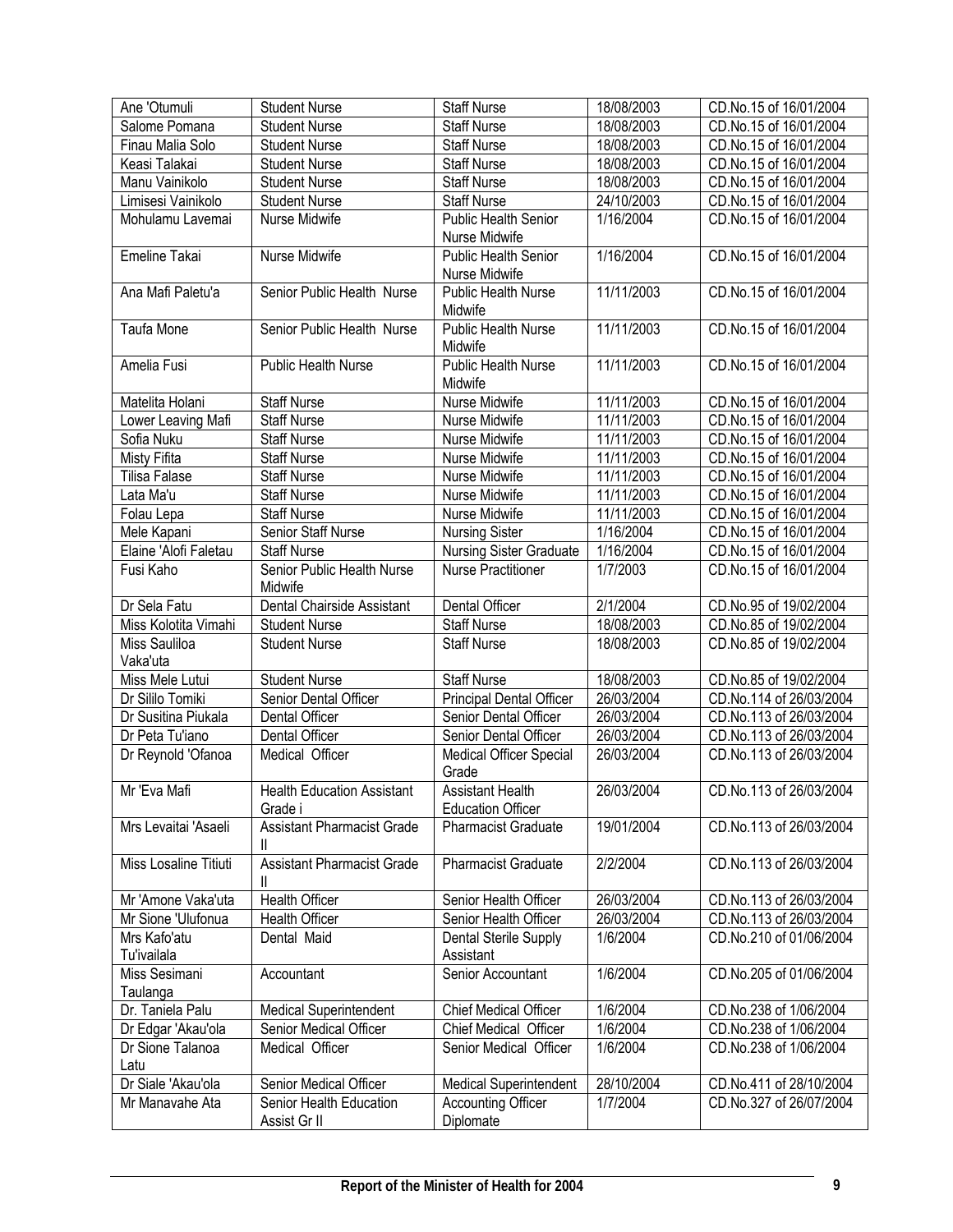| Mrs Mele S<br>Faka'iloatonga | <b>Computer Assistant</b>                     | Computer Operator Gr<br>Ш                                 | 1/7/2004   | CD.No.327 of 26/07/2004 |
|------------------------------|-----------------------------------------------|-----------------------------------------------------------|------------|-------------------------|
| Mrs Finau 'Akau'ola          | <b>Computer Assistant</b>                     | Computer Operator Gr<br>Ш                                 | 1/7/2004   | CD.No.327 of 26/07/2004 |
| Mr Niu<br>Fakakovikaetau     | Public Health Inspector Gr I                  | Public Health Inspector                                   | 1/7/2004   | CD.No.327 of 26/07/2004 |
| Mrs Fetongi Tukutau          | Public Health Inspector Gr II                 | Public Health Inspector<br>Graduate                       | 1/7/2004   | CD.No.327 of 26/07/2004 |
| Mr Tu'ifua<br>Taumoefolau    | <b>Hospital Engineer Graduate</b>             | Senior Hospital<br><b>Engineer Graduate</b>               | 1/7/2004   | CD.No.327 of 26/07/2004 |
| Mr Sunia Soakai              | Senior Health Planning<br>Officer             | <b>Principal Health</b><br><b>Planning Officer</b>        | 1/7/2004   | CD.No.327 of 26/07/2004 |
| Mr 'Eva Mafi                 | <b>Assistant Health Education</b><br>Officer  | <b>Health Promotion</b><br>Officer Graduate               | 1/7/2004   | CD.No.327 of 26/07/2004 |
| Mr Namoe Sau                 | Senior Health Education<br>Officer            | Senior Health<br>Promotion Officer Grad                   | 1/7/2004   | CD.No.327 of 26/07/2004 |
| Mr Le'omolotu Havea          | <b>Assistant Health Education</b><br>Officer  | <b>Health Promotion</b><br><b>Officer Education</b>       | 1/7/2004   | CD.No.327 of 26/07/2004 |
| Mr Solomone<br>Matangi       | <b>Health Education Assistant</b><br>Grade II | <b>Health Promotion</b><br>Officer Education Gr II        | 1/7/2004   | CD.No.327 of 26/07/2004 |
| Mr Paea Tiueti               | <b>Health Education Assistant</b><br>Gr II    | <b>Health Promotion</b><br><b>Officer Education Gr II</b> | 1/7/2004   | CD.No.327 of 26/07/2004 |
| Mr Filisonu'u<br>Taumoefolau | Audio Visual Aid Officer                      | <b>Health Promotion</b><br><b>Officer Technician</b>      | 1/7/2004   | CD.No.327 of 26/07/2004 |
| Miss Naomi Fakauka           | <b>Health Education Assistant</b><br>Gr II    | <b>Health Promotion</b><br>Officer Grade I(Edu)           | 1/7/2004   | CD.No.327 of 26/07/2004 |
| Mr Vilisoni Kaivelata        | Art Illustrator                               | <b>Health Promotion</b><br>Technician Trainee             | 1/7/2004   | CD.No.327 of 26/07/2004 |
| Mr Siutaka Siua              | <b>Pharmacist Graduate</b>                    | Senior Pharmacist<br>Graduate                             | 6/12/2004  | CD.No.463 of 17/12/2004 |
| Mr 'Osaiasi Kioa<br>'Alatini | Hospital Fitter Electrician                   | Hospital Maintenance<br>Electrician                       | 17/12/2004 | CD.No.461 of 17/12/2004 |
| Mrs 'Anilona 'Onesi          | Senior Nurse Midwife                          | <b>Nurse Practitioner</b>                                 | 5/8/2004   | CD.No.446 of 19/11/2004 |

### **4.4 Staff Retirement**

The Ministry acknowledges the dedicated service provided by the following officers who retired from the service during the year.

| Name                     | Post                          | <b>Effective Date</b> | <b>Cabinet Decision</b> |
|--------------------------|-------------------------------|-----------------------|-------------------------|
| Mrs Siosi'ana Loto'a'atu | <b>Staff Nurse</b>            | 26/07/04              | CD.No.283 of 28/10/2004 |
| Mrs Saipaleti Ikahihifo  | Senior Public Health Nurse    | 3/1/2005              | CD.No.478 of 17/12/2004 |
| Mr Movete Tupou          | Senior Pharmaceutical Product |                       |                         |
|                          | Technician                    | 3/1/2005              | CD.No.477 of 17/12/2004 |
| Mrs 'Eneti Mafi          | Cook                          | 1/6/2004              | CD.No.224 of 1/06/2004  |
| Mr Siaosi Militoni       | Radiographer                  | 1/3/2004              | CD.No.92 of 2/04/2004   |
| Mr Siale Ngahe           | Psychiatric Assistant         | 26/03/04              | CD.No.101 of 26/03/2004 |
| Mr 'Ovaleni Tai          | Painter                       | 1/3/2004              | CD.No.133 of 26/03/2004 |
| Mr 'Okusitino Halatanu   | Groundskeeper                 | 1/3/2004              | CD.No.71 of 19/02/2004  |
| Mrs Fe'ao Vaipulu        | Wardsmaid                     | 19/02/04              | CD.No.61 of 19/02/2004  |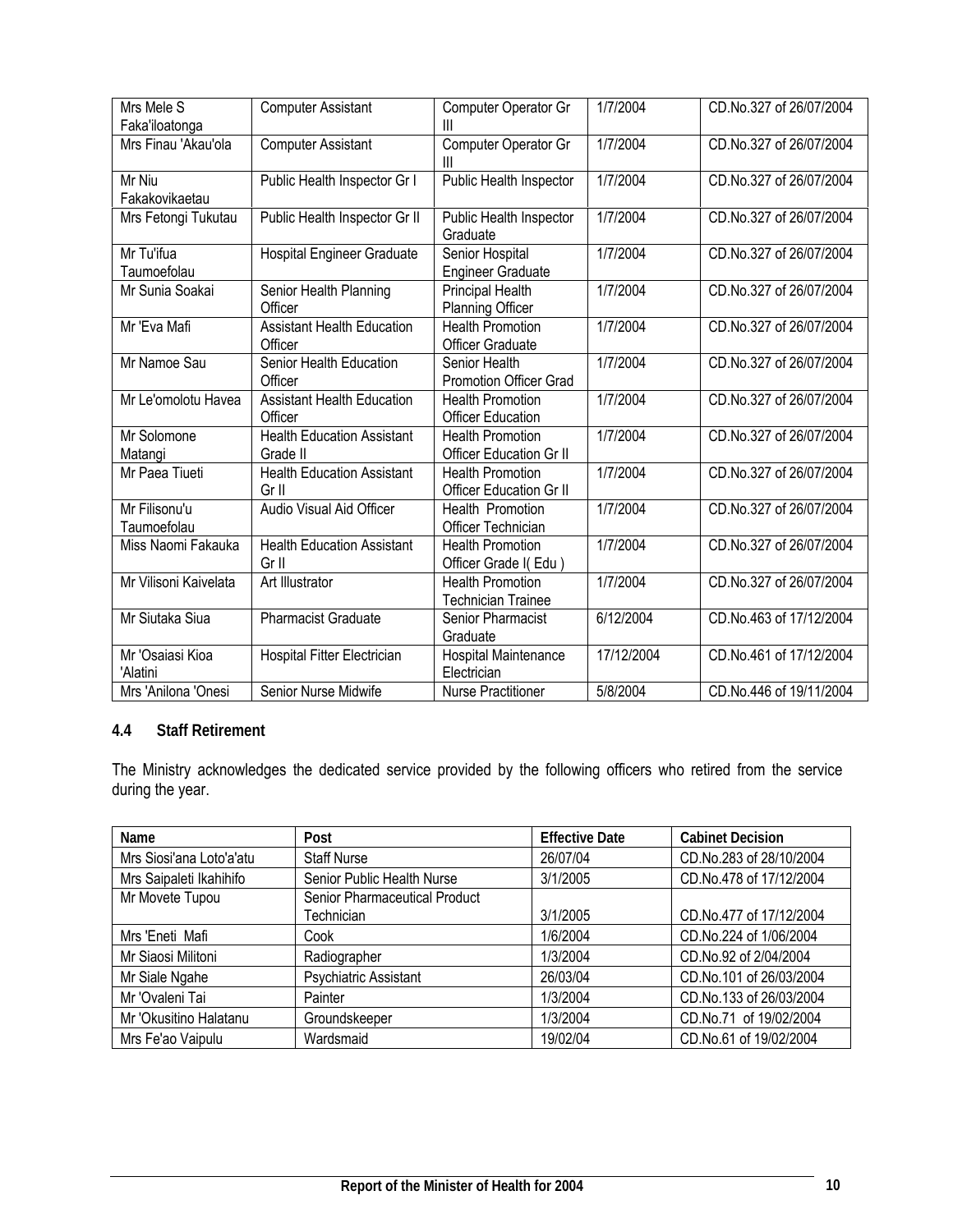# **4.5 Staff Appointment**

Through its ongoing staff development, training and services requirements the following officers were appointed to the Ministry during the year.

| Name                         | Post                             | <b>Effective Date</b> | <b>Cabinet Decision</b>                            |
|------------------------------|----------------------------------|-----------------------|----------------------------------------------------|
| Mrs Sisifa Fehoko            | <b>Staff Nurse</b>               | 3/09/04               | CD.No.409 of 28/10/2004                            |
| Lu'isa Tupou                 | Clerk Class III                  | 17/06/2004            | CD.No.287 of 26/07/2004                            |
| Matamoana Lynn Tupou         | Medical Officer                  | 18/10/2004            | CD.No.444 of 28/10/2004                            |
| Mr Mesui Pule                | Oxygen Plant Operator            | 31/08/04              | CD.No.336 of 25/08/2004                            |
| Mr Moala Finau               | Plumber Tradesman Leadinghand    | 31/08/04              | CD.No.336 of 25/08/2004                            |
| Dr Viliami Tutone            | <b>Physician Specialist</b>      | 2/8/2004              | CD.No.339 of 25/08/2004                            |
| Mrs Kelesi Havea             | Laundrymaid                      | 9/09/04               | CD.No.340 of 25/08/2004                            |
| Mrs Makeleta Te'ekiu         | Wardsmaid                        | 9/09/04               | CD.No.340 of 25/08/2004                            |
| Mr Kolovo Ma'ake             | Male Orderly                     | 9/09/04               | CD.No.340 of 25/08/2004                            |
| Miss Lesieli Vanisi          | Health Education Assistant Gr II | 7/6/2004              | CD.No.263 of 25/06/2004                            |
| Mrs Mele Fepale              | Health Education Assistant Gr II | 7/6/2004              | CD.No.263 of 25/06/2004                            |
| Mrs Siale Taumoefolau        | Health Administration            | 7/6/2004              | CD.No.262 of 25/06/2004                            |
| Mrs Aspasia Ramsay           | <b>Tutor Sister Graduate</b>     | 16/06/2004            | CD.No.240 of 16/06/2004                            |
| Mrs Lesieli Po'uli           | <b>Staff Nurse</b>               | 14/06/04              | CD.No.195 of 1/06/2004                             |
| Dr Laxmi Aryal               | Medical Officer                  | 20/04/04              | CD.No.154 of 15/04/2004                            |
| Miss Falekakala Mila         | Assistant lab Technician Gr II   | 13/04/2004            | CD.No.156 of 15/04/2004                            |
| Miss 'Aiona Ha'unga          | Assistant lab Technician Gr II   | 5/4/2004              | CD.No.156 of 15/04/2004                            |
| Miss Viela Ha'unga           | Assistant lab Technician Gr II   | 5/4/2004              | CD.No.156 of 15/04/2004                            |
| Miss Mele Vea                | Assistant lab Technician Gr II   | 5/4/2004              | CD.No.156 of 15/04/2004                            |
| Miss Mina Lu'isa 'Eliesa     | <b>Student Nurse</b>             | 2/2/2004              | CD.No.108 of 26/03/2004                            |
| Miss 'Eseta Finau            | <b>Student Nurse</b>             | 2/2/2004              | CD.No.108 of 26/03/2004                            |
| Miss Mele Fonua              | <b>Student Nurse</b>             | 2/2/2004              | CD.No.108 of 26/03/2004                            |
| Miss Maikale Fuka            | <b>Student Nurse</b>             | 2/2/2004              | CD.No.108 of 26/03/2004                            |
| Miss Salome Fusitu'a         | <b>Student Nurse</b>             | 2/2/2004              | CD.No.108 of 26/03/2004                            |
| Mr Sione Hala'api'api        | <b>Student Nurse</b>             | 2/2/2004              | CD.No.108 of 26/03/2004                            |
| Mr Solomone Halatoafa        | <b>Student Nurse</b>             | 2/2/2004              | CD.No.108 of 26/03/2004                            |
| Miss Fifita Havea            | <b>Student Nurse</b>             | 2/2/2004              | CD.No.108 of 26/03/2004                            |
| Miss Sivani 'Inoke           | <b>Student Nurse</b>             | 2/2/2004              | CD.No.108 of 26/03/2004                            |
| Miss 'Ana'ofa Kauvaka        | <b>Student Nurse</b>             | 2/2/2004              | CD.No.108 of 26/03/2004                            |
| Miss Malia Lanumata          | <b>Student Nurse</b>             | 2/2/2004              | CD.No.108 of 26/03/2004                            |
| Mr Vaka Lao                  | <b>Student Nurse</b>             | 2/2/2004              | CD.No.108 of 26/03/2004                            |
| Miss 'Alisona Lasukau        | <b>Student Nurse</b>             | 2/2/2004              | CD.No.108 of 26/03/2004                            |
| Miss 'Anauini Lataimu'a      | <b>Student Nurse</b>             | 2/2/2004              | CD.No.108 of 26/03/2004                            |
| Miss 'Ana Tupou Latu'ila     | <b>Student Nurse</b>             | 2/2/2004              | CD.No.108 of 26/03/2004                            |
| Miss Katokakala Li           | <b>Student Nurse</b>             | 2/2/2004              | CD.No.108 of 26/03/2004                            |
| Miss 'Ana Sisilia Lolohea    | <b>Student Nurse</b>             | 2/2/2004              | CD.No.108 of 26/03/2004                            |
| Miss Malia Losaki            | <b>Student Nurse</b>             | 2/2/2004              | CD.No.108 of 26/03/2004                            |
| Miss 'Emeline Mafi           | <b>Student Nurse</b>             | 2/2/2004              | CD.No.108 of 26/03/2004                            |
| Mr Sione Mafi                |                                  | 2/2/2004              | CD.No.108 of 26/03/2004                            |
| Miss Kavafau Maile           | <b>Student Nurse</b>             | 2/2/2004              | CD.No.108 of 26/03/2004                            |
|                              | <b>Student Nurse</b>             | 2/2/2004              |                                                    |
| Miss Melaia Maliepo          | <b>Student Nurse</b>             |                       | CD.No.108 of 26/03/2004<br>CD.No.108 of 26/03/2004 |
| Miss Jocylene Muna           | <b>Student Nurse</b>             | 2/2/2004              |                                                    |
| Miss 'Iunisi Palu            | <b>Student Nurse</b>             | 2/2/2004              | CD.No.108 of 26/03/2004                            |
| Miss Kalolaine Sinipata      | <b>Student Nurse</b>             | 2/2/2004              | CD.No.108 of 26/03/2004                            |
| Miss Kanitiola Taufa         | <b>Student Nurse</b>             | 2/2/2004              | CD.No.108 of 26/03/2004                            |
| Miss Matileti Taulanga       | <b>Student Nurse</b>             | 2/2/2004              | CD.No.108 of 26/03/2004                            |
| Miss Senitila To'aho         | <b>Student Nurse</b>             | 2/2/2004              | CD.No.108 of 26/03/2004                            |
| Mr Sione Tu'ionetoa          | <b>Student Nurse</b>             | 2/2/2004              | CD.No.108 of 26/03/2004                            |
| Miss Sela 'Uluheua           | <b>Student Nurse</b>             | 2/2/2004              | CD.No.108 of 26/03/2004                            |
| Mr Sateki Vainikolo Nateitei | Health Officer                   | 1/3/2004              | CD.No.106 of 26/03/2004                            |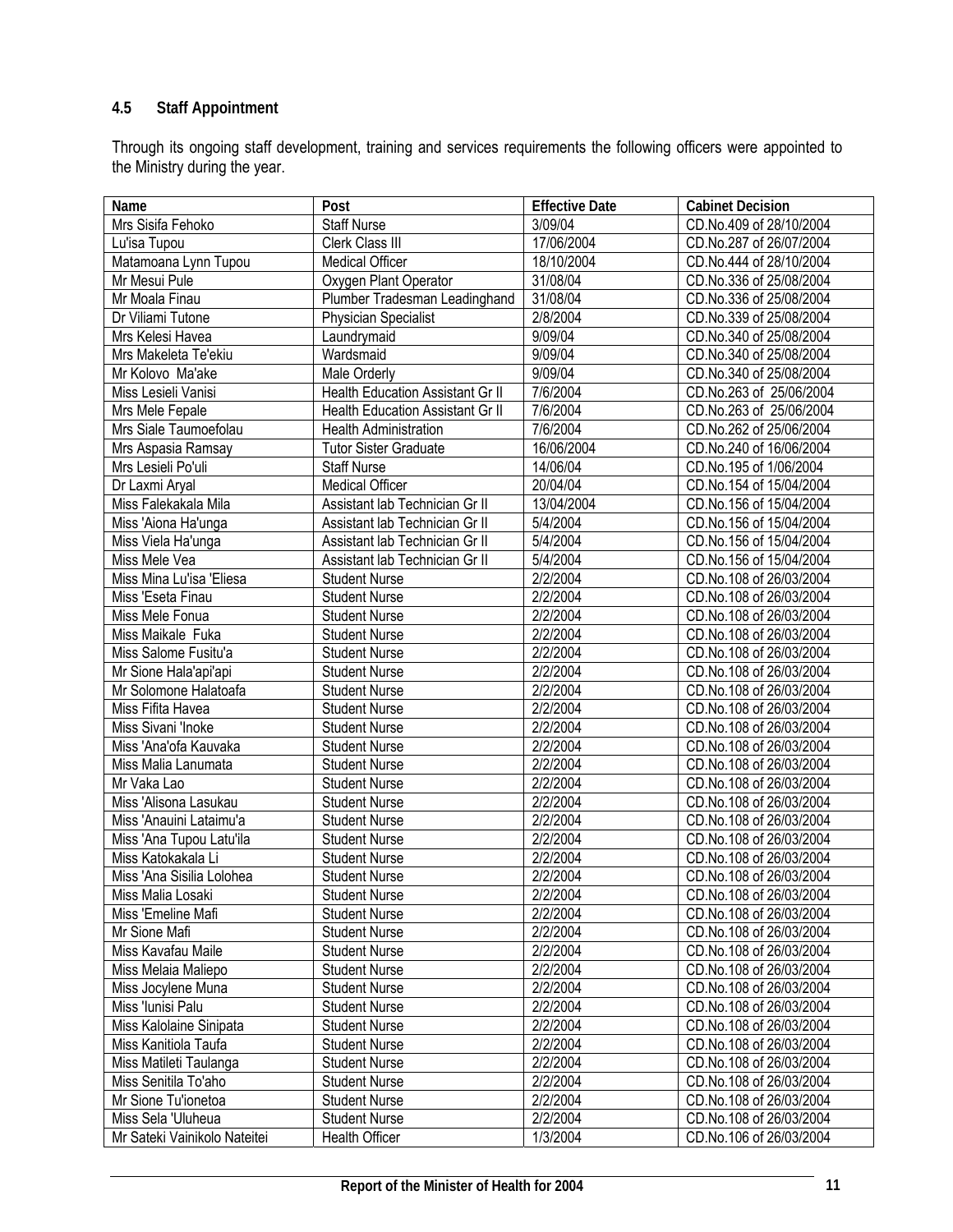| Mr 'Afa Hoeft          | <b>Health Officer</b>      | 1/3/2004  | CD.No.106 of 26/03/2004 |
|------------------------|----------------------------|-----------|-------------------------|
| Mr Titania Peti        | <b>Health Officer</b>      | 1/3/2004  | CD.No.106 of 26/03/2004 |
| Miss Molimoli Pole     | <b>Health Officer</b>      | 1/3/2004  | CD.No.106 of 26/03/2004 |
| Miss Moala Tomiki      | <b>Health Officer</b>      | 1/3/2004  | CD.No.106 of 26/03/2004 |
| Mr Sione Mausia        | <b>Health Officer</b>      | 1/3/2004  | CD.No.106 of 26/03/2004 |
| Mr Filipe Mateo        | <b>Health Officer</b>      | 1/3/2004  | CD.No.106 of 26/03/2004 |
| Mr Laiolo Ika          | <b>Health Officer</b>      | 1/3/2004  | CD.No.106 of 26/03/2004 |
| Mr Sailopa Vea         | <b>Health Officer</b>      | 1/3/2004  | CD.No.106 of 26/03/2004 |
| Mr Taukei'aho Halauafu | <b>Medical Scientist</b>   | 10/06/04  | CD.No.261 of 25/06/2004 |
| Mr Sonasi Hu'ahulu     | <b>Health Officer</b>      | 1/3/2004  | CD.No.106 of 26/03/2004 |
| Dr Sela Takitaki       | <b>Medical Officer</b>     | 2/1/2004  | CD.No.14 of 16/01/2004  |
| Dr 'Elenoa Matoto      | <b>Medical Officer</b>     | 2/1/2004  | CD.No.14 of 16/01/2004  |
| Dr 'Afa Taulangovaka   | Dental Officer             | 2/1/2004  | CD.No.14 of 16/01/2004  |
| Dr Kyan Ahdieh         | <b>Medical Officer</b>     | 29/01/04  | CD.No.9 of 7/01/2004    |
| Mr Tu'amelie Paea      | <b>Computer Programmer</b> | 26/1/2004 | CD.No.33 of 19/02/2004  |
| Dr Sepiuta Lopati      | <b>Medical Officer</b>     | 15/01/04  | CD.No.95 of 19/02/2004  |

### **5 INTERNATIONAL COLLABORATION**

#### **5.1 International Meetings attended by the Honourable Minister**

The Minister of Health, Hon. Dr Viliami Ta'u Tangi attended the following international meetings and conference during the year.

- XV International Aid Conference, Bangkok, Thailand, 11-16 July.
- **First Pacific Parliamentarians meeting on HIV/AIDS, Fiji, 11-13 October.**
- 4th Annual Pacific Islands Regional Multi Country Coordinating Mechanism (PIRMCCM) meeting, Nadi, Fiji, 25-29 October.
- Bid Opening and Contract for Upgrading and Refurbishment of Vaiola Hospital Project, Tokyo, Japan, 17-26 November.
- **5.2 International and regional meetings attended by the Director of Health**

The Director of Health, Dr Litili 'Ofanoa attended the following international and regional meetings;

- Health Summit for Sustainable Disaster Risk Management, Hawaii, United States, 14-18 June.
- Developing national policy coherence and capacities in trade and health, New Delhi, India, 12-13 October.
- **5.3 International Organisations collaborated with the Ministry.**

The Ministry throughout the year continued its collaboration with various international organisations in the following areas;

- **The 2002-2003 WHO Detailed Programme Budget for Tonga**
- The Medical Treatment Scheme under the New Zealand Governments Bilateral Aid Programme with Tonga
- The Twinning Programme with St. John of God Hospital, Ballarat, Victoria, Australia
- Diabetic Project with the Prince of Wales Hospital, New South Wales, Australia
- **The World Bank Health Sector Support Project**
- European Union Project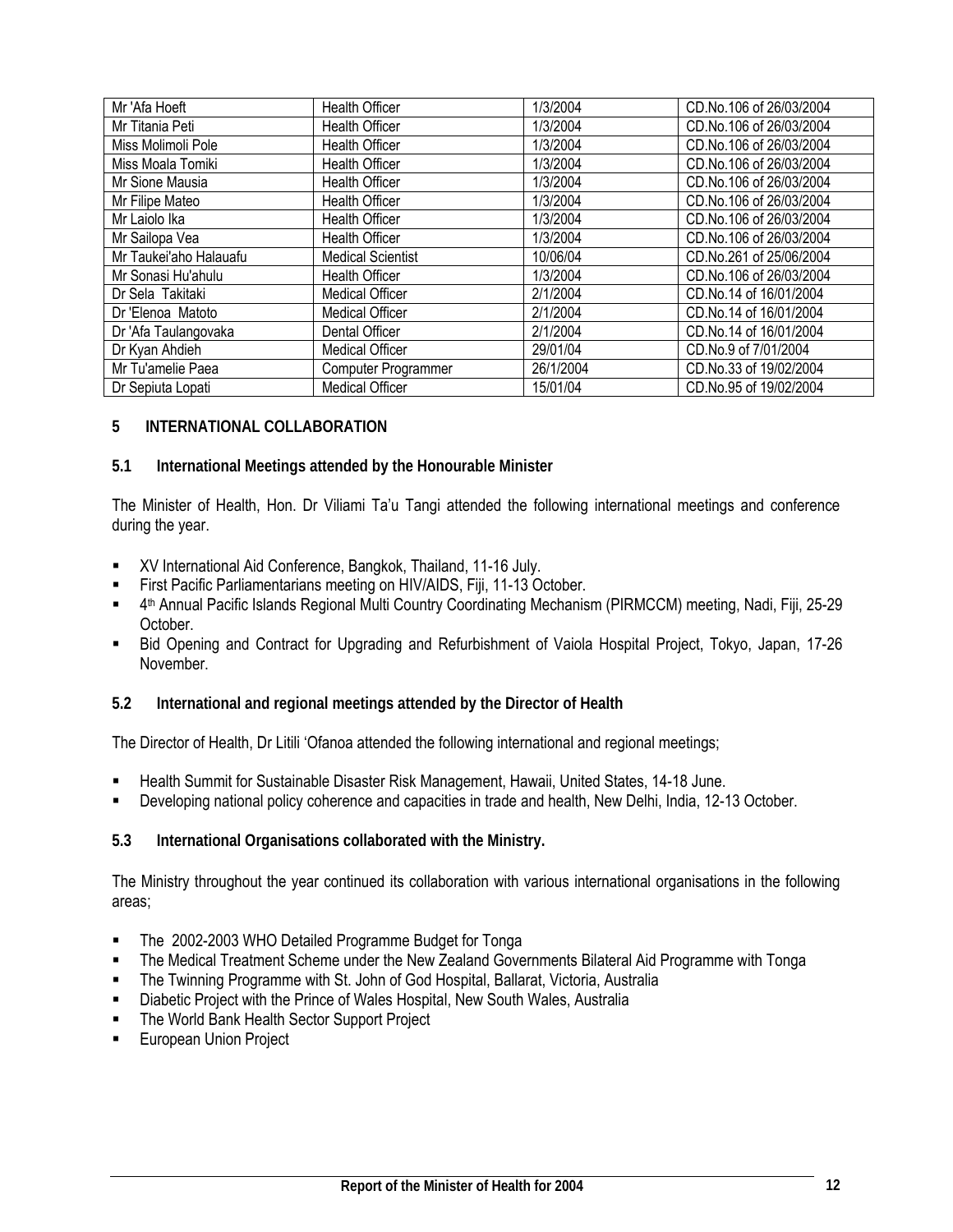### **5.4 AusAID funded Tonga Health Sector Planning and Management Project**

Phase III of the Tonga Health Sector Planning & Management Project was designed as the final stage of what had become a five year project. Its emphasis was on consolidation of the achievements of previous phases to ensure sustainability of activities.

The **goal of phase III** of the project was **"to develop a management approach for line ministries which would be used as a model for the Government of Tonga in reforming governance and economic management"**. In line with this, emphasis was placed on introducing and documenting policies, procedures and guidelines that could be transferred to other line ministries.

Phase 3 of the Project had 3 technical components: management development, human resource management, and financial management and procurement.

**(i) Management development:** Management development focused on developing the competencies and skills of executive and middle management with training and mentoring in the four management functions of planning, organising, leading and controlling. Additionally, a Balanced Scorecard and executive performance appraisal system were introduced to promote accountability and ensure that the performance of division heads and the Ministry as a whole was monitored on an ongoing basis.

**(ii) Human resource management:** A strong emphasis of the previous phases of the project was to improve human resource management and training in the Ministry. The Human Resource Management component was designed to continue this work in order to ensure sustainability of the functions. Regrettably, however, technical and staffing issues hindered progress with planned activities and affected achievement of outputs in these areas.

**(iii) Financial management and procurement:** Improved budgeting and financial management and the computerisation of financial processes have been important themes for the project since its inception. The Financial Management component continued this work with a strong emphasis on ensuring sustainability of the computerised financial management system, which had been expanded to include the Sun Purchasing module, with a focus on assisting managers in using financial information to manage services better. The Financial Management component also included the development of policies and procedures to improve procurement in the Ministry of Health and, as much of the procurement in the Ministry relates to pharmaceuticals, a specific input was given to this area.

A TAG assessment carried out in March 2004 identified that significant progress and changes had occurred in the Ministry during the first 6 months of phase 3 of the project however, there were opportunities to improve sustainability by embedding a culture of performance management and building on the progress made in financial management and purchasing and AusAID therefore agreed to provide additional funding to extend phase 3 of the Project for a further year, which commenced in late November 2004.

The **goal of year 2 of Phase III** of the Project is: **"to further strengthen the management approach within the Ministry of Health, building on progress made in previous project phases"**.

The **purpose of the extension** is **"to further embed a culture of performance management and strengthen the functions of general, financial and human resource management within the Ministry." Summary of Key Achievements for Phase 3, Year one** 

- Developed and implemented a Balanced Scorecard approach to monitor and measure organisational performance.
- Developed and implemented a system for reporting performance against KPIs and targets at the sectional and divisional level.
- Developed and implemented an Executive Performance Appraisal System.
- Regular Human Resource Development Committee meeting conducted.
- Guidelines for Effective Committees produced and distributed to all relevant managers and staff.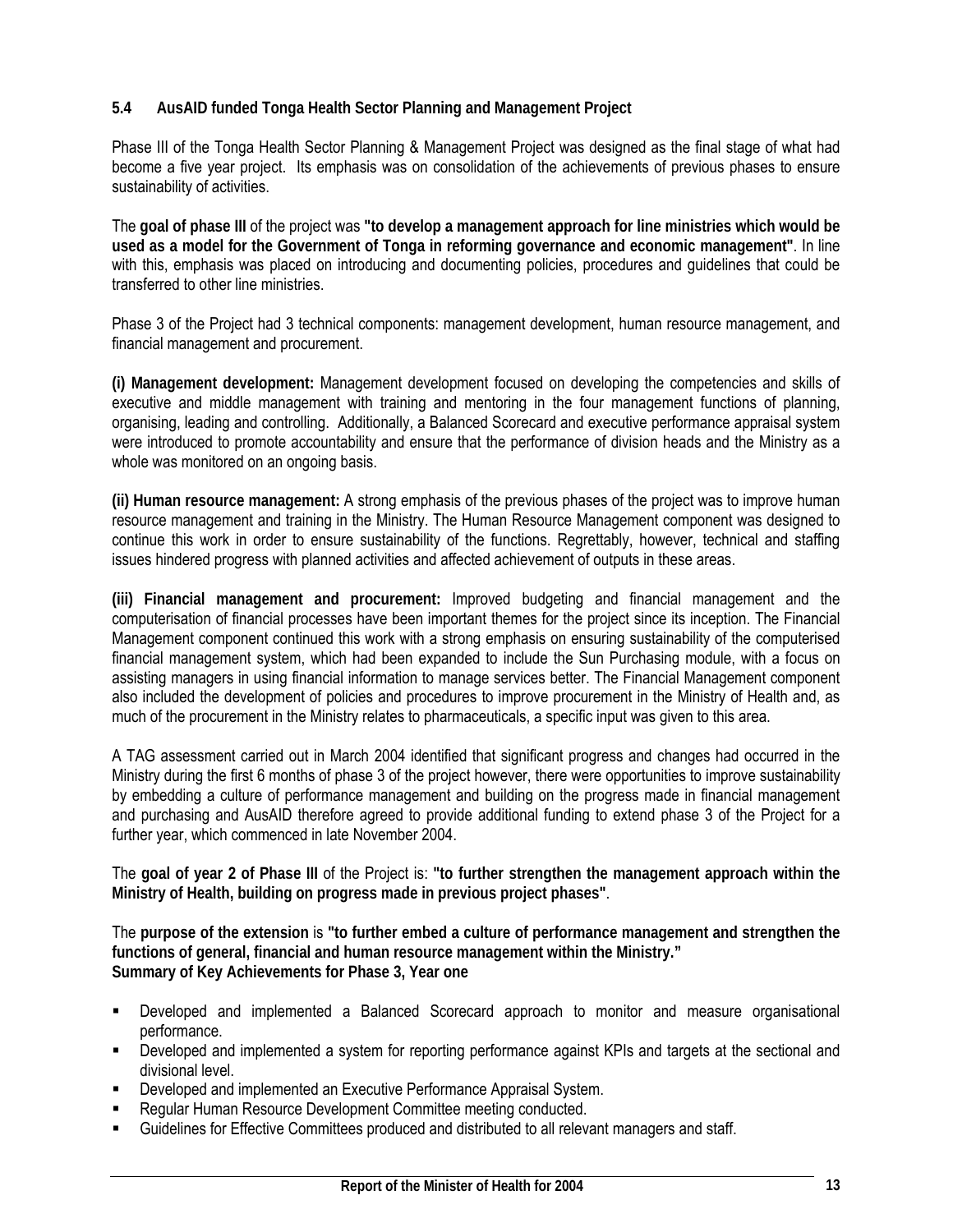- Executive and management development programmes, communications skills and customer service training course developed and training courses run.
- Individual mentoring on aspects of leadership undertaken.
- Assistance provided to review and update the Ministry of Health's Corporate Plan.
- Policies and processes developed and implemented to ensure that the Micropay Human Resource Management Information System (HRMIS) database is maintained accurately and on a timely basis and that the data is verified regularly.
- Policies and Procedures Manual for the HRMIS developed and distributed.
- Training sessions conducted on budget preparation and financial management.
- Expenditure control strategies developed and implemented throughout the Ministry.
- Allocation of overtime to Divisions included in the 2004/2005 Budget Estimates.
- Overtime procedure reviewed, revised and implemented throughout the Ministry.
- **Requiar Finance & Budget Committee meeting conducted.**
- Accounting staffing structure revised, responsibilities realigned and Job Descriptions updated.
- Financial reports adapted for easier budget versus actual monitoring.
- Report from the SUN Accounting System established to enable reporting by location & source of funds.
- Stock control training conducted.
- **EXECOMPUTER 1** Computerised purchasing system introduced and staff trained to use the system.
- Procedures established & endorsed by the Finance & Budget Committee for the computerised Sun Purchasing system.
- Revised purchasing policies and procedures developed and implemented and a manual produced.
- Pharmacy Information Management System (PIMS) extended from the Central Pharmacy to Vaiola Dispensary and reports on drug usage produced regularly.
- **5.5 World Bank Health Sector Support Project**

The World Bank Health Sector Support Project, effective in February 2004, is funded under a World Bank Loan, IDA Credit Number 3814 0 – TON. The project was designed for a five year time period and for a World Bank credit of approximately US\$10.94 million with US\$1.4 million counterpart funding from the Government of Tonga.

**Project Objective:** The objective of the project is to support health reform in Tonga within the framework of its Corporate Plan by improving the capacity of the Ministry of Health to develop and implement health policy and to improve the functional and technical quality of health facilities.

The project is comprised of the following components:

**(i) Strengthening Health Care Financing:** This component review, develop and implement policies which define the funding and overall allocation of resources to health services. In particular, it strengthens the capacity of the Ministry of Health to identify approaches towards strengthening the financing of health care (including resource mobilization), improving the allocation of available resources, and developing an appropriate public-private partnership.

**(ii) Improving the Health Information System:** This component assists the Ministry of Health to develop capacity and establish structures for Information Management and Information Technology Management. Capacity will be developed within the Ministry of Health to design, implement field, target facility based surveys and surveillance systems to collect data on a periodic and ad hoc basis. It is anticipated that communication and access to management information in the Ministry of Health will be improved. It will implement and establish an appropriate integrated computerized information system for patient care at Vaiola Hospital and develop a population-based information system.

**(iii) Upgrading of Health Infrastructure:** This component supports the first phase of the design and implementation of rehabilitation and facilities improvement at the Vaiola Hospital to overcome identified major deficiencies and to improve functional relationships and the overall operational efficiency of the hospital. These developments are guided by the master plan for the hospital and will enhance the hospital's capacity to efficiently meet its future service obligations.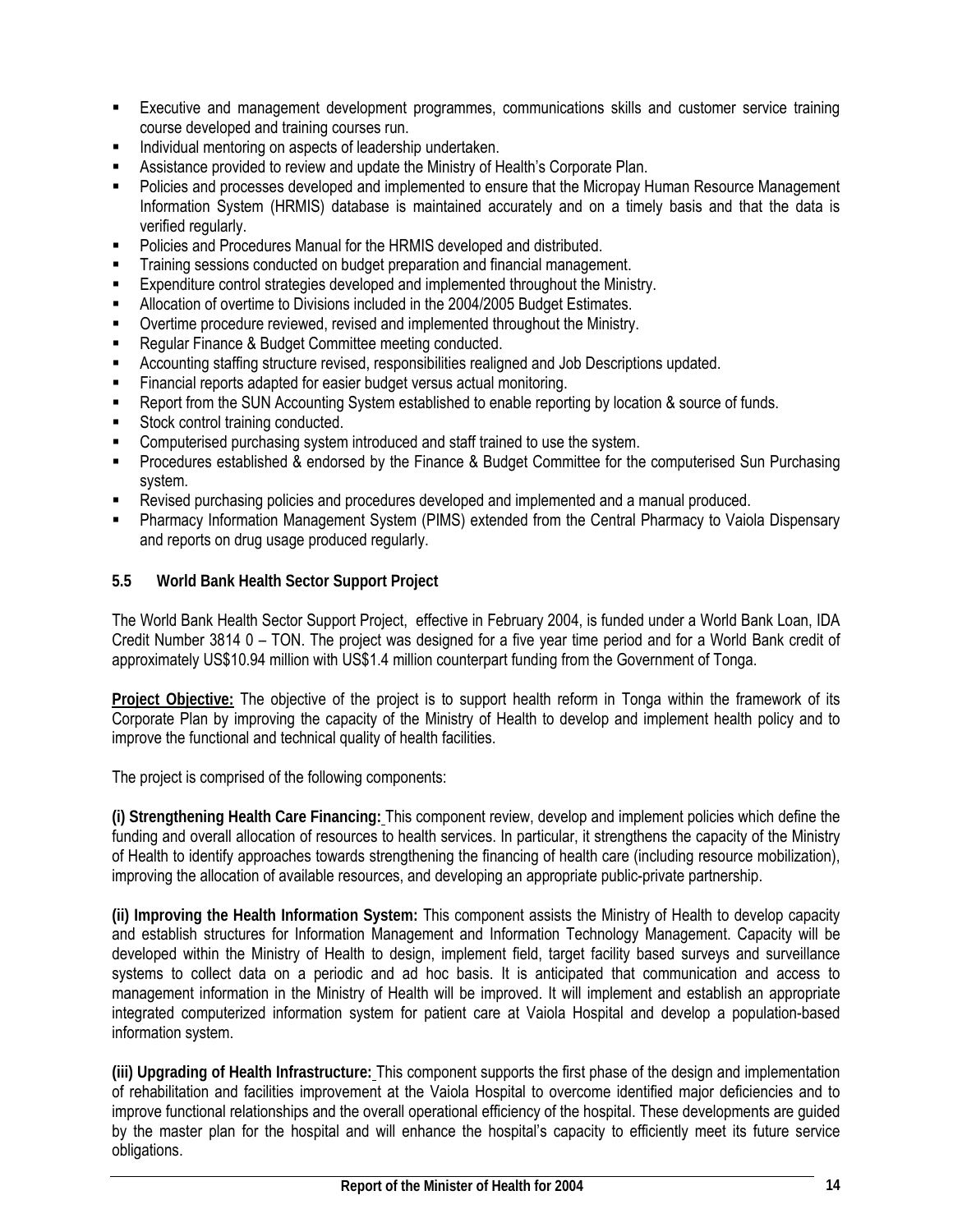**Project Status:** Since February 2004, a total of USD\$5.1 million from the total credit of USD\$12.38 million has been committed with 12% of total credit proceeds being disbursed.

**(i) Health Care Financing Component:** 

- The first National Health Accounts Report has been completed and endorsed by the Ministry of Health.
- Various surveys surveys of donors, traditional healers, insurance companies and non-governmental agencies in the health sector which are necessary to collecting information for the development of the NHA have now been completed and analyzed.
- The Tonga Health Household Survey 2003 was completed in August 2003 as part of the preparation for this project.

**(ii) Health Information Component:** 

- Standardization of clinical data being developed
- Births and Death registration and non-communicable diseases notification
- **Developed a Tonga Health Data Dictionary**
- Ongoing computer training for Ministry of Health staff

**(iii) Infrastructure Redevelopment of Vaiola Hospital:** 

- Package A includes the construction of the Psychiatric Ward and Kitchen/Laundry: this is currently under construction and it is anticipated to complete by end of 2005.
- Package B1, funded under a Japanese Grant includes the construction of the Clinical Services Building and Surgical/Obstetrics Wards Building: this is also under construction and is expected to complete by March 2006.
- Packages B2 includes the construction of the Medical/Paediatric Wards Building and Isolation Ward: this is expected to start in early 2006 and to be completed later in the same year.
- **Packages C, D, E and F are expected to complete the redevelopment of Vaiola Hospital.**

#### **6 HEALTH DISTRICTS**

**6.1 'Eua Health District** 

#### **6.1.1 Management**

Medical Officer Dr. Louise Fonua was responsible for managing Niu'eiki Hospital and 'Eua health district from 01 October 2003 until Senior Health Officer Mr. 'Amone Vaka'uta took over in January 2005 and is supported by 1 Health Officer.

#### 6.1.2 The hospital's objectives are,

- To promote the "Healthy Island" concept in the Island of 'Eua.
- To improve maternal and child health services.
- To increase awareness of the people of 'Eua regarding non-communicable disease especially diabetes, hypertension and heart disease.
- **To increase the rate of family planning usage in 'Eua.**
- To improve the skills and knowledge of staff in order to provide quality care to the people of 'Eua.
- To maintain a high rate of childhood immunization coverage.
- To foster and improve relationship between the health sector and public.
- To increase community awareness and partnership programme.

#### 6.1.3 The hospital's function is,

**Provide quality health care and to cater for the health needs of the people of 'Eua.** 

#### **6.1.4 Nursing**

Nursing Sister 'Ana Hausia is responsible for managing nursing services in 'Eua and is supported by 12 nursing staff.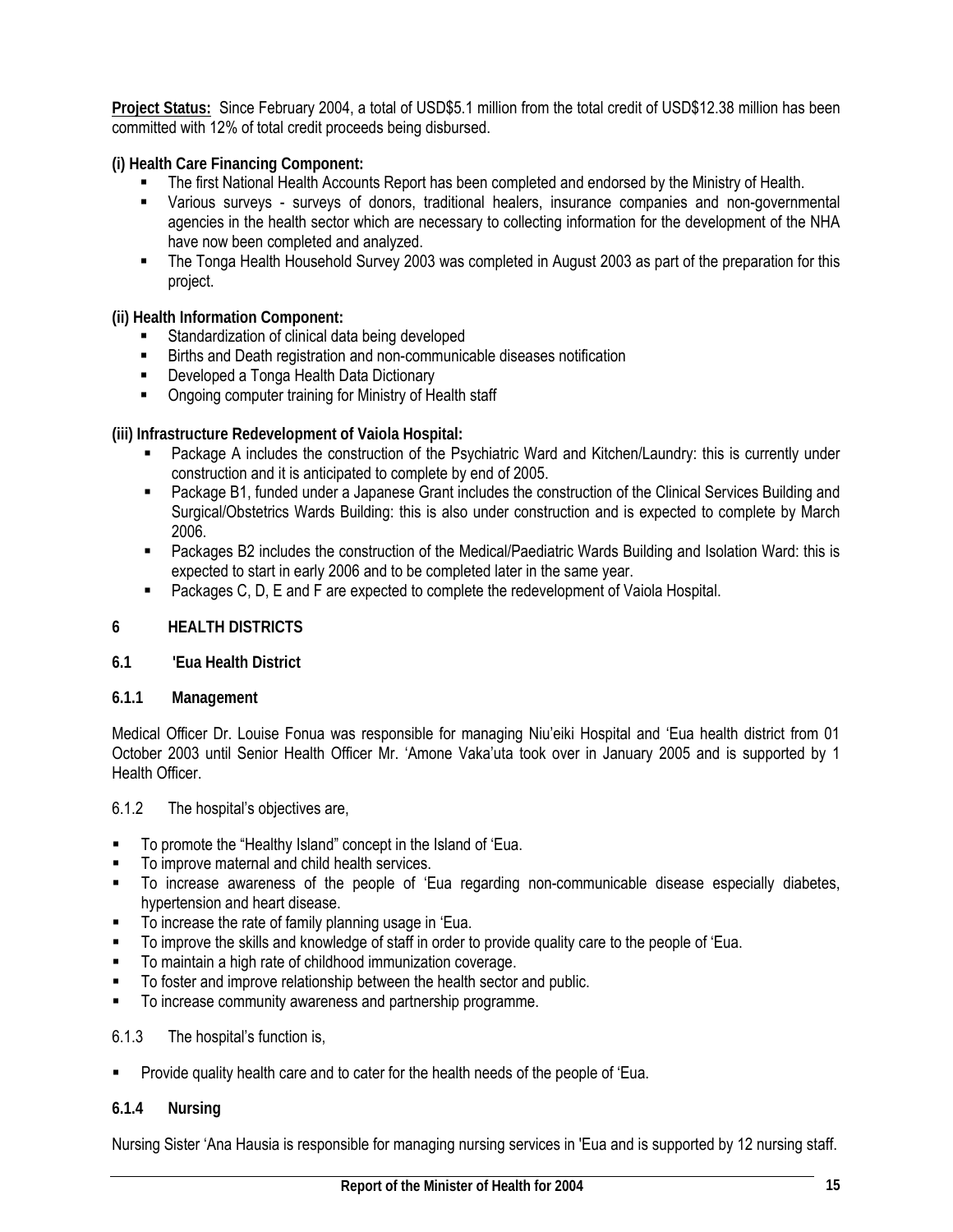### **6.1.5 Laboratory**

Laboratory Technician Grade II, Mrs Lalamea Tu'ipulotu is responsible for managing and delivering laboratory services at Niu'eiki.

All specimen are referred to Vaiola Hospital for analysis

#### **6.1.6 Dental**

Senior Dental Therapist, Mr Sione Halahala is responsible for managing and delivering dental services in 'Eua. Services provided during the year includes oral examination, minor surgery, filling, tooth extraction, ante natal dental care and the school dental health programme

6.1.6.1 The section's objectives are,

- To introduce a system of charts for patients rather than log book.
- $\blacksquare$  To improve the process of ordering supplies.
- To update knowledge and skills of staff.
- To upgrade equipment and instrument in the department.
- To improve functioning of equipment and reduce breakdowns.
- To recruit 1 dental therapist or dental chairside.

#### **6.1.7 Environmental Health**

Public Health Inspector Grade II, Mrs 'Amelia Vea is responsible for environmental health services and include village, retail and wholesale meat selling premises inspection, garbage and waste disposal and construction inspection.

#### 6.1.7.1 The section's objectives are,

- Upgrade healthy living standard of the island.
- Minimize public complaints from 80% to 100%.
- 100% upgrade and inspect all food establishments.

#### **6.1.8 Administrative Support**

Junior Clerk, Mrs 'Unaloto Sateki is responsible for clerical and financial duties and Ms Kilisitina 'Aholelei, Daily Paid Junior Medical Recorder is responsible for medical records services.

#### **6.1.9 Auxiliary Staff**

Niu'eiki Hospital employs the standard compliment of non-clinical support staff which includes drivers, laundry, catering, domestic and grounds keepers.

6.1.10 In delivering its services, the following were identified as milestones during the year,

- Establishment of a Hospital Board of visitors for Niu'eiki Hospital.
- Establish a hospital week for 'Eua for the first time.
- **Establish a reach out programme in Houma for the first time.**
- **EXECONSTRUCTION OF HOSPITAL PARTLE PARTLE CONSTRUCTS**
- Construction of hospital fence.
- Hospital telephone now extended to allow inter-island calls.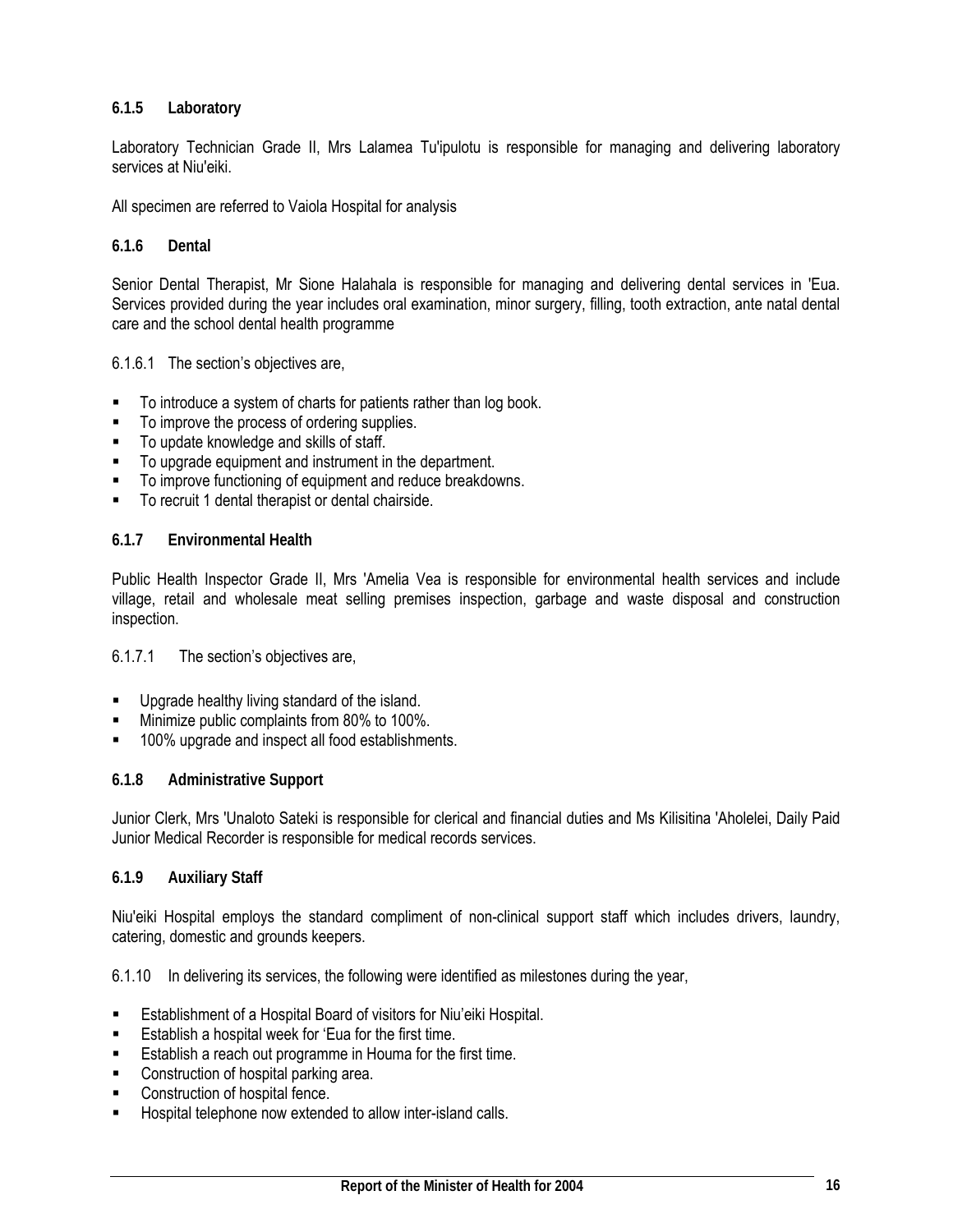# **6.2 Ha'apai Health District**

### **6.2.1 Management**

Health services in the Ha'apai group are provided through 1 Hospital (Niu'ui) at Pangai, 2 Health Centres and 3 Reproductive Health Clinics. Acting Chief Medical Officer Dr Lisiate 'Ulufonua is responsible for managing Ha'apai health services in Ha'apai and is supported by 1 Medical Officer and 2 Health Officers. There was a total of 54 staff working in Niu'ui Hospital during the year.

### 6.2.2 The hospital's objectives are,

- To promote and improve a healthy environment for the community as in Public Health and reduce incidence of morbidity in Ha'apai by 10%.
- To review, reactivate and reinforce regular health promotion activity and clinics within the community of Lifuka, Foa and Outer Islands within the next two years.
- To provide an efficient health services with the availability of adequate staffing and essential basic monitoring, diagnostic and curative equipments in the hospital in the next two years.
- To update in-service training activity for staff of Niu'ui with regards to their hospital duties.
- To upgrade the information and technical services within Niu'ui Hospital in the next two years.
- To upgrade the staffing quarters for staff of Niu'ui Hospital in the next three years.
- To reactivate and maintain working relationship with the community through Ha'apai Hospital Board of Visitors Committee support.

#### 6.2.3 The hospital's functions are,

- **Preventative Health Service (Community Medicine)** 
	- Conduct health promotion activities in the communities, schools, youth groups, government workers and town officers.
	- Provide reproductive health care such as immunizations, adolescent health care and family planning.
	- Conduct health inspections and prevention of infectious disease through monthly inspection of villages, shops, food handlers, and water care etc.
	- **Provide outreach health clinics in villages and islands especially on Communicable Diseases.**
- **Curative Service**
	- Provide essential and basic curative service in all disciplines (Obstetrics, Paediatrics, Medicine and Surgery).
	- Provide basic laboratory tests such as full blood count, platelets and filming.
	- Provide x-rays and pharmaceutical services.
- **-** Dentistry
	- Provide dental services such as extractions, restorations, dressing, x-ray, endodontic, scaling, polishing, oral hygiene instruction, minor oral surgery, impaction and ante-natal dental care.
	- Conduct outreach preventative programmes in primary schools throughout the Ha'apai Group.
- 6.2.4 Niu'ui Hospital was allocated \$487,896 and was utilized for operation, maintenance and purchase of technical equipment.
- 6.2.5 In delivering its services, the following were identified as milestones during the year,
- The first ever Ha'apai Hospital Week was conducted towards the end of the year and there were mass participation from the community. The theme was "MOVE FOR HEALTH" and the objective was "Promoting Healthy Living Awareness".
- The Ha'apai Hospital Board of Visitors was revived.
- Commencement of review and in-service training of services at Niu'ui Hospital for all the clinical staff.
- Renovations of all staff quarters at Niu'ui compound and its regular monthly inspection.
- Renovation work conducted on the hospital.
- Personnel visit from the Japanese representative (JICA), Australian High Commissioner, New Zealand High Commissioner and the Canadian Fund Coordinator to Niu'ui Hospital under the request of the Acting Chief Medical Officer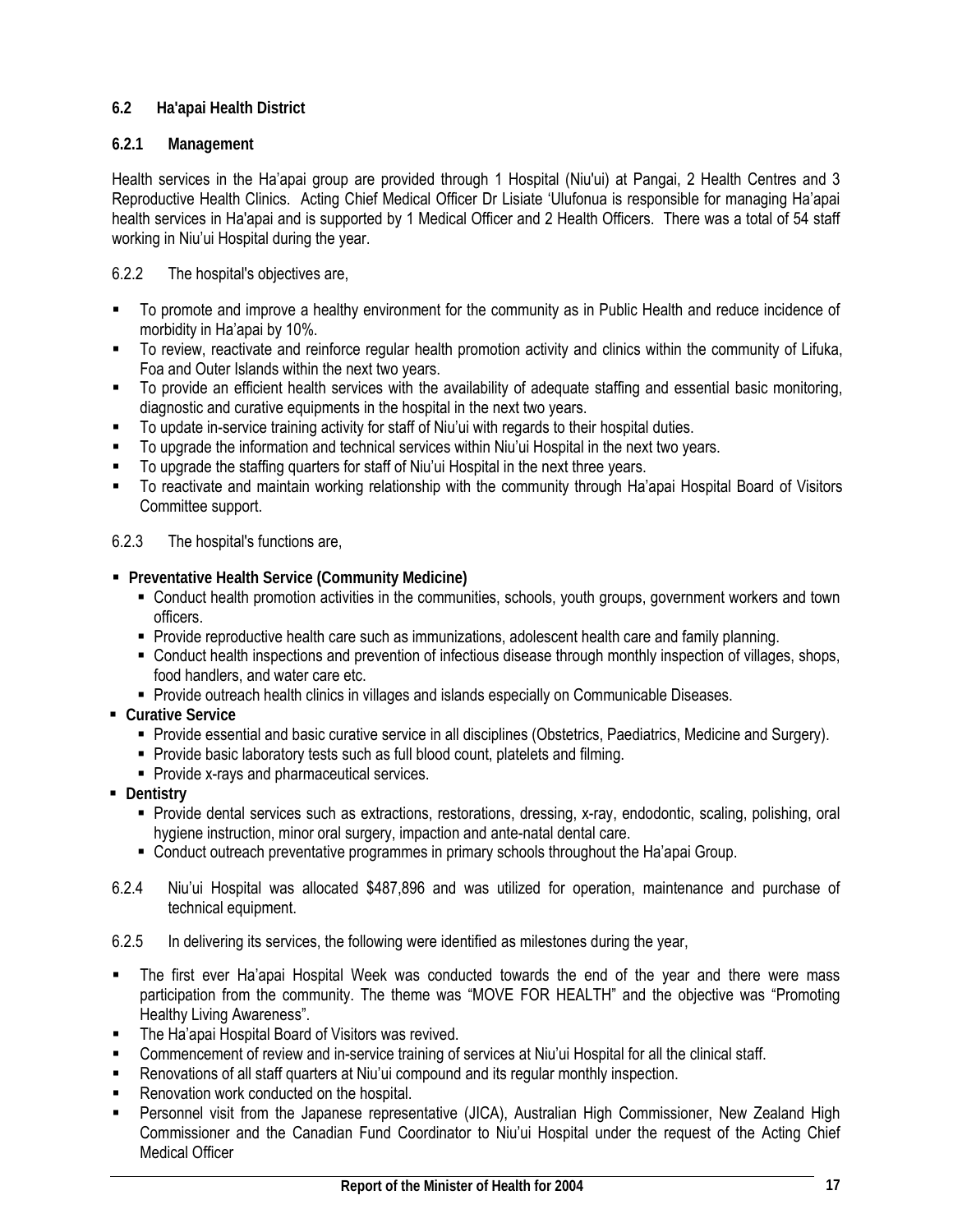### **6.3 Vava'u Health District**

### **6.3.1 Management**

Chief Medical Officer Dr. Edgar 'Akau'ola is responsible for managing health services in the Vava'u District and is supported by 2 Medical Officers and 2 Health Officers. Health services in Vava'u are provided through Prince Wellington Ngu Hospital at Neiafu and 4 Health Centres at Tefisi, Ta'anea, Falevai, and Hunga.

The primary responsibility of the Vava'u Health District is to improve the health of the people by promoting healthy lifestyle and prevent health problems, detecting and treating disease with available treatment.

### **6.3.2 Clinical Services**

Dr. Edgar 'Akau'ola is responsible for the provision of clinical services and was supported by Medical Officers Dr. Siaki 'Ela Fakauka and Dr. Veisinia Matoto until her permanent transferral to Tongatapu and was replaced by another Medical Officer Dr. Tupou Pua'a.

### **6.3.3 Nursing**

- Nursing Sister Graduate 'Akesa Halatanu is responsible for the supervision and management of all nursing staffs. A total of 26 clinical nursing staff is assigned to Ngu Hospital.
- Senior Nurse Midwife Mrs. Kalisi Fa'asolo retired after 42 years of service and was replaced by Sister 'Ilisapeti Kolopeaua who is responsible for managing Public Health Nursing services and is supported by 8 public health nursing staff.

#### **6.3.4 Laboratory**

Laboratory Technician Grade II Mr. Timote Fakasi'i'eiki and Mr. Sione 'Inia are responsible for the provision of laboratory services.

#### **6.3.5 Pharmacy**

Assistant Pharmacist Grade II Mr. Petelo Manu is responsible for the provision of pharmaceutical and dispensing services and is supported by Assistant Pharmacist Grade II Mr. Ma'u Tu'ineau.

#### **6.3.6 X-Ray**

X-Ray Technician Grade II Mrs. 'Atomi Palu is responsible for the provision of x-ray services.

#### **6.3.7 Dental Services**

Acting Senior Dental Officer Dr. Doris K Young is responsible for the provision of dental services and is supported by Dental Assistant Mrs. 'Anaseini Lauti and Dental Therapist Mrs. Nasinu Mahe.

Dental services provided include oral health education, dental scaling and prophylaxis, fissure sealants for class 2 children, restorations, root canal therapy, and extractions.

#### **6.3.8 Environmental Health**

Public Health Inspectors Grade II Mr. Leopino Fa'asolo and Mr. Manase Malua are responsible for provision of environmental health services and are supported by three staff sanitation officers and 1 daily paid sanitation officer.

#### **6.3.9 Medical Record**

Medical Recorder Ms. Kaliopeta Vainikolo is responsible for provision of medical record services and is supported by Junior Medical Recorder Ms. Palaniketi Talia'uli.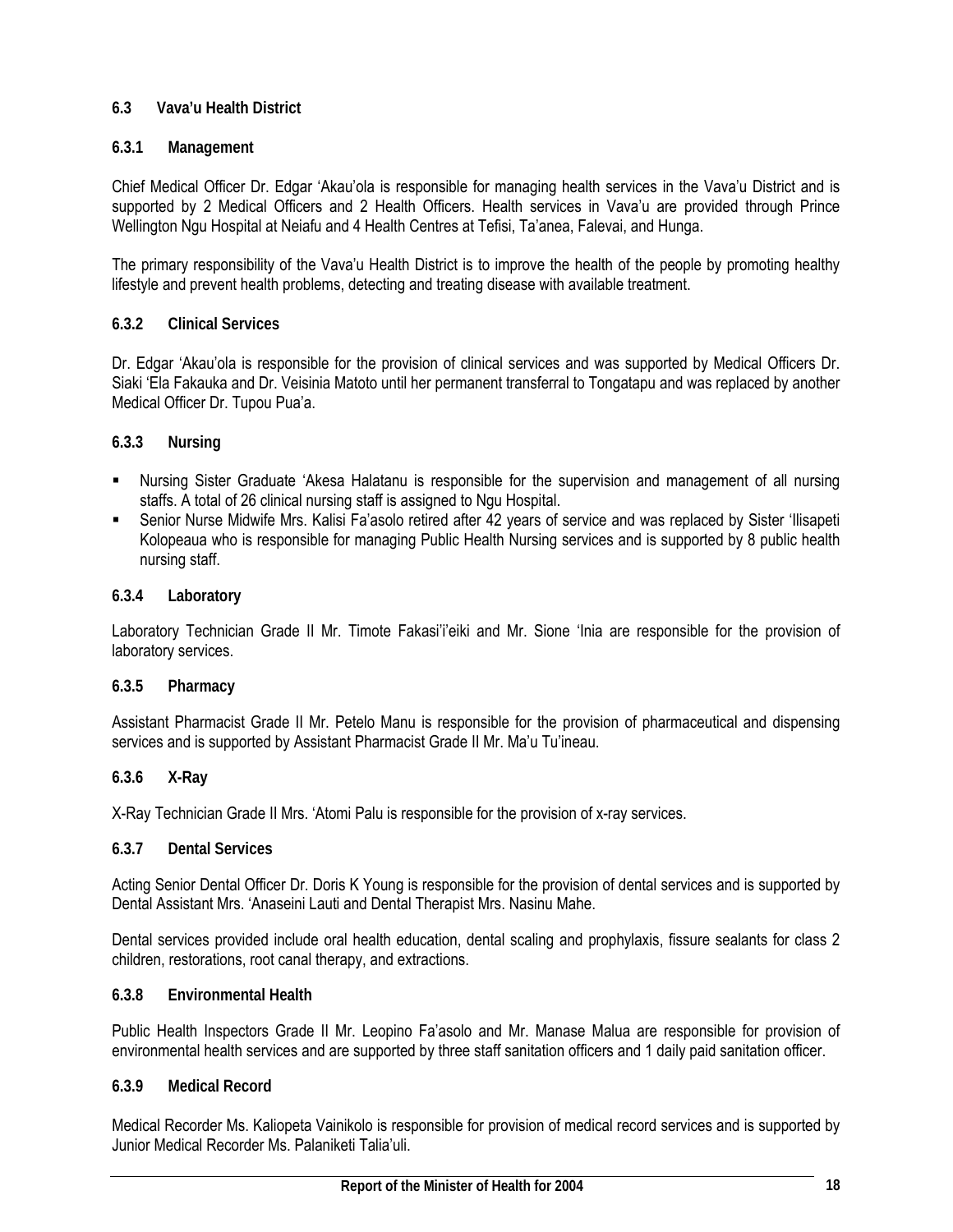### **6.3.10 Diabetic Clinic**

Dr. Veisinia Matoto was responsible for conducting the Diabetic Clinic until her transference to Vaiola Hospital and was replaced by Dr. Tupou Pua'a who is supported by Staff Nurse Losa Lea.

| Month | <b>Diabetes</b> | Hypertension | <b>Dressing</b> | <b>Home Visit</b> | <b>Total Attendance</b> |
|-------|-----------------|--------------|-----------------|-------------------|-------------------------|
| Jan   | 134             | 167          | 91              | 11                | 392                     |
| Feb   | 107             | 211          | 57              | 14                | 375                     |
| Mar   | 208             | 104          | 41              | 8                 | 353                     |
| Apr   | 163             | 142          | 25              | 4                 | 330                     |
| May   | 113             | 128          | 16              | 8                 | 257                     |
| Jun   | 141             | 36           | 19              | 3                 | 196                     |
| Jul   | 152             | 160          | 24              | 12                | 336                     |
| Aug   | 138             | 134          | 31              | Nil               | 303                     |
| Sept  | 200             | 242          | 35              | 22                | 477                     |
| Oct   | 152             | 204          | 11              | Nil               | 367                     |
| Nov   | 178             | 137          | 18              | 10                | 333                     |
| Dec   | 133             | 131          | 15              | 36                | 279                     |
| Total | 1819            | 1796         | 383             | 128               | 3998                    |

**Newly Diagnosed, 2004** 

| <b>New Cases</b>       | м   |     |
|------------------------|-----|-----|
| Diabetes-DM            |     | ۱1  |
| HTN-Hypertension       | 13  |     |
| <b>Stroke</b>          |     | 12  |
| <b>IHD</b>             |     | Nil |
| <b>RHD</b>             | Nil |     |
| DM and HPT             |     | 16  |
| <b>Total New Cases</b> | 34  |     |

**6.3.11 Operating Theatre and Anaesthesia** 

Senior Health Officer Talilotu To'ia was responsible for Anaesthesia and supported by Sister 'Akanesi 'Avala and Staff Nurse Salome Toko.

#### **Major Cases, 2004**

| Month        | Sedate | LA  | Spinal | GА  | <b>Block</b> | Minor | Major | No. of PTS |
|--------------|--------|-----|--------|-----|--------------|-------|-------|------------|
| Jan          |        | 3   | 4      | 10  | 2            | 15    | 6     | 41         |
| Feb          | 0      | 3   | ŋ      | 9   |              | 12    | 2     | 28         |
| Mar          | 0      | 4   | 8      | 9   |              | 11    | 11    | 43         |
| Apr          | 0      | 9   |        | 11  |              | 20    | 11    | 58         |
| May          |        | 16  | 11     | 11  |              | 27    | 14    | 79         |
| Jun          |        | 24  | 8      | 11  |              | 39    | 13    | 95         |
| Jul          | 2      | 10  | 6      | 4   | 0            | 12    | 11    | 45         |
| Aug          | 2      | 0   | 6      | 4   | 16           | 23    | 8     | 59         |
| Sept         | 0      | 4   | 3      | 38  | 0            | 49    | 9     | 103        |
| Oct          | 0      | 18  | 3      | 12  |              | 35    | 4     | 73         |
| Nov          | 0      | 10  |        | 13  | 4            | 31    | 12    | 67         |
| Dec          | 0      | 17  | 3      | 6   | 0            | 28    |       | 64         |
| <b>Total</b> | 7      | 118 | 68     | 138 | 23           | 302   | 108   | 755        |

### **6.3.12 Transport Services**

Senior Driver Mr. Polutele Kupu is responsible for this section with the assistance of four Drivers.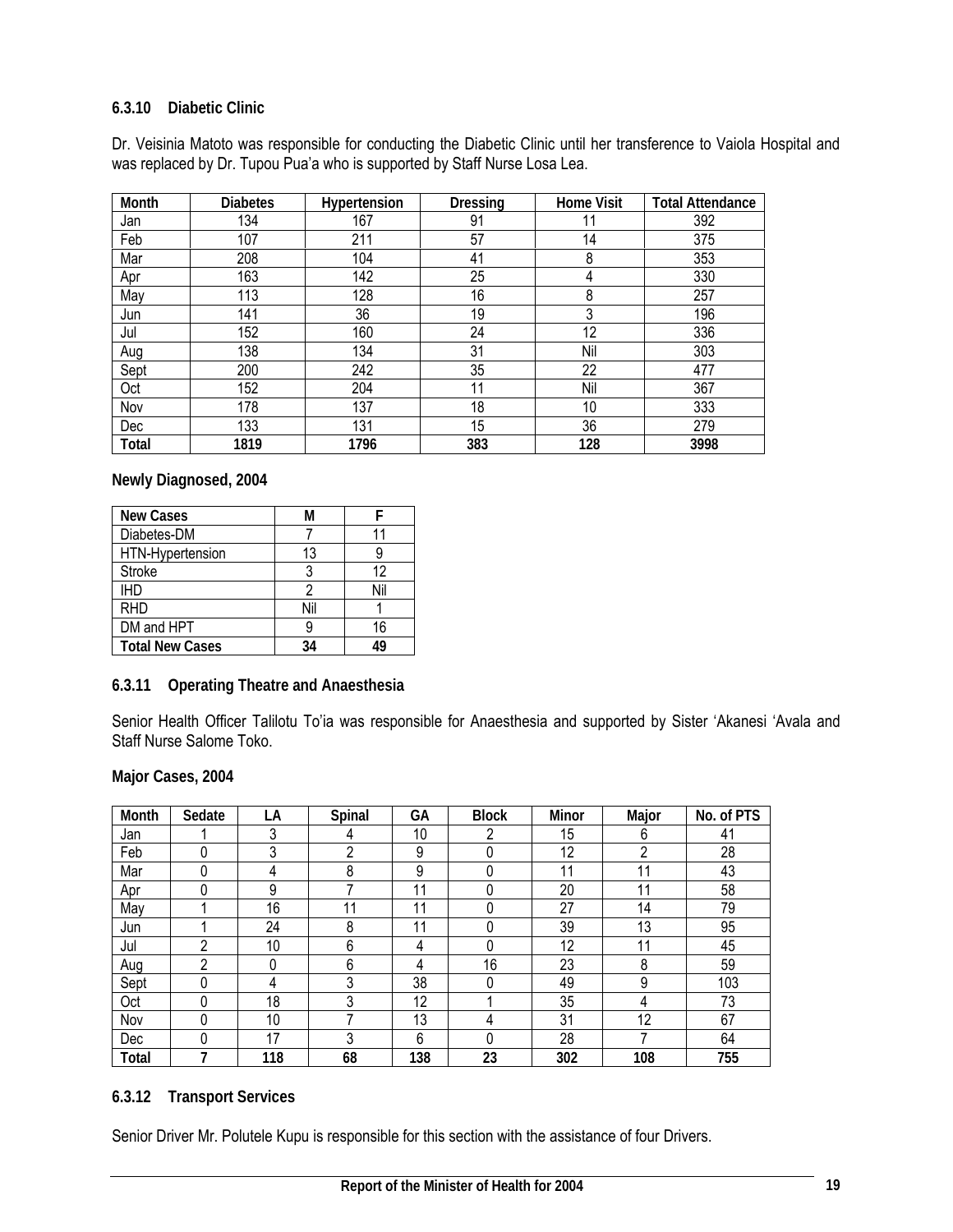### **6.3.13 Administration Services**

Computer Operator Grade III Ms. Pelenatita Siasau, First Class Clerk Ms. Sesili Tupou Tu'ifua and two daily paid clerks are responsible for this section.

6.3.14 In delivering its services, the following were identified as milestones during the year,

- Dr. Edgar 'Akau'ola was promoted to Chief Medical Officer after years of being Acting Chief Medical Officer.
- In-service training conducted by Dr. 'Aivi Puloka and Supervising Public Health Sister Sela Paasi.
- The availability of the Ultrasound Scan Machine had made a great difference to the health services provided.
- Surgeon Faka'osi Pifeleti joined Ngu Hospital health staff for a month.
- Commencement of the European Union three years project with renovation of 5 existing staff quarters and construction of compound fence in Prince Wellington Ngu Hospital.
- Received four containers from Vava'u Lahi Health Trust of Auckland containing beds, cots, scales and linens etc.

#### **6.4 Niuatoputapu Health District**

#### **6.4.1 Management**

Medical Officer, Dr. Tupou Pua'a Mesol was responsible for managing this centre until June when Dr. Sione 'Akau'ola took over. Dr. 'Akau'ola is supported by a Public Health Nurse, Dental Therapist, 2 Clinical Nurses and 3 daily paid employees.

#### 6.4.2 The Centre's objectives are,

- To provide the best possible quality care to all people of Niuatoputapu and Tafahi Islands with the available resources.
- To improve patient-care and staff performance.
- To increase community awareness regarding common Non-communicable diseases.
- To improve patient competency in home care of acute diarrhoea and acute respiratory diseases.
- To establish effective patient referral procedure for Likamonu Health Centre.
- To strengthen community involvement in strategies to improve overall health.
- To decrease the number of smokers by at least 20% by the end of 2006.
- To have 100% coverage and follow up for anti-filariasis medications.

### 6.4.3 The Centre's functions are,

- Attend to all health needs of each individual which includes:
	- Outpatient services for patient consultations.
	- **In-hospital acute care and continuous care by special clinics.**
	- **Maternal and child health care delivery.**
	- **Regular community health visits.**
	- **Water disinfection for all water reservoirs.**
	- **Village and retail stores inspection.**
	- Sailing yachts clearance.

#### **Health Centre Admissions, 2004**

| Conditions                                                                   | Number | Percentage |
|------------------------------------------------------------------------------|--------|------------|
| Acute abdomen                                                                | $\sim$ |            |
| Antenatal                                                                    |        | 18         |
| Others (Diabetes-related, ischaemic heart diseases, asthma and hypertension) | 34     | 61         |
| Total                                                                        | 56     | 100        |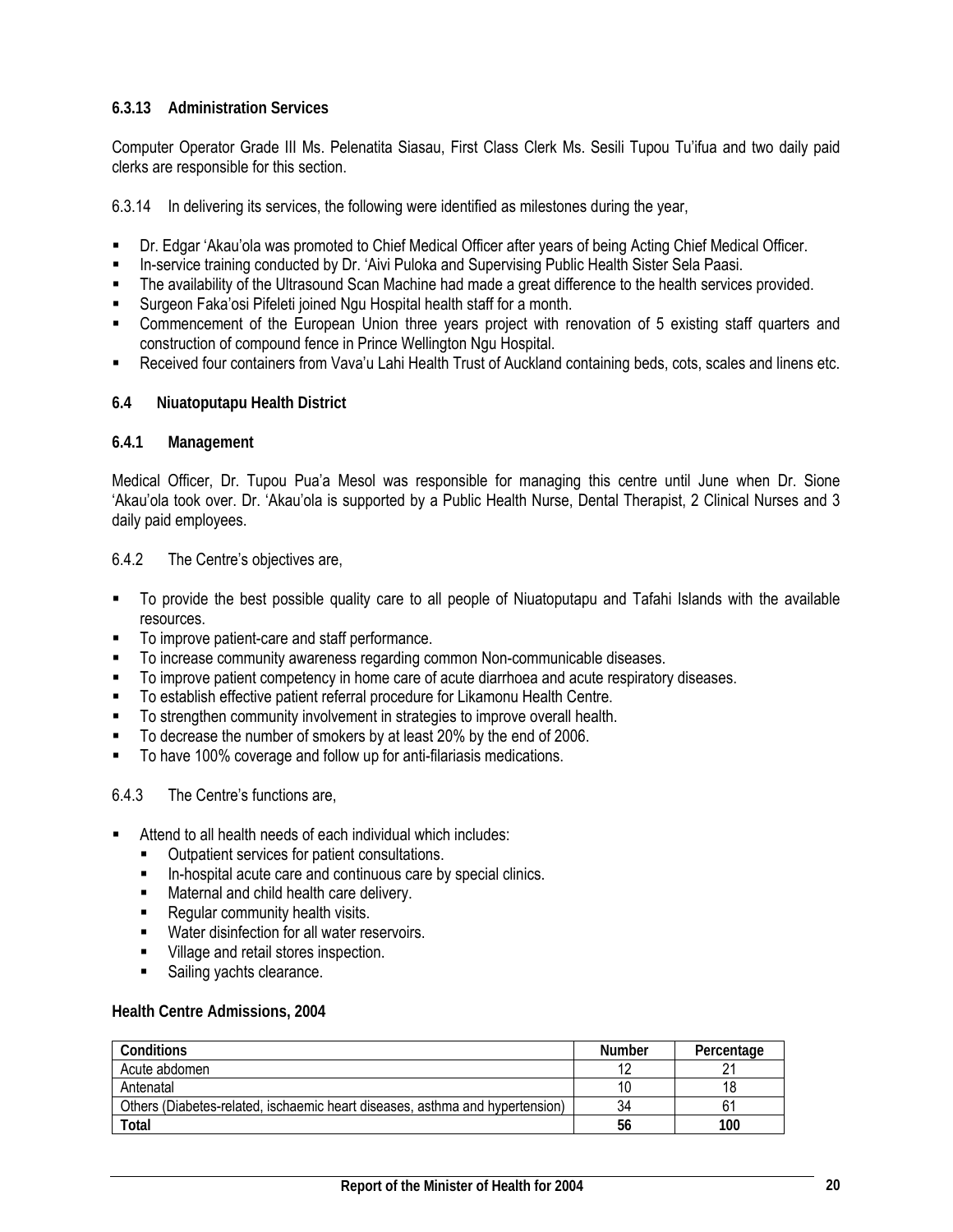**Health Centre Mortality, 2004** 

| Condition                                                                  | <b>Number</b> | Percentage |
|----------------------------------------------------------------------------|---------------|------------|
| Sudden death from suspected Myocardial infarction, all above the age of 70 |               | 50         |
| Stroke                                                                     |               |            |
| Ca Stomach with metastases                                                 |               |            |
| Renal failure                                                              |               |            |
| Total                                                                      |               | 100        |

#### **6.4.4 Dental**

Dental Therapist Nenase Latu is responsible for the conservative treatment, extractions and tooth fillings.

| Total number of patient examined and treated               | 333 |
|------------------------------------------------------------|-----|
| Total number of tooth extraction                           | 134 |
| Total number of fillings (Permanent & Temporary dressings) | 177 |

#### **6.4.5 Nursing**

Mrs. Monika 'Uvea and Mele Kava are responsible for clinical nursing services and they assist with both inpatient and outpatient care.

#### **6.4.6 Public Health**

Senior Staff Nurse 'Ana Paletu'a is responsible for all reproductive health services (immunisation, family planning, ante and post natal).

6.4.7 In delivering its services, the following were identified as milestones during the year,

- Staffing:
	- Dr. Tupou Pua'a Mesol heroically performed a successful C-section during hurricane in January 2004. She also started the routine Blood Grouping for the Islands.
	- Mrs. Monika 'Uvea completed 3 months of Clinical rotation in Vaiola Hospital and later promoted to Senior Staff Nurse.
	- Mr. 'Ana Paletu'a was promoted to Senior Mid-wife.
	- 3 daily paid employees become established staff.
	- The hospital staff initiated the "Walk for Health" and aerobic session in July with an average participants of about 30.
- During the hospital week in October the Hospital visiting board during a 1 week fundraising activities collected \$14,000 to purchase a new generator.
- Health Centre was provided with a new motor vehicle and a standby generator from Vaiola.
- The Anti-filarial Mass drug administration commenced in April. Follow up blood tests were carried out in positive cases only. This was done by Mrs. 'Ana Paletu'a and Mrs. Monika 'Uvea.
- Our friends from visiting sailing yachts donated first-aid kits as well as medications.
- **6.5 Niuafo'ou Health District**

#### **6.5.1 Management**

Health Officer, Sione T. 'Ulufonua is responsible for managing health services in Niuafo'ou and is supported by 1 Public Health Nurse, 1 clinical nurse and 1 non clinical support staff.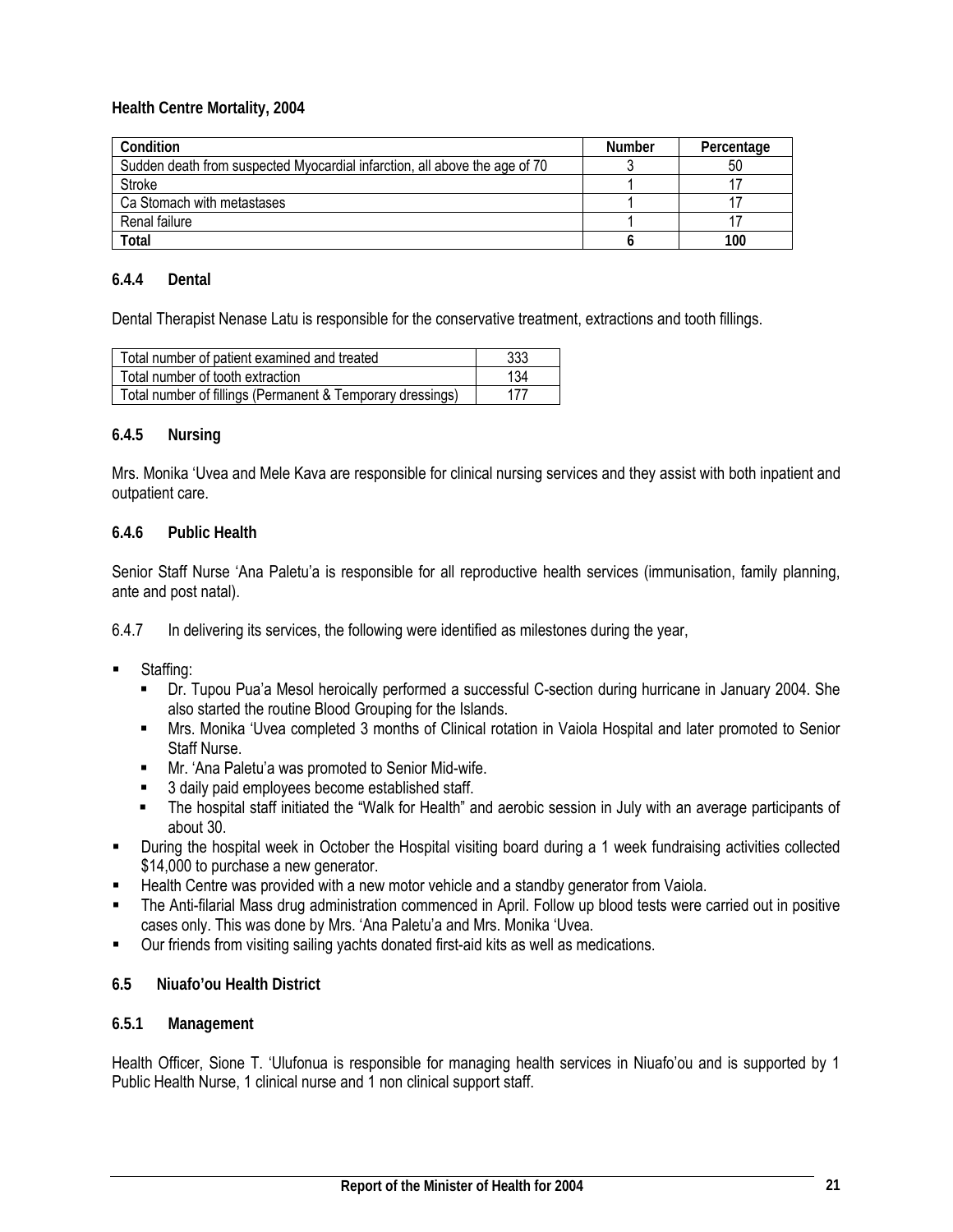### 6.5.2 The centre's objectives are,

- To improve the quality of inpatient services in the Island.
- To improve oral health.
- To improve the mother and child health by strengthening family planning method.
- To enforce public health act regarding cigarette smoking.
- To improve the source of electrical energy in the Island.
- To strengthen workers relationship and incentive.

### 6.5.3 The centre's functions are,

### **Curative**

- **EXEC** Casual out patient and emergency
- Special clinic out patient for Hypertension and Diabetic once a month
- Antenatal care once a week
- **Postnatal care**
- Dental care and school visit
- Home visit and follow up of cases
- Immunization

### **In Patient**

- **EXECUTE:** Admission of very ill patient and those who prefer admission
- Admission of all delivery mother and baby
- Referral of cases we need an advise of a medical officer
- **Transfer of cases prefer to manage by a medical officer**

# **Preventive**

- Health education
- **Village inspection and sanitation**
- Retail store and food seller inspection
- **Water supply approaches**
- **Village development committee**
- Youth development committee
- **UILAGE 8 11 Studient transfer fund committee**

6.5.4 In delivering its services, the following were identified as milestones during the year,

- Establishment of a Hospital Board for Niuafo'ou Health Centre.
- Filariasis campaign and filariasis blood test achieved 17 people with positive reaction.
- Denture team from Vaiola Hospital lead by Silaiti Kakala visited the island for 3months; more than 50 people (denture) were made.
- Hon. Minister of Health visited the Island.
- Workshop conducted on Family Planning.

### **7 PUBLIC HEALTH SERVICES**

**7.1 Management** 

Chief Medical Officer, Dr. Malakai 'Ake is responsible for managing this Division and is supported by a Health Administrator. The Division consists of six sections, (Communicable Diseases, Reproductive Health, Community Health, Environmental Health, Health Promotion and Non Communicable Diseases).

### **7.2 Communicable Diseases**

Senior Medical Officer, Dr. Seini Kupu who manages this section was appointed as an Epidemiologist by the Asian Development Bank (ADB) located at South Pacific Commission, Epidemiology Unit, Noumea, New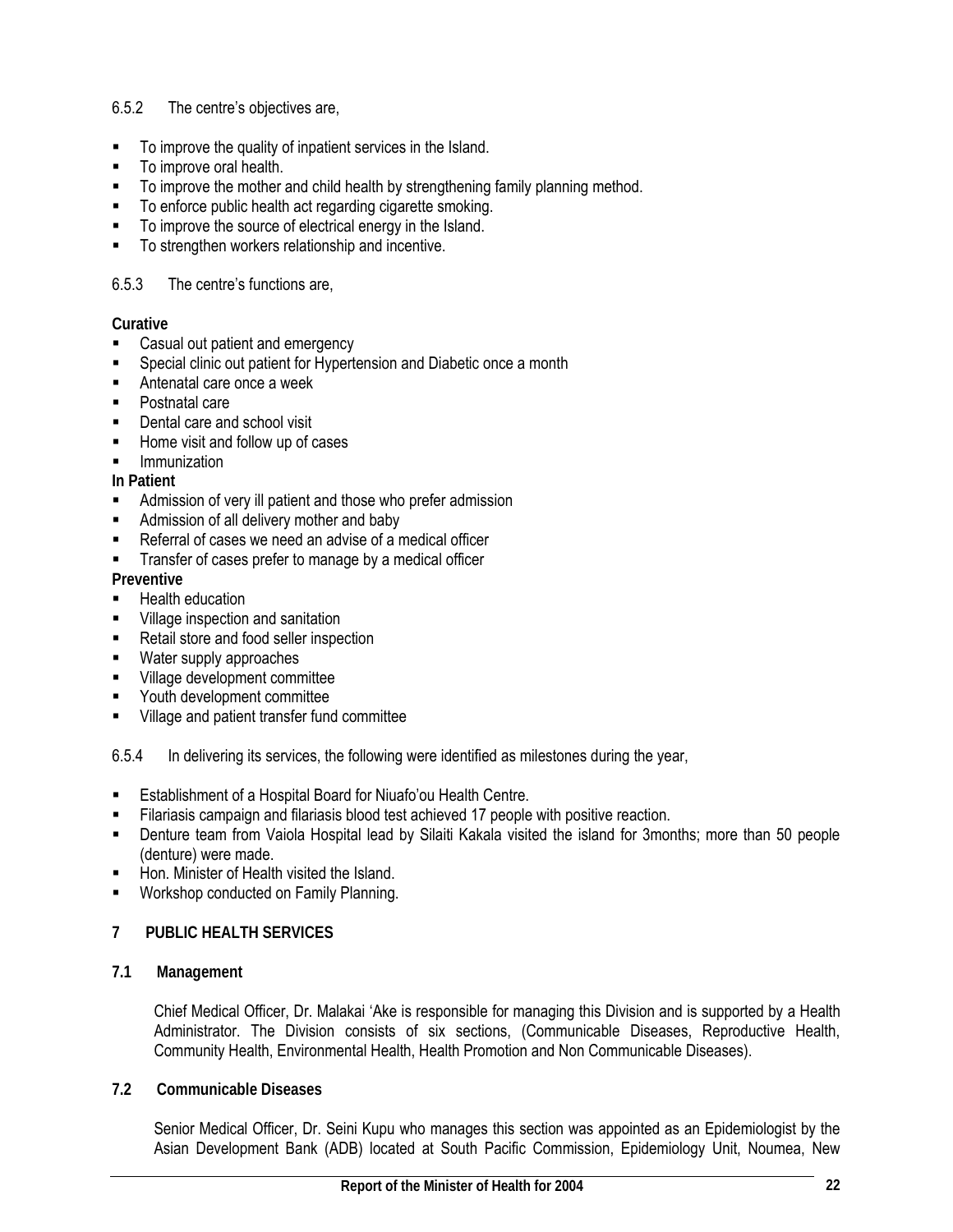Caledonia. Medical Officer Special Grade, Dr. Reynold 'Ofanoa manages the section and is supported by 1 Health Officer and 5 Public Health Assistants.

- 7.2.1 The section's objective is,
- To reduce the incidence and prevalence of Communicable Diseases in Tonga through implementation of strategy, policy and preventative health care programmes.

7.2.2 The section's functions are,

- Develop and implement strategy, policy and preventative health care programmes to minimize the occurrence of communicable diseases throughout the Kingdom.
- Responsible for the management and treatment of all communicable disease patients admitted to the Infectious Ward at Vaiola or undergo either outpatient or home treatment.
- Formulate standard protocols for the management of all communicable diseases in Tonga.
- Responsible for processing medical examination required for visa application, employment, shopkeeper and food-handlers, and any other medical examination requirements.
- **Ensure active participation in matters related to communicable diseases.**
- 7.2.3 The section was allocated \$1,969.00 and was utilized for purchase of technical equipment.
- 7.2.4 In delivering its services, the following were identified as milestones during the year,
- Collaboration with Global Fund to Fight AIDS, Tuberculosis and Malaria (GFATM) Project has enabled funding specifically towards Tuberculosis and HIV/AIDS. Hence the following were received:
	- TB Program: New 4x4 Toyota Hilux Van for increasing TB case detection and monitoring.
	- Supervisory visits and training workshops conducted in the outer islands by Dr. Reynold 'Ofanoa and Mr. Saia Penitani.
	- New safety cabinet to be used by the Microbiology laboratory section in the direct smear testing of sputum for Mycobacterium tuberculosis.
	- **Inter-country training for our Laboratory technicians that was conducted at Vaiola Hospital also attended by** participants from Tuvalu and Western Samoa.
	- **-** Dr. Reynold 'Ofanoa attended TB Data Management Workshop at Noumea.
	- HIV/AIDS Program: Dr. Niklas Danielsson, Dr. Reynold 'Ofanoa and Mr. Saia Penitani attended preparatory meeting in Nadi, Fiji for HIV/STI Seroprevalence Survey.
	- Commencement of HIV/STI Seroprevalence Survey for Antenatal Mothers attending Vaiola Hospital.
- In-service training: Kolamina Faiva and Mele Tu'ikolovatu attended computer training at the computer lab conducted by the Health Statistics section.

### **7.3 Environmental Health**

- 7.3.1 Medical Officer Special Grade Dr. Reynold 'Ofanoa is responsible for managing this section and is assisted by 1 Supervising Public Health Inspector, 1 Public Health Inspector Graduate, 2 Senior Public Health Inspector, 1 Public Health Inspector, 1 Public Health Inspector Grade I, and 11 Public Health Inspector Grade II.
- 7.3.2 The section's objectives are,
- To strengthen and improve the quality of environmental health services.
- To improve the development of rural water supplies.
- To minimize the incidences and prevalence of communicable diseases.
- To increase the populations access to safe water.
- To increase the number of households with proper sanitary disposal with proper sanitary facilities.
- To strengthen and develop new skills and knowledge of staff.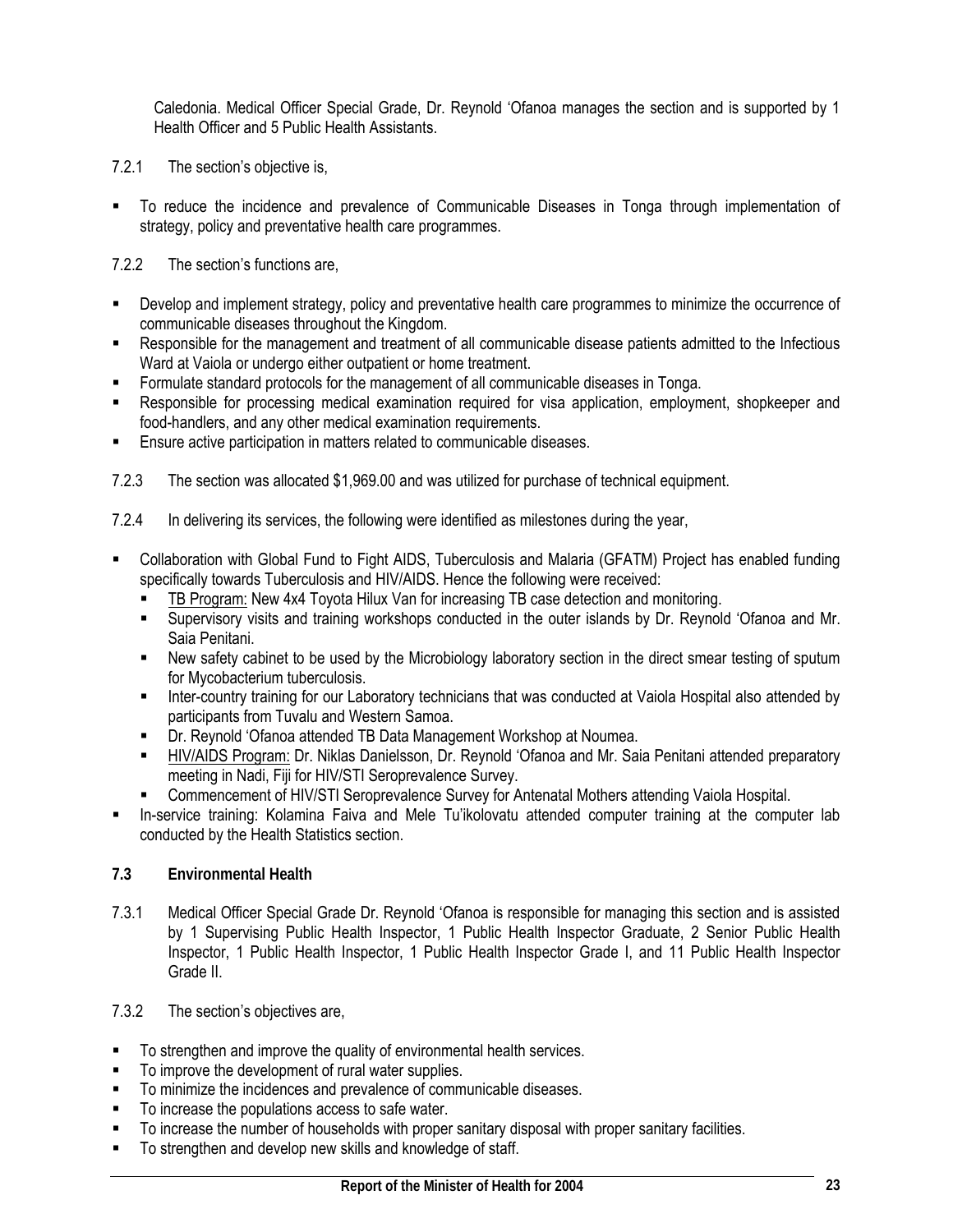- To develop new approaches to increase public health awareness regarding environmental health.
- To enforce the Public Health Act.

7.3.3 The section's functions are,

- Provide adequate and high standard of environmental health services to the public.
- Assist and implement a safety programmes ensuring the public are adequately provided with portable water and safe food.
- Assist promotion of safe environment knowing that will provide healthy environment through proper sanitation.

7.3.4 In delivering its services, the following were identified as milestones during the year,

- Upgrading of rural water supplies and development in Nukunuku, Houma, Tatakamotonga and Lapaha through installation of water meters to control problems of water consumption and minimize spending on other means of drinking liquids. Regular monitoring and maintaining of existing water materials in these 4 villages.
- Controlling of Communicable Diseases such as dengue fever and food poisoning. Strengthening of community cleaning up programmes and Environmental Health management to control the spread of the disease.
- The enforcement of the Public Health Act in relation to environmental health activities and application of legal action.
- Various workshop and training have been conducted to further strengthen the skills and knowledge of the staff.
- **7.4 Health Promotion and Non Communicable Disease**
- 7.4.1 Senior Medical Officer, Dr Viliami Puloka is responsible for managing this section and is supported by 7 Health Promoter, 2 Technician, 2 daily paid staff and 2 Japanese Volunteers.
- 7.4.2 The section's goals and objectives are governed by,
- A philosophy of health prevention, health promotion and health protection in all it's service delivery.
- A view of health as being broad well-being.
- A focus on population and population approach.
- The importance of the participation of individuals/communities in the maintenance and improvement of their own health.
- As a working tool, this section adopts the concept of "Healthy Island Initiative" as the main framework for the development of its various services and activities. This framework addresses health not so much as an end point or a destination to be reached but rather the choices one makes in every step of our daily living. Thus, the great emphasis on" making healthy choice an easy choice"

7.4.3 The section's function is,

- Promotion of Healthy Life Style through all Life Stages from "womb to the tomb" at all levels of Life Settings, whether in schools, church, work place, community or homes. Health Promotion and Non Communicable Disease seeks to empower the public at large so they may be able to make informed choices in every day decisions of life. The main strategy employed focus on the four main risk behaviours contributing to Non-Communicable Diseases. They are poor eating habits/eating too much causing obesity; lack of physical activity; tobacco smoking and the harmful effects of drinking alcohol. Social marketing approach and the use of media especially television and radio has become a major part of health promotion activities.
- 7.4.4 The section was allocated \$22,219.00 for all its activities including production and payment of air time for radio and TV programs, purchase of office supplies, technical equipment, printing and stationaries. The section is fortunate to have the additional assistance of donor agencies such as WHO, SPC, PAHP and AusAID and NZAID.
- 7.4.5 During the year, this section was able to implement the following activities.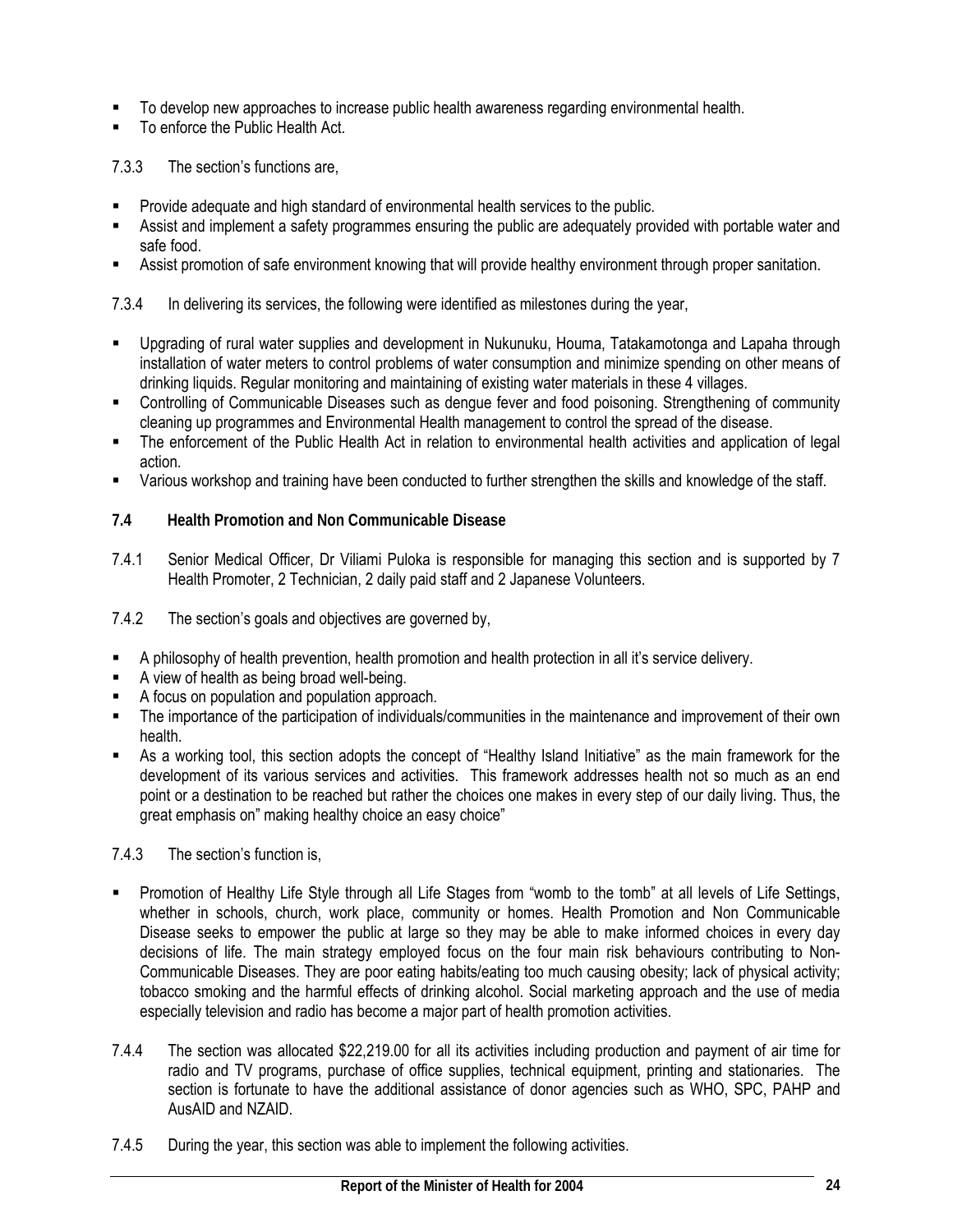7.4.5.1 **Radio Programme***:* The section continued to coordinate the various radio programmes of the Ministry. A total of about 148 radio programmes were produced and broadcasted.

|    | RADIO PROGRAMMES AIRED DURING 2004                                               |                   |     |  |  |  |  |  |
|----|----------------------------------------------------------------------------------|-------------------|-----|--|--|--|--|--|
| No | Subject                                                                          | No. of Programmes | %   |  |  |  |  |  |
|    | <b>Health Promotion</b>                                                          | 26                | 18  |  |  |  |  |  |
| 2  | Dental Health                                                                    | 40                | 27  |  |  |  |  |  |
| 3  | Reproductive Health                                                              | 5                 | 3   |  |  |  |  |  |
| 4  | <b>Environmental Health</b>                                                      | 6                 | 4   |  |  |  |  |  |
| 5  | <b>Nutrition</b>                                                                 | 4                 | 2   |  |  |  |  |  |
| 6  | Psychiatric                                                                      |                   |     |  |  |  |  |  |
|    | Pharmacy                                                                         |                   |     |  |  |  |  |  |
| 8  | Obstetric                                                                        |                   |     |  |  |  |  |  |
| 9  | Out patient                                                                      | 3                 | 2   |  |  |  |  |  |
| 10 | Communicable Disease Out Patient                                                 | 2                 |     |  |  |  |  |  |
| 11 | <b>Community Health</b>                                                          |                   |     |  |  |  |  |  |
| 12 | Medical Ward                                                                     |                   |     |  |  |  |  |  |
| 13 | Diabetic Issue                                                                   |                   |     |  |  |  |  |  |
| 14 | Obesity                                                                          | 2                 |     |  |  |  |  |  |
| 15 | Inpatient Services                                                               | $\mathfrak{p}$    |     |  |  |  |  |  |
| 16 | Non Communicable Disease (Diabetes/ Hypertension/ Heart Disease/ Cancer/ Stroke) | 52                | 35  |  |  |  |  |  |
|    | Total                                                                            | 148               | 100 |  |  |  |  |  |

- The section hosted 26 radio talks back to promote, highlight and discuss different priority health issues. Starting of a biweekly live talk back show on radio has proven to be a very effective way of informing the public and very useful means to get immediate feedback from the audience.
- 7.4.5.2 **TV Programme:** The use of television to promote priority health issues in Tonga is one of the major responsibilities of the section. A total of 75 TV programmes were produced and telecasted during the year.

|                | TELEVISION PROGRAMME TELEVISED DURING 2004 |                   |                 |  |  |  |  |  |
|----------------|--------------------------------------------|-------------------|-----------------|--|--|--|--|--|
| No.            | <b>Television Programmes at TV Tonga</b>   | No. of programmes | %               |  |  |  |  |  |
|                | Filariasis                                 |                   | 3               |  |  |  |  |  |
| $\overline{2}$ | Tobacco Act                                |                   | 3               |  |  |  |  |  |
| 3              | Effect of tobacco                          |                   | $\overline{3}$  |  |  |  |  |  |
| 4              | Exercise                                   |                   | 3               |  |  |  |  |  |
| 5              | Blood donor                                |                   |                 |  |  |  |  |  |
| 6              | Leptospirosis                              |                   |                 |  |  |  |  |  |
| 7              | Risk factor of Non Communicable Disease    |                   |                 |  |  |  |  |  |
| 8              | <b>Diabetes</b>                            | $\overline{2}$    | 3               |  |  |  |  |  |
| 9              | Nutrition                                  |                   | 5               |  |  |  |  |  |
| 10             | Obesity                                    | 5                 |                 |  |  |  |  |  |
| 11             | Hypertension                               |                   |                 |  |  |  |  |  |
| 12             | Community Health (check up)                |                   |                 |  |  |  |  |  |
| No.            | <b>Television Programmes at TV OBN</b>     |                   | 0               |  |  |  |  |  |
|                | <b>Tobacco Effect</b>                      | 6                 | 8               |  |  |  |  |  |
| $\overline{2}$ | Tobacco Act                                | 6                 | 8               |  |  |  |  |  |
| 3              | Communicable Disease                       | 5                 | 7               |  |  |  |  |  |
| 4              | Health food                                | 4                 | 5               |  |  |  |  |  |
| 5              | Risk factors of Non Communicable Disease   | 10                | $\overline{13}$ |  |  |  |  |  |
| 6              | <b>Diabetes</b>                            | 10                | $\overline{13}$ |  |  |  |  |  |
| 7              | High blood pressure                        | 4                 | 5               |  |  |  |  |  |
| 8              | Heart disease                              | 4                 | 5               |  |  |  |  |  |
| 9              | Stroke                                     | 2                 | 3               |  |  |  |  |  |
|                | Total                                      | 75                | 100             |  |  |  |  |  |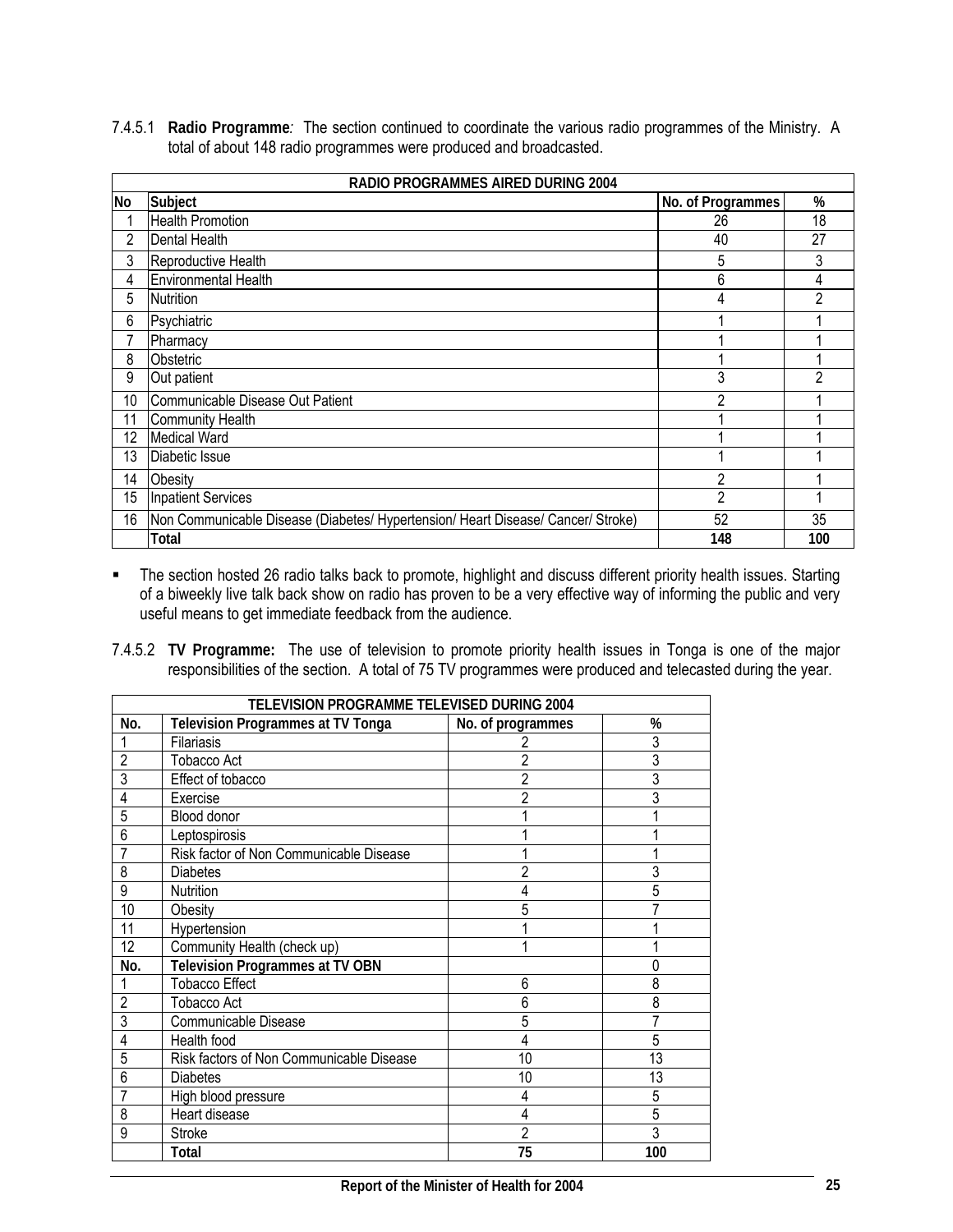7.4.5.3 **I.E.C Materials:** The development of I.E.C materials is one of the major activities of this section. The section reviewed and produced pamphlets, posters and banners on different health issues and commemorative days.

| <b>I.E.C PRODUCTION 2004</b> |                 |          |  |  |  |  |  |
|------------------------------|-----------------|----------|--|--|--|--|--|
| vpe                          | Subject         | Quantity |  |  |  |  |  |
| Pamphlets                    | Tobacco sticker | 2000     |  |  |  |  |  |
|                              | Tobacco poster  | 1500     |  |  |  |  |  |
|                              | Exercise        | 500      |  |  |  |  |  |
|                              | Total           | 4000     |  |  |  |  |  |

- 7.4.5.4 **Community Health Education/ Promotion Activities**: This section initiate an outreach health promotional activities and extends the ministry's "caring hands" to reach out to the people where they are both in the state of their health and the setting of their existence. A team consists of clinical, dental and public health staff plan and implement this promotional activity in Tongatapu and has started a few visits to Ha'apai and 'Eua. Details of the activity and nature of work and villages visited are listed below.
- Trip to 'Eua on Dengue Fever Outbreak by Mr Manavahe Ata from 17-22/3/04
- Commencing of drama outreach on 29/3/04 for the communities on Tobacco Cessation Program with the Psalm 127 Group of Sopu.
- Candle Night on Commemoration of World Health Day with theme of "Road Safety, No Accident" done on 11/4/04 at Free Wesleyan Church of Longolongo.
- Trip to Ha'apai on Filariasis test and drug administration by Mr Manavahe Ata on 21/5/04.
- Parade and float on ATS Campaign and World No Smoking Day together with Police Department on 29/5/04.
- Special commemoration of World No Tobacco Day at the Free Wesleyan Church Minister's meeting on the 31/5/04.
- **Exhibition on Environmental Awareness Day at Mala'e Pangai Si'i on the 5<sup>th</sup> June with Environmental Health.**
- Commencing of the 4<sup>th</sup> MDA Campaign on Filariasis eradication throughout the Kingdom.
- Trip to 'Eua on promoting health lifestyles during hospital week from 1-5/11/04.
- Trip to Ha'apai on filariasis test review at 'O'ua from 22-25/11/04.

7.4.5.5 **Community Work place Outreach Program**:

- 'Auhani Program The program has been targeted on workplaces as part of the identified objectives for fortnight weighing of height, weight, body fat and identifying of each target for every participant to workout during the stated period. Program started from 1/5-17/12/04.
- Latter Day Saints Program- Three Latter Day Saints Wards conducted healthy programmes such as weighing of weight, height, body fat and waist circumference together with advising and counselling (Folaha/Veitongo and Pea).
- Walk for health continues every Saturday morning at usual route from Treasury Department to Queen Salote Wharf and back. Partners in health sponsored the program such as Parliament, Tonga Development Bank, Peace Corp, Tonga Communication Cooperation, E.M Jones Ltd, Westpac Bank of Tonga and Various Churches and community groups.
- Seventh Day Adventist at Nuku'alofa, Vaini and Havelu worked closely with our team in implementing and monitoring of their healthy programme.
- 7.4.6 Local and Overseas Workshops:
- Dr. Viliami Puloka has been attended the following meetings and workshops:
	- Meeting on scaling up non communicable disease prevention and control in the Western Pacific: Beyond demonstration archiving from 3-6/8/04
	- Meeting on investigator's for OPIC study in Tonga from 30/8- 3/9/ 04, Suva, Fiji.
	- Meeting on alcohol and health in the Pacific from 28-30/9/04, Noumea, New Caledonia.
	- Meeting on economic gains of promoting health from 22-25/11/04.
	- Training on health promotion leadership training pilot program from 26/7- 6/8/04,Manilla, Philippines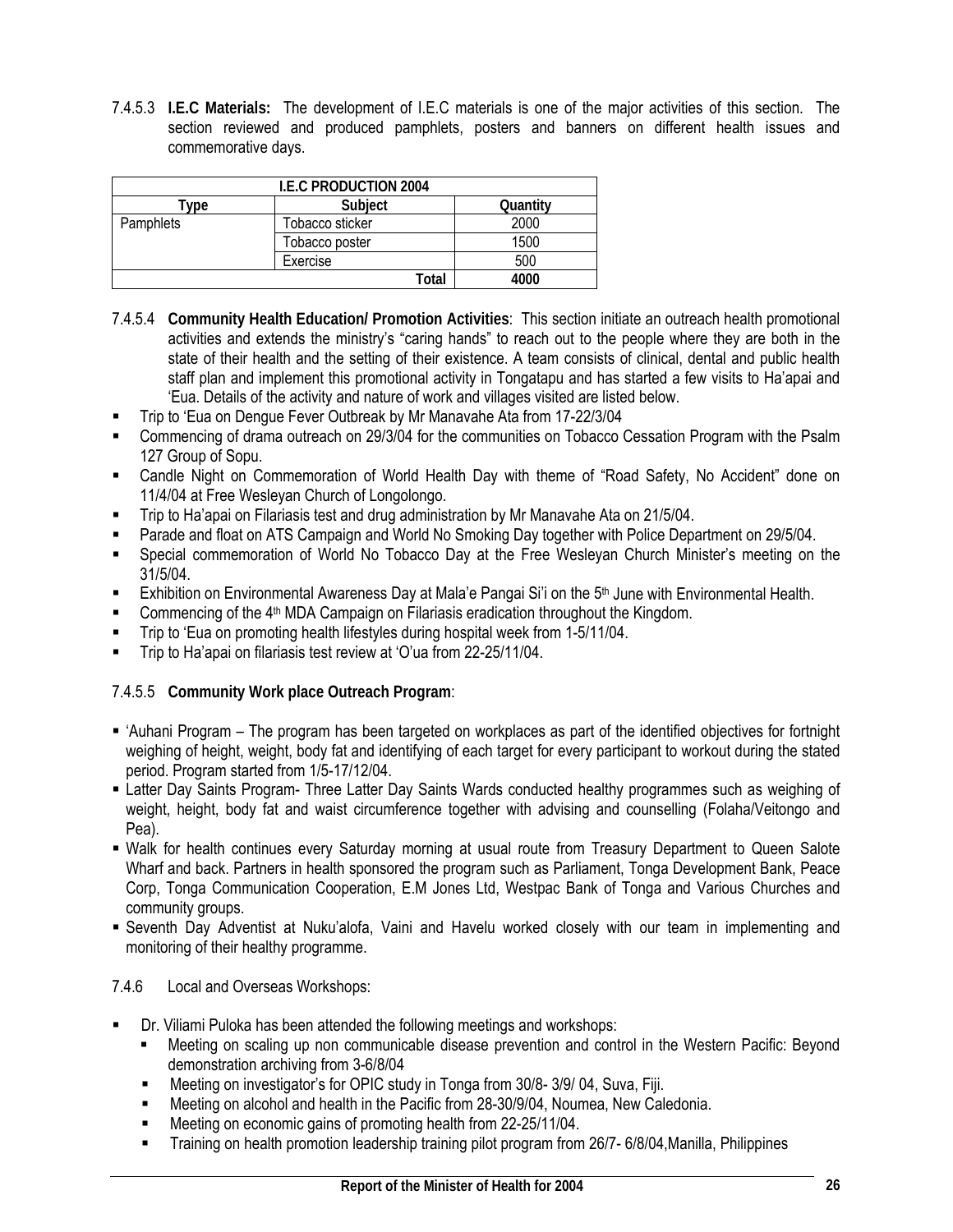- Workshop on 5 A Day Symposium 9-10/8/04 and Post-Symposium workshop 11-12/8/04, Christchurch, New Zealand.
- Sixth annual workshop on filariasis elimination in the Pacific from 23-27/8/04, Apia, Samoa.
- Local training and workshops were conducted as follow:
	- Computer training for staff conducted by Mr. Norisha Kitamura (JOCV) assisted by Mr. Le'omolotu Havea.
	- Customer service attended by Miss Naomi Fakauka from 15-18/3/04.
	- Tobacco Act Enforcement conducted by Mr. Mathew Allen and Mr. Steve Anthony from 17-19/3/04, New Zealand.
	- In service training on planning staff was conducted on the 18/8/04 at Good Samaritan Inn.
	- Reviewing of workshop on Tobacco Act Enforcement has been implemented from 13/10-15/10/04.
	- Health Promotion Foundation was conducted on 1/11-2/11/04.
- The following workshops were attended by staff:
	- Workshop on physical exercise attended by Miss Naomi Fakauka and Peseti Ma'afu from 18-22/10/04, Nadi, Fiji.
	- Workshop on Filariasis MDA Campaign participated by Miss Nukonuka Mafile'o and Miss Maiko Nakata from 2-23/10/04.
- 7.4.7 In delivering its services, the following were identified as milestones during the year.
- Recruited 2 new staff and 2 daily paid staff to accommodate and energize manpower capacity of the section.
- **E** Establishing of annual review workshop for Public Health Division
- Regular meetings of National NCD committee and sub-committees
- Review and passing of amendments to Tobacco act
- High light of Road traffic accidents and putting of crosses as reminders on black spots.
- British High Commission sponsored one weighing scale 200kg/10 pedometers.
- Screening Free Wesleyan Church Leaders and office staff in May for promoting health. Sia'atoutai Theological College were also joined on screening of blood pressure, blood sugar level, height/ weight, body fat and counselling on healthy issues.
- Successful recruitment of companies, organizations , churches such as Santarium Company , SDA, different LDS Wards, TCC, Parliamentarians, various Banks to host a Walk for Health Program as our partner in the promotion of Healthy Life Style.
- **7.5 Community Health**
- 7.5.1 Acting Training Coordinator, Mr. Simione Tei is responsible for managing this section and is supported by 19 Health Officers and 2 Nurse Practitioner.
- 7.5.2 Community health services entail health services beyond the boundaries of four hospitals in the country. Services consist of 7 rural Health Centres in Tongatapu, 2 in Ha'apai, 3 in Vava'u and 1 each in Niuatoputapu and Niuafo'ou. The Health Centre is the base from which comprehensive primary health care services are delivered to the community.
- 7.5.3 The section's goal is,
- To extend health services to those who need it most in the community, the group at highest risk and most health problems.

7.5.4 The section's objectives are,

- To promote community participation in repairing, renovation and maintenance of health centre premises.
- To improve data collection and reporting system from the health centres.
- To educate and promote healthy life style in the community
- To coordinate, plan and implement school health programmes.
- To upgrade staff skills and knowledge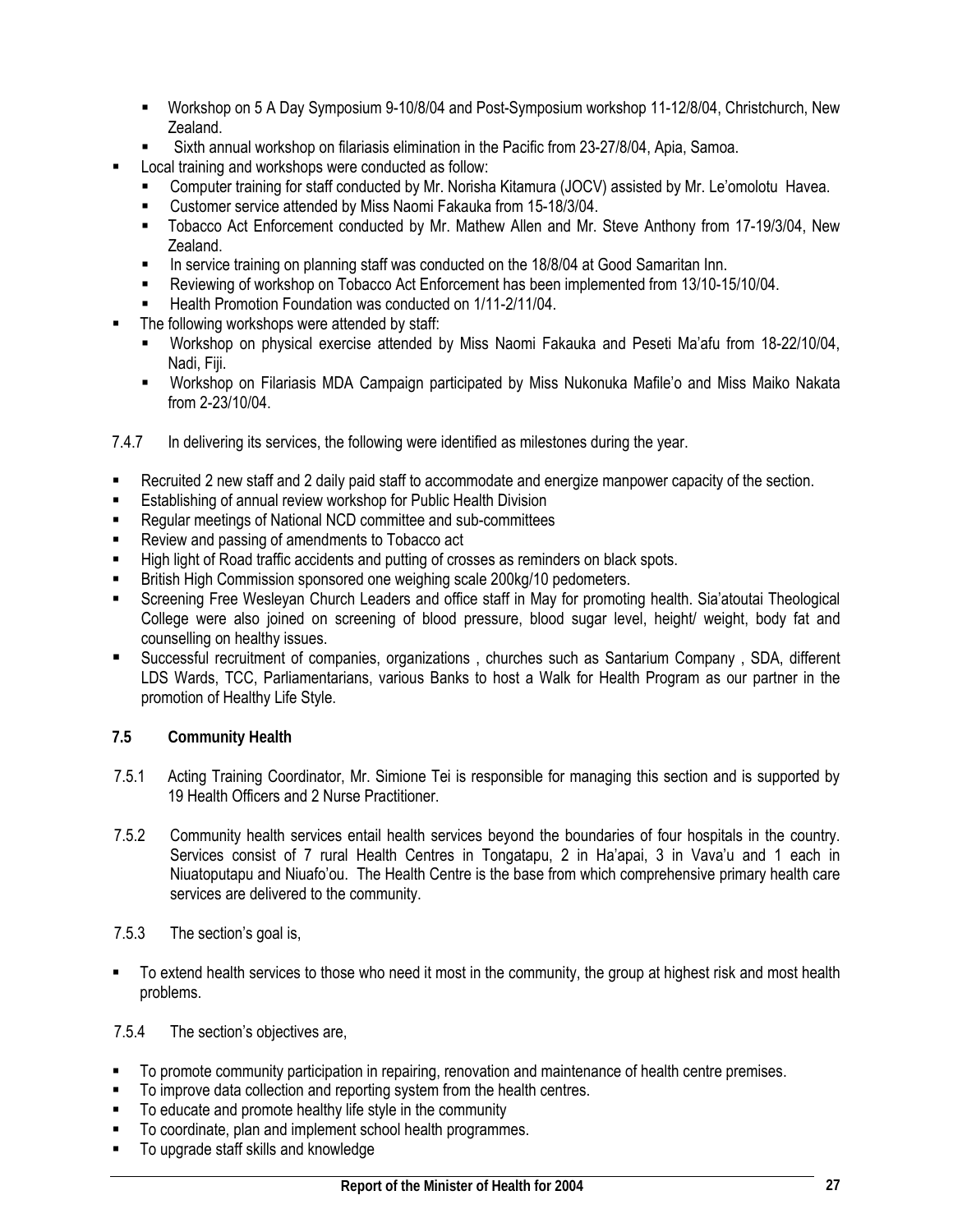- To improve the patient referral system from health centres to hospitals.
- To engender and motivate Health Officer to rural and isolated areas.

7.5.5 The Health Centre's functions are,

**Treatment** 

- **Provide 24-hour primary health care services to its community.**
- Provide limited inpatient care at health centres.
- Refer patients requiring specialized medical and nursing service.
- Provide follow up of cases referred from hospitals.
- Provide rural dispensary services.
- **Diabetic clinic.**
- **Family Health**
- Provide supervised childcare, immunization, family planning, ante natal care and selection of patients needing admission for hospital care.
- Provide immunization for tetanus, measles, whooping cough, polio and diphtheria.

**Dental Health** 

Provide or assist with the provision of dental services.

**Disease Control** 

- Control communicable diseases through case finding, default tracing, surveillance, immunization and assistance with treatment.
- **Promote programmes for nutritional improvement through community, schools and liaison with other agencies.**
- Advise on and promote suitable water supplies, methods of waste disposal, housing and vector control.

**Health Education** 

 Promote personal and community awareness of the value of health, importance of nutrition, environmental sanitation, personal hygiene, and community cooperation with disease control activities.

**Community Involvement:** 

- Work with communities to promote participation and contribution to the management of rural health services.
- Cooperate, assist and integrate services within a rural health district.
- Report regularly on health status of the population and activities carried out within the service.

### **Health Centre Visits (Tongatapu)**

|           | Jan       | ™eb       | Mar       | Apr       | Mav       | Jun       | Jul       | Aug       | Sep | <b>Oct</b> | Nov | Dec | Total  | Average |
|-----------|-----------|-----------|-----------|-----------|-----------|-----------|-----------|-----------|-----|------------|-----|-----|--------|---------|
| Kolonga   | 780       | 801       | 823       | 926       | 934       | 933       | 881       | 927       | 867 | 908        | 832 | 716 | 10,328 | 861     |
| Mu'a      | <b>NA</b> | <b>NA</b> | <b>NA</b> | <b>NA</b> | <b>NA</b> | <b>NA</b> | <b>NA</b> | <b>NA</b> | 601 | 560        | 539 | 448 | 2,148  | 537     |
| Fua'amotu | .174      | 894       | 904       | .054      | 904       | 676       | 690       | 768       | 920 | 630        | 515 | 711 | 9,840  | 984     |
| Vaini     | 392       | 319       | 636       | 567       | 267       | 315       | 348       | 258       | 371 | 261        | 325 | 265 | 4,051  | 338     |
| Houma     | <b>NA</b> | <b>NA</b> | <b>NA</b> | 427       | 481       | 491       | 478       | 422       | 432 | 480        | 497 | 423 | 4,131  | 459     |
| Nukunuku  | 452       | 620       | 563       | 533       | 323       | 270       | 389       | 480       | 527 | 607        | 447 | NA  | 5.211  | 434     |
| Kolovai   | 896       | 905       | 739       | 993       | 820       | 709       | 405       | 436       | 501 | 383        | 420 | 344 | 7,551  | 629     |

### **Health Centre Visits (Outer Islands)**

|              | Jan | Feb | Mar       | Apr       | May | Jun | Jul       | Aug       | Sep | Oct | Nov       | Dec       | Total | Average   |
|--------------|-----|-----|-----------|-----------|-----|-----|-----------|-----------|-----|-----|-----------|-----------|-------|-----------|
| Niuatoputapu | NA  | NА  | <b>NA</b> | <b>NA</b> | NА  | NА  | <b>NA</b> | ΝA        | ΝA  | NΑ  | <b>NA</b> | <b>NA</b> | NА    | NА        |
| Niuafo'ou    | NA  | NА  | N٨        | <b>NA</b> | NА  | NА  | <b>NA</b> | <b>NA</b> | ΝA  | NΑ  | NА        | <b>NA</b> | ΝA    | <b>NA</b> |
| Nomuka       | 154 | 130 | 134       | 130       | 105 | 103 | 87        | 95        | 96  | 98  | 142       | 162       | ,436  | 120       |
| Ha'afeva     | 250 | 320 | 437       | 291       | 315 | 217 | 289       | 239       | 366 | 210 | 308       | 180       | ,422  | 285       |

7.5.6 In delivering its service, the following were identified as milestones during the year.

- Achievement through partnership with the community.
	- **Houma district purchased a new van for Houma Health Centre.**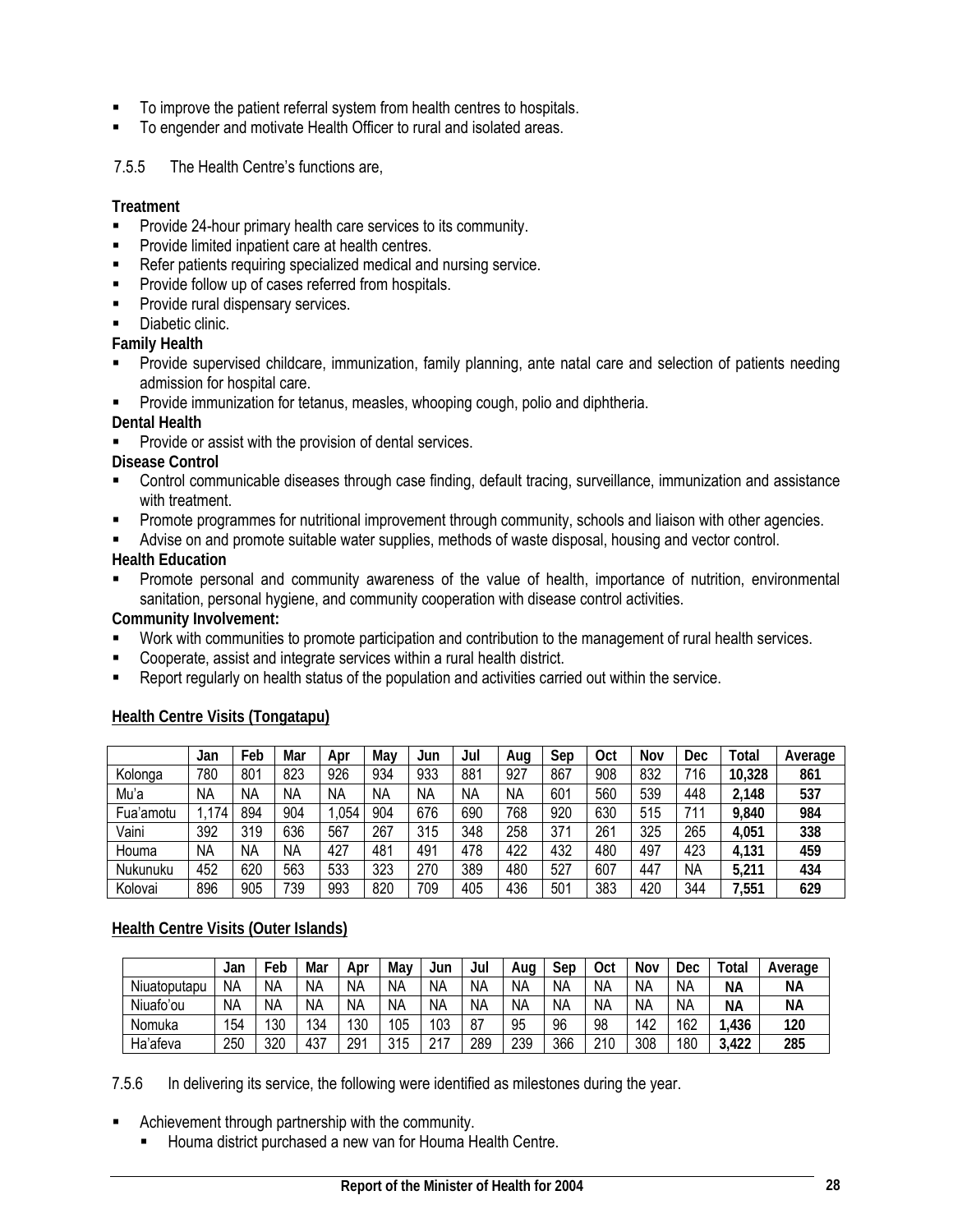- **Training** 
	- Recruitment of 10 Health Officer Trainees.

# **8. MEDICAL SERVICES**

# **8.1 Management**

Chief Medical Officer Clinical Services, Dr Taniela Palu is responsible for the administration and management of Vaiola Hospital and is supported by the Acting Hospital Administrator, Mr Viliami Tautua'a. Vaiola Hospital is divided along the traditional medical disciplines by wards and specialities and supported by clinical and non-clinical services.

### Ward **Occupancy Rate (%)** Beds Available Occupancy Rate (%) Bed Capacity ICU | 8 | 2 | 8 | 2 Paediatrics | 38 | 30 | 37 | 31 Surgical 69 41 69 41 Obstetrics 71 | 28 | 67 | 28 Obstetrics (Nursery) 1 81 6 81 6 81 6 Medical 50 41 51 40 Mental health 18 18 22 14 14 29

**Total 47 192 46 199** 

# **Vaiola Hospital Ward Occupancy Rate for 2004**

# **8.2 Paediatric Ward**

8.2.1 Senior Medical Officer, Dr Toakase Fakakovi is responsible for managing the ward and is supported by 2 Medical Officer, 21 Nursing Staff and 1 Non Clinical Support staff.

### 8.2.2 The section's objectives are,

- To improve and upgrade patient management and staff performance
- To upgrade and maintain ward equipments and facilities.
- To ensure and maintain best infection control.
- To reduce overall inpatients case fatalities by 10%.
- To reduce inpatients mortality from common illnesses by 10%.
- To develop protocols and guidelines for management and treatment of common paediatric and neonatal illnesses.
- To organize and implement CDD and Acute Respiratory Infection workshops for health care workers to help decrease the overall morbidity and mortality from these illnesses throughout the country.
- To establish and register Vaiola Hospital as a Baby Friendly Hospital.

### 8.2.3 The section's functions are,

- Provide the best possible health services to ensure best physical, social and economical development and good health status for all children aged 0 to 14 years in Tonga.
- Provide care for acutely ill children and those with chronic diseases.
- Special care for premature babies.
- Support and care for disabled children.
- Refer children who need overseas treatment.
- Provide health education for staff, parents and the public regarding child care.
- Provide support and advice to all other hospitals and health centres in the country.
- Collaborate with other sections (Public Health, Obstetric) and organizations that are directly involved in the care of children.
- Continuous improvement and upgrading of health services for the children of Tonga.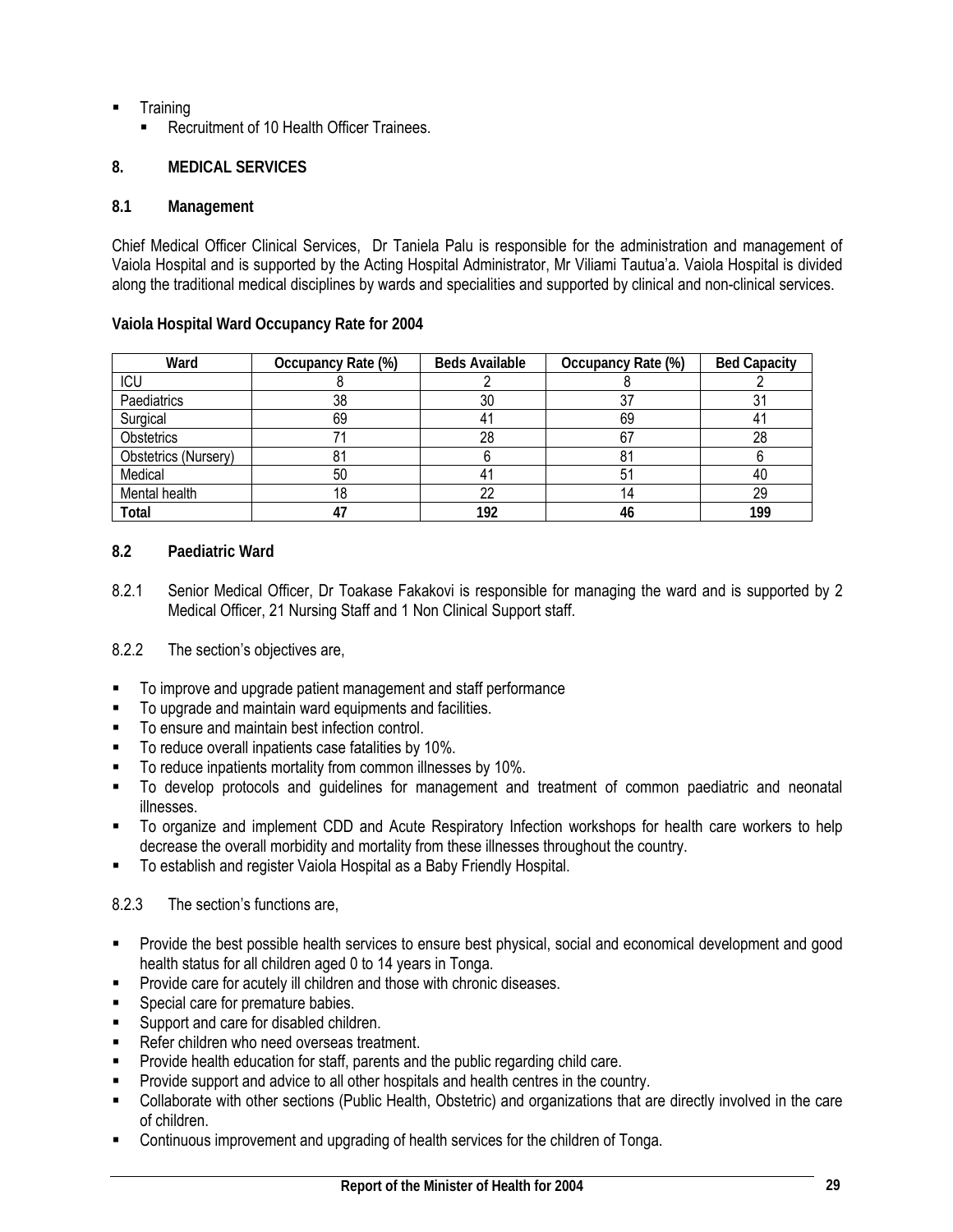- 8.2.4 The ward was allocated \$ 5,000.00 for the purchase of non-clinical supplies and \$ 25,000.00 for medical equipment.
- 8.2.5 Provided below is a summary of the wards activities during the year.

### **8.2.5.1 Paediatric Ward Nursing Staff**

- The Paediatric ward provides services to children from age 0-14 years which contribute 37% of the population in Tongatapu. Total admission to Paediatric ward in 2004 was the lowest in the past 5 years for the first time total admission was below 1,000 for the year. In the last 3 years 65% were medical admission, 30% surgical with very few Dental, Ear Nose Throat and Eye cases. Similarly there have always been more male 58% children being admitted compared to female 42%.
- The predominant gender among inpatients was male 70% of children being admitted were children under 5 years old.
- Acute Respiratory Infection (ARI) remains the major cause of admission to Paediatric ward and 9% due to Acute Gastroenteritis. About 5% of admission was due to invasive infections and quite significant this year despite the decrease number of admissions there were lots of cardiovascular disease (2%) compared to the previous years.
- Bronchiolitis (47%) remained the most common cause of Respiratory Infection followed very closely by Pneumonia (40%). An increasing rate by 7% from the usual. Asthma contributed only 10% of the Respiratory causes of admissions.
- The ward had their first case ever of Congenital Hypothyroidism diagnosed and successfully treated this year.
- There were only 45 cases (4.6% of total admission) of Invasive Infection compared to 176 in 2003. Meningitis (30%) being the most common cause followed by septicaemia and pyomyositis.
- Overall comparison to 2003 there were a decreasing rate to all cases.
	- 14 cases of meningitis compared to 23 cases in 2003.
	- <sup>1</sup> 10 cases of septicaemia compared to 12 cases in 2003.
	- 1 case of meningococcal disease compared to 10 in 2003.
- No case admitted of epidemic, meningitis and septicaemia contributed of 50% of Invasive Infection.
- First case of scalded skin syndrome most likely due to staphylococcus in an 8 years old girl with Hodgkin's Lymphoma due to Leucopoenia secondary to Chemotherapy.
- As for surgical cases, a decreasing rate compared to 2003, 3 cases of Osteomyelitis, 3 cases of Arthritis but more cases of Pyomyositis compared to 2003.
- The Case Fatality Rate among Paediatric Inpatients at Vaiola Hospital for 2004 was 30 per 1000, an increase from 10 per 1000 in 2003.

|          | Jan | Feb | Mar | Apr | Mav | Jun | Jul | Aug         | Sep | <b>Oct</b> | Nov | Dec | Total      | %   |
|----------|-----|-----|-----|-----|-----|-----|-----|-------------|-----|------------|-----|-----|------------|-----|
| Medical  | 40  | 45  | 66  | 93  | 54  | 33  | 43  | 50          | 59  | 7,         | 48  | 36  | 638        | 65  |
| Surgical | 32  | 25  | 28  | 30  | 20  | 20  | 21  | $\sim$<br>∠ | 20  | 22         | 24  | 30  | 294        | 30  |
| Dental   |     |     | J   | 5   |     |     |     |             |     |            |     |     | 23         |     |
| ENT      |     |     | ບ   | U   | C   | u   |     |             |     |            |     |     | 18         |     |
| Eye      |     |     |     |     |     |     |     |             | U   |            |     |     |            |     |
| Total    | 72  | 72  | 104 | 128 | 80  | 58  | 68  | ٠.          | 82  | <b>Q7</b>  | 76  | 68  | 077<br>711 | 100 |

**Paediatric Admission by Discipline, 2004** 

#### **Selected Paediatric Admissions, 2004**

| Condition                   | <b>Number</b> | %   |
|-----------------------------|---------------|-----|
| Pertusis                    |               |     |
| <b>AGE</b>                  | 88            |     |
| Acute Respiratory Infection | 252           | 62  |
| Invasive Infra              | 45            |     |
| <b>CVS</b> – Disease        | 19            |     |
| Total                       | 416           | 100 |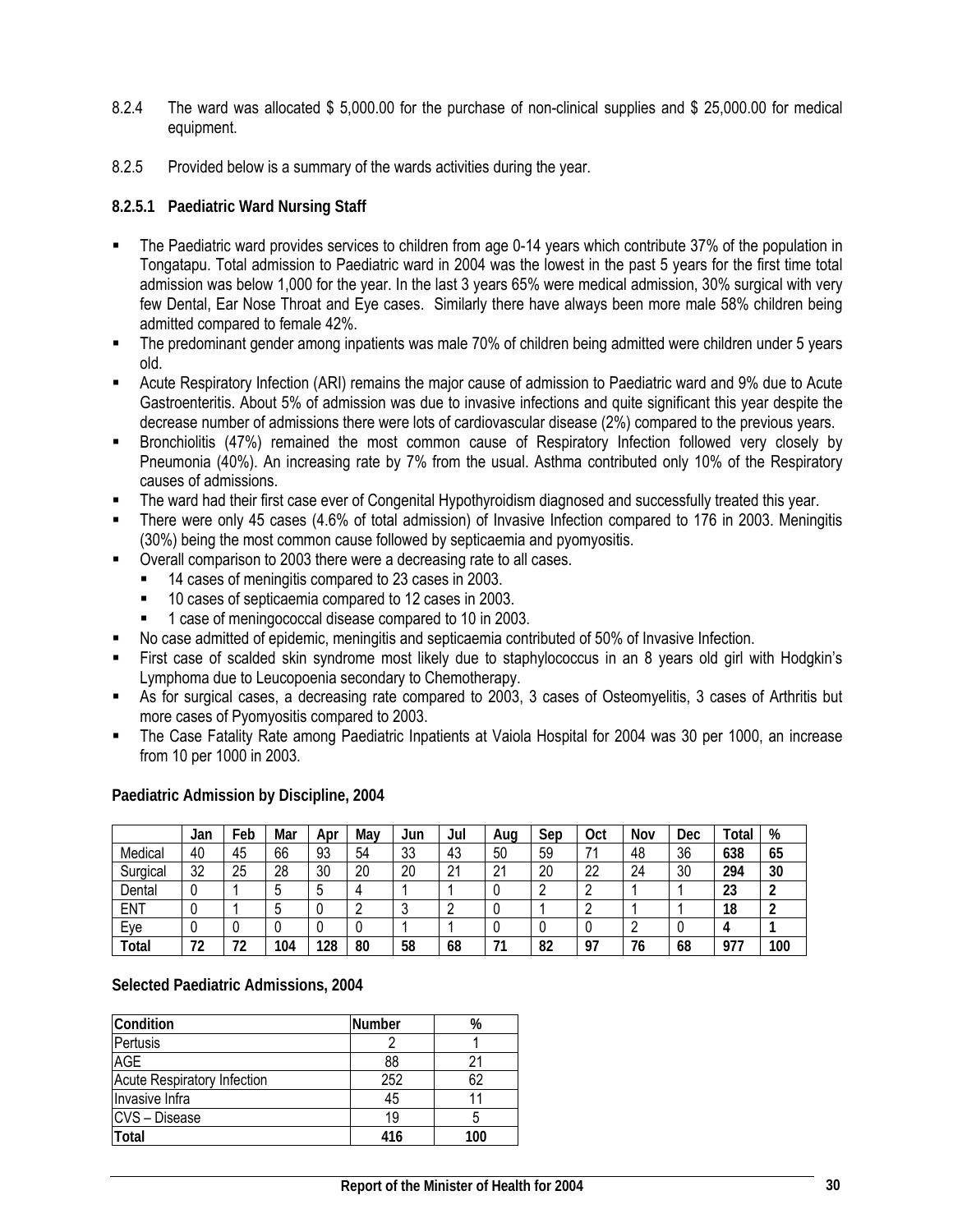| Acute Respiratory Infection Admissions, 2004 |  |  |  |
|----------------------------------------------|--|--|--|
|----------------------------------------------|--|--|--|

| Condition            | <b>Number</b> | %   |
|----------------------|---------------|-----|
| URTI                 |               |     |
| <b>Bronchiolitis</b> | 118           |     |
| <b>B</b> /Asthma     | 23            |     |
| Pneumonia            | 100           |     |
| <b>Total</b>         | 252           | 100 |

**Paediatric Invasive Infection, 2004** 

| Condition                | <b>Number</b> | $\%$ |
|--------------------------|---------------|------|
| UTI                      | 3             |      |
| Septicaemia              | 10            | 22   |
| Meningitis               | 14            | 31   |
| <b>Meningitis Sepsis</b> | 2             |      |
| Viral Encephalitis       | 3             |      |
| Osteomyelitis            | 3             |      |
| Pyomyositis              |               | 15   |
| Septic Arthritis         | 3             |      |
| <b>Total</b>             | 45            | 100  |

**Case Fatality for Paediatric Admissions, 2004** 

|      | No.<br>admission | Gender/Age              | <b>Cause of Death</b>                                       | Stay              |
|------|------------------|-------------------------|-------------------------------------------------------------|-------------------|
| Jan  |                  | $\overline{F}$ / 6yrs   | Posterior Fossa Medulloblastoma with spinal metastases      | 6 hrs (12/1/04)   |
| Feb  | $\overline{2}$   | M/3yrs                  | Staph Septicaemia, SBE, Cerebral Abscess                    | 34 days (24/2/04) |
|      |                  | M/4 days                | Sever Neonatal Sepsis +/- Meningitis                        | 7hrs (23/02/04)   |
| Mar  | 2                |                         | Chronic Renal Failure with complications                    |                   |
|      |                  | F/7yrs<br>M/5 months    | <b>DSS</b>                                                  | 4hrs (22/3/04)    |
|      |                  | $F/5$ months            |                                                             | 9hrs (30/3/04)    |
| Apr  | 5                |                         | AGE with severe Dehydration and Electrolyte Imbalance       | 13hrs (1/4/04)    |
|      |                  | F/9 months              | CHD, Bronchiolitis, Aspiration Pneumonia                    | 3 days (5/4/04)   |
|      |                  | F/3 months              | Meningitis (ICU)                                            | (12/4/04)         |
|      |                  | M/11 months             | Meningococcemia/ Malnutrition                               | 2days (19/4/04)   |
|      |                  | M/2yrs                  | Meningococcemia Meningitis (ICU)                            | 3 days (30/4/04)  |
| May  | 5                | $F/5$ months            | Chronic Gastroenteritis and Electrolyte Imbalance           | 3 days (2/5/04)   |
|      |                  | M/ 1yr 2 months         | Strep Pneumonia Meningitis with Diabetes Insipidus (ICU)    | 8 days (5/5/04)   |
|      |                  | M/9 months              | Septicaemia 2° to 30% Burn                                  | 4 days (6/5/04)   |
|      |                  | M/6 months              | <b>AGE</b>                                                  | 2 days (14/5/04)  |
|      |                  | M/11 months             | Dengue Shock Syndrome/ Septicaemia                          | 5hrs (31/5/04)    |
| June | $\overline{2}$   | M/3 months              | Cyanotic Attack CHD                                         | 4hrs (28/6/04)    |
|      |                  | M/3 months              | Hyperkalemia 2° to 1, Septicaemia (2) Bowel obstruction     | 8hrs (30/6/04)    |
| July | <b>NIL</b>       |                         |                                                             |                   |
| Aug  | 3/4              | M/9 months              | Obstructed Inguinal Hernia Septicaemia + Metabolic Acidosis | 24hrs (6/8/04)    |
|      |                  | $F/7$ months            | Intussusception Sepsis 2° Gangrenous Bowel (ICU)            | 5days (21/8/04)   |
|      |                  | $F/1$ $\frac{1}{2}$ yrs | Septicaemia Shock (ICU)                                     | 18hrs (28/8/04)   |
|      |                  | M/ 12 yrs               | Pancolitis-died in NZ after TF                              |                   |
| Sept | 3                | M/6 months              | G-ve Sepsis                                                 | 4days (14/9/04)   |
|      |                  | M/ 1yr                  | CP with Chronic Lung disease NZ residence                   | 7hrs (18/9/04)    |
|      |                  | F/11yrs                 | Pulmonary Tb, SLE (ICU)                                     | 13days (29/9/04)  |
| Oct  |                  | M/9 months              | Septicaemia Shock 2° to old burn-6days                      | 2hours (28/10/04) |
| Nov  | $\overline{2}$   | M/4yrs                  | Septic Arthritis Left Hip with Septic Shock                 | 12hrs (15/11/04)  |
|      |                  | M/ 1 yrs 3 months       | Near Drowning (ICU) with Cerebral Insult                    | 7 days (18/11/04) |
| Dec  | 4                | F/8yrs                  | Scalded Skin Syndrome 2° Feb Neutropenia/ Hodgkin's         | 4days (8/12/04)   |
|      |                  |                         | Lymphoma                                                    |                   |
|      |                  | M/ 9yrs                 | Severe Head Injury 2° MVA, Subdural Heamatoma               | 11hrs (11/12/04)  |
|      |                  | $F/9$ months            | Status Epilepticus, dehydration                             | 36days (17/12/04) |
|      |                  | M/ 1 month              | Septicaemia, Chest Infection, Other Congenital Anomalies    | 3days (30/12/04)  |
|      |                  |                         |                                                             |                   |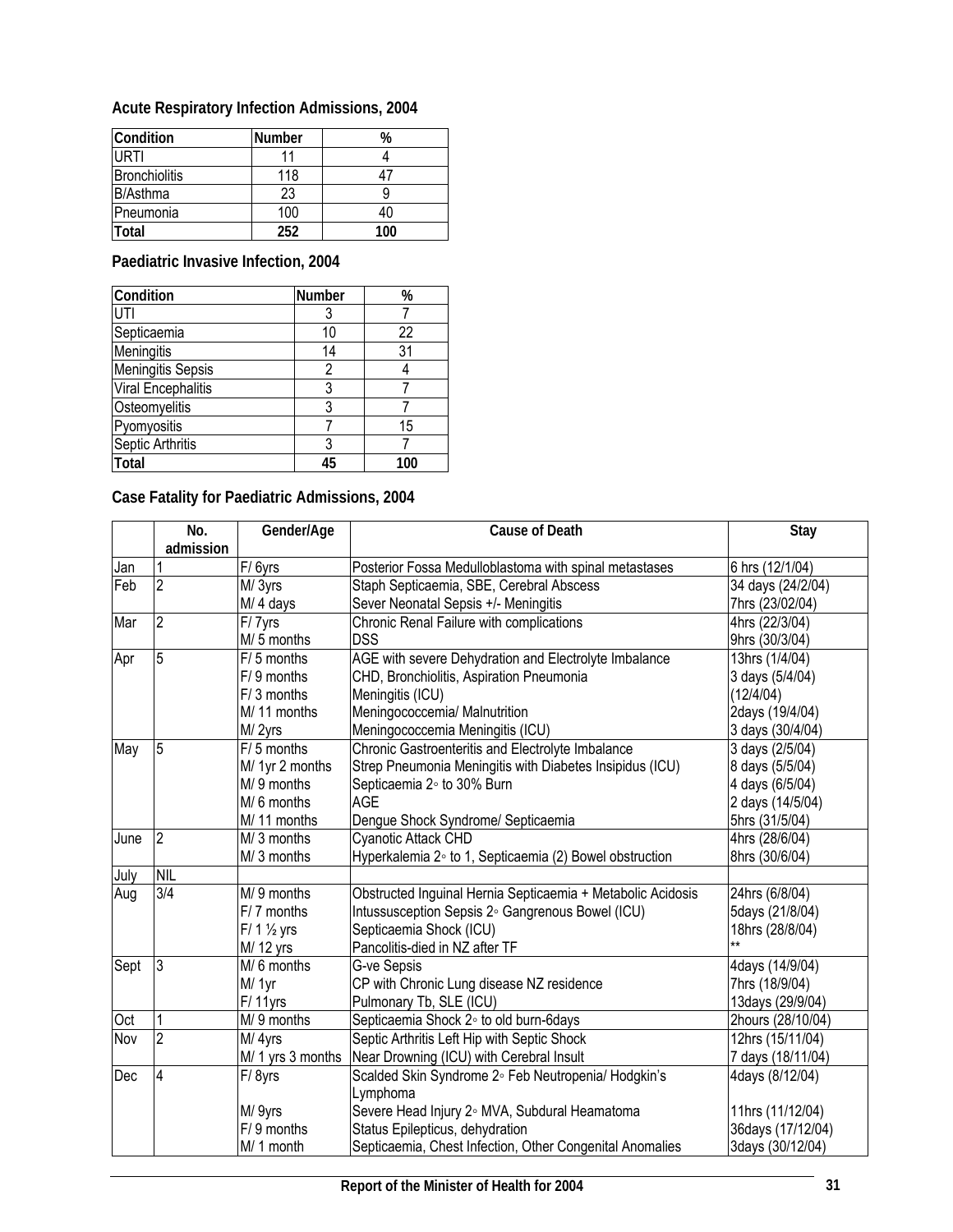# **8.2.5.2 Special Care Nursery**

- The total admission to the Special Care Nursery (SCN) was 315 for the year with 18% difference in gender.
- Neonatal Jaundice had always been the major cause of admission to the special care nursery. For 2004, 48% of admissions, 150 babies were due to jaundice with 71% being due to Physiological jaundice.
- Prematurity (17 %) is still the second cause of admission to the Special Care Nursery. Premature babies range from gestational age of 26 weeks to 36 weeks.
- Neonatal fever (12%) was the third commonest cause of admission to Special Care Nursery but only 11 cases (3%) of total admission actually had sepsis.
- Low Birth Weight (LBW) babies of Hypertensive mothers contribute another significant of 5% of admission.
- Babies of Diabetic mothers with RDS or Hypoglycaemia contributed 4% of admission.
- Congenital Abnormalities contributed 2% (6 cases) of admission compared to 4% (10 cases) last year.
- There were only 10 babies who needed CPAP for the year compared to 25 last year despite the highest rate of the admissions.
- The Case Fatality Rate for the Special Care Nursery for the year was 22 per 1000 compared to 54 in 2003, the lowest rate for Vaiola Special Care Nursery ever.

8.2.6 In delivering its services, the following were identified as milestones during the year.

- Dr. Kyan Ahdieh an Australian Volunteer assist the Senior Medical Officer of the section for the year.
- The ward had their first case ever of Congenital Hypothyroidism diagnosed and successfully treated.
- The ward acquired new equipment this year including ECG,  $SpO<sub>2</sub>$ , Bp monitor.
- The Case Fatality rate for Paediatric admission decreased by 27% compared to the previous year. The decrease admission rate contributed to the Case Fatality rate.
- The ANZ Bank painted the ward walls and provided new curtains before Christmas.
- The case fatality rate for the Special Care Nursery babies has decreased from 54 per 1000 last year to 22 in 2004.
- A newborn baby with tracheo-oesophageal fistula (TOF) was treated successfully here in our own operating theatre.

### **8.3 Surgical Ward**

8.3.1 Senior Medical Officer Dr. Samson Mesol is responsible for managing the ward and assisted by 1 Medical Officer and rotating interns. Nursing Sister Graduate Salote Schaumkel headed the team of 16 nurses and 4 non-clinical support staff.

#### 8.3.2 The ward's objectives are,

- To deliver safe surgical quality services to our customers with the best possible health outcomes for the people of Tonga, and to practice surgical services within the Ministry of Health with available resources at all time.
- To ensure that most surgical clients are provided with enough health education at all times.
- To continue to value surgical staff by enhancing staff sense of pride and commitment through ongoing training, allow flexibility and innovative practice in all level of services.
- To practice good communication skills through revising staff job descriptions according to each staff roles and responsibilities.
- To promote team work and training of staff at all level.

### 8.3.3 The ward's functions are,

- Treat and manage all patients presenting with surgical problems.
- Provide safe, efficient, effective and timely pre-operative and post-operative services for those undergoing surgery above the age of 12 years old except for caesarian clients whom are admitted to obstetric ward.
- Determine, screen and stabilize clients for surgery.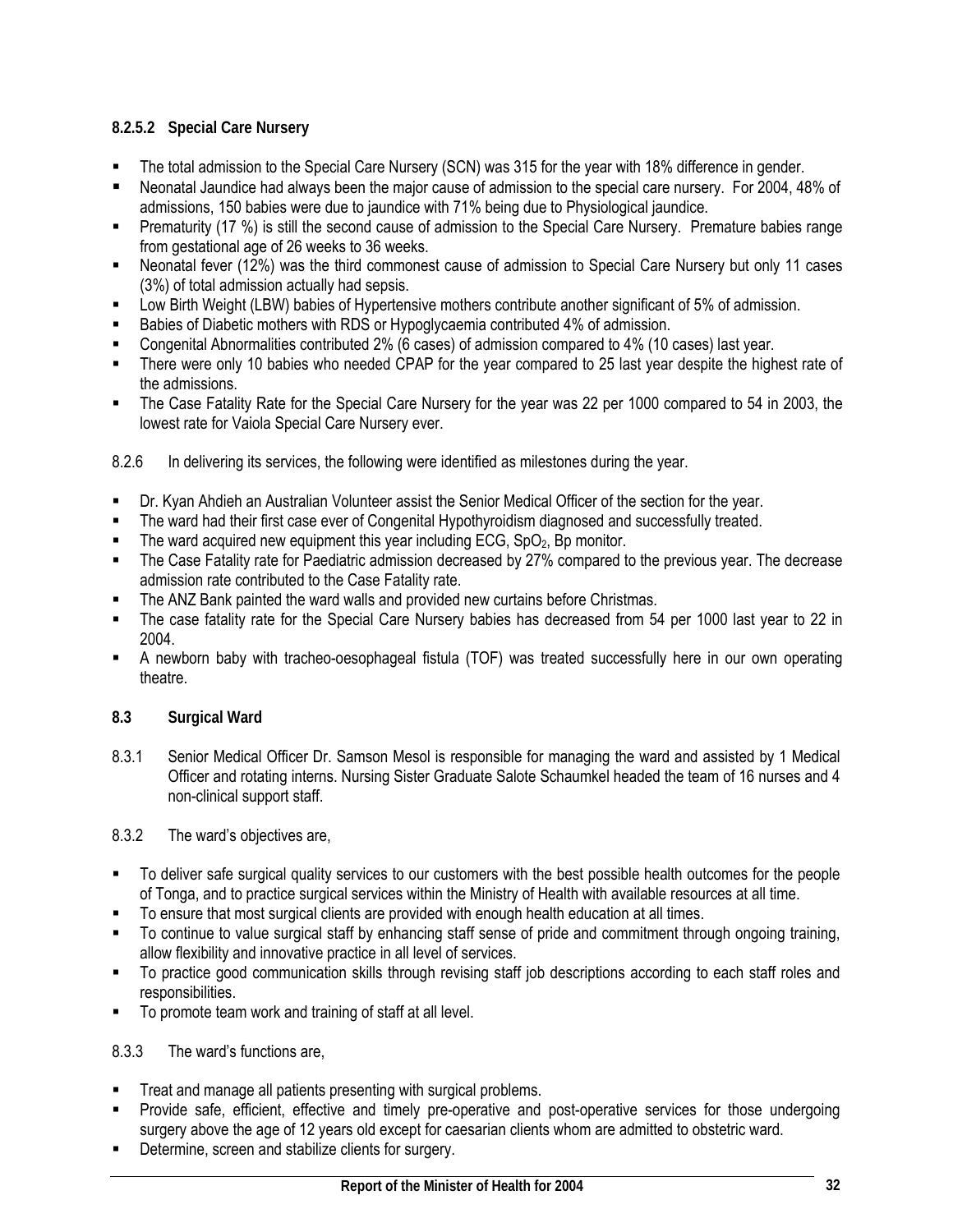- Provide effective health education for surgical patient at all times.
- Conduct ongoing training for staff of surgical ward.
- Respond effectively to surgical referral of clients from community clinics, Outer Islands and overseas referral when needed.
- **Provide safe and clean working environment in the ward by ensuring that instrument and equipment is available** and in good condition at all time.
- Follow-up discharge patients and out patient surgical patients by providing Special Outpatient Clinic on Monday and Wednesday every week.

### **Surgical Admissions for 2004**

There were 927 surgical admissions for 2004 and 24 recorded deaths, the breakdown of admissions were:

| Condition                      | Number | Percentage |
|--------------------------------|--------|------------|
| <b>Gastro Intestinal Tract</b> | 255    | 28         |
| Orthopaedic                    | 128    | 14         |
| Diabetic Sepsis                | 143    | 15         |
| <b>Breast</b>                  | 42     | 5          |
| Hernia/chest                   | 57     | 6          |
| Head & Neck                    | 96     | 10         |
| Genitourinary tract.           | 98     |            |
| Others                         | 108    | 12         |
| Total                          | 927    | 100        |

### **Surgical Ward Mortality for 2004**

| Condition                            | <b>Number</b> | Percentage |
|--------------------------------------|---------------|------------|
| Cancer                               |               | 33         |
| Road Traffic Accident                |               |            |
| Diabetic Sepsis                      |               |            |
| Multi Organ Failure                  |               |            |
| <b>Gastro Intestinal Tract Bleed</b> |               |            |
| <b>Burn</b>                          |               |            |
| Obstructed Hernia                    |               |            |
| Head Injury                          |               |            |
| 'otal                                | 24            | 100        |

8.3.4 The ward was allocated \$5,000.00 and was utilized for purchase of non clinical supplies and equipment.

8.3.5 In delivering its services, the following were identified as milestones during the year,

- **Returning Scholar:** 
	- Dr. Kolini Vaea successfully completed his 1 year Post Graduate Diploma in Surgery from Fiji School of Medicine.
- **Attachment and Workshops:** 
	- Staff Nurse Fiona Va'eno gained valuable working experience from her one month attachment in Gynaecology from St John of God Hospital, Ballarat, Victoria, Australia.
	- Staff Nurse 'Olive Tu'ipulotu attended a three months attachment on general surgical ward in Suva, Fiji, 16/1-19/4/04.
	- Staff Nurse Lona Uaisele attended a one week workshop on Ophthalmology in Vaiola.
	- Sister Graduate Salote Schaumkel attended the following workshops:
		- **Workshop on "Cancer Epidemiology Studies" 17-28/5/04**
		- Short Course training for Nurses Middle Level Management Course in Singapore, 2/7-19/10/04.
		- Enrolling for Post graduate Diploma in Public Sector Management Course by the Tonga Government Intake 4, Massey University, June 2004-December 2005.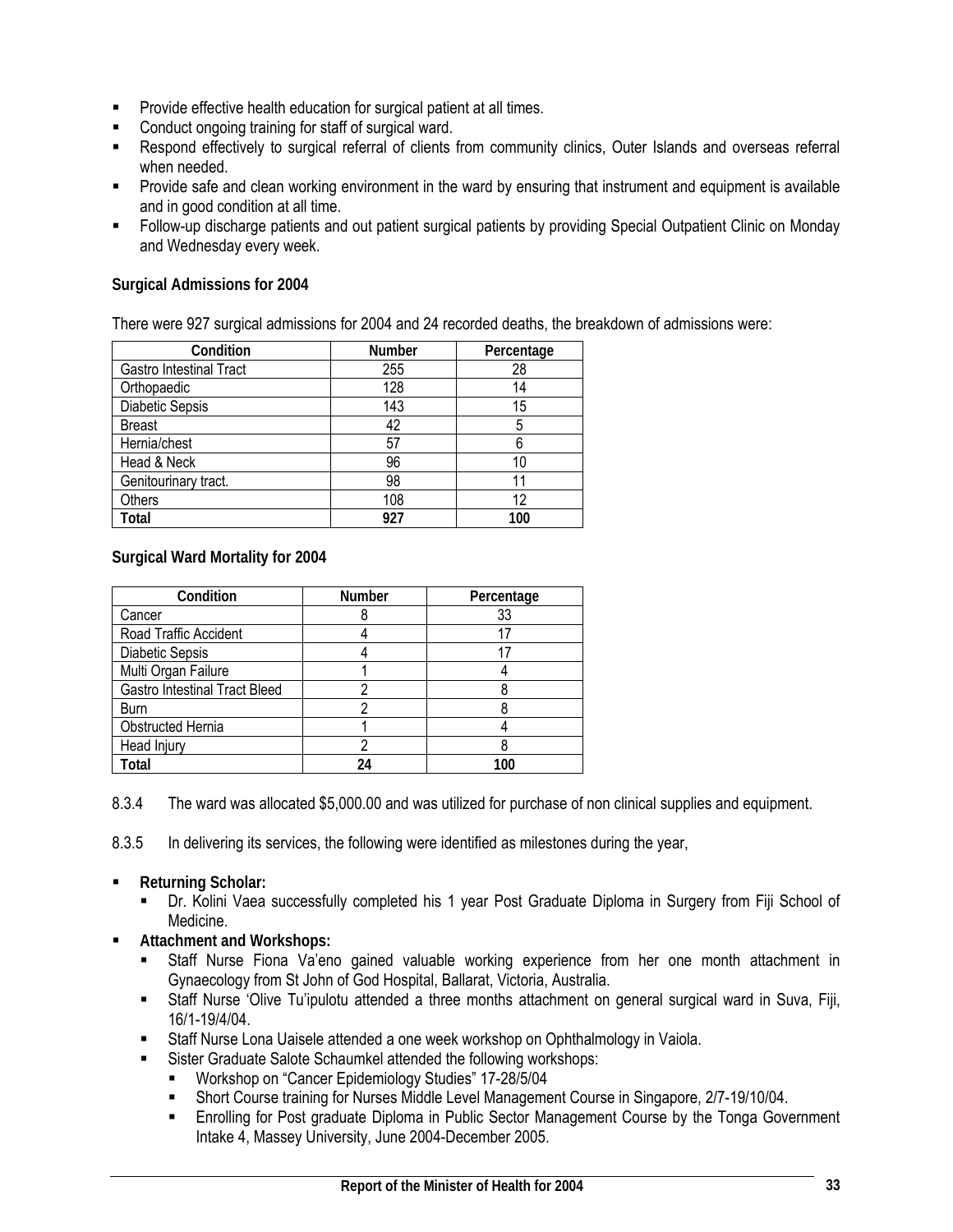- About 60% of Surgical Staff Nurses attended various workshops throughout the year such as Customer Service, Nursing Process, Dental training and Diabetic courses.
- **8.4 Medical Ward**
- 8.4.1 Senior Medical Officer Dr 'Akanesi Makakaufaki is responsible for managing this ward and is supported by 1 Senior Medical Officer, 1 intern, and 16 nursing staff.
- 8.4.2 The ward's objectives are,
- To provide high standard of clinical training to all staff.
- To acquire essential equipment and supplies for wards needs.
- To develop high dependency facilities for the critically ill.
- To expand our capacity and level of staffing.
- To develop treatment protocols as a standard guideline for medical emergencies.
- To decrease mortality of the three leading cause of death: diabetes, hypertension and ischaemic heart disease.
- To empower and strengthen skills, knowledge and confidence of health centre staff in management of non communicable disease with the view to slowly devolve and decentralize non communicable disease management.
- 8.4.3 The ward's functions are,
- Manage all patients admitted to the Medical Ward.
- Manage patients referred from other wards, health centres and outlying island hospitals.
- Conduct outpatient follow up at the special clinic at Vaiola Hospital and the Mu'a and Kolovai Health Centres.
- **Facilitate Overseas Patient Referral that can not be managed locally.**
- 8.4.4 The ward was allocated \$5,000.00 and was utilized for purchase of equipment and office supplies.
- 8.4.5 The total admissions for the year were 1452 as compared to 1475 in 2003 and 1098 in 2002.

#### **Medical Ward Admissions 2004**

| <b>Diseases</b>                         | Total | Percentage |
|-----------------------------------------|-------|------------|
| Diabetes related Diagnosis              | 248   | 17         |
| <b>Hypertension related Diagnosis</b>   | 245   | 17         |
| Cardiac related Diagnosis               | 209   | 14         |
| COAD                                    | 114   | 8          |
| <b>CVA</b>                              | 92    | 6          |
| Chest Infection / Pneumonia             | 87    | 6          |
| Renal failure / End Stage Renal Failure | 76    | 5          |
| Viral illness                           | 73    | 5          |
| Asthma                                  | 52    |            |
| GI Bleeding\PUD                         | 44    | 3          |
| Other conditions                        | 212   | 15         |
| Total                                   | 1452  | 100        |

- It can be seen that non communicable disease, diabetes, hypertension and heart disease still takes the leading majority (>66%) of admissions for the year.
- The End Stage Renal Failure (ESRF) and the different degrees of renal failure is one of the commonest complications of diabetes mellitus that necessitates these patient's admissions to the ward.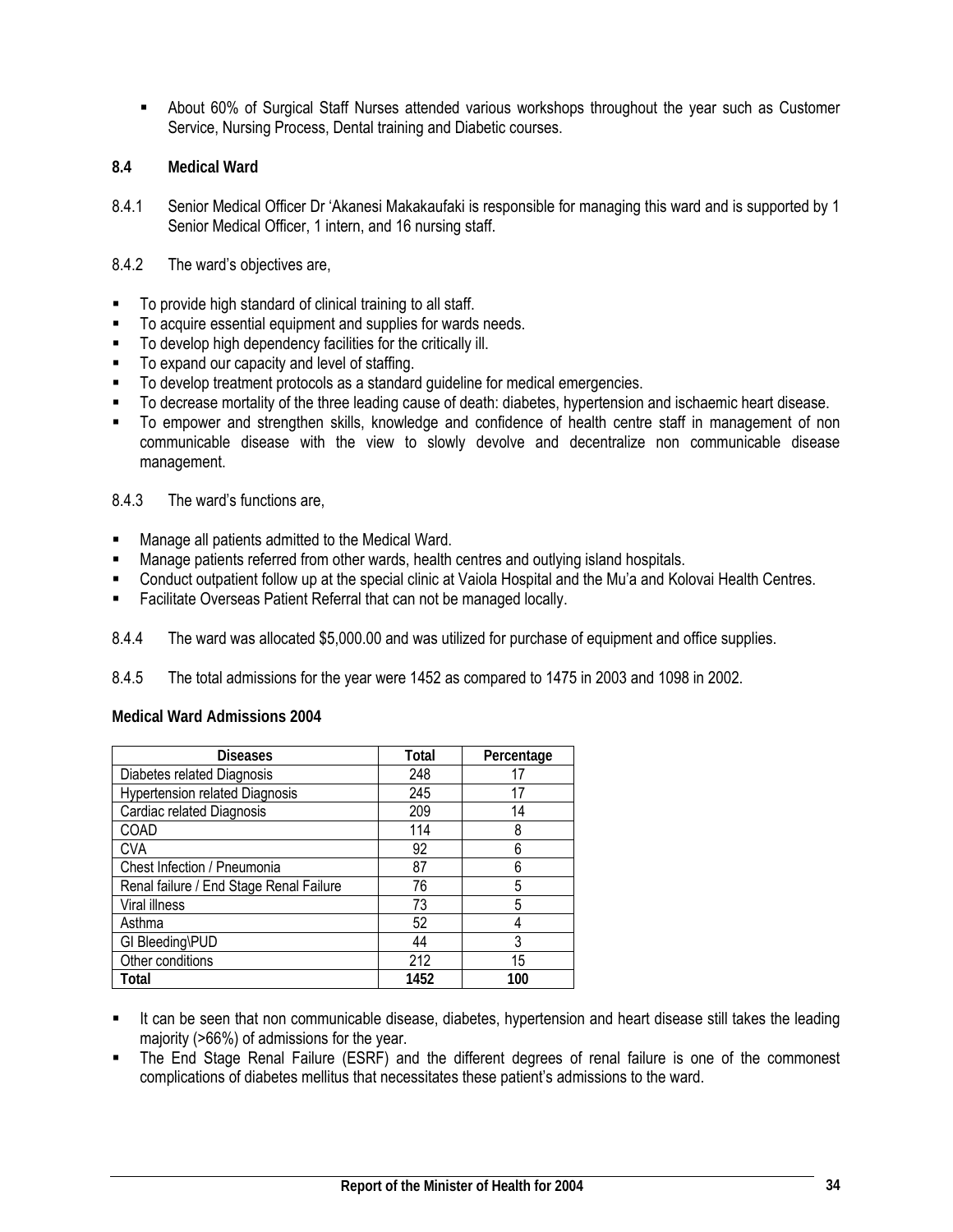# **Mortality**

A total of 91 deaths were recorded by the ward in comparison to 90 in 2003 and 99 in 2002.

### **Medical Ward Mortality 2004**

| Causes of death               | Total | Percentage |
|-------------------------------|-------|------------|
| Diabetes Mellitus Type II     | 24    | 26         |
| End Stage Renal Disease       |       |            |
| <b>ESS Hypertension/CCF</b>   |       |            |
| CVA I/C Haemorrhagic/Seizures | 18    | 20         |
| Intracranial Bleed/Stroke     |       |            |
| Cardiac Arrest/AMI/IHD        | 10    | 11         |
| Exacerbation of COAD with CCF | ჩ     |            |
| Pulmonary edema RHD/MS/MR/AF  | 8     | 9          |
| Septicaemia                   | հ     | 7          |
| Peptic Ulcer Disease          | 8     | 9          |
| Meningitis                    | 3     | 3          |
| Liver Cirrhosis/Hepatoma      | 3     | 3          |
| Malignancy                    | 5     | 5          |
| Total                         | 91    | 100        |

 Again the leading causes of death result from diabetes, hypertension, heart conditions and the complications associated with them. They make up >66% of all deaths.

8.4.6 In delivering its services, the following were identified as milestones during the year,

- Hospital Board of Visitors provided a Life Pak 20 defibrillator, an ECG machine and a Cardiac Monitor in August 2004. These equipments have greatly upgraded our intensive care facilities in the ward.
- Our staffs were enriched by Senior Medical Officer Dr Sione Latu joining us permanently at the beginning of the year.
- Dr Viliami Tutone also worked with us for 5 months on a temporary basis.
- Our strength is the spirit of compassion and team work that is practised everyday on all patients by all staff.

### **8.5 Obstetrics and Gynaecology**

8.5.1 Senior Medical Officer, Dr. Semisi. F. Latu is responsible for managing this ward and is supported by 2 Senior Medical Officers and 21 nursing staff.

### 8.5.2 The ward's objectives are,

#### **Obstetrics**

- To send Interns on minimum of 4 months Obstetric attachment.
- To secure Postgraduate and Master trainings for career doctors in Obstetrics for 2 doctors.
- To offer local midwifery course to cater for the needs of island hospitals.
- To obtain mobile ultrasound machine for emergency use in Obstetric Ward.
- To attain Emergency Obstetric equipment in Obstetric Ward.
- **To implement clinical protocol in Vaiola Hospital.**
- To transfer clinical protocol to the islands.
- **To screen for Gestational Diabetes by OGT on all mothers.**
- To undertake routine ultrasound scanning at 20-24 weeks gestation.
- To conduct regular 6 months Senior Medical Officer Obstetrics & Gynaecology visit to outer islands.
- To introduce Antenatal STI Surveillance in Vaiola Hospital.
- To provide information leaflets and media production.
- **To introduce evening Antenatal classes.**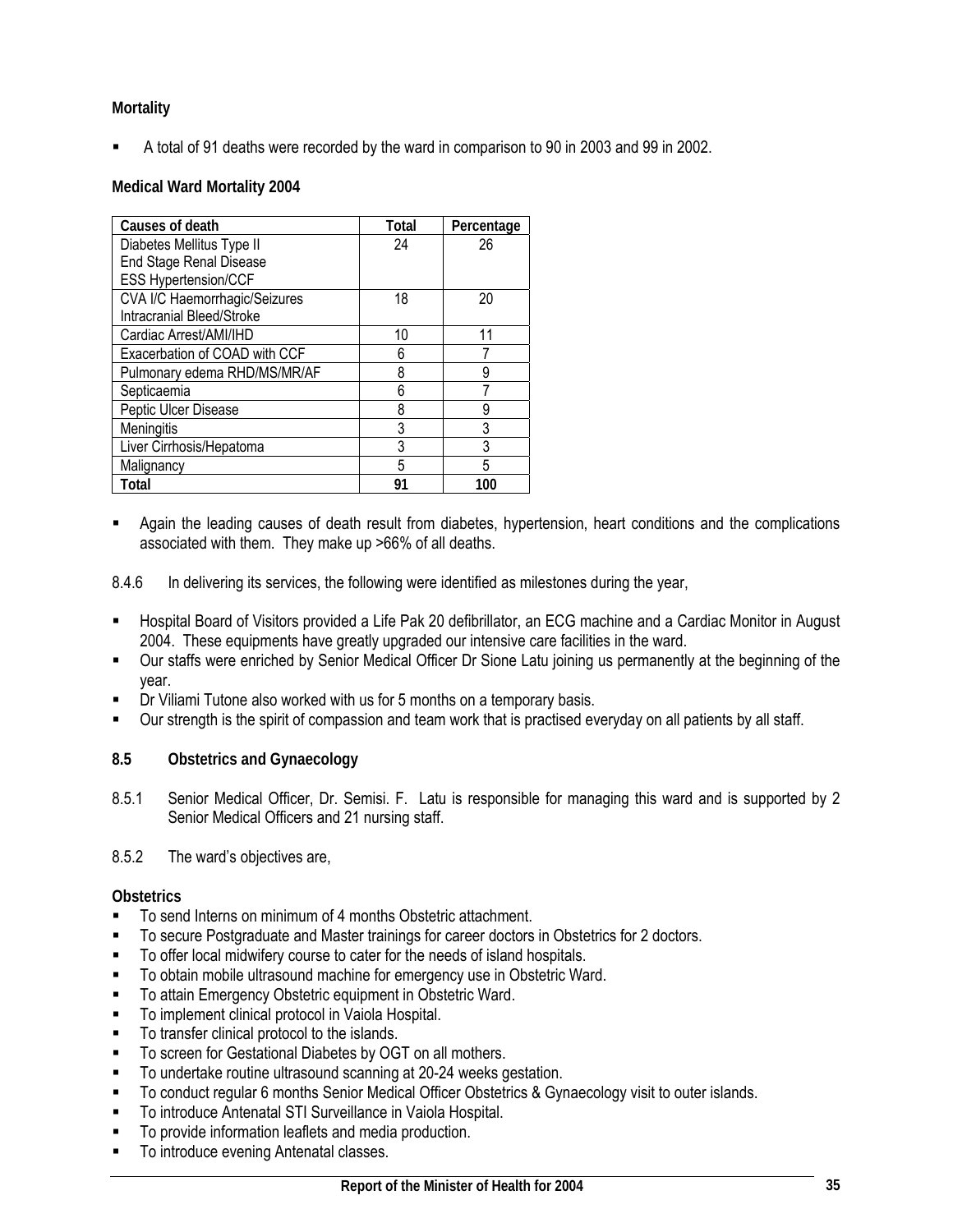# **Gynaecology**

- To implement clinical protocol in Vaiola Hospital.
- $\blacksquare$  To transfer clinical protocol to the islands.
- To conduct pap smear screening for cervical cancer in Gynaecology outpatient clinic.
- To provide a colposcope to Gynaecology clinic.
- To secure clinical attachment for nursing staff to an overseas hospital.
- To provide information leaflets and media production.

### 8.5.3 The ward's functions are,

- Conduct and supervise the antenatal clinic.
- Conduct and supervise the gynaecological clinic.
- **Provide family planning services, including contraception and infertility services.**
- Provide obstetrics services to all patients admitted in pregnancy, labour, and puerperium.
- Provide services to all patients admitted with gynaecological problems.
- Advise and/or provide service to all obstetric and gynaecological cases referred from health centres, private clinics, and district hospitals in the outlying islands.
- 8.5.4 The ward was allocated \$5,000.00 for the purchase of equipment and supplies.
- 8.5.5 In delivering its services, the following were identified as milestones during the year,
- Continued education was still carried out during the year including regular ward meeting, ward round, individual case discussions and workshops. Doctors also had their weekly Monday morning meeting although not regularly due to other first priority problems.
- Antenatal clinic at Vaiola Hospital is fully staffed by Clinical nurses and doctors.
- Dr. 'Aivi Puloka together with Sr. 'Ana Kavaefiafi and Sr. Afu Tei attended a Reproductive Health Technical Training Workshop in Suva, Fiji in April 2004.
- In November 2004 a local workshop was carried out to implement the above regional workshop. The same workshop was repeated in December 2004.
- **8.6 Anaesthesia and Intensive Care Unit**
- 8.6.1 Anaesthetist Specialist, Dr. Bernard Tu'inukuafe is responsible for managing these services and is supported by 1 Anaesthetist Specialist, 1 Medical Officer Special Grade, and 1Senior Health Officer.
- 8.6.2 The section's objectives are,
- To ensure continuous level of high standard anaesthetic services.
- To assist as much as possible in intensive care management.
- To continue education and training of Intensive Care Unit and anaesthetic staff.
- To maintain high level of equipment, drugs and facilities.

### 8.6.3 The section's functions are,

- Provide a safe and high standard of anaesthetic services to patients undergoing operative services.
- Assist with the intensive care management of critically ill patients.
- Provide pre operative and post operative assessment and care of patients.
- Assist with the resuscitation and transport of critically ill patients.
- 8.6.4 The section was allocated \$10,000.00 and was utilized for purchase of equipment.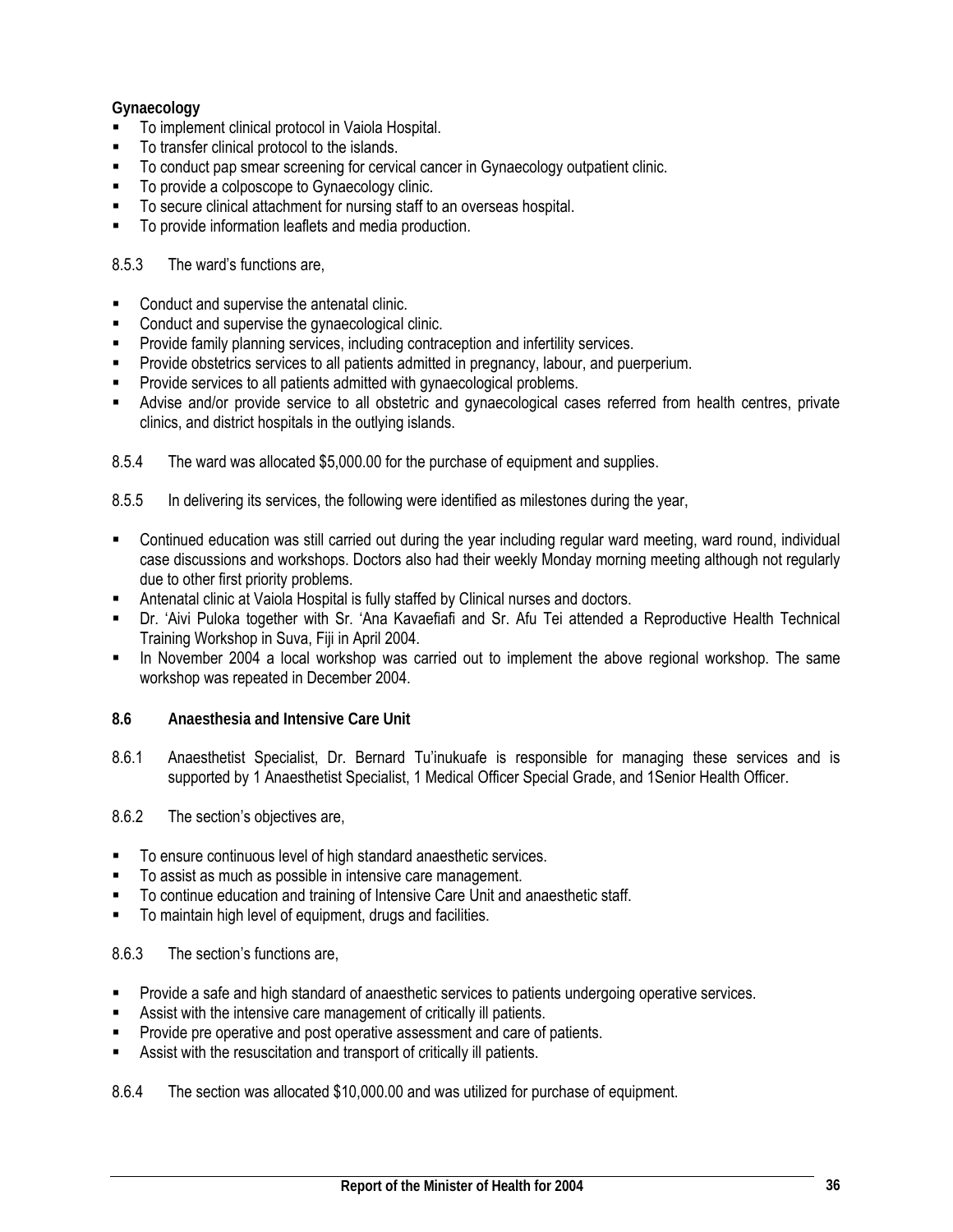### 8.6.5 Summary of activities performed during the year.

|                             | Jan | Feb          | Mar     | Apr | Mav | Jun | Jul | Aug | Sep | 0ct | Nov | Dec   | <b>Total</b> |
|-----------------------------|-----|--------------|---------|-----|-----|-----|-----|-----|-----|-----|-----|-------|--------------|
| Anaesthetists               | u   | $\mathbf{r}$ |         |     |     |     |     |     |     | u   |     |       | 33           |
| General anaesthetic         | 152 | 132          | 127     | 109 | '10 | 88  | 85  | 110 | 95  | 137 | 112 | 110   | 1367         |
| Spinals                     | 8   | 13           | 19      | -44 | 11  | 14  | 18  | 24  | 13  |     |     | 8     | 153          |
| Epidurals                   | 4   | ົ            | ᡵ       |     |     |     | ົ   |     |     |     |     |       | 29           |
| Other Blocks                | 13  | 11           |         | 12  | 12  | 10  | 15  | 17  | 66  | 8   |     | 13    | 195          |
| IV Anaesthetics & Sedations | 11  | b            |         |     |     | C   |     |     | 13  |     |     |       | 52           |
| Local Anaesthetics          | 16  | 18           | 27<br>ے | 20  | 22  | 40  | 34  | 23  | 34  | 43  | 27  | 17    | 321          |
|                             |     |              |         |     |     |     |     |     |     |     |     | Total | 2150         |

8.6.6 In delivering its services, the following were identified as milestone during the year,

- Dr Maureen Nelson, an anaesthetist sponsored by the Commonwealth Secretariat completed her 2 years contract in February 2004. Her contract was further extended for another year ending February 2005.
- Dr Bernard Tu'inukuafe and Senior Health Officer Mr. Talilotu To'ia attended a one week Pacific Society of Anaesthetists Annual Refresher Course for 2004 held in Suva, Fiji in February.
- Successful 5 weeks intensive care unit management of 15 years old who suffered from severe tetanusprolonged mechanical ventilation with tracheostomy, paralysis and IV sedation, artificial feeding.
- Successful surgical correction of a double laryngeal stenosis utilizing bone grafting by an Australian ear nose throat paediatric surgeon together with the Tongan ear nose throat surgeon, anaesthetist and nurses. This case brought congratulations and admiration from Australian colleagues and medical circles.

#### **8.7 Mental Health**

8.7.1 Senior Medical Officer, Dr Mapa Puloka is responsible for managing mental health services and is supported by 1 Medical Officer, 7 Nursing Staff, 1 Mental Health Welfare Officer, 1 Psychiatric Social Worker and 7 Psychiatric Assistants.

#### 8.7.2 The section's objectives are,

- To improve the quality follow-up of mental health patients.
- To establish a half-way house.
- $\blacksquare$  To develop mental health services in the outer island.
- To promote mental health and dissolve misconceptions, stigmatization, ignorance and discrimination of patients.
- To improve mental health staffs' skill, competencies, performance and job commitment.
- To implement the Mental Health Act 2001.
- To formulate policy for mental health and substance related disorder.
- To implement a mental health pilot research project in the community (research and informal training) 'Ulutea Club Project in Kolofo'ou and other Kava Tonga clubs in Tongatapu especially the Nuku'alofa area where psychiatric cases are prevalent. The project is known as the Fiefia Project.

### 8.7.3 The section's functions are,

- Treat and contain acute psychiatric cases and emergencies.
- Treat and rehabilitate chronic psychiatric cases.
- Provide care to patients who have suffered institutionalization and to continue the process of deinstitutionalization.
- Treat and contain forensic psychiatric cases according to the provision of the Mental Health Act 2001.
- Follow-up outpatient cases and to continue psycho-social rehabilitation (PSR).
- Implement an "Open Door Policy" for drop in cases with psychiatric problem and respite care. Patients admitted via open door policy are known as "revolving door patients" or RDP.
- Ensure active participation in matters related to the promotion of mental health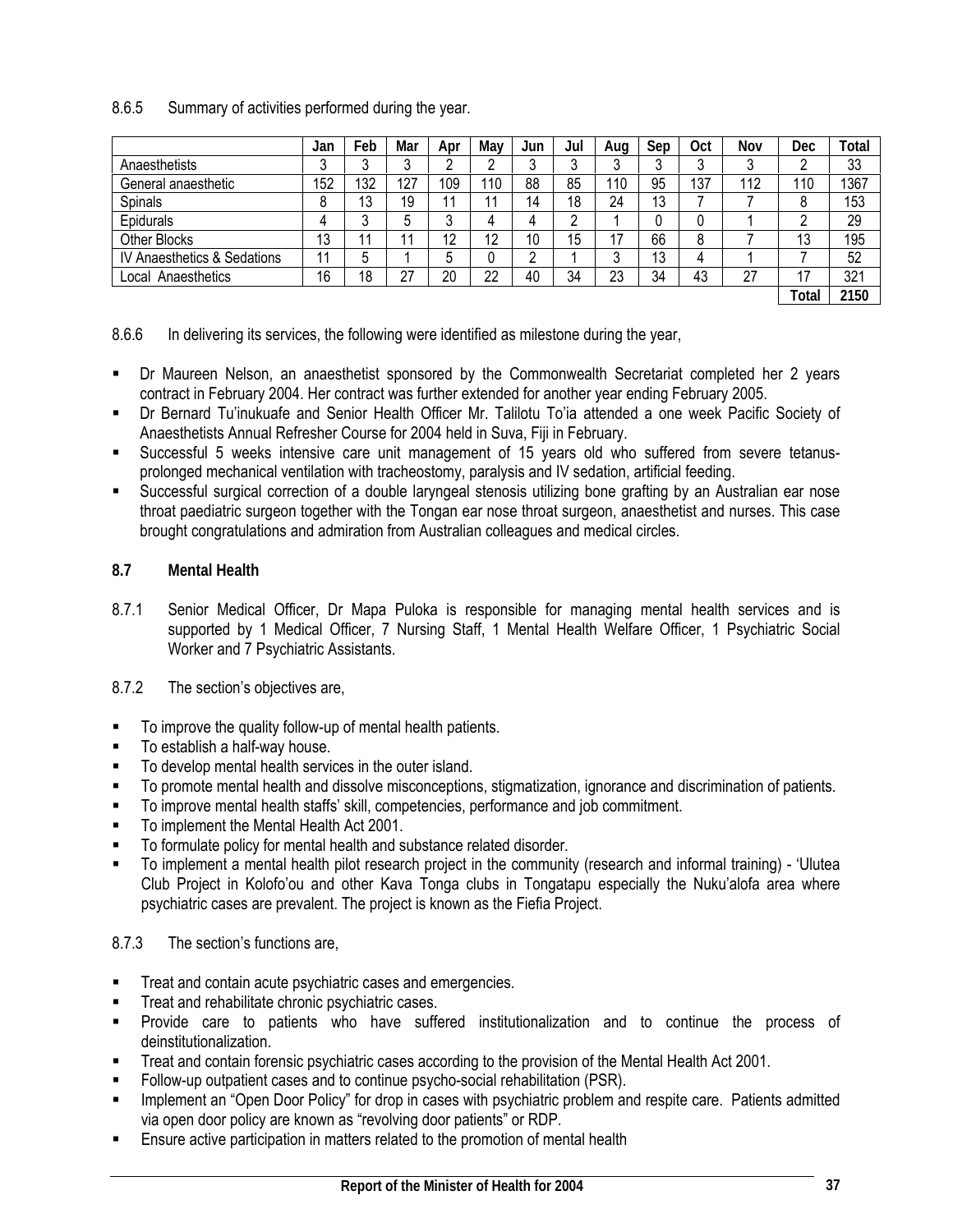- 8.7.4 The section was allocated \$76,043.00 and was utilized for purchase of supplies and equipment.
- 8.7.5 Summary of community based activities performed during the year.

| <b>Activities</b>                                                                                     |    |  |  |  |  |
|-------------------------------------------------------------------------------------------------------|----|--|--|--|--|
| Number of admission via section 23 of the Mental Health Act 2001 (02/01/04 - 31/12/04)                |    |  |  |  |  |
| Number of Mental Health Review Tribunal (MHRT) Meeting in 2004                                        | 36 |  |  |  |  |
| Number of applications for extended orders to the Mental Health Review Tribunal (MHRTC) were approved | 34 |  |  |  |  |
| <b>Total number of Community Treatment Orders issues</b>                                              | 49 |  |  |  |  |
| Number of consultation Liaison Psychiatry (CLP) for the year 2004                                     | 6  |  |  |  |  |
| Number of admissions pursuant to the requirement of the Criminal Offence Act                          |    |  |  |  |  |
| Number of home visits for the year 2004                                                               |    |  |  |  |  |
| Number of new outpatients for the year 2004                                                           |    |  |  |  |  |
| Total number of attendants for the Psychiatric Special Outpatient Clinic (SPOC)                       |    |  |  |  |  |
| Total number of defaulters of SOPC thus 37.2% defaults                                                |    |  |  |  |  |
| Total number of deaths for the year 2004 (all outpatient)                                             |    |  |  |  |  |
| 3 CA colon<br>(Causes of death: -                                                                     |    |  |  |  |  |
| 1 cardiac arrest                                                                                      |    |  |  |  |  |
| 2 "old age" - COD not determined yet!                                                                 |    |  |  |  |  |
| 1 suicide (hanging)                                                                                   |    |  |  |  |  |

8.7.6 In delivering its services, the following were identified as milestones during the year,

- WHO sponsored national workshop for district officers and town officers of Tongatapu regarding their official duties documented in the Mental Health Act 2001 was held during the year 2004.
- Dr Viliami Vao successfully completed a one year course for a Certificate in Mental Health in Auckland University, New Zealand.
- Two psychiatric staff approved by the Hon Minister to drive the government vehicle allocated to the psychiatric unit when there is shortage of official driver, has alleviated to a greater degree the persistent chronic problem regarding transport.
- A significant reduction of  $3<sup>1</sup>/<sub>2</sub>$  times of the number of readmission of psychiatric patients to the psychiatric unit since the extension of the Medication on Wheel (MOW) programme in the community to cover all days of the week. This was started in early July 2004.
- **8.8 Operating Theatre**
- 8.8.1 Nursing Sister Graduate Sr. Kalesita Fotu is responsible for managing this service and is supported by 1 Nursing Sister Graduate, 1 Senior Staff Nurse, 7 Staff Nurses, and 2 support staff.

8.8.2 The section's objectives are,

- To provide experienced and trained staff to maintain and expand the services to save life in emergencies and to promote improved health.
- To provide staff with adequate in-service education to enable them to maintain and expand their knowledge and skills required for competent practice.
- To maintain quality and standard services at all times.
- To provide a safe working environment.

8.8.3 The section's functions are,

- Provide high quality services whether it is pre-operative or post-operative or during the operation that is professionally sound, cost effective and to comply with the ethical principles of the Ministry of Health.
- Provide good services for the comfort of patient who is going to surgery.
- Explain to the patient the Theatre procedure both pre-op and post-operative so as to reduce the anxiety the patient may have concerning his/her sickness.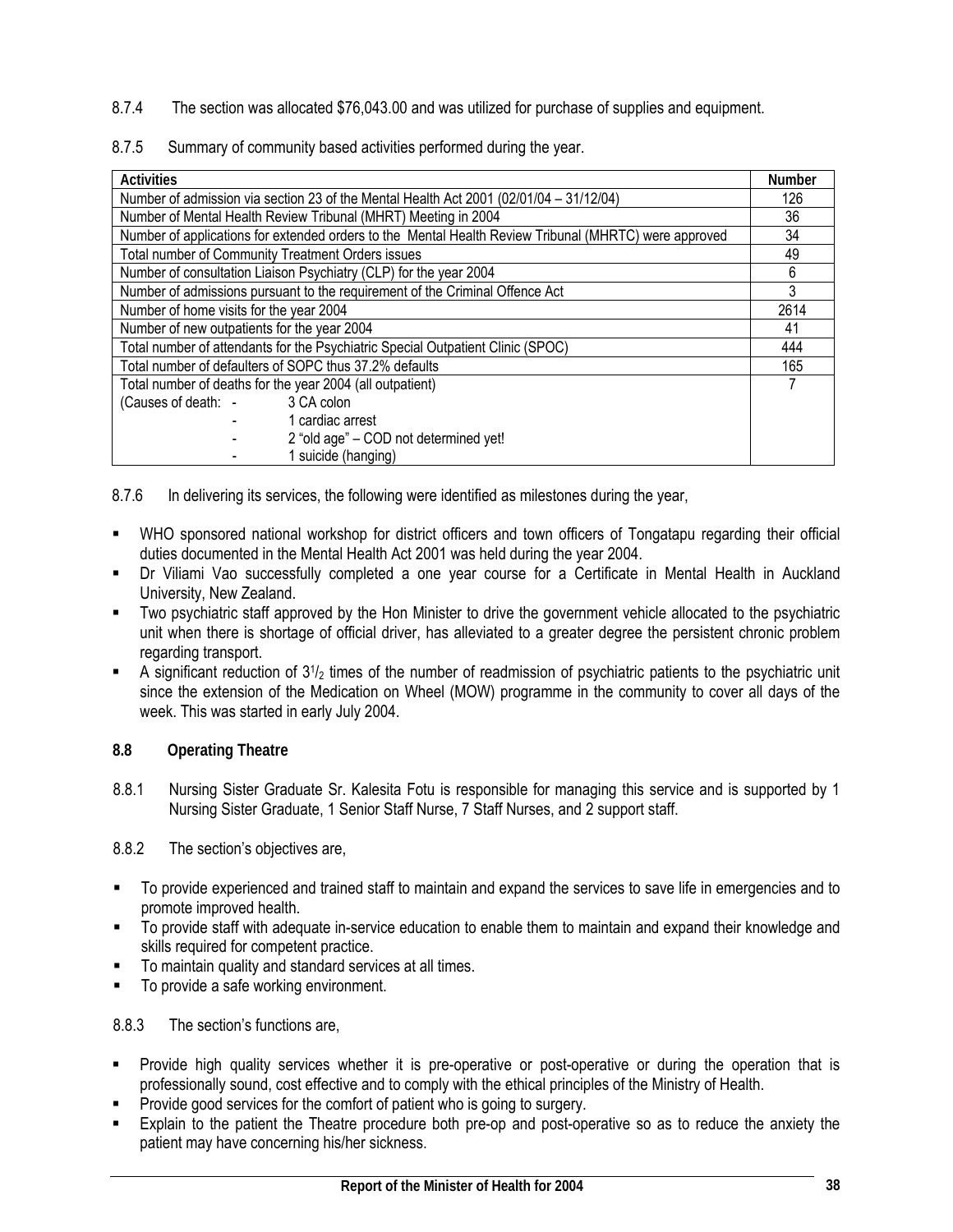- Encourage staff to involve in policy formation including developing and implementing of such policies.
- Share the responsibility for the recruitment of staff.
- 8.8.4 The section was allocated T\$5000.00 and was utilized for purchase of supplies and medical equipment.
- 8.8.5 In delivering its services, the following was identified as milestone during the year,
- 4 Staff Nurse undertook distance learning course via the Ministry's Computer Lab.

#### **8.9 Ophthalmology**

- 8.9.1 Medical Officer Special Grade Dr Paula Vivili is responsible for managing this section and is supported by 1 Health Officer and 1 Nursing Staff.
- 8.9.2 This section's objectives are,
- To ensure that Eye care is seen as a priority area.
- To provide appropriately trained staff to carry out primary care education of the public.
- To provide adequately equipped facilities to ensure provision of quality eye care at all hospitals.
- To strengthen cataract services and develop an audit of outcomes.
- $\blacksquare$  To develop an appropriate diabetic eye disease screening and management programme.
- To provide low cost glasses.
- To develop a system for assessing and detecting the extent of eye problems in Tonga.
- To develop a system for delivering eye care services both centrally and an outreach component.
- 8.9.3 The section was allocated \$10, 000.00 for Technical Equipment which is used to support the section. A large amount of our equipment and consumables are provided by visiting teams. The section provides all the Eye Care requirements of the country and staff makes outreach trips to the outer islands to provide these services.

|                | Activity                | Tongatapu | Vava'u | Ha'apai | 'Eua | Niuatoputapu |
|----------------|-------------------------|-----------|--------|---------|------|--------------|
|                | Routine tests           | 706       | 292    | 190     | 0    |              |
| $\overline{2}$ | Refraction only         | 199       | 0      | 0       | 0    |              |
| 3              | Refraction with glasses | 404       | 299    | 136     | 540  | 50           |
| 4              | Presbyopia              | 215       | 0      | 0       | 0    | 0            |
| 5              | Conjunctivitis          | 404       | 0      | 0       | 0    |              |
| 6              | Cataract                | 268       | 60     | 30      | 20   | 9            |
| 7              | Pterygia                | 142       | 20     | 15      | 0    | 2            |
| 8              | Contusion eye injury    | 40        | 0      | 0       | 0    |              |
| 9              | <b>Uveitis</b>          | 20        | 0      | 0       | 0    |              |
| 10             | <b>Corneal Ulcer</b>    | 50        | 0      | 0       | 0    |              |
| 11             | Glaucoma                | 3         | 0      | 0       | 0    | 0            |
| 12             | Diabetic check up:      |           |        |         |      |              |
|                | -No Retinopathy         | 290       | 100    | 30      | 0    | 0            |
|                | - Some Retinopathy      | 98        | 60     | 15      | 0    | 0            |
| 13             | Review cases            | 431       | 60     | 10      | 0    |              |
| 14             | Minor Surgery           | 10        | 15     | 0       | 0    | 0            |
| 15             | Major Surgery           | 45        | 38     | 8       | 0    |              |
| 16             | Argon laser             | 40        | 30     | 5       | 0    |              |
| 17             | Yag capsulotomy         | 4         |        | 0       | 0    | 0            |
| 18             | Others                  | 661       | 0      | 0       | 0    |              |
|                | Total                   | 4030      | 975    | 441     | 560  | 61           |

**Services provided, 2004**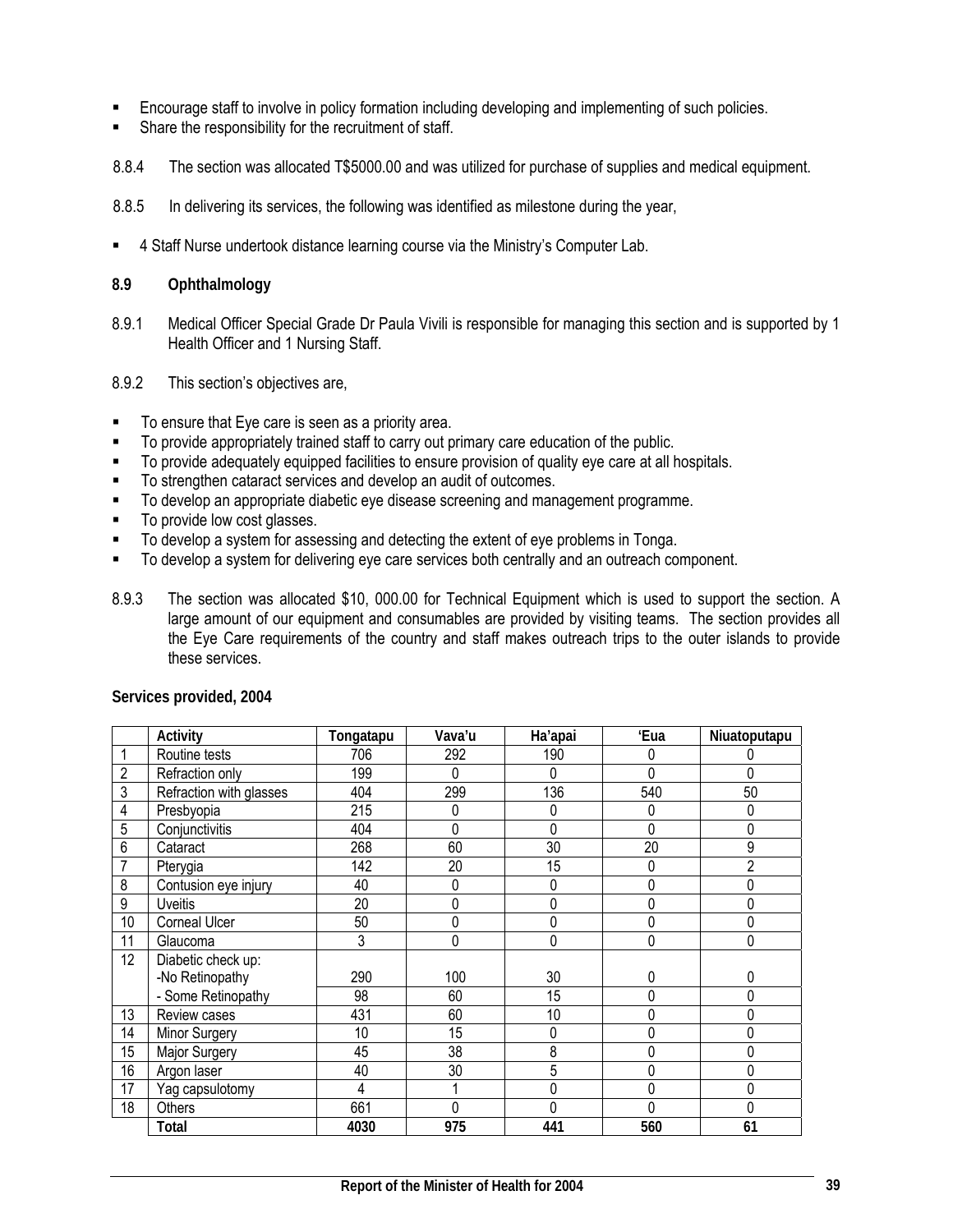- 8.9.4 The section continued to benefit from services provided by visiting teams. Their contribution both in expertise and equipment plays an integral role in the Section's ability to provide the services it does. The following teams visited during the year:
- Pacific Island Project (AusAid, Australia)
- Desert Foundation
- Volunteer Ophthalmic Services Overseas (NZ)
- **E** Les Shipley and Team (USA)
- 8.9.5 In delivering its services, the following were identified as milestones during the year,
- **Donations** 
	- Operating microscope from Dr. John Willoughby.
	- **Slit lamp from Dr. Michael Toohey.**
	- Consumables and glasses from other visitors.
	- Container loads of books and hospital equipment donated through the Barossa Valley Rotary Club to Ha'apai. The connection to this Rotary Club is through Dr Willoughby's nurse (Helen) husband Mr. Brian Craetz.
- **Meetings and Conference** 
	- Pacific Eye Care Society (PacEYES) Meeting: Dr Paula Vivili attended this meeting in June held in Port Villa, Vanuatu, which was funded and organised by the Fred Hollows Foundation. The meeting was a follow up to the inaugural meeting held in Fiji in 2003 before and addressed issues such as training, audit, research and small incision cataract surgery.
	- Royal New Zealand and Australian College of Ophthalmology (RANZCO) Annual Conference: Dr. Paula Vivili attended this annual meeting held in Melbourne in November. RANZCO was kind enough to fund for two doctors from the Pacific and waive the registration fee (AUD1,100.00) for all doctors (seven attended). The meeting was also essential for updating knowledge and catching up with colleagues from other countries. Dr. Vivili also took the opportunity to visit a couple of donors to the section at Adelaide such as Barossa Valley Rotary and Donations in kind.
- **Training Workshop** 
	- Health Officer Savelina Veamatahau and Staff Nurse Mele Vuki attended Training for Trainers Workshop on Primary Eye Care from 22-28/5 in Cook Islands. The aim of the Training of Trainers course is to provide eye care nurses with the knowledge, skills and attitudes so they can in turn train nurses to identify and manage common eye conditions. The workshop was run by the International Centre for Eye Care Research (ICEE) and funded by the Fred Hollows Foundation.
	- **Fifteen health officers and nurses attended one week course on Basic Ophthalmology in October conducted** by Doctors Dick Galbraith and Julian Rait from Australia. The one week course was funded by the Aspect Foundation of Australia.
- **Outreach** 
	- During the year the section was able to carry out one trip to Vava'u, Ha'apai, 'Eua and Niuatoputapu. Ha'apai has its own microscope now and Vava'u has an extra slit lamp. Further training for staff in the outer island is a vital component in the long term sustainability of the Outreach programme.
- **8.10 Ear Nose Throat**
- 8.10.1 Senior Medical Officer, Dr. Lei Saafi is responsible for managing this specialty service and is supported by a Staff Nurse.
- 8.10.2 The Clinic's objectives are,
- To promote cost-effective patient management through;
	- **Providing high standard clinic management techniques**
	- Faster but safe discharge of patients from the wards
- To improve the service by upgrading management techniques.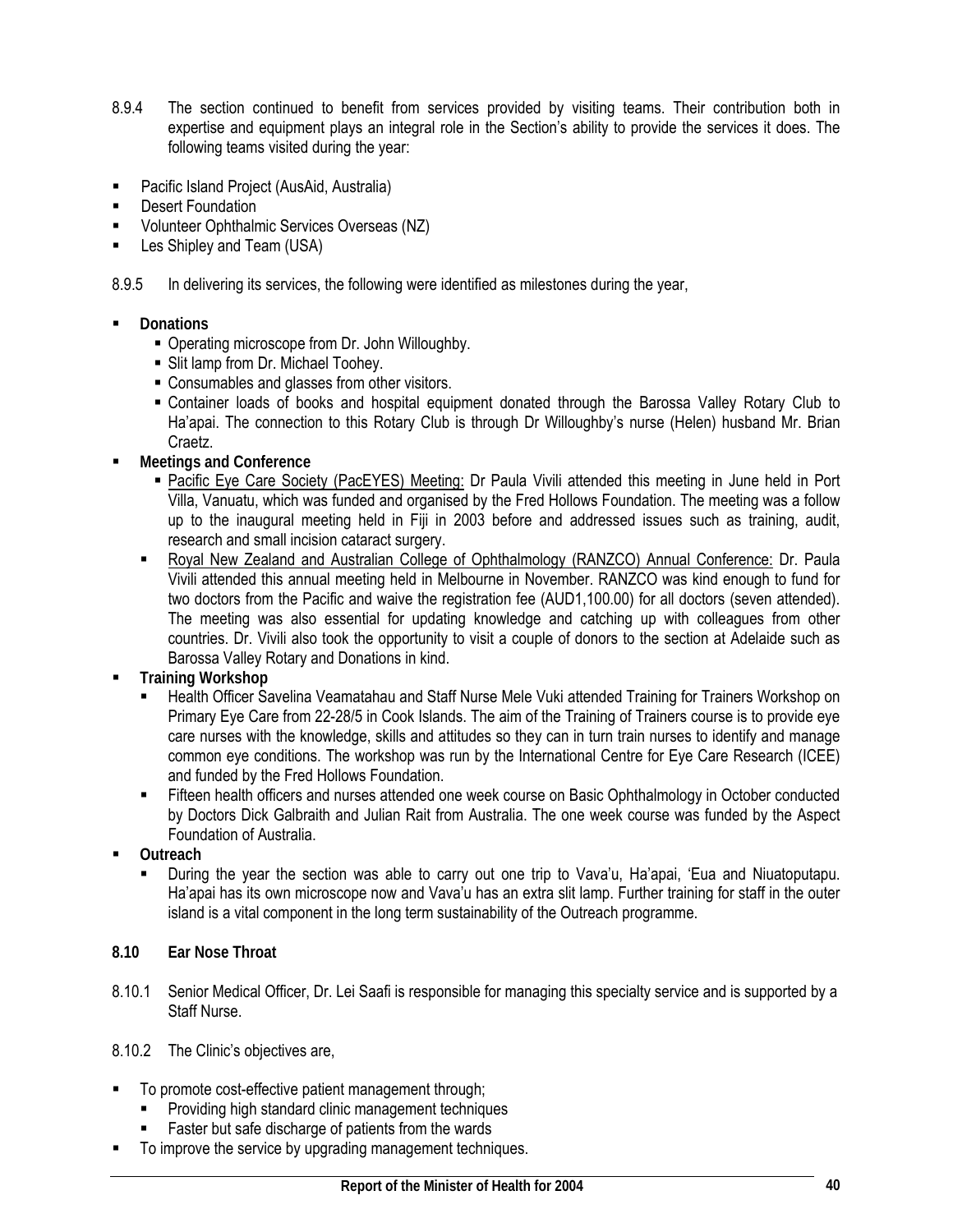- To recruit and train 1 more Ear Nose Throat Surgeon and 1 more Ear Nose Throat Staff Nurse.
- To establish a new post for an audiometric technician.
- To continuously provide 'On the Spot' training to the staff.
- **Provide health education especially to parents on ear hygiene, prevention of foreign bodies lodging in Ear Nose** Throat areas.
- To reduce overseas referrals to an absolute minimum.

8.10.3 The Clinic's functions are,

- Provide 24 hour coverage for in-patients and all acute emergencies at Out Patient Department.
- Manage all Ear Nose Throat problems and their complications, both in outpatient and inpatient.
- **Perform weekly (Monday) Ear Nose Throat routine operations.**
- Conduct four weekly Out Patient sessions for new patients and follow-up.
- Establish and maintain links with Health Centres, district Hospitals and Private Practitioners.
- Keep proper recordings for the section.
- 8.10.4 The section was allocated \$5,000.00 for the purchase of supplies and equipment.

8.10.5 In delivering its services, the following were identified as milestones during the year,

- Major tracheal reconstruction done for a 2 levels tracheal stenosis as complications of previous intubation and tracheostomy for a 13 year old boy who suffered severe tetanus. This huge achievement was made possible through a good will mission by Professor Robert Berkowitz, Professor of Paediatric Ear Nose Throat of the Royal Melbourne Hospital. This major reconstruction procedure went smoothly during operation as well as post operative period. Recovery was uneventful and there was no wound infection. This boy has been symptom-free ever since. The success of this surgery alone saved the Ministry and the Government of Tonga of over NZD\$100.000.00.
- An Ear Nose Throat Pacific Island Project organized by the Royal Australian College of Surgeons, Melbourne was led by Dr. Magdi Ghali, Ear Nose Throat Surgeon. This team visited Tonga from 25/9 – 9/10/04 and spend a week in Prince Ngu Hospital and a week in Vaiola Hospital.
- **8.11 Emergency and General Outpatients**
- 8.11.1 Medical Officer, Dr. Tevita Vakasiuola was responsible for managing this ward from April until August when Dr. Lemisio Sa'ale took over. Dr Sa'ale is supported by 4 Medical Officer, 13 Nursing Staff and 2 support staff.
- 8.11.2 The section's objectives are,
- To improve quality of services for patients seeking emergency and outpatient care.
- To provide ongoing training of staff (doctors and nurses).
- **To improve its management and planning.**
- To improve ambulance services.
- To improve relationships with other disciplines within the hospital.
- 8.11.3 The section's functions are,
- Provide in-hospital emergency and outpatient services
- Provide pre-hospital emergency ambulance services.

8.11.4 Pre-Hospital Emergency Ambulance Services

 This service is still under improvement and further improvements are needed in area of equipment, staffing and ongoing education of staff.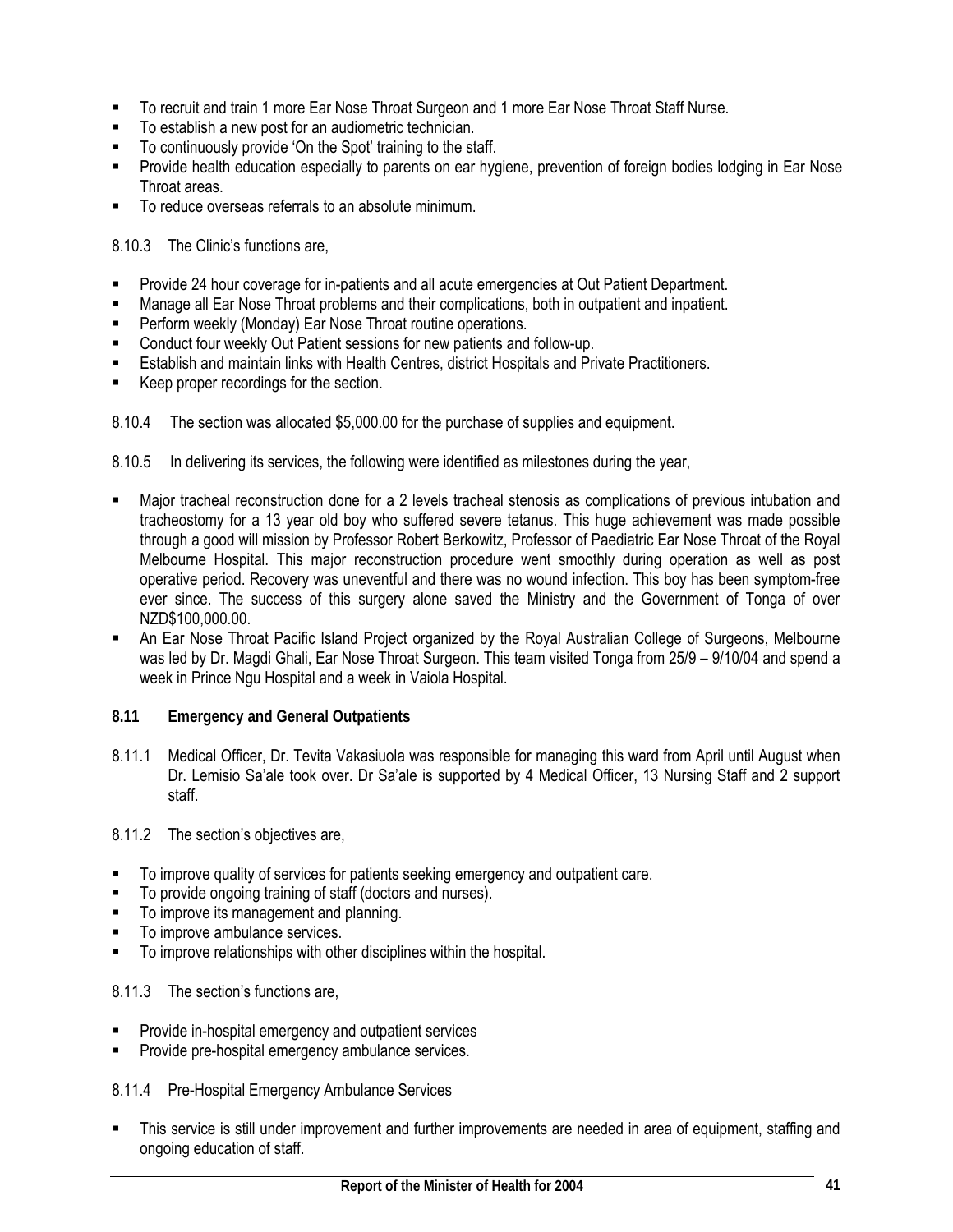### 8.11.5 In-Hospital Emergency and Outpatient Services

- **Emergency cases are transferred immediately to the Emergency Room (ER).**
- All other patients are registered and triage using the international triage system (1 to 5). They are seen according to their triage scale.

**Services provided during the year, 2004.** 

| <b>Service</b>          | <b>Total Number</b> |
|-------------------------|---------------------|
| Consultations           | 67,329              |
| Emergencies             | 593                 |
| Dressings               | 6,354               |
| <b>Minor Operations</b> | 584                 |
| <b>Nebulizations</b>    | 4,072               |
| Ambulance               | 45                  |

The table reflects the trends for the past eight years.

| <b>Service</b> | 1997   | 1998   | 1999   | 2000   | 2001   | 2002   | 2003   | 2004   |
|----------------|--------|--------|--------|--------|--------|--------|--------|--------|
| Consultations  | 61,992 | 67,636 | 62,789 | 71.049 | 60,606 | 87,139 | 70.577 | 67,329 |
| Admissions     | 3,586  | 4,188  | 4,144  | 4,445  | 4,030  | 3.470  | 7,079  | 6,292  |
| Emergencies    | 381    | 396    | 415    | 731    | 793    | 983    | 839    | 593    |
| Dressings      | 31,092 | 43,992 | 41,672 | 13,029 | 13,782 | 15,504 | 5.715  | 6,354  |
| Minor Ops.     | 600    | 744    | 127    | .044   | 1,020  | 655    | 836    | 584    |
| Nebulization   | 5,255  | 6,128  | 3,789  | 4,065  | 4.855  | 4,619  | 3.174  | 4,072  |

Outpatient consultations contain the bulk of the service.

- Total number of emergencies decreased in 2004. As compared to 2003, there were higher proportions of emergencies that were death on arrival (DOA) and emergency (ER) death. Most common causes of emergency death are cardiac (29%) and trauma mainly from motor vehicle accident (18%). 72% of all emergencies got admitted and 15% sent home on medications. Of all admissions from Emergency Room:
	- 51% to medical ward
	- 28% to surgical ward
	- 19% to paediatric ward
	- **1% to Intensive Care Unit**
	- 1% to obstetric ward

8.11.6 In delivering its services, the following were identified as milestones during the year,

- **Airport emergency exercise:** 
	- **This was a partial airport emergency exercise held in early December.**
	- Short coming of the previous exercises were improved during this exercise.
	- **There is still space for improvement especially those activities at the airport.**
- **Visiting Consultants:** 
	- Cherry Pretty, an Emergency Nurse from St. John of God Hospital visited the department for the second time. She worked and conducted teaching sessions.
- **Overseas visits and trainings:** 
	- Dr. Sa'ale attended a 1 week conference on the 2<sup>nd</sup> international meeting on Emergency Medicine for the Pacific Region held in Tahiti.
	- Staff Nurse Malolo Vea pursued 3 weeks attachment in St. John of God's Hospital Accident and Emergency, Ballarat, Australia.
- **Infrastructure and Equipment:** 
	- Computer at General Outpatient was upgraded with internet connection. Dr. Vakasiuola organized training of all staff in basic computer skills.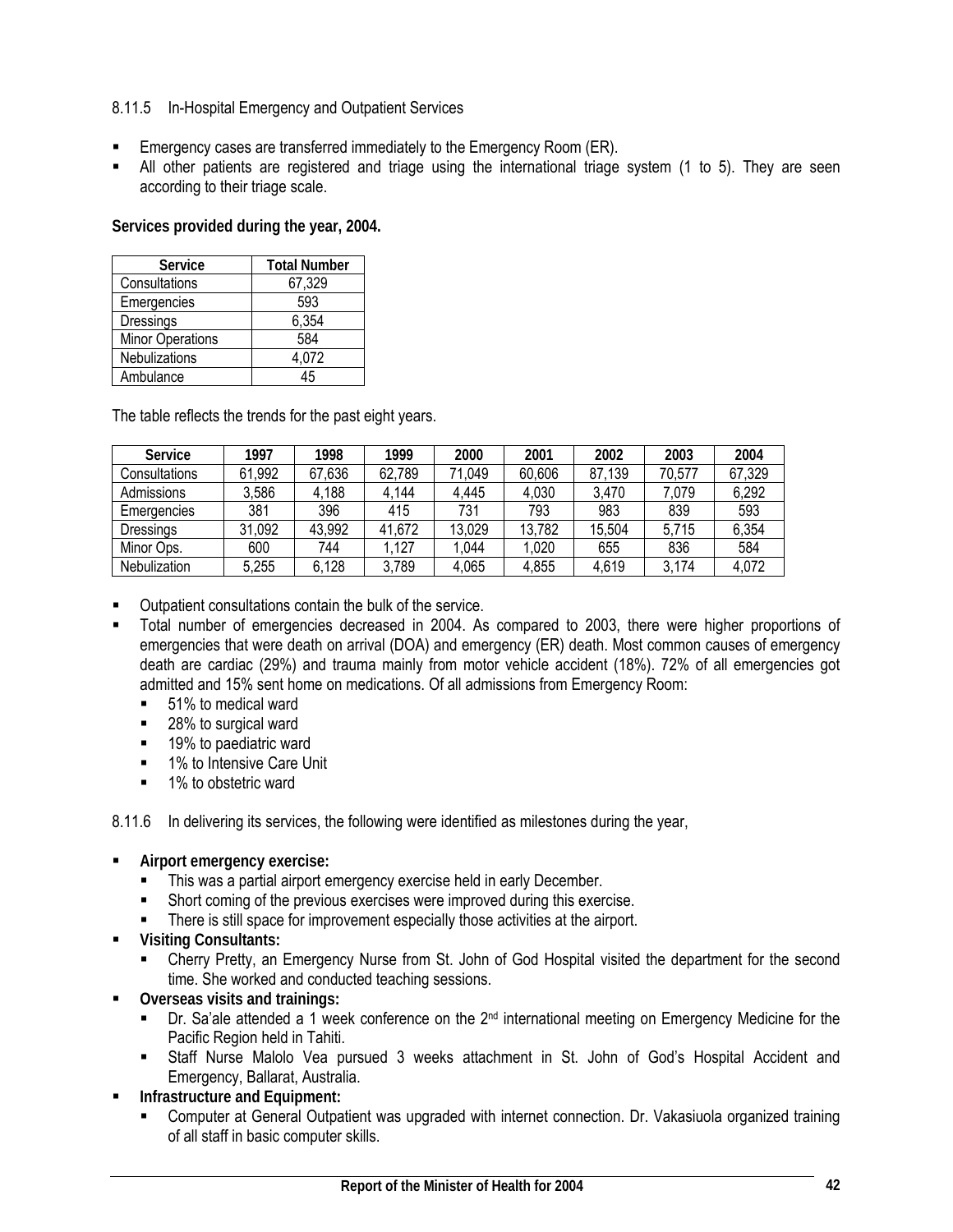### **CLINICAL SUPPORT SERVICES**

- **8.12 National Centre for Diabetes and Cardiovascular Diseases**
- 8.12.1 Chief Medical Officer Clinical Services, Dr. Taniela Palu is responsible for managing the Centre and is supported by 2 Nutritionist and 3 Nursing staff.

8.12.2 The Centre's objectives are,

- To prevent or delay the onset of complications caused by diabetes and cardiovascular diseases, and to improve their management hence ensuring a more productive and healthy population.
- To participate and support the establishment of National policies for the integrated prevention and control of diabetes and cardiovascular diseases.
- To develop and implement integrated strategies for the prevention of diabetes and cardiovascular diseases, with emphasis on primary prevention and promotion of healthy lifestyles.
- To increase community-based detection and control of diabetes and cardiovascular disease.
- To establish or strengthen the management of diabetes and cardiovascular diseases and their complications (Tertiary prevention).
- To establish and strengthen appropriate epidemiological surveillance and monitoring for diabetes and cardiovascular disease and their risk factors.
- To further strengthen the development of human resources and research for the prevention and control of diabetes and cardiovascular disease.
- To maintain and strengthen the working partnership with the Australian Centre for Diabetes Strategies at the Prince of Wales Hospital in Sydney, Australia and to ensure the continuity of the AusAID funded Tonga Diabetes Project.

8.12.3 The Centre's functions are,

- Provide specialist care for all in patients and out patient diabetics in Tonga.
- Provide advice on diabetic management to other hospitals and health centres.
- Provide education and training for health workers on diabetes and Non Communicable Disease.
- Work closely with the Health Promotion and Non Communicable Disease Section of the Public Health Division on prevention strategies relating to diabetes and Non Communicable Disease risk factors intervention and management.
- Advise the Hon. Minister of Health and Director of Health of the National Plan for the prevention and control of diabetes and cardiovascular diseases.
- Provide advice to other Ministries on issues relating to diabetes and cardiovascular disease through the National Non Communicable Disease Committee and participate in the subcommittees of the National Non Communicable Disease.
- Work closely with the Australian Centre for Diabetes Strategies of the Prince of Wales Hospital in planning and implementing the Tonga Diabetes Project funded by AusAID.
- Serve as a referral centre for diabetes and cardiovascular diseases.

| Month | Clinic | Rebook & Refill | Dental | HbA1c | Screening | <b>New Cases</b> |     |
|-------|--------|-----------------|--------|-------|-----------|------------------|-----|
|       |        |                 |        |       |           |                  | IFG |
| Jan   | 365    | 86              | 33     |       | 44        | 14               |     |
| Feb   | 593    | 38              | 19     |       | 33        | 10               |     |
| Mar   | 382    | 26              | 25     |       | 48        | 13               | 14  |
| Apr   | 701    | 18              | 14     | 5     | 77        | 19               | Ō   |
| May   | 594    | 35              | 17     | 14    | 41        | 16               | 5   |
| June  | 689    | 52              | 23     |       | 64        | 21               |     |
| July  | 392    | 31              | 20     |       | 41        | 12               |     |

#### **Patient Attendance and Service**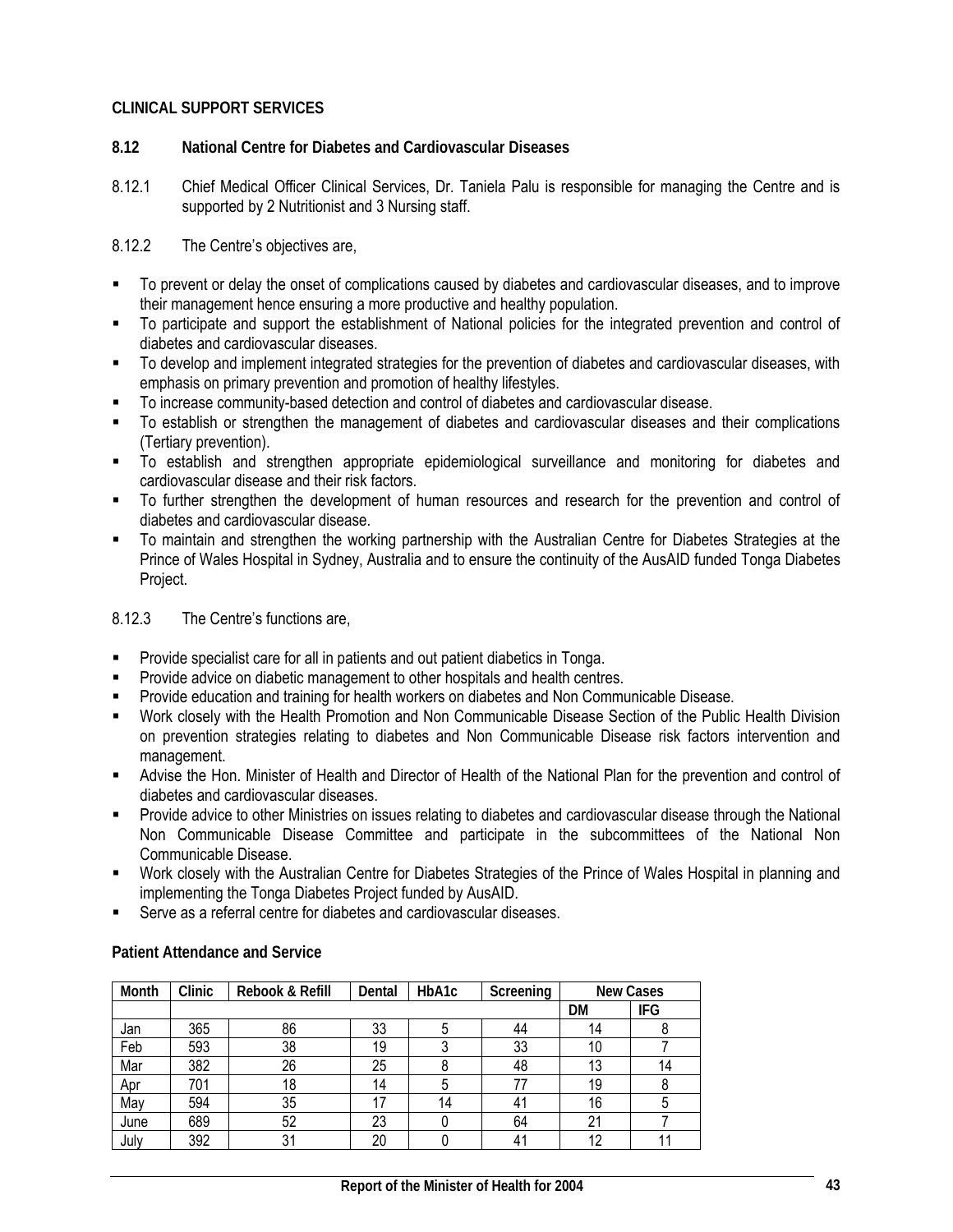| Aug   | 162  | 18  | ١۷  |     | 14  |     |              |
|-------|------|-----|-----|-----|-----|-----|--------------|
| Sept  | 662  | 26  | 14  | 149 | 30  |     |              |
| Oct   | 441  | ິ   | 26  | 40  | 35  | ۱5  |              |
| Nov   | 529  | 35  | 23  | 148 | 55  | 24  | $\sim$<br>ı∠ |
| Dec   | 572  | ، ب | 29  | 38  | 26  |     |              |
| Total | 5717 | 439 | 255 | 411 | 508 | 163 | 83           |

- **Clinic Appointment**: During the months of March, July, August and October, the Diabetes Centre conducted the Nutrition and Risk factor Survey of School Children and the national Non Communicable Disease survey hence the less number of patients attending clinics.
- **Refill and Rebook of appointment**: There is a marked decrease in the number of patients visiting the Diabetes Centre for refill as compared to 2003 (71% drop) due to patients using Medication Card which started in July 2003.
- **Dental clarification**: There is a 36% decrease as compared to 2003.
- **Screening**: The number of people attending the Diabetes Centre for screening for diabetes decreased by 33% as compared to 2003. However in 2003, 36% of those screened were diagnosed to have diabetes whereas of those screened in 2004, 48% were diagnosed new cases of diabetes. The number of new cases recorded does not include those diagnosed in the 2 surveys conducted during the year.
- **HbA1c**: Glygateds haemoglobin test reagents were made available through donations of Bayer and the Tonga Diabetes Project thus enabling the testing of patients.

| Month | No. of dressing | No. of people dressed | Admission from D. Centre | <b>Total admission in Ward</b> |
|-------|-----------------|-----------------------|--------------------------|--------------------------------|
| Jan   | 474             | 76                    |                          | 10                             |
| Feb   | 389             | 37                    |                          |                                |
| Mar   | 319             | 40                    |                          | 13                             |
| Apr   | 296             | 42                    | 5                        | 12                             |
| May   | 254             | 40                    |                          |                                |
| Jun   | 360             | 43                    | 5                        |                                |
| Jul   | 291             | 31                    |                          |                                |
| Aug   | 145             | 20                    |                          |                                |
| Sep   | 180             | 44                    | 6                        |                                |
| Oct   | 112             | 20                    |                          |                                |
| Nov   | 173             | 39                    | 6                        |                                |
| Dec   | 181             | 46                    | ∩                        | 9                              |
| Total | 3175            | 478                   | 44                       | 100                            |

Diabetic wound dressing is conducted 3 days a week and daily for patients with ulcers and those requiring daily dressings.

- There is 50% decrease in the number of people dressed compared to the previous year. The number of admission from the Diabetes centre and the total diabetic sepsis admission in surgical ward increased.
- There are more patients with diabetic sepsis being admitted from Out-patient than from the Diabetes Centre.

8.12.4 In delivering its services, the following were identified as milestones during the year,

- **The Nutrition and Cardiovascular Disease (CVD) Risk Factor survey of school children in Tonga 2004.**  A survey conducted in March in seven High Schools in Nuku'alofa with sample of 596 determined the dietary practices and physical activity level obtaining baseline information on Non Communicable Disease risk factors. Analysis was done on the meals and dietary pattern, food choices and physical activity.
- **National Non Communicable Disease (NCD) Survey 2004.** 
	- **EXECOMBINATION COMBINATION COMBINATION** SURVEYS:
		- Diabetes and Cardiovascular Disease Risk Factor survey funded by AusAID
		- **STEPS survey funded by World Health Organisation.**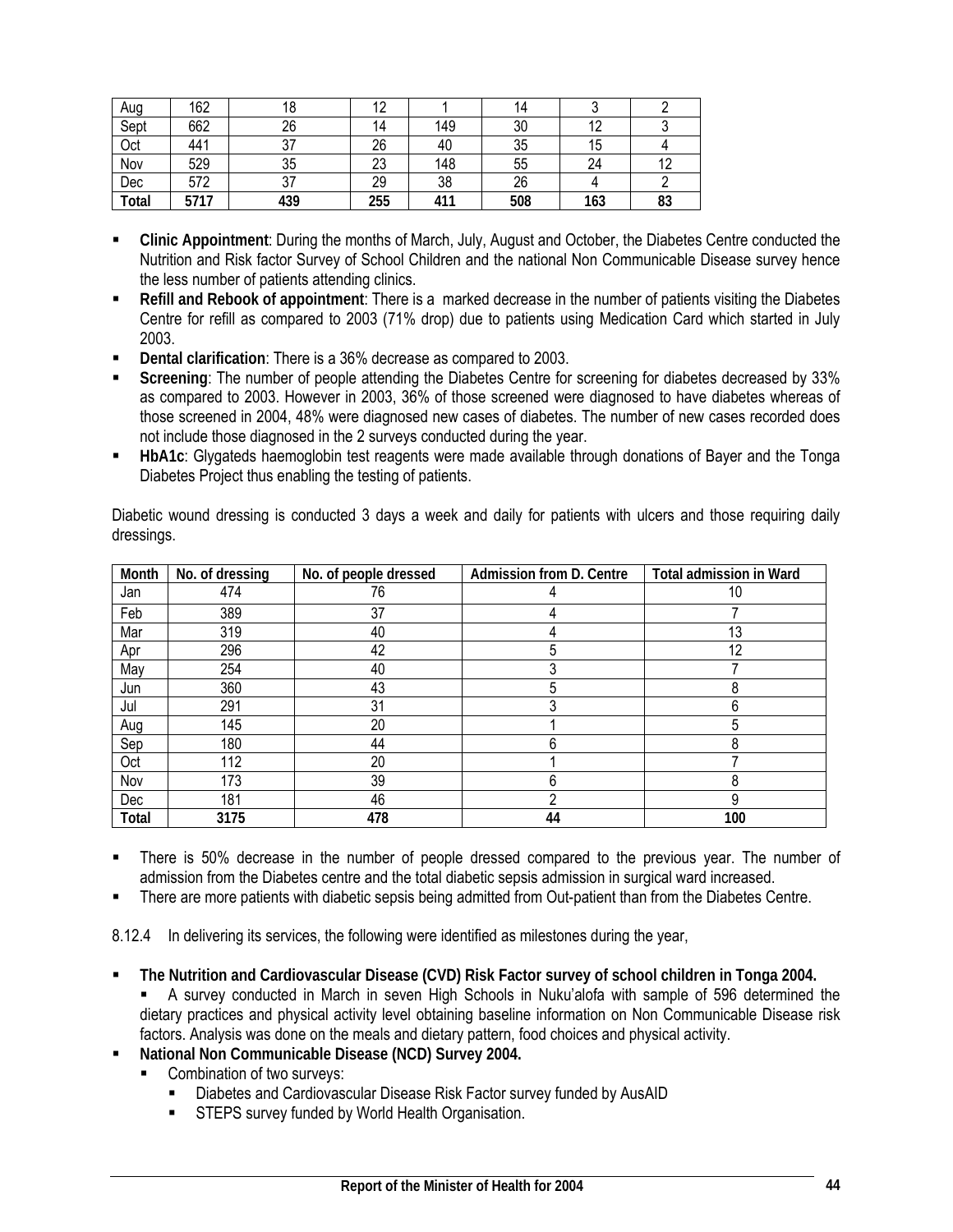|          | <b>Number of Samples</b> |
|----------|--------------------------|
| Part One | Tongatapu: 600           |
|          | Vava'u: 200              |
|          | Ha'apai: 200             |
|          | <b>Total: 1000</b>       |
| Part Two | Tongatapu: 1500          |
|          | Vava'u: 500              |
|          | Ha'apai: 500             |
|          | <b>Total: 2000</b>       |

- Due to shortage of staff and other commitments, the first round of the National Non Communicable Disease survey 2004 involved 1025 participants, leaving the remaining 1475 to be tested and hence anticipate to complete the survey in July 2005.
- **Quality Assurance Program for DCA machine** 
	- The centre participates in this program run by Flinders University in Melbourne, Australia. The percentage of Acceptable Results for the last quarter of 2004 was 100%. This shows the DCA machine at the diabetes centre is operating well and results are comparable internationally.
- **8.13 Nutrition and Dietetic**
- 8.13.1 2 Nutritionists are responsible for managing the section. One has been on special leave since December 2003.
- 8.13.2 The section's objectives are,
- To develop and implement integrated strategies for the prevention of non communicable diseases with emphasis on health promotion and healthy lifestyles.
- To increase community awareness of risk factors and to decrease the incidence of non communicable diseases.
- To strengthen patient education to inpatients and outpatients
- To enhance and maintain nutritional status of patients.
- To ensure that inpatients receive well and appropriate healthy diet while in the hospital.

8.13.3 The section's functions are,

- Provide special care for all inpatients and outpatients with diet related problems.
- **Provide advice on nutrition to the public.**
- **Provide education and training for all health workers on nutrition and related topics.**
- Work closely with the Public Health section on health promotion issues.
- Provide advice to other Ministries on nutrition issues through the National Food and Nutrition Committee, Ministry of Education and Non-Government Organisation.
- 8.13.4 A Diet Clinic operates on Tuesdays and Thursdays follow up of diabetic patients is performed daily and inpatients are seen as referred.

**Outpatients** - Diet clinics for diabetics on Tuesdays and Thursdays.

| Month | No. of patients attending |
|-------|---------------------------|
| Jan   | 42                        |
| Feb   | 53                        |
| Mar   | 55                        |
| Apr   | 60                        |
| May   | 62                        |
| Jun   | 65                        |
| Jul   | 67                        |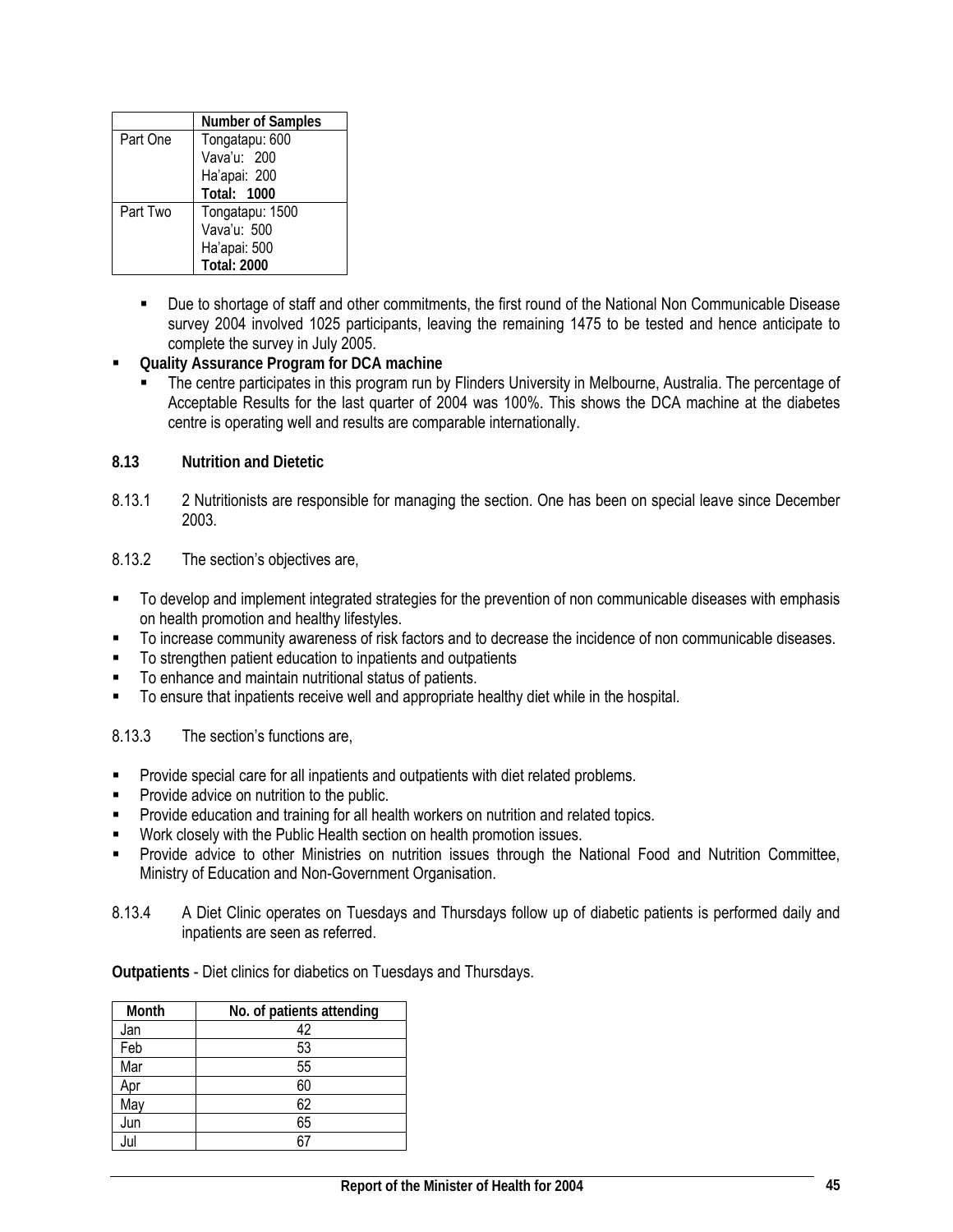| Aug   | 36  |
|-------|-----|
| Sep   | 43  |
| Oct   | 11  |
| Nov   | 70  |
| Dec   | 40  |
| Total | 604 |

**Inpatient Referrals** 

| Cases            | No. of patients referred |
|------------------|--------------------------|
| <b>Diabetes</b>  | 30                       |
| Hypertension     | 20                       |
| Lipid lowering   | 20                       |
| Weight reduction | 45                       |
| Malnutrition     | 8                        |
| <b>Tube Feed</b> | 10                       |
| High protein     | 12                       |
| Total            | 145                      |

8.13.5 In delivering its services, the following were identified as milestones during the year,

- A survey was conducted on Nutrition and Cardiovascular Disease risk Factor of school children to determine the dietary practices and physical activity level.
- National Non Communicable Disease survey was implemented.
- **8.14 Laboratory**
- 8.14.1 Dr. Siale 'Akau'ola, Senior Medical Officer is responsible for managing this section and is supported by 19 technical, 1 clerical and 5 supporting staff
- 8.14.2 The section's mission statement is to **"Provide customers with high quality cost effective services in all aspects and the standard of such services to comply with or exceed all accepted ethical and professional principles as embodied in any accreditation criteria that may at some time apply in Tonga".**
- 8.14.3 The section's objectives are,
- To maintain quality standards of services at all times.
- **To promote innovation and encourage constructive experimentation to improve on techniques.**
- To maintain continuous training and education.
- To provide a safe and productive working environment.
- To use all problems encountered as an opportunity for improvement.
- To comply with the law and statutes of the Kingdom of Tonga.
- 8.14.4 The section was allocated \$122,600.00 and was utilized to fund its various activities. This attributes to an increase of \$14,600.00 from previous financial year.
- 8.14.5 Provided below is a summary of services provided by the Laboratory during the year.
- The total number of tests performed in 2004 (172,027) increased by 2.6% from the previous year. Since 93.1% of all tests performed were blood tests, Haematology carried out about 54.1% of all blood tests, a decrease of about 8% from previous years.
- This decrease reflects the period when the Haematology analyser (Technicon) broke down. The everyday manual took over the performance undertaken by the analyser.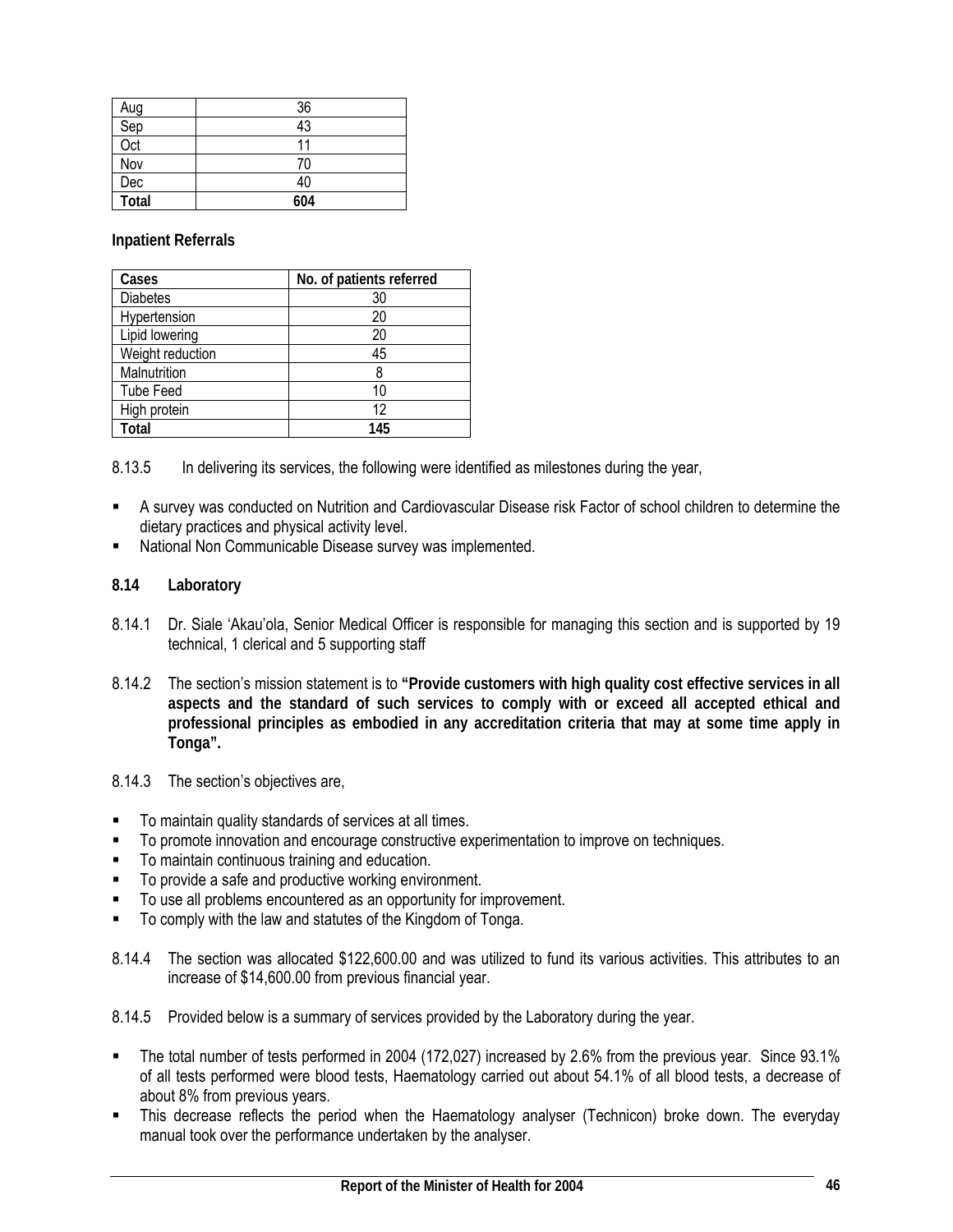- Biochemistry performed about 22% of the total number of tests for all Hospitals, an increase of about 17% compared to the previous year. Reason for the increase was the purchase of a new chemistry analyser.
- The number of tests referred overseas increased by 3.6%. The primary reason was the availability of fund and the increase of requests by certain doctors.
- A decrease of 4 % in the number of serological tests done throughout the Kingdom from the previous year.
- A decrease of 11.8% in the number of donors bled due to irregularity of Donor Awareness Program which depends heavily on the implementation of the Program by the Tonga Red Cross.
- Increase of 1.6% in the number of HIV tests compared to previous year out of 3476 tests, using quick test methods; both involving foreigners. One case was confirmed a false positive while the other was a confirmed positive case.
- The first case of hepatitis C virus in three years was reported as inconclusive however the case is under surveillance.
- An increase of 39.5% in the total number of microscopy performed in all Hospitals compared to the previous year.
- Tuberculosis culture is still not being done due to safety precautions not up to standard. Endeavour is being pursued to overcome this dilemma so that Tuberculosis culture is functional again.
- Leprosy has not been isolated for many years and suddenly three positive samples from one case were noted this year.

|                      | 2004 | %     | 2003 | %     | 2002     | $\%$  |
|----------------------|------|-------|------|-------|----------|-------|
| Salmonella typhi     | 4    | 0.6   | 27   | 3.3   | 6        | 0.7   |
| Other Salmonella     | 0    | 0.0   | 0    | 0.0   | 8        | 1.0   |
| Shigella             | 11   | 1.6   | 14   | 1.7   | 48       | 5.8   |
| Escherishia Coli     | 113  | 16.8  | 167  | 20.1  | 179      | 21.8  |
| Klebsiella           | 45   | 6.7   | 66   | 8.0   | 62       | 7.6   |
| Proteus              | 66   | 9.8   | 63   | 7.6   | 48       | 5.8   |
| Pseudomonas          | 46   | 6.8   | 65   | 7.8   | 66       | 8.0   |
| Staph Aureus         | 74   | 11.0  | 110  | 13.3  | 89       | 10.8  |
| Pneumococcus         | 8    | 1.2   | 20   | 2.4   | 17       | 2.1   |
| Haemophilus          | 12   | 1.8   | 21   | 2.5   | 14       | 1.7   |
| Strep/Group A        | 15   | 2.2   | 6    | 0.7   | 2        | 0.2   |
| Neisseria Gonorrhoea | 2    | 0.3   | 35   | 4.2   | 40       | 4.9   |
| N. Meningitidis      | 111  | 16.5  | 6    | 0.7   | 4        | 0.5   |
| V. Parahaemolyticus  | 7    | 1.0   | 0    | 0.0   | $\Omega$ | 0.0   |
| M. Tuberculosis      | 0    | 0.0   | 28   | 3.4   | 54       | 6.6   |
| Others               | 158  | 23.5  | 201  | 24.2  | 184      | 22.4  |
| Total                | 672  | 100.0 | 829  | 100.0 | 821      | 100.0 |

**Number of major pathogens isolated throughout the Kingdom in the past three years** 

8.14.6 In delivering its services, the following were identified as milestones during the year,

- Mrs. Latu Soakai rejoined the staff on 2/1/04 following completion of her Postgraduate Diploma in Medical Laboratory Science from the University of Otago, Dunedin, New Zealand.
- Mrs. Latu Soakai attended a Round Table Discussion on Food Analysis Food Composition (FAO) at the Institute of Applied Science, University of the South Pacific, Fiji 16/-23/8/ 04.
- Mr. Taukei'aho Matafolau Halauafu was recruited on the 10/6/04 after graduating with a Bachelor in Medical Laboratory Science from Auckland University of Technology, Auckland, New Zealand.
- Miss Lu'isa C. Tupou was recruited on the 17/6/04.
- Miss Senisaleti Tatafu attended a Customer Service Training Course on the 15/3-17/3/04 at Fasi, Nuku'alofa.
- Dr. Siale 'Akau'ola attended the 2<sup>nd</sup> Epinet meeting on need for Influenza Surveillance, Dengue Lepto Surveillance from 5-12/6/04 in Noumea, New Caledonia. He also attended a Pasifika Medical Association Conference from 9-13/9/04 in Wellington, New Zealand. On a special leave to take up a World Health Organisation short term consultancy from 15/10- 1/11/04 in Apia, Samoa.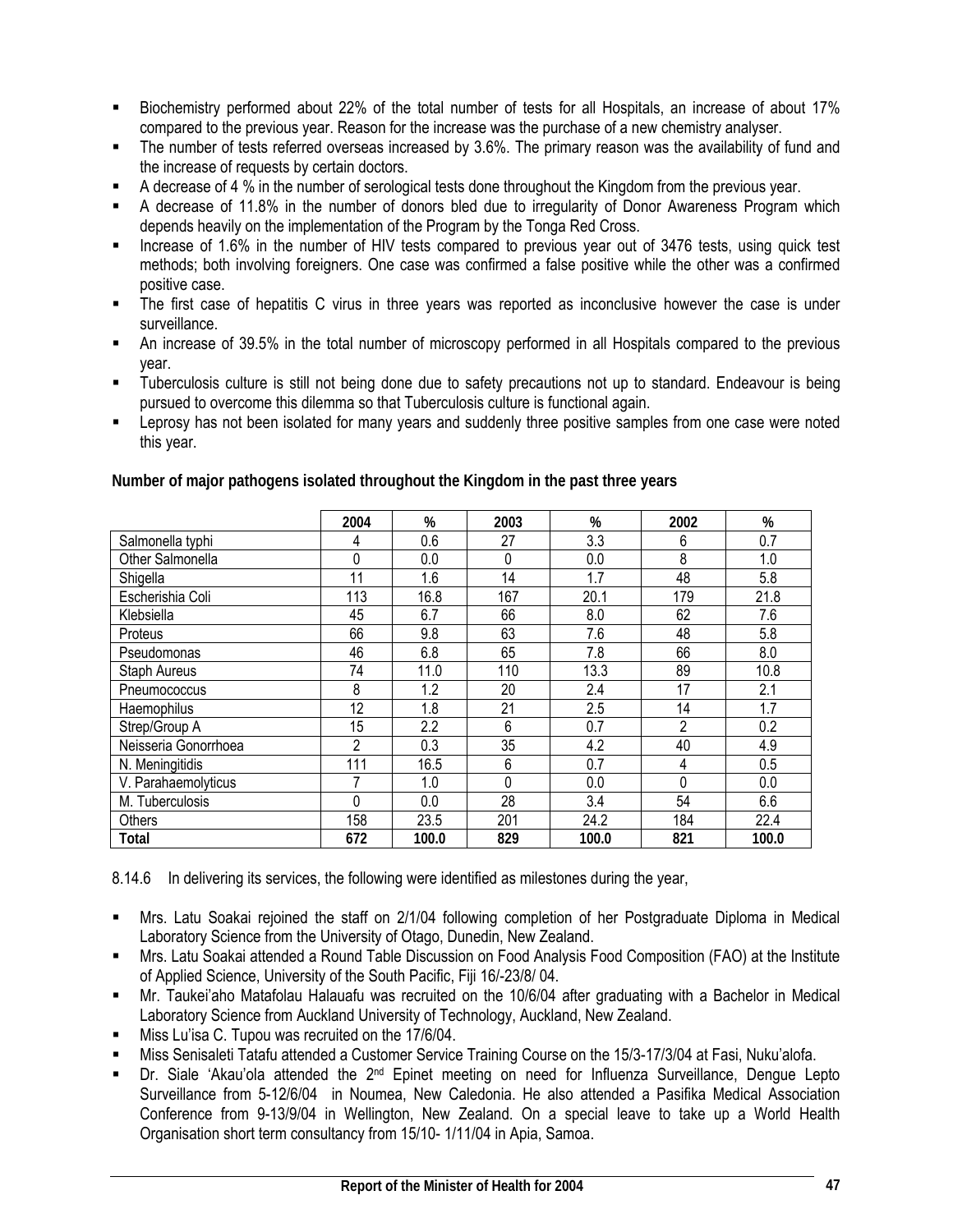- Mrs. Fele'unga Vaka'uta is currently attending a Group Training Course in Clinical Laboratory Technology from November 2004 to March 2005.
- Mr. Viliami Pakalani and Miss Telesia Talia'uli both attended a Workshop on Strengthening Blood Safety and Laboratory Management in the Pacific from 4-11/12/04 at Mocambo Hotel, Nadi, Fiji.

### **8.15 Radiology**

- 8.15.1 Dr. 'Ana 'Akau'ola, Medical Officer Special Grade is responsible for managing this section and is supported by 11 technical and 1 clerical staff.
- 8.15.2 The section's objectives are,
- To provide diagnostic information to all clinicians.
- To promptly aid clinicians in identifying potential fatal conditions.
- To screen most pregnant mothers by providing services for routine mid-trimester scanning.
- To work closely with clinicians both in country and overseas to provide satisfactory radiology report for patients undergoing examinations.
- To provide staff knowledge and skills.
- To provide good quality films and ultrasound reports to medical officers.

8.15.3 The section's function is,

 Provide good quality radiological diagnostic services to clinicians and the people of Tonga at all times, with the available modalities.

|  | 8.15.4 The table indicates the number of ultrasound examinations performed. |
|--|-----------------------------------------------------------------------------|
|  |                                                                             |

| Examination                                                 | No. of cases | %   |
|-------------------------------------------------------------|--------------|-----|
| Upper abdomen                                               | 914          | 23  |
| Pelvis and lower abdomen                                    | 692          | 18  |
| Small parts                                                 | 170          |     |
| Obstetric                                                   | 1742         | 44  |
| Echocardiography                                            | 379          | 10  |
| Others - FB, Pleural Effusion marking, US guided procedures | 39           |     |
| Total                                                       | 3936         | 100 |

- 8.15.5 The section was allocated \$43,375.00 and was utilized for purchase of technical equipment, medical and office supplies.
- 8.15.6 In delivering its services, the following was identified as milestone during the year,
- Mr. Teputepu Laiseni successfully completed his Diploma in Radiology from the Fiji School of Medicine and resumed duty last year.
- **8.16 Pharmacy**
- 8.16.1 Principal Pharmacist, Mrs. Melenaite Mahe is responsible for managing this section and is supported by 31 established staff.
- 8.16.2 The section's objective is,
- To provide good quality, safe, effective and affordable essential drugs and standard medical supplies at all times to all the people of Tonga and ensure its rational use.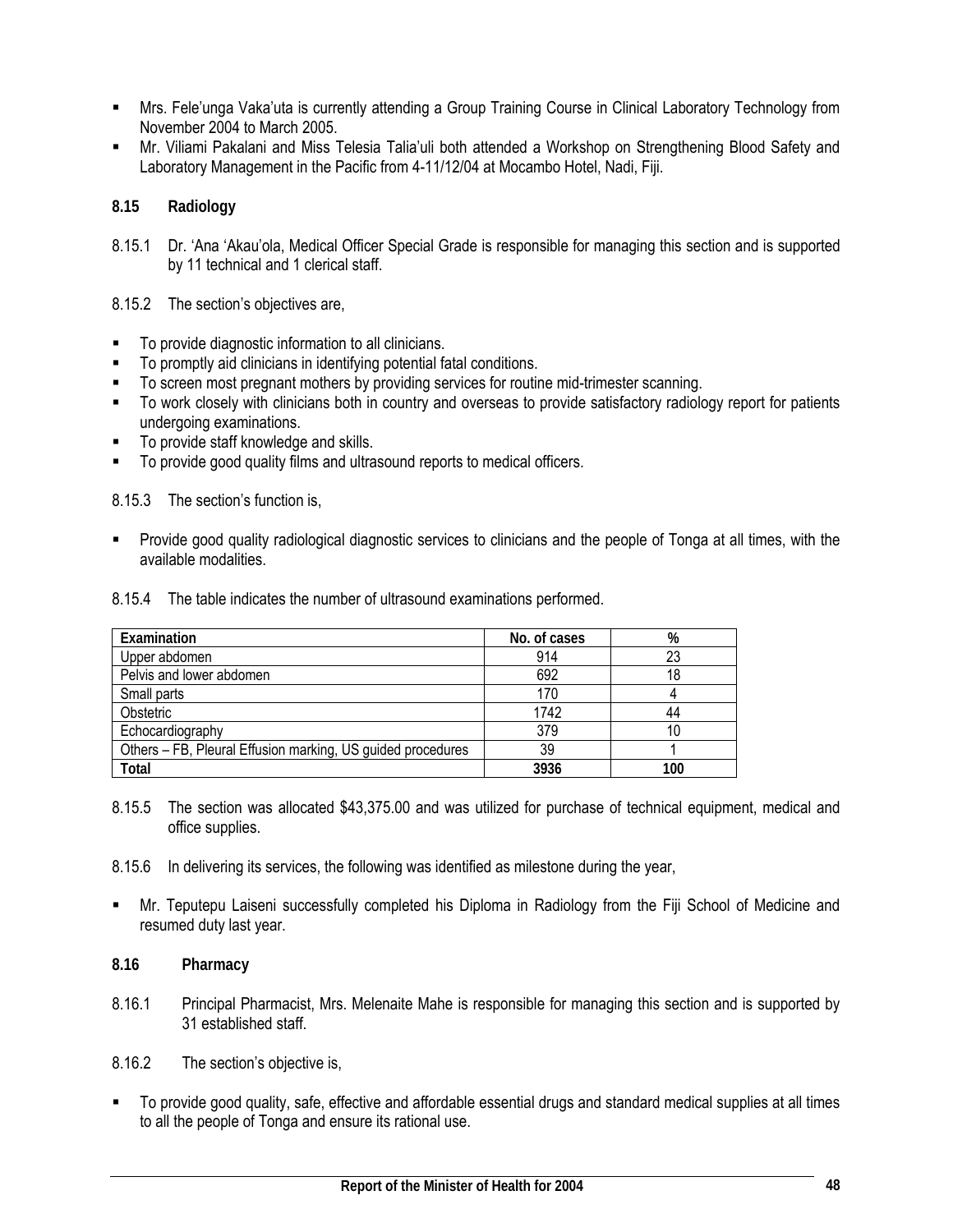# 8.16.3 The section's functions are,

- Ensure availability of safe, effective, affordable and good quality drugs and medical supplies for the people of Tonga.
- Ensure proper selection of drugs and medical supplies through the National Drugs and Medical Supplies Committee.
- **Ensure best procurement practice is adopted.**
- **Ensure appropriate storage conditions are used and effective and timely distribution process is in place.**
- Ensure that legislative framework is operational.
- Ensure that rational use and appropriate information are available.
- Ensure best pharmacy practice is adopted.
- 8.16.4 The section was allocated \$1,379,251.00 and was utilized for purchase of drugs and medical supplies.
- 8.16.5 The Central Pharmacy and Medical Store (CPMS) are divided into six units. Manufacturing, Procurement, Administration and Finance, Stores and Distribution, Drug Registration, and Dispensing.

# 8.16.5.1 **Manufacturing**

- The Manufacturing unit was staffed by a complement of three personnel during the year.
- Two trainee are rostered to the manufacturing every quarter where they manufacture a range of products for distribution throughout the Kingdom.

### **Production Output for 2004**

| ltem                       | No. of Batches | Total       | Cost        |
|----------------------------|----------------|-------------|-------------|
| Oral Preparation           | 185            | 10474 L     |             |
| Dermatological Preparation | 173            | 2679L       | \$9444.36   |
|                            |                | 226kg       |             |
| Extemporaneous             | 164            | 23.56L      | \$586       |
|                            |                | 1kg         |             |
| Total                      | 522            | 13,177.26 L | \$36,993.78 |
|                            |                | 277 kg      |             |

Production output for 2004 decreased by 10% from the previous year. This was attributed to short staff and production schedule were not met.

### 8.16.5.2 **Procurement/Registration**

- The Procurement and Registration have been joined to ensure that information is shared within this unit.
- A Procurement Officer is responsible for procurement of all drugs and medical supplies.
- Drugs and medical supplies are procured worldwide.
- **Tenders are put out for the majority of items and smaller items are procured directly from the supplier.**
- An Assistant Pharmacist Grade II is responsible for conducting product registration for the country as required by the Therapeutic Good Act 2001.
- Registration is done based on what is currently used with the need to utilize paper registration where products would be screened before they are registered to be used in the country. The aim is to ensure that only effective, safe and good quality products are allowed into the country.

### 8.16.5.3 **Administration and Finance**

- This section is responsible for handling correspondences, filing, personnel and financial management.
- Maintaining of vote book and preparation of vouchers for payment of local and overseas expenditures is managed by the section.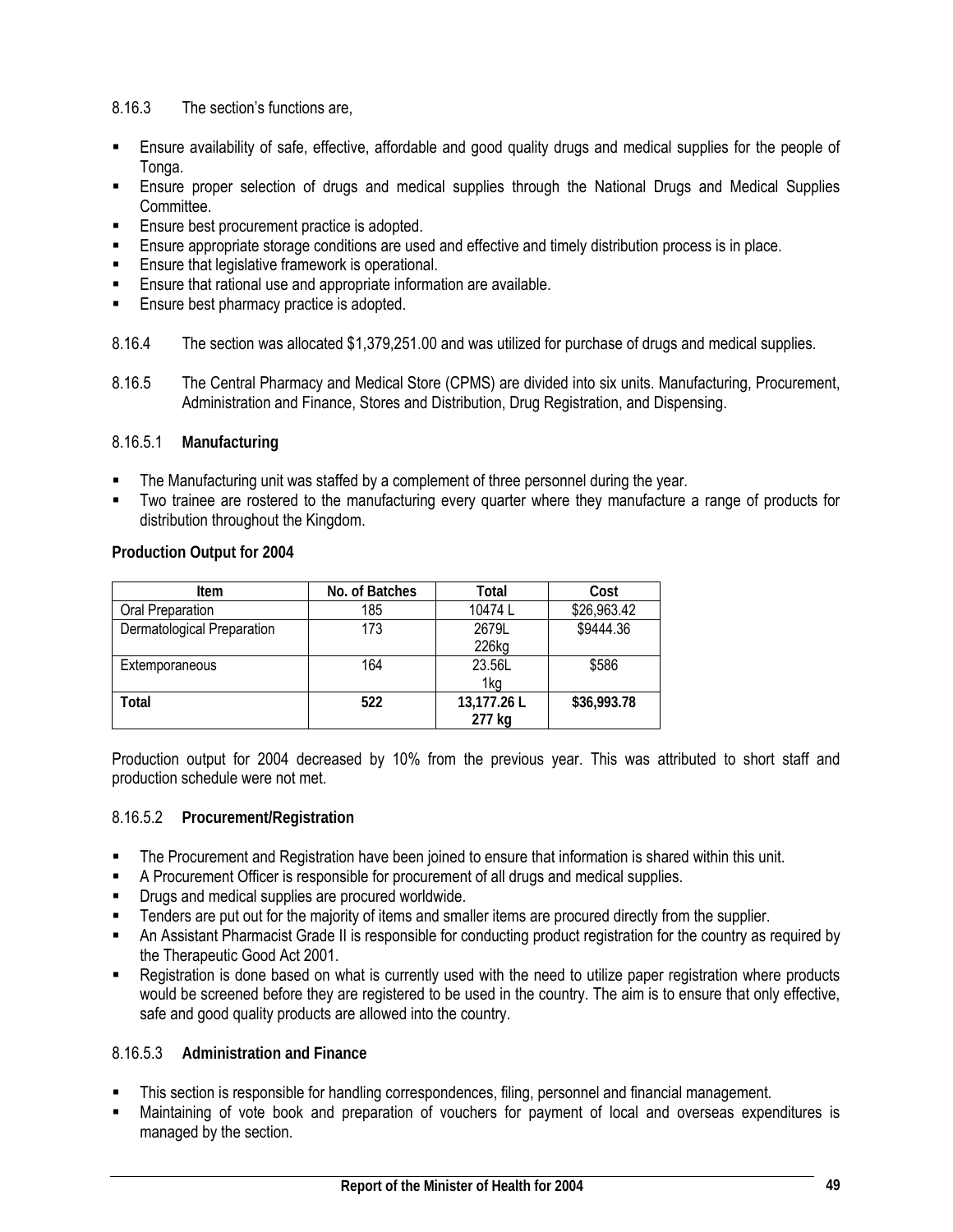# 8.16.5.4 **Stores and Distribution**

- This section is responsible for receiving all incoming goods, checked, record and stored for distribution upon receipt of requisitions from all stations throughout Tonga.
- This section provides services for 4 Hospitals, 14 Health Centres, 34 Reproductive Health Clinics and few village health workers throughout Tonga.
- The distribution to the outer islands is done on a bimonthly basis but some are more frequent depending on the availability of drugs and supplies.
- Supplies for Vaiola Hospital Pharmacy is done on a weekly basis and it is planned that there should be limited areas in the hospital who would get their supplies direct.
- The distribution of the locally manufactured products was as follows: Vaiola Hospital 69%, Prince Ngu Hospital 12% Niu'ui Hospital 6%, Niu'eiki Hospital 4%, Health Centres 6% and Others 3%. 0.8% of goods were reported to be damaged or expired.

### 8.16.5.5 **Dispensing**

 Dispensing Counter is an extension of the outpatient dispensing at Vaiola except that a limited range of items are available from the Central Pharmacy and Medical Store to ensure control of usage.

| Month        | Pres | Items | Salbutamol<br>inhaler | <b>Beclomethasone</b><br>inhaler | Insulin 70/30 | Isophane<br>insulin | Soluble<br><b>Insulin</b> | Repeat |
|--------------|------|-------|-----------------------|----------------------------------|---------------|---------------------|---------------------------|--------|
| Jan          | 727  | 1522  | 284                   | 49                               | 180           | 70                  | 0                         | 199    |
| Feb          | 369  | 1154  | 245                   | 48                               | 188           | 90                  | 0                         | 274    |
| Mar          | 457  | 1360  | 286                   | 78                               | 191           | 80                  | 0                         | 293    |
| Apr          | 537  | 1334  | 293                   | 76                               | 189           | 74                  | 4                         | 177    |
| May          | 484  | 1263  | 282                   | 76                               | 180           | 84                  | 8                         | 247    |
| Jun          | 425  | 1355  | 287                   | 88                               | 181           | 78                  | 3                         | 300    |
| Jul          | 472  | 1383  | 261                   | 86                               | 185           | 82                  |                           | 279    |
| Aug          | 421  | 1434  | 273                   | 88                               | 203           | 82                  | 17                        | 366    |
| Sep          | 598  | 1550  | 275                   | 139                              | 186           | 89                  | 9                         | 298    |
| Oct          | 633  | 1373  | 222                   | 26                               | 192           | 77                  | 3                         | 438    |
| Nov          | 630  | 1435  | 228                   | 134                              | 194           | 95                  | 14                        | 259    |
| Dec          | 535  | 1361  | 215                   | 68                               | 199           | 60                  | 3                         | 351    |
| <b>Total</b> | 6288 | 16524 | 3192                  | 956                              | 2268          | 960                 | 62                        | 3481   |

### **Central Pharmacy and Medical Store Dispensing Counter Record**

 The dispensing counter receives 11% of the total cost of items issued from the Cental Pharmacy and Medical Store. It was noted that due to better control of stock the discrepancies between what was issued, compared with what was recorded as issued out for prescription was dropped to a small percent. The Asthma Project improved the management of asthma and more patients are now on Beclomethasone as compared to previous year.

# 8.16.6 **Vaiola Hospital Pharmacy**

 Mr. Siutaka Siua is in charge of Vaiola Pharmacy and is supported by 2 returning scholars with diploma in Pharmacy from the Fiji School of Medicine, 5 Assistant Pharmacists, and 2 trainees as part of their rotation programme which was completed in December 2004.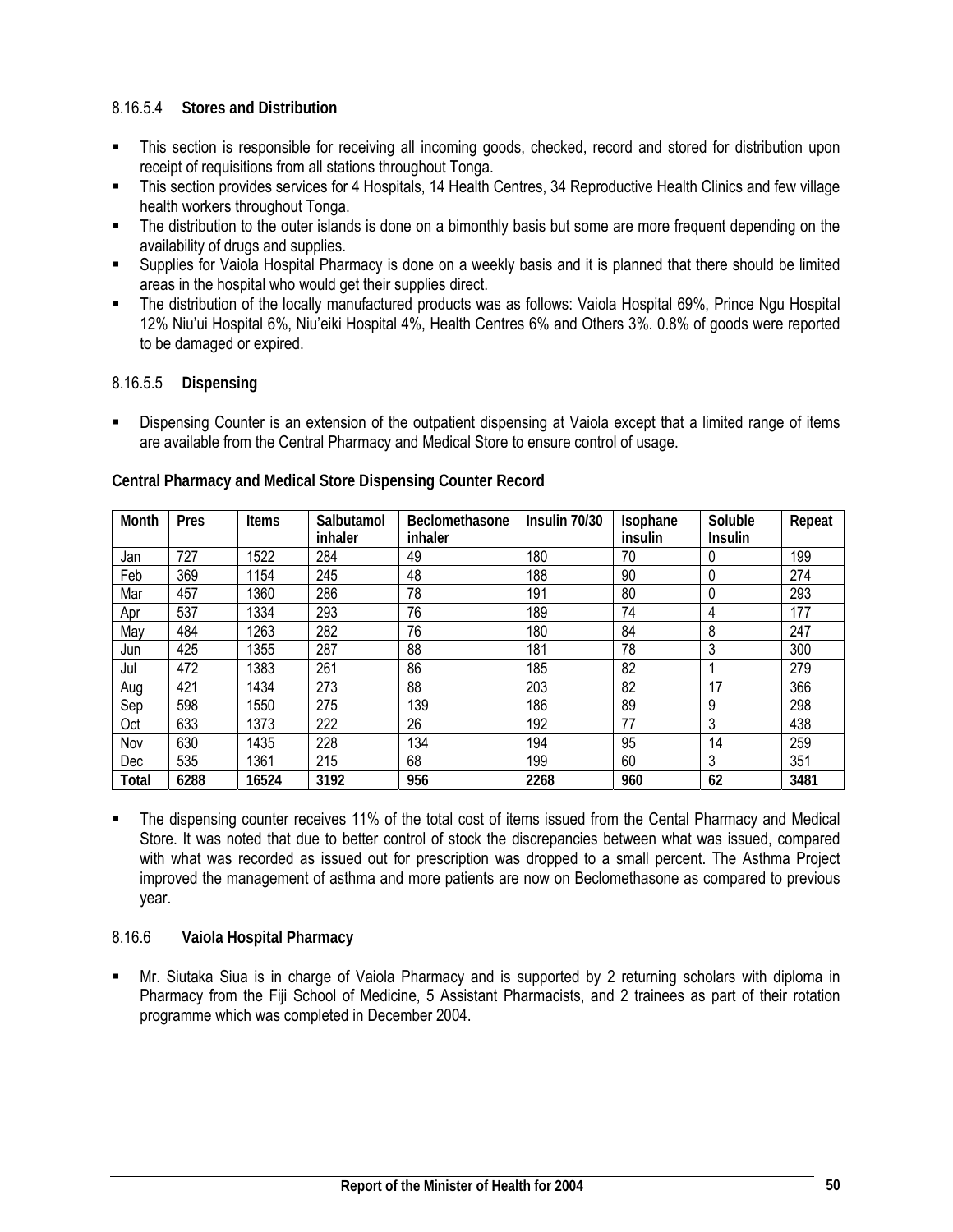| Prescriptions record for Vaiola Pharmacy 2004 |  |
|-----------------------------------------------|--|
|-----------------------------------------------|--|

| Month      |        |         | <b>AM Shift</b> |            |       | <b>OPD</b> |        |              | <b>PM Shift</b> |       |
|------------|--------|---------|-----------------|------------|-------|------------|--------|--------------|-----------------|-------|
|            | Pres   | Items   | <b>RPT</b>      | <b>WDI</b> | Pres  | Items      | Pres   | <b>Items</b> | <b>RPT</b>      | Wards |
| Jan        | 5,866  | 9,234   | 568             | 1,020      | 592   | 1,360      | 3,817  | 5,756        | 95              | 435   |
| Feb        | 5,815  | 9,825   | 363             | 930        | 536   | 968        | 4,017  | 7,446        | 105             | 427   |
| Mar        | 7,420  | 12,807  | 530             | 990        | 884   | 1,201      | 3,958  | 10,634       | 92              | 452   |
| Apr        | 5,118  | 9,205   | 162             | 589        | 748   | 1,120      | 7,304  | 8,653        | 98              | 236   |
| May        | 5,095  | 9,536   | 204             | 1,036      | 576   | 1,020      | 4,306  | 10,102       | 106             | 591   |
| Jun        | 4,952  | 13,259  | 162             | 975        | 524   | 812        | 3,773  | 5,633        | 69              | 316   |
| Jul        | 6,228  | 11,498  | 310             | 708        | 612   | 1,067      | 4,368  | 7,787        | 91              | 302   |
| Aug        | 5.770  | 10,065  | 391             | 3,115      | 776   | 1,100      | 5,152  | 7,559        | 189             | 350   |
| Sept       | 5,454  | 10,503  | 409             | 782        | 798   | 1,232      | 3,943  | 5,736        | 124             | 388   |
| Oct        | 5,322  | 8,008   | 1,518*          | 815        | 576   | 889        | 4,064  | 7,072        | 300*            | 425   |
| Nov        | 3,801  | 7,267   | $1,654*$        | 798        | 498   | 7,401      | 2,874  | 4,936        | 232*            | 309   |
| <b>Dec</b> | 5,669  | 11,417  | 2,589*          | 1,188      | 260   | 311        | 4,104  | 7,398        | 489*            | 385   |
| Total      | 66,510 | 122,624 | 8.860           | 12.946     | 7,380 | 18,481     | 51.680 | 88.712       | 1,882           | 4.616 |

*\****Please note***:* These represent the repeat prescription that was recorded on a separate booklet.

- The total cost of goods received from Central Pharmacy Medical Store to the Vaiola Pharmacy was \$1,476,135.77.
- The pharmacy is responsible for outpatients and inpatients dispensing and also participates in a monthly basis visits to Mu'a and Kolovai Health Centres to replenish patient's medication.
- A computerised inventory system mSupply was installed in July to provide relevant information for a better control over the stocks.
- In comparing prescription dispensed in the past 7years, it is noted that there is an increase in the number of prescriptions dispensed during and after normal hours, and then dropped in year 2002, whereas midnight shift to 8.30am was not.
- There is an increase in the number of people using the pm shift therefore the number of prescription dispensed is nearly three quarters of those dispensed during normal hours.

### 8.16.7 **Prince Ngu Hospital Pharmacy**

- Prince Ngu Hospital Pharmacy is managed by 2 Assistant Pharmacists Grade II.
- Working hours has increased to open from Monday to Saturday from 8.30am to 4.30pm and again from 5.00pm to 11.00pm on Monday to Sunday. This was started during the second half of the year.
- The Pharmacy now has a storeroom close to the Pharmacy and it requires shelves for proper storage of goods.

| Prescriptions Record for Prince Ngu Hospital Pharmacy 2004 |  |  |  |
|------------------------------------------------------------|--|--|--|
|                                                            |  |  |  |

| Month | Pres   | <b>Items</b> | Ward  | Outpatient | <b>Outpatient items</b> | Repeats | Pres  | <b>Items</b> |
|-------|--------|--------------|-------|------------|-------------------------|---------|-------|--------------|
|       |        |              | items | Pres       |                         |         |       |              |
| Jan   | 2,300  | 3,857        | 514   | 1,354      | 2,479                   | 216     | 0     | $\Omega$     |
| Feb   | 2,375  | 3,916        | 392   | 1,504      | 2,535                   | 262     | 0     | 0            |
| Mar   | 3,440  | 5,604        | 393   | 1,890      | 3,259                   | 218     | 0     | 0            |
| Apr   | 2,141  | 3,398        | 414   | 1,178      | 2,018                   | 148     | 0     | 0            |
| May   | 2,432  | 3,917        | 358   | 1,407      | 2,197                   | 171     | 0     | 0            |
| Jun   | 3,405  | 5,204        | 544   | 1,890      | 2,859                   | 270     | 0     | 0            |
| Jul   | 2,205  | 4,071        | 486   | 1,482      | 2,759                   | 206     | 0     | 0            |
| Aug   | 2,211  | 3,999        | 270   | 646        | 1,279                   | 269     | 767   | 1,427        |
| Sept  | 2,621  | 4,901        | 379   | 315        | 604                     | 376     | 1,000 | 1,950        |
| Oct   | 2,210  | 3,998        | 451   | 265        | 471                     | 363     | 810   | 1,350        |
| Nov   | 2,023  | 3,402        | 486   | 423        | 770                     | 357     | 793   | 1,355        |
| Dec   | 2,218  | 4,183        | 547   | 459        | 776                     | 521     | 814   | 1,475        |
| Total | 29,581 | 50,450       | 5,234 | 12,813     | 22,006                  | 3,377   | 4,148 | 7,557        |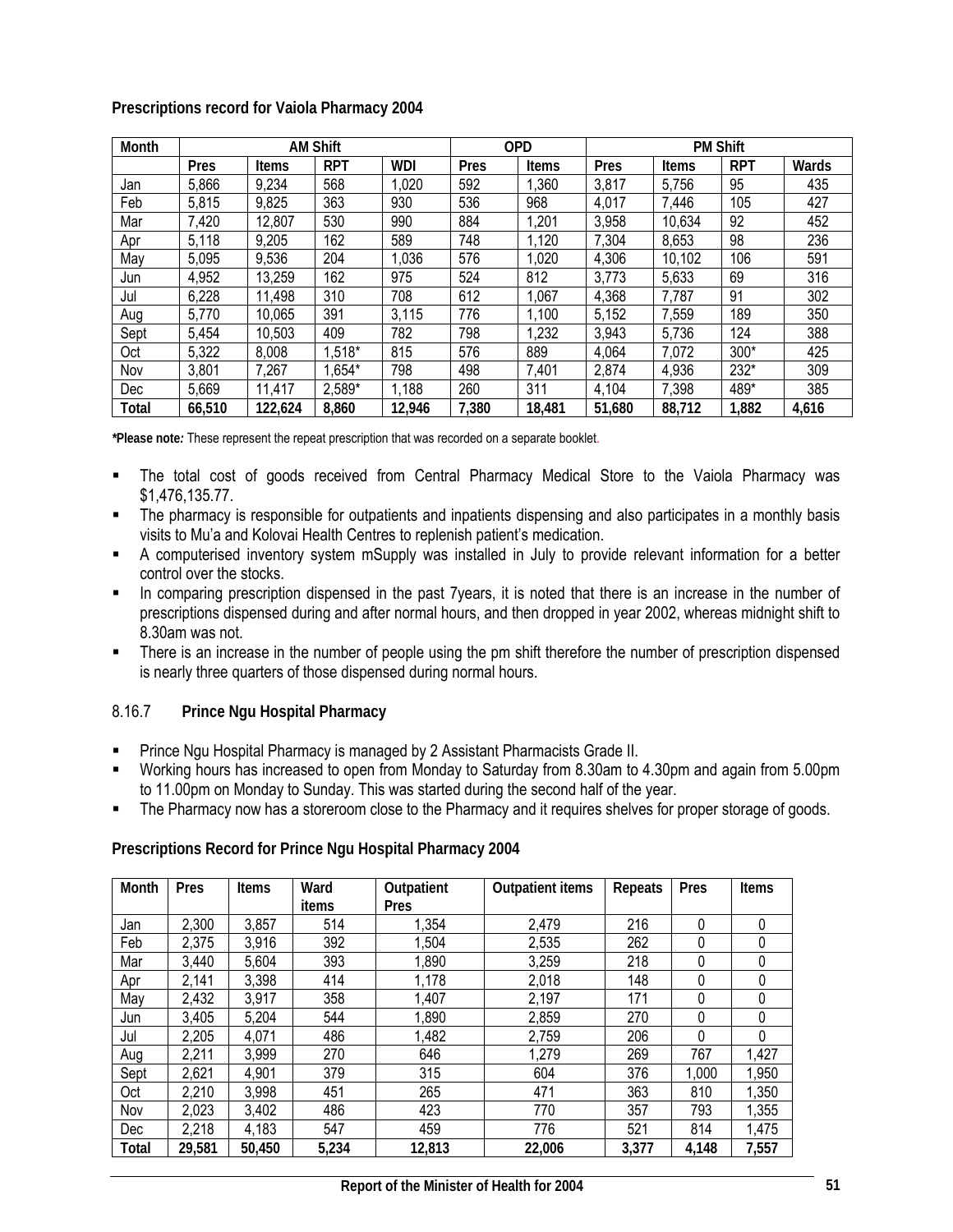**There is a decrease in number of prescriptions and items dispensed this year compared to year 2003.** 

### 8.16.8 **Niu'ui Hospital Pharmacy**

A single Assistant Pharmacist Grade II is responsible for the operation of the Niu'ui Hospital Pharmacy.

**Prescriptions Record for Niu'ui Hospital Pharmacy 2004** 

| Month | Pres   | <b>Items</b> | Repeat | <b>After hours</b> | <b>Items</b> |
|-------|--------|--------------|--------|--------------------|--------------|
| Jan   | 829    | 1,265        | 273    | 284                | 427          |
| Feb   | 914    | 1,525        | 196    | 227                | 419          |
| Mar   | 893    | 1,421        | 180    | 294                | 446          |
| Apr   | 1,018  | 1,203        | 127    | 222                | 632          |
| May   | 907    | 1,591        | 166    | 253                | 531          |
| Jun   | 835    | 1,441        | 358    | 277                | 499          |
| Jul   | 1,127  | 1,842        | 298    | 288                | 531          |
| Aug   | 1,033  | 1,917        | 314    | 275                | 437          |
| Sept  | 1,251  | 2,115        | 333    | 131                | 223          |
| Oct   | 1,307  | 2,314        | 279    | 211                | 417          |
| Nov   | 1,051  | 1,705        | 257    | 180                | 309          |
| Dec   | 983    | 1,619        | 198    | 171                | 298          |
| Total | 12,148 | 19,957       | 2,979  | 2,813              | 5,169        |

- It is noted that there is a decrease in the number of attendance in the after hours from 28% to 19% as compared to 2003.
- The number of asthmatic in year 2004 has nearly doubled as compared to 2003, and the number of diabetic patients that rely on insulin injection has also increased dramatically.

#### 8.16.9 **Niu'eiki Hospital Pharmacy**

A single Assistant Pharmacist Grade II is responsible for pharmaceutical services at Niu'eiki Hospital.

**Prescriptions Record for Niu'eiki Hospital Pharmacy 2004** 

| Month | Pres  | Items  | <b>RPT</b> | Pres  | Item  | <b>OPD</b> |
|-------|-------|--------|------------|-------|-------|------------|
| Jan   | 546   | 839    | 301        | 260   | 487   | 121        |
| Feb   | 594   | 904    | 232        | 392   | 612   | 169        |
| Mar   | 741   | 1,284  | 288        | 322   | 686   | 175        |
| Apr   | 748   | 1,134  | 376        | 586   | 960   | 186        |
| May   | 613   | 972    | 331        | 378   | 660   | 189        |
| June  | 530   | 895    | 357        | 105   | 269   | 90         |
| July  | 644   | 1,100  | 365        | 145   | 276   | 148        |
| Aug   | 848   | 1,394  | 270        | 164   | 270   | 175        |
| Sep   | 823   | 1,284  | 315        | 210   | 355   | 224        |
| Oct   | 764   | 1,159  | 466        | 250   | 408   | 237        |
| Nov   | 898   | 1,396  | 419        | 756   | 390   | 214        |
| Dec   | 772   | 1,161  | 336        | 188   | 331   | 233        |
| Total | 8,521 | 13,522 | 2.161      | 3,243 | 5.704 | 2,161      |

In general the supplies to the outer islands were satisfactory. Oxygen supplies continued to be a major challenge in all the hospitals.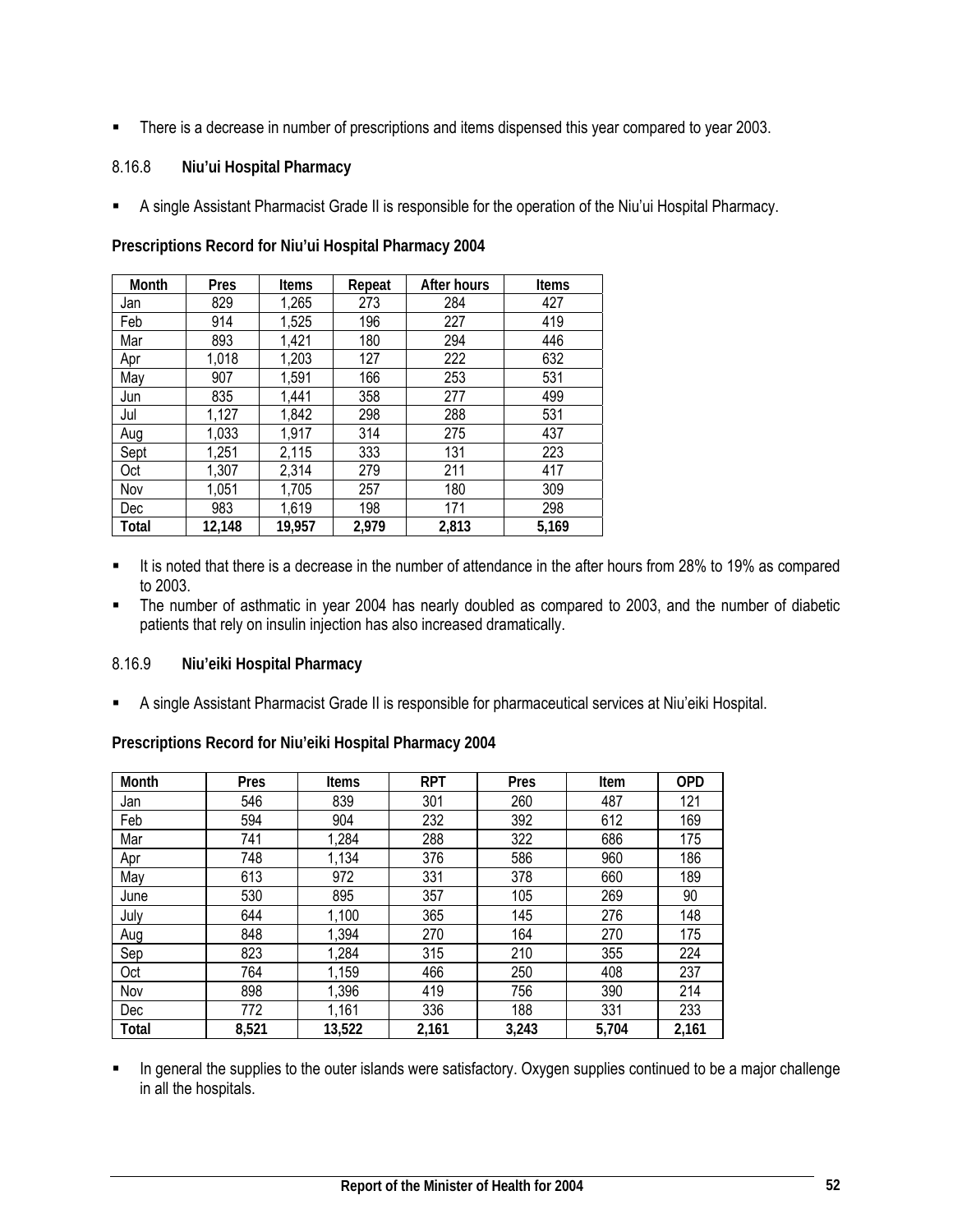8.16.10 In delivering its services, the following were identified as milestones during the year,

- Mr. Siutaka Siua successfully completed his study for a Master in Clinical Pharmacy from the University of Queensland in December 2004 and was promoted to the post of Senior Pharmacist.
- Ms. Losaline Titiuti and Mrs. Leva'itai 'Asaeli successfully completed their study for their Diploma in Pharmacy from the Fiji School of Medicine and were promoted to the post of Pharmacist.
- Mrs. Louhangale Sauaki successfully completed her Diploma in Accounting from the Ministry of Education in December 2004.
- The Tonga Health Project through the assistance of AusAID had installed mSupply and provided the Vaiola Hospital Pharmacy with a computer to assist with their inventory control in July 2004.
- Mrs.Melenaite Mahe and Dr. Toakase Fakakovikaetau attended a 2 days informal meeting on Human Resources Development in Pharmaceuticals in Pacific Island Countries followed by 3 days workshop on EC-WHO partnership on pharmaceutical policies and the implementation of the Regional strategy for Improving Access to Essential Medicines, Nadi, Fiji, 3-5/11/04
- The six trainees have completed their second year of their two-year training in December 2004.
- **8.17 Central Sterilising Supply Department**
- 8.17.1 Senior Sterile Supervisor, Mr. Tony Kerr is responsible for managing this section and is supported by 4 Sterile Supply Assistants.

8.17.2 The section's objectives are,

- To maintain quality standard of services at all times
- To provide Sterile equipment in quality standard procedures
- To establish and maintain quality activities, to ensure the continued monitoring of the sterilizing of all articles are processed through this department.
- To co-ordinate the collection, cleaning, decontamination, delivery and sterilization of equipment in accordance with the need of each department and essential clients.
- **Maintain a harmonious working environment.**

8.17.3 The section's function is,

 Provide the Operating Theatre, Wards, Health Centres, Reproductive Health Clinics, and Special Clinics with Sterile Surgical instruments, linens and other sterile items.

8.17.4 This section was allocated \$2,000.00 and was utilized for maintenance and technical supplies.

8.17.5 In delivering its services, the following were identified as milestones during the year,

- Senior Nursing Sister Sr. Lavinia Vakasiuola was permanently transferred from Niu'ui Hospital and joined the Central Sterilising Supply Department team.
- Utilization of new heat sealer for laminating packs for autoclave.
- Installation of new steam autoclave transferred on 22/11/04 to replace the old and broken one.
- **Mr. Tangitau Fukofuka attended the following workshops:** 
	- Customer service training on 17/6/04.
	- Stock control training on 24/6/04
	- **Management training for section heads**
	- **Computer laboratory training on 2/8/04**
	- Budget workshop on 5/8/04
	- Dissemination workshop on Tonga National Health Accounts on 8/11/04.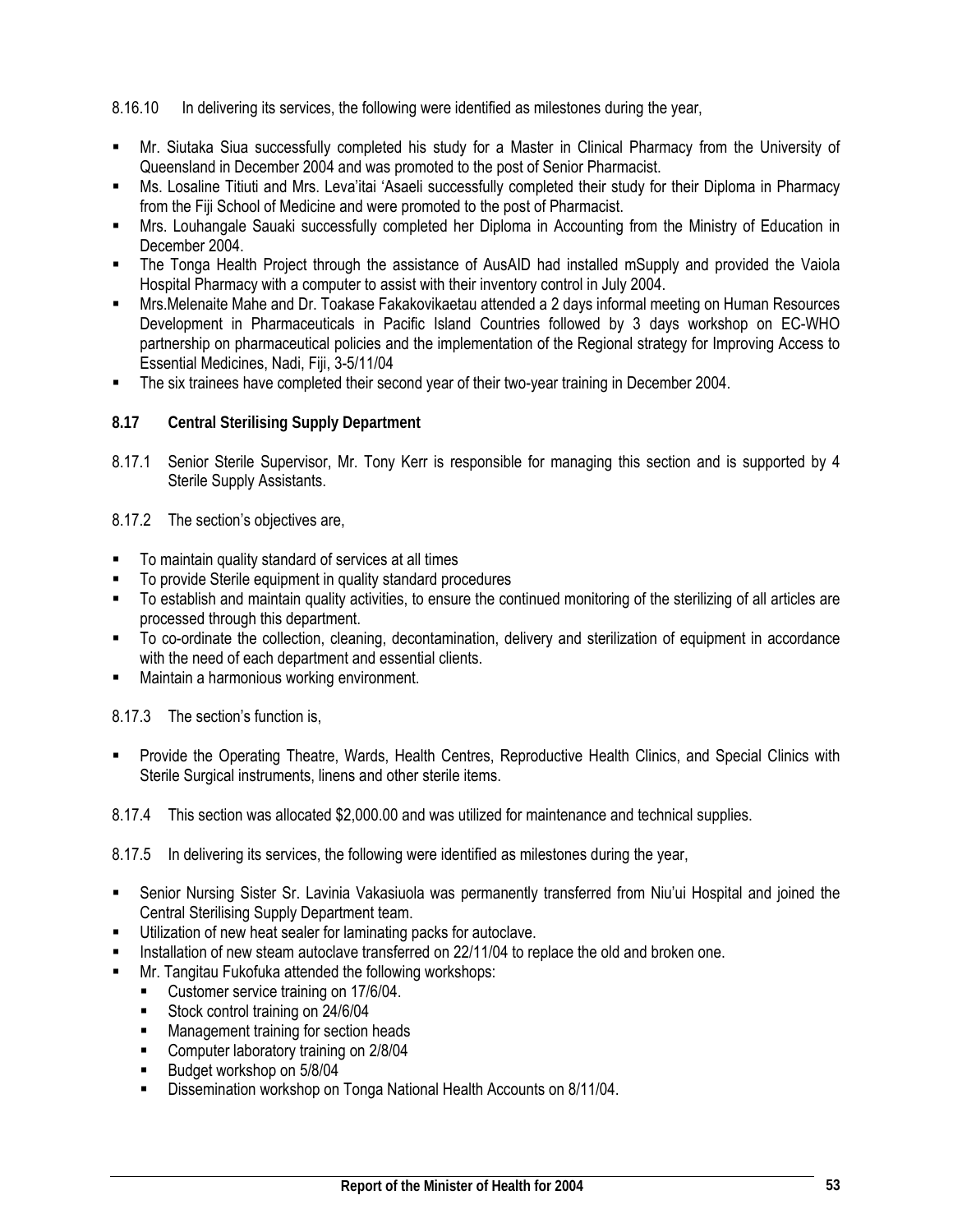#### **NON CLINICAL SUPPORT SERVICES**

Acting Hospital Administrator, Mr. Viliami Tautua'a is responsible for the supervision of non-clinical services at Vaiola and includes Hospital Security, Laundry, Seamstress, Hospital Grounds Maintenance, Domestic, Telephone Communications and Catering services.

#### **8.18 Hospital Security**

8.18.1 This section consist of 3 staff and its objective is to maintain the safety of Vaiola and its staff and patients in 24 hours a day, 7 days a week and 2 hourly check of the thermostat and temperature of the mortuary's cooler.

The section collaborated with a private security company (Friendly Island) in January to meet the section 's objective.

#### **8.19 Laundry**

8.19.1 This section consists of 1 supervisor, 4 Laundry men and 6 Laundry maids.

The section objective is to ensure all laundry requirements for Vaiola Hospital and the 7 Health Centres are performed in an efficient and cost effective manner. Thus its primary responsibility is the washing, ironing and labelling of all hospital linen.

- **8.20 Seamstress**
- 8.20.1 This section employs a Seamstress Supervisor and 2 Seamstresses and its function is to provide all sewing requirements of the Ministry including Vaiola Hospital and the 7 Health Centres on Tongatapu, Niu'ui and Niu'eiki Hospital.
- **8.21 Hospital Ground Maintenance**
- 8.21.1 This section employs 4 Groundsmen and its principle function is to ensure the cleanliness of Vaiola Hospital and the 7 Health Centre grounds in Tongatapu.

The section received tools and equipments for maintaining the hospital grounds and assist in planting of new gardens at the Administration Building compound.

- **8.22 Domestic**
- 8.22.1 The section is responsible for the cleanliness of all wards and offices at Vaiola Hospital to maintain an environment that is clean and hygienic for patients and staff. The section employs 12 Wardsmaids and 8 **Orderlies**

The section received new tools and equipment for maintaining the cleanliness of all wards and offices at Vaiola Hospital.

- **8.23 Telephone Communications**
- 8.23.1 The Senior Telephone Operator is supported by 4 Telephone Operators. The section's responsibility is to facilitate efficient and effective local and international telephone communications on a 24-hour basis.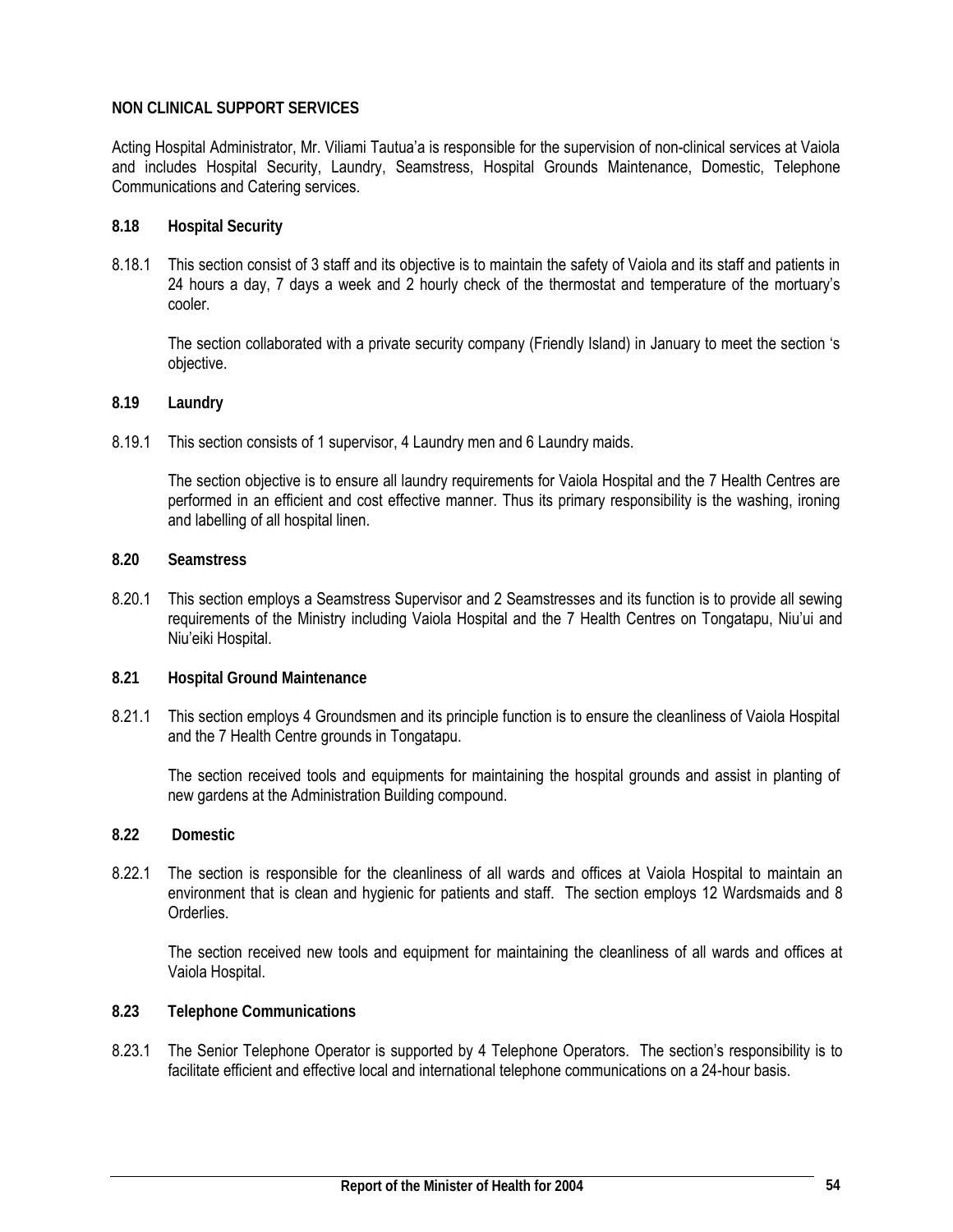#### **Telephone Usage for 2004**

| Month | <b>Incoming Calls</b> | <b>Outgoing Calls</b> |
|-------|-----------------------|-----------------------|
| Jan   | 7567                  | 7758                  |
| Feb   | 7421                  | 7335                  |
| Mar   | 8117                  | 7936                  |
| Apr   | 8154                  | 8079                  |
| May   | 8009                  | 8201                  |
| Jun   | 8365                  | 8350                  |
| Jul   | 8587                  | 8500                  |
| Aug   | 8865                  | 8876                  |
| Sep   | 8799                  | 8811                  |
| Oct   | 8906                  | 8769                  |
| Nov   | 9003                  | 8991                  |
| Dec   | 9300                  | 9451                  |
| Total | 101,093               | 101.057               |

#### **8.24 Catering Services**

8.24.1 This section consists of 1 Cook and 7 Assistant Cook. The main functions of this section are to provide all catering requirements of the Ministry and deliver patient's meals in Vaiola Hospital.

#### **8.25 Maintenance**

8.25.1 Senior Hospital Engineer, Mr. Tu'ifua Taumoefolau is responsible for managing this section and is supported by 15 staff.

#### 8.25.2 The section's objectives are,

- To stock most vital spares.
- To enforce planned maintenance for all facilities and equipment.
- To improve provision of medical gases
- To improve monitoring of hospital equipments and facilities.
- To develop best-practice equipment management and maintenance processes.
- To introduce regular equipment maintenance program for the island hospitals.
- **To develop a facility maintenance program for Vaiola Hospital.**
- $\blacksquare$  To appropriately manage the use of utilities.
- **To appropriately manage and improve equipment purchases.**
- **Establish cost of repairs for biomedical equipment record.**

#### 8.25.3 The section's functions are,

- Sourcing and procurement of equipment and spare parts from overseas.
- **EXECOMMISSION AND COMMISSION COMMISSION COMMISSION**
- **Provide engineering maintenance services for equipment and facilities.**
- **Perform minor alterations to facilities.**
- **Prepare proposals for improvement of equipment and facilities.**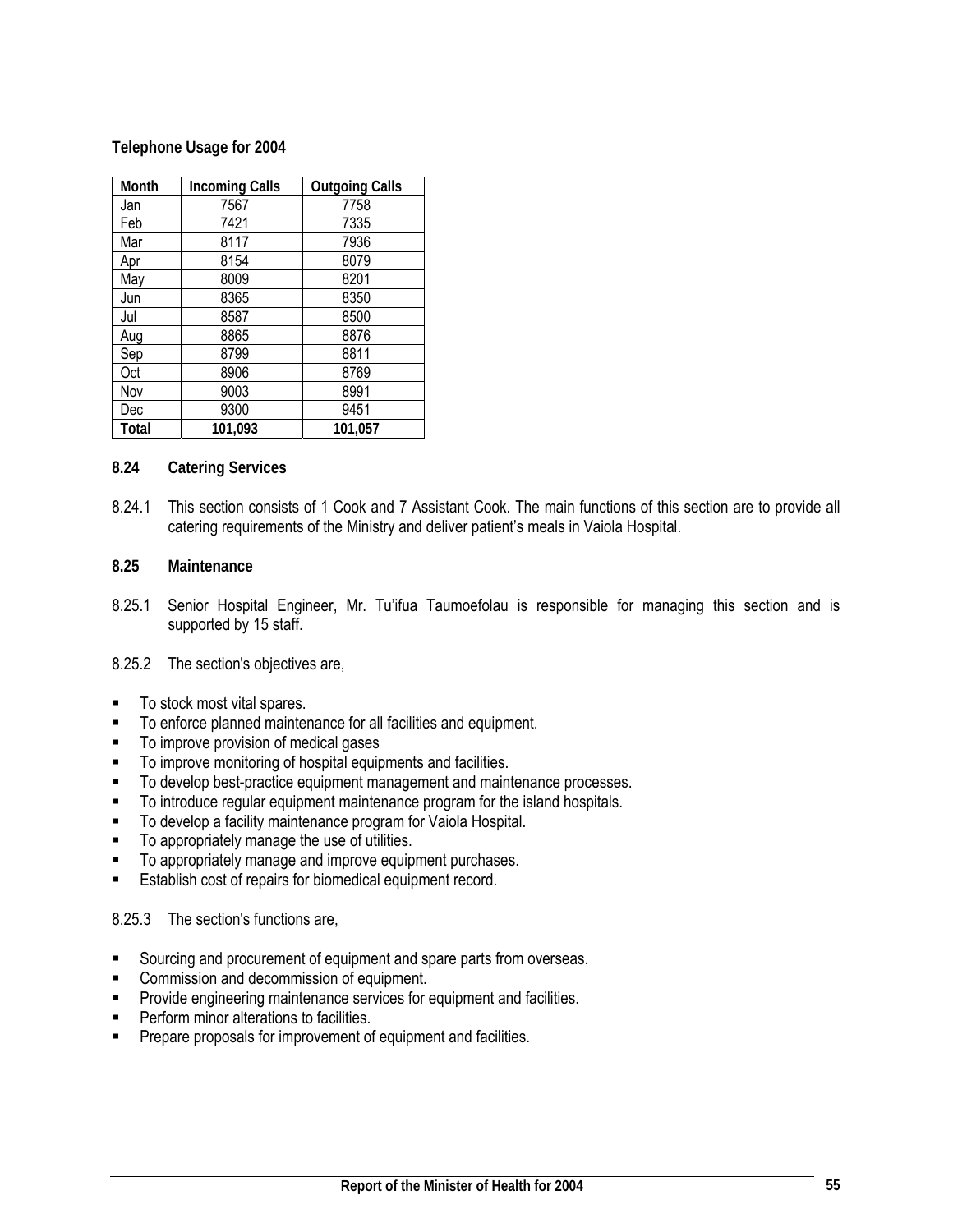8.25.4 Medical Gas: The following table lists the oxygen produced at the Vaiola Oxygen Concentrating Plant:

| Year              | Number of large oxygen cylinders | Number of large oxygen cylinders | <b>Total Number of large</b> |
|-------------------|----------------------------------|----------------------------------|------------------------------|
|                   | produced                         | purchased                        | oxygen cylinders supplied.   |
| 2000              | 1272                             |                                  | 1324                         |
| 2001              | 1700                             |                                  | 1742                         |
| 2002              | 1701                             |                                  | 1719                         |
| $\overline{2003}$ | 2226                             | 30                               | 2256                         |
| 2004              | 2530                             | 66                               | 2596                         |

| Large Medical air   | $= 56$ cylinders |
|---------------------|------------------|
| Large Nitrous Oxide | $= 10$ cylinders |

8.25.5 The Vaiola Hospital Steam Boiler used a total of 58,325 litres of diesel. The significant decrease from last year is mainly due to better maintenance of the steam system.

| Year | Boiler fuel (Diesel) Consumption, litre |
|------|-----------------------------------------|
| 2000 | 97969                                   |
| 2001 | 98393                                   |
| 2002 | 69023                                   |
| 2003 | 60378                                   |
| 2004 | 58325                                   |

8.25.6 In delivering its services the following were identified as milestones during the year.

- Mr. Moala Finau was recruited as a Plumber Tradesman Leading Hand.
- Mr. 'Osaiasi 'Alatini completed a 10 months electrical maintenance program in Japan and was promoted to the post of Hospital Maintenance Electrician.
- Mr. Tu'ifua Taumoefolau completed his Master of Philosophy in Mechanical Engineering in Australia and was promoted to the post of Senior Hospital Engineering.
- Outer island and engineering duty tours were carried out, maintaining and repairing electrical hospital, dental and biomedical equipments was completed.
- Mr. Ian Davies advisor for the Medical Equipment Maintenance (MEMP) completed his one year term with the Maintenance Section in July 2004.
- The oxygen supply capacity was increased by renting extra 43 G size cylinders from BOC and a 20' shipping container was purchased to store the cylinders and the hospital unused medical equipment.

#### **9 NURSING SERVICES**

#### **9.1 Management**

- 9.1.1 Chief Nursing Officer Mrs Lata Malu is responsible for the efficient and effective management of the Nursing Division.
- 9.1.2 The division's **goal** is to contribute to the health of the nation through the provision of the best possible nursing care services.
- 9.1.3 The division is made up of three sections,
	- 1. Hospital Nursing
	- 2. The Queen Salote School of Nursing
	- 3. Public Health Nursing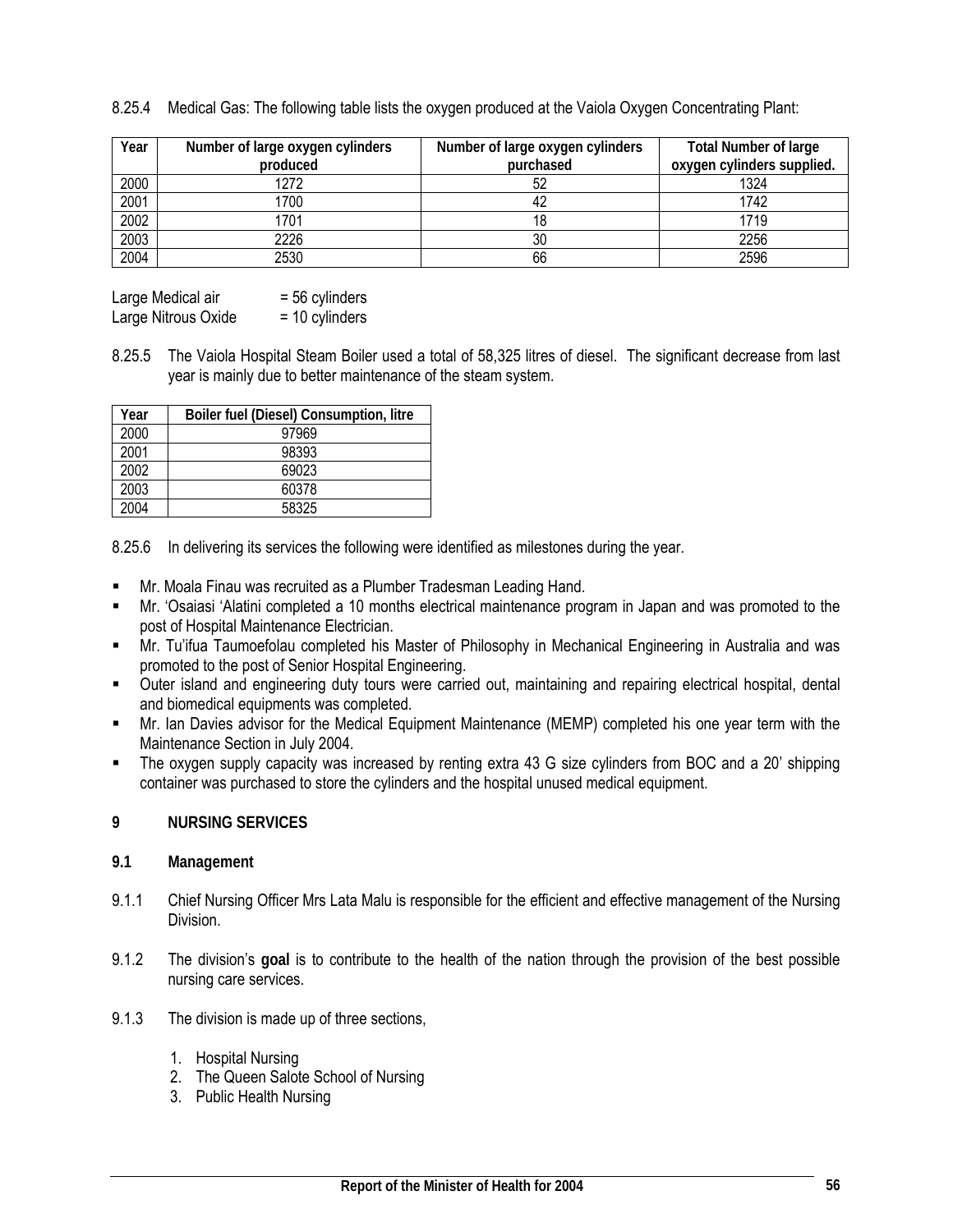- **9.2 Vaiola Hospital Nursing**
- 9.2.1 Matron, Mrs. Valoa Fifita is responsible for the management and administration of this section and is supported by 5 Senior Nursing Sister, 1 Assistant Senior Nursing Sister, 7 Nursing Sister Graduate, and 187 nursing staff.
- 9.2.2 The section's objectives are,
- To improve and upgrade Nursing Staff management.
- To upgrade standard of Hospital Nursing Services.
- To review and provide policies and regulation staff performance.
- To upgrade Nursing Staff skills and knowledge.

9.2.3 The section's functions are,

- Provide best quality Nursing Services to all patients.
- Implement therapeutic measures ordered by Medical Officers with intelligent application to the needs of the patients.
- Co-operate with all hospital staffs and services to facilitate and improve patient management.
- Support in-service and Post Basic Training of Nurses.
- 9.2.4 The section was allocated \$54,000.00 and was utilized for purchase of uniforms for nurses and linen requirements for all the hospitals and health centres.
- 9.2.5 In delivering its services, the following were identified as milestones during the year,
- **Trainings implemented:** 
	- Staff Nurse Pinomi Latu completed her Bachelor of Nursing from the Campus of Central Queensland University, Fiji.
	- Nursing Sister Graduate Salote Schaumkel attended a Cancer Studies from 17-28/5/04 and a short course on Nursing Management, Singapore General Hospital, 21/6-20/7/04.
	- Nursing Sister Graduate Seilini Soakai attended Diabetes Training Manual for Health Workshop in Fiji 6- 9/9/04.
	- Senior Sister 'Ofa Takulua attended Equity in Pay and Employment Workshop in Wellington, New Zealand, 2-5/3/04.
	- Staff Nurse Malolo Vea and Staff Nurse Fiona Va'eno attended attachment during Ballarat Exchange.
	- Staff Nurse Mele Vuki attended Primary Eye Care training, Cook Island, 21-28/5/04.
	- Nurse Midwife Lower Mafi, Staff Nurse Mafi Tupou and Staff Nurse 'Olive Tu'itupou attended 3 months attachment, Suva, Fiji 16/1 – 19/4/04.
	- Nurse Midwife Mafi 'Ealelei attended Midwifery attachment, NSW 13/05/04 25/06/04.
- **9.3 Queen Salote School of Nursing**
- 9.3.1 Mrs 'Ana Kavaefiafi, Principal, Queen Salote School of Nursing is responsible for the management and administration of the School and is supported by 8 nursing education staff, 1 Computer Operator Grade III and 1 Librarian.
- 9.3.2 The school's objectives are,
- To provide a continuous process of curriculum development/review based on evidence–based practice and assessment of its effectiveness in the preparation of students for nursing practice.
- To develop the full potential of the nursing student to enable him/her to apply the knowledge and skills in various health care setting.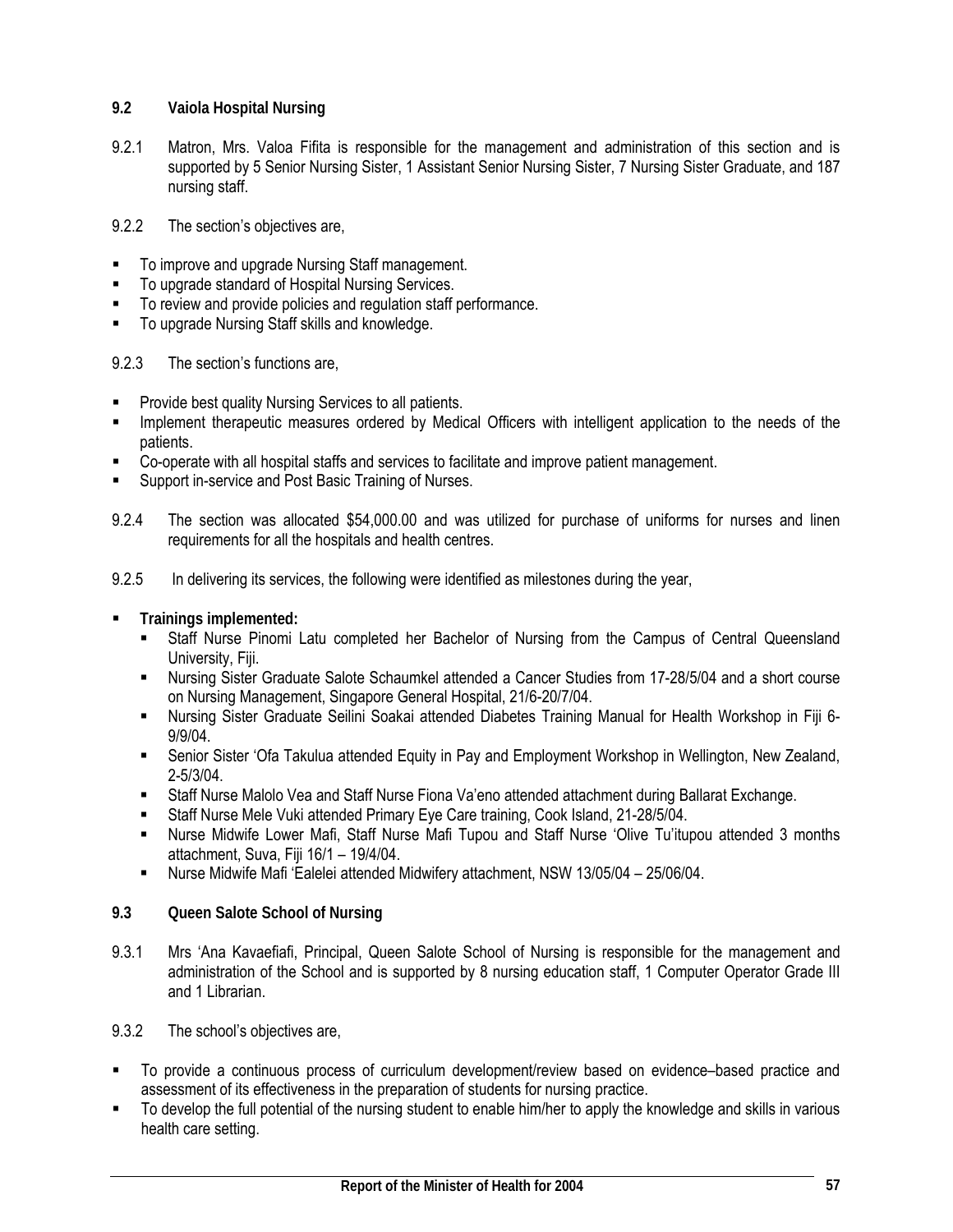- To direct educational programme to utilize physical, medical, social sciences and humanities as foundation for learning the art and science of nursing.
- To develop appropriate instructional strategies to cope with individual differences of the learner.
- To render student–based training to nursing students.
- To provide transport for student's field experience.
- To effectively manage all post-basic nursing training.
- To provide a forum where others can contribute to the preparation of future nurses.
- To utilize other health professionals in the training of nursing students.
- To upgrade all staff of Queen Salote School of Nursing to degree level for implementation of diploma level training for nurses.
- To upgrade and maintain the physical facilities at Queen Salote School of Nursing to sufficiently accommodate staff offices, a science laboratory, a nursing science laboratory, a library, and a staff common room with rest room facilities.
- To facilitate the upgrading of instruments and equipments in hospital wards as support service for student learning.

9.3.3 The school's functions are,

- Develop, implement and evaluate a curriculum that is academically sound, scientifically based, culturally acceptable, socially appropriate and internationally recognized.
- Recruit and prepare suitable nursing candidates (Basic and Post-Basic Nursing) for quality and effective health care delivery to the people of the Kingdom of Tonga.
- Work collaboratively within the Nursing Division and other divisions of the Ministry to maintain the highest standards of nursing practice for nurses of the Kingdom of Tonga.
- Provide an educational programme that will continuously upgrade the knowledge and skills of nurses both locally and in isolated areas.
- Initiate a programme that prepares the staff of Queen Salote School of Nursing to function at an optimum level of competency.
- 9.3.4 The School was allocated \$9,000.00 for implementation of its various activities during the year.
- 9.3.5 The School conducted, facilitated and attended the following meetings and workshops.
- Curriculum Development and Review Workshop conducted from 7-8/7/04 and again from 26-28/7/04, Queen Salote School of Nursing, Nuku'alofa.
- In-service Training for Tongatapu Nurses conducted from 30-31/9/04, 7-8/10/04 and again on 14-15/10/04, Queen Salote School of Nursing, Nuku'alofa.
- Senior Staff Nurse 'Ana Fevaleaki as relieving Clinical Nurse Tutor attended the Sign Language training conducted on 12-18/1/04, Training Centre, Nuku'alofa.
- Sr. Tilema Cama attended the Train of Trainers training on Reproductive Health conducted from 2-13/2/04, Sydney, Australia.
- Sr. 'Ana Kavaefiafi attended the Train the Trainers for use of the Reproductive Health manual conducted from 15-23/4/04, Suva Fiji.
- Sr. 'Ana Kavaefiafi attended the International Code for marketing Breast Milk Substitute conducted from 29/11- 3/12/04, Suva, Fiji.
- Sr. 'Ana Kavaefiafi attended a meeting on Open Learning Health Network held on 9-10/12/04, Nadi, Fiji.
- Sr. 'Amelia Tu'ipulotu attended a Research Training conducted on 17-28/5/04, Nuku'alofa.
- Mr 'Isileli Fietonu attended a Safe Blood Workshop held on 22-24/11/04, Red Cross, Nuku'alofa.

9.3.6 During the year, the school was fortunate to host these Overseas Nursing Students,

- 3 Auckland University of Technology Nursing students gained Clinical Experience in Vaiola Hospital.
- 8 Nursing students from Camosun College of Nursing gained 5 weeks Clinical experience in Vaiola Hospital and Community.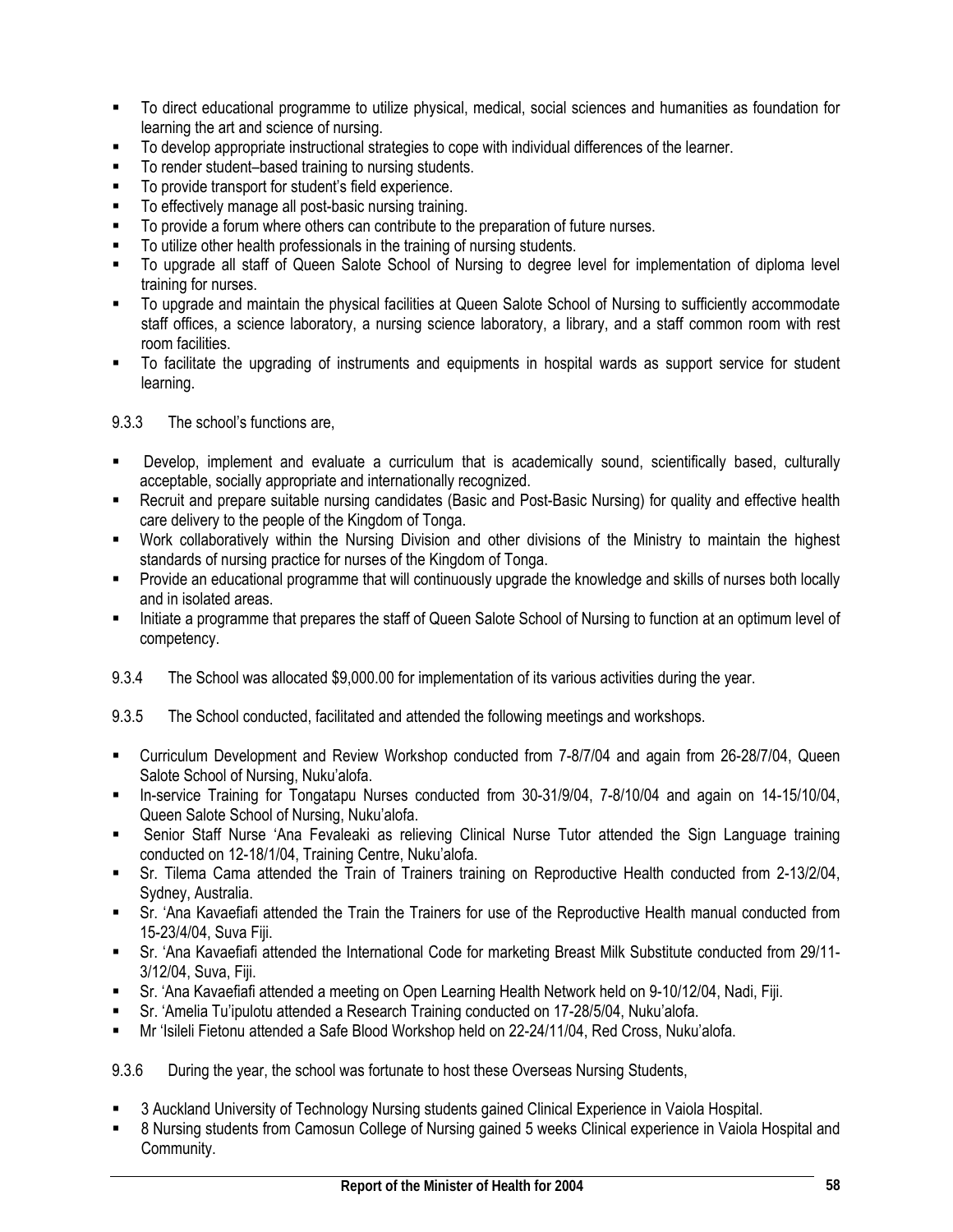9.3.7 In delivering it services, the following were identified as milestones during the year,

- A memorandum of Agreement was signed with Camosun College of Nursing Victoria for nursing students, Canada to obtain their clinical experience at Vaiola and in the Community.
- A Revised Curriculum for a Critical Care Course was developed and approved to be implemented in February 2005.
- A policy was approved for student nurses that fail to achieve the requirements for year II or Year III, after being terminated, may return at a later date (semester) to complete the subjects failed.

### **9.4 Public Health Nursing**

- 9.4.1 Supervising Public Health Sister, Mrs Sela Sausini Paasi manages this section and is supported by Senior Nursing Sister Talau Takau, Senior Nurse Midwife Falahola Lavaki and 39 Reproductive Health Nurses.
- 9.4.2 The section's goals and objectives are,
- To provide effective and quality Reproductive Health services to women of child bearing age through:
	- Easy access to reproductive health, adolescent and sexual health.
	- Maintaining high coverage of ante natal and post natal care.
	- Helping couples and individuals to plan their families.
- To develop skilled and committed staff to meet the evolving roles of Reproductive Health Nurses.
- To ensure and monitor good health and normal development among infants and under five years old children through good immunization coverage, good nutrition and good management of illnesses.
- To promote and improve the rate of exclusive breast feeding.
- To achieve safe motherhood with continuing low mortality rates and high coverage levels of all services
- To maintain and equip the Reproductive Health Clinics and health centres.
- Provide on-going in-service training for all Reproductive Nurses in issues related to their work.
- To restore the nursing numbers to the establishment level.
- Conduct regular meetings liaise with other community programmes and conduct regular island visits.

#### 9.4.3 The section's functions are,

- Provide services to women during their child bearing age, adolescents, children and infants and the community at large.
- **Provide ante natal and post natal care to women**
- **Responsible for the health of the adolescents' population**
- Assisting couples to plan their family and provide family planning methods depending on the couples choice
- Provide immunization services to ante natal mothers, children and infants as indicated by the National Immunization Policy.
- Responsible for school health and school clinics
- Responsible for the health of under five year old children and infants
- Promote and encourage mothers to exclusively breast feeding their babies for at least four months
- **Responsible for the community nursing services to sick people as well as healthy people**
- Collaboration, coordination, teamwork and participation with other health team and some government sectors in a wide range of community development initiatives.
- 9.4.4 The section was allocated \$320,472 for implementation of its services and also received financial support from United Nation of Population and Development (UNFPA) and World Health Organisation.
- 9.4.5 In delivering its services, the following were identified as milestones during the year,
- Senior Nurse Midwife Falahola Lavaki attended a Community Health Administration Course in Okinawa, Japan in early January 2004.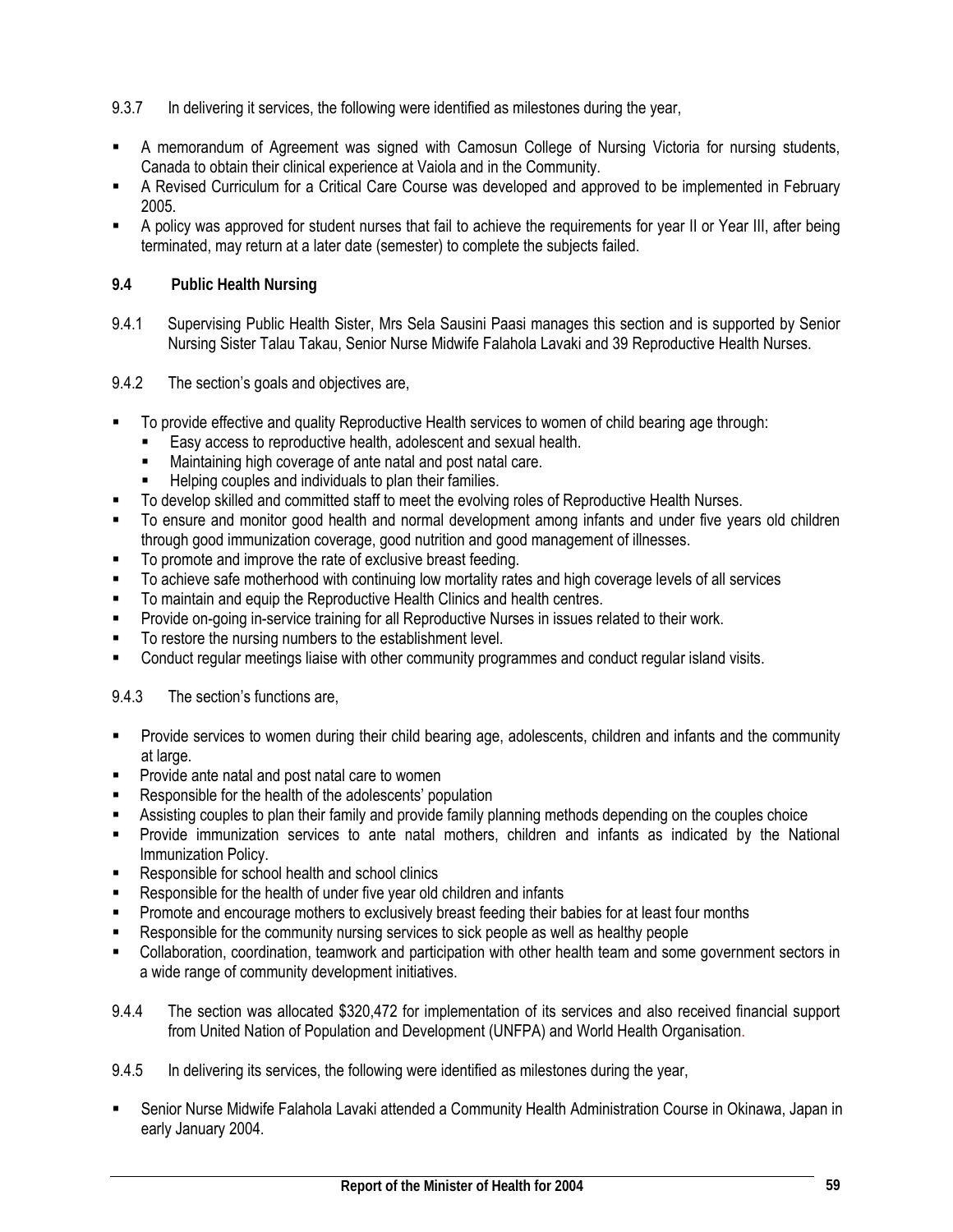- Supervising Public Health Sister Sela Paasi attended the Adolescent Reproductive Health, Train the Trainers Workshop in Sydney, February 2004. She also attended the Pacific Immunization Workshop in Auckland, New Zealand in March 2004.
- Dr. 'Aivi Puloka, Sr 'Ana Kavaefiafi and Nursing Sister Afu Tei attended the Reproductive Health Technical Workshop in April 2004.
- Nurse Practitioner, 'Anilona 'Onesi successfully completed her training in July 2004.
- Supervising Public Health Sister Sela Paasi and Mrs Poaki Totau attended the UNFPA Project Management Workshop in Nadi, Fiji in October/ November 2004.
- Submission of the Section Corporate Plan for 2004-2007 to the Ministry of Health was in April 2004.
- The Policy for National Immunization Programme and the Immunization Handbook for health workers which were endorsed by the Hon. Minister of Health on 22<sup>nd</sup> September 2003 were implemented as from January 2004.
- **Electronic Registry of Immunization Services started in November 2004.**
- The 3rd Cycle of UNFPA (2004-2007) started implementation as from September 2004.
- The Public Health Nurses conducted the 5<sup>th</sup> dose of DPT antigens to school entry students and Td Immunization to school leavers' at Form 6 throughout the Kingdom with coverage over 95%.
- Draft Cold Chain Policy, Draft Immunization Certificate and Revised Immunization card approved by National Health Development Committee.
- Good partnership and effective collaboration between the Ministry of Health, people of the community and Tofa Family Health Association were strengthened in working towards production of outputs in both Reproduction Health and Adolescent Reproductive Health programmes.
- Reproductive Health Nurses were able to attend various trainings, workshops, seminar meetings throughout the year.
- Supervisory visits to the Reproductive clinics and health centres at Tongatapu were conducted throughout the year at regular intervals.

### **10 DENTAL SERVICES**

- 10.1 Chief Dental Officer, Dr. Viliami Telefoni Latu is responsible for managing and coordinating all activities relating to dentistry to ensure the services delivered are efficient and effective, monitor and maintain high quality standards to ensure the ongoing improvement in the dental services.
- 10.2 The division's objectives are,
- To reduce the incidence of dental caries and other oral health problems.
- **To provide best available treatment to people seeking dental care with available resources.**
- To ensure that all people in Tonga have access to the best possible care to achieve optimal oral health.
- T o comply with the laws and statutes of the Kingdom of Tonga.
- To create and maintain a working environment that is safe and productive to maintain the interest and motivation of staff.
- To use every problem identified as an opportunity for improvement.

### 10.3 The division's functions are,

- **Prevent dental diseases.**
- **Promote oral health.**
- **Treat dental diseases.**
- **Provide curative and preventive dental care for the people of Tonga.**
- Ensure the public has access to the best oral health care.
- 10.4 The Division was allocated \$110,000.00 and was utilized to facilitate efficient and effective deliverance of curative services, school dental services and public health (promotion and preventive activities not in school).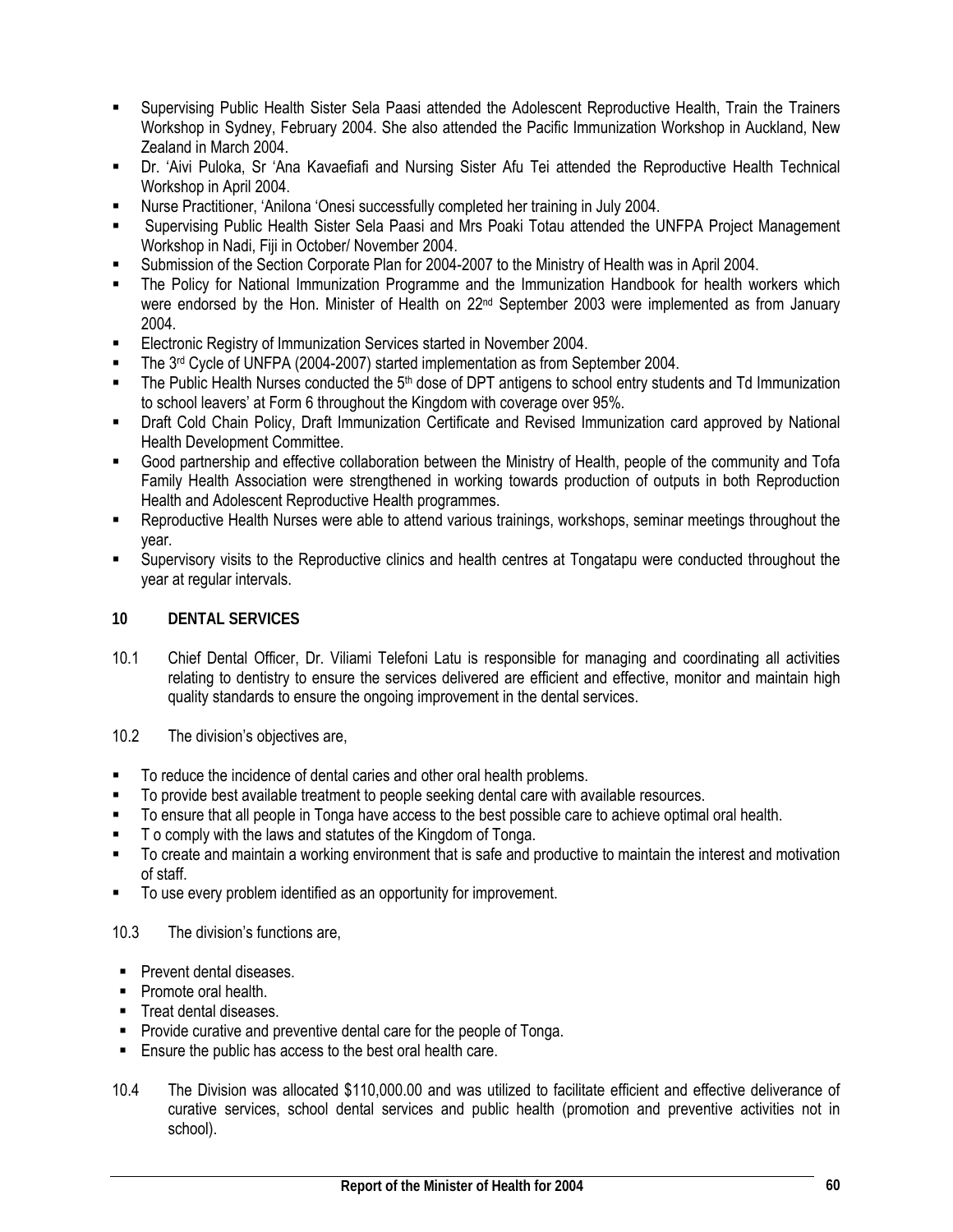- 10.5 The dental establishment consists of 47 posts of which 41 were filled with 6 vacancies. This consist of 1 Chief Dental Officer, 2 Principal Dental Officer, 4 Senior Dental Officer, 5 Dental Officer, 4 Senior Dental Therapist, 6 Dental Therapist, 1 Dental Technologist, 1 Senior Dental Technician, 7 Dental Chairside Assistant, 7 Dental Therapist Trainee, 1 Dental Sterile Supply Assistant, 1 Dental Computer Assistant, and 1 Dental Receptionist.
- 10.6 Dental services are made available to the public through dental outpatient and inpatient services at Vaiola Hospital and health centres for the people of Tongatapu, Prince Wellington Ngu Hospital and Health centres for the people of Vava'u, Niu'ui Hospital and Health centre for Ha'apai people, Niu'eiki Hospital for 'Eua, as well as Likamonu Health Centre for Niuatoputapu and Tu'akifalelei Health Centre for Niuafo'ou people.
- 10.7 These services were provided during the year:
- **•** Oral health promotion and education is ongoing.
- **EXECT** Actively support and enforce improvement of oral hygiene.
- **Provide advice and instruction on appropriate use of fluoride.**
- Educate people how to control intakes of sugar.
- **Support and encourage continued education of Dental Staff.**
- **Still enforce school dental preventive programme.**
- Still continue "Bright Smile Bright Future", "Fluoride Mouth Rinse", and "Pit and Fissure Sealants" programmes.
- **Training of 7 Dental Therapist Trainees.**
- 10.8 In delivering its services, the following were identified as milestones during the year,
- World Health Organisation funded workshops on Awareness and Oral Health Promotion to Health Officers, Midwife and Public Health Nurses; communities of Tongatapu, Vava'u and Ha'apai.
- Decline of caries rate from DMF3 to DMF2 on 12 years school children.
- **Ballarat Dental Team from Australia upgraded and equipped the Niu'eiki Dental Clinic.**
- Two more Primary Schools included in the Fluoride Mouth Rinse Programme in Tongatapu.
- **Extension of Pits and Fissure Sealant programme to Vava'u and Ha'apai.**

#### **11 ADMINISTRATION**

- **11.1 Management**
- 11.1.1 Principal Health Administrator, Mr. Tu'akoi 'Ahio is responsible for managing the division.
- 11.1.2 The Division's general vision is doing the right thing right.
- 11.1.3 The Division's core mission is to respond effectively to all the support services required by the Ministry in term of,
- Administration.
- **Human Resources**
- **Finance.**
- Transport.
- 11.1.4 The Division's goal is to provide the best Administrative supporting services in the Government Departments.
- **11.2 Administrative and Corporate Services**
- 11.2.1 The Health Administrator is currently managing this section and is supported by 1 Clerk Class II.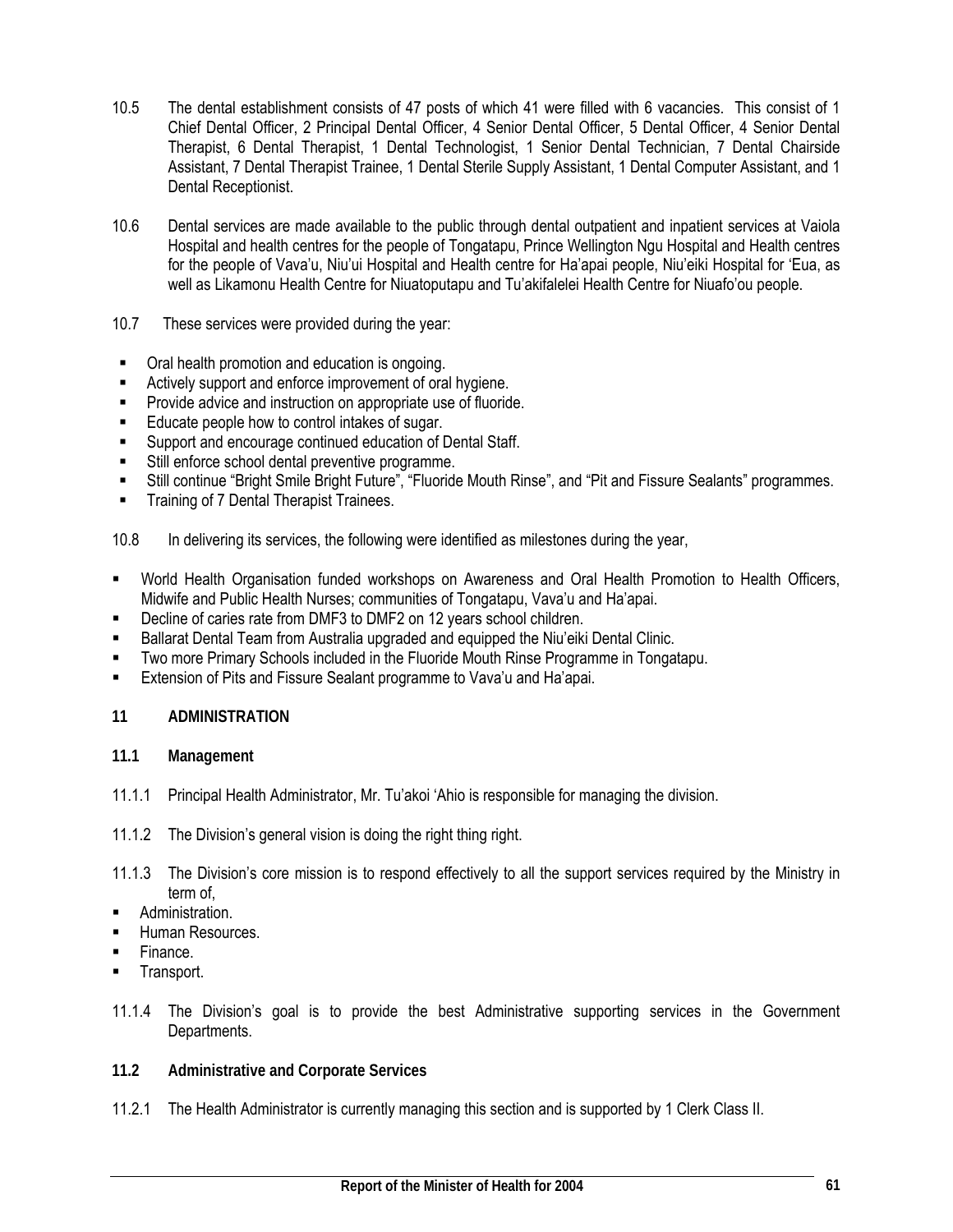### 11.2.2 The section's objectives are,

- To improve customer service.
- To improve the basic management skills of the section heads.
- To establish a standard transference for processing of administrative procedures.
- To provide an administrative protocol as reference for the Divisional and Sectional Managers.
- To improve administrative support for overseas and domestic referral.
- **To establish an inventory database of Ministry's assets.**

11.2.3 The section's function is,

- **Provide an effective and efficient administrative support services for the Ministry.**
- 11.2.4 This section was allocated \$1,175,394.00 and was utilized for office operation.
- 11.2.5 In delivering its services, the following were identified as milestones during the year
- **Streamlined of administrative procedures.**
- Documentation of administrative proceeding.
- Weekly Staff Meeting.
- **Partially completed inventory's registry of asset.**
- **11.3 Human Resource Management**
- 11.3.1 The Health Administrator, Mrs. 'Olivia Tu'ihalamaka who is responsible for these services is currently on study leave. The Computer Operator Grade III, Ms. Moli Kiola is managing this section and is supported by 5 staff.
- 11.3.2 The section's objectives are,
- To ensure that staff level meet work needs.
- To maintain an accurate and up-to-date Human Resource Management Information System.
- **To provide managers with accurate, relevant and timely Human Resource Information.**
- To develop and introduce an induction programme suitable for all new members of staff.
- To ensure that staff being recruited/selected meet the criteria for the position and fit in with the culture of the Ministry.

11.3.3 The section's function is,

- **Provide human resource management services for the Ministry of Health.**
- 11.3.4 In delivering its services, the following were identified as milestones during the year,
- **EXECT** Micropay Human Resource Management Information System report produced.
- **Train Human Resource staff to use micropay.**
- Human Resource policies developed and revised.
- Induction program developed.
- **Performance appraised and agreement for the executive developed and signed.**
- **11.4 Financial Management**
- 11.4.1 Senior Accountant, Ms. Sesimani Taulanga is responsible for managing this section and supported by 14 staffs.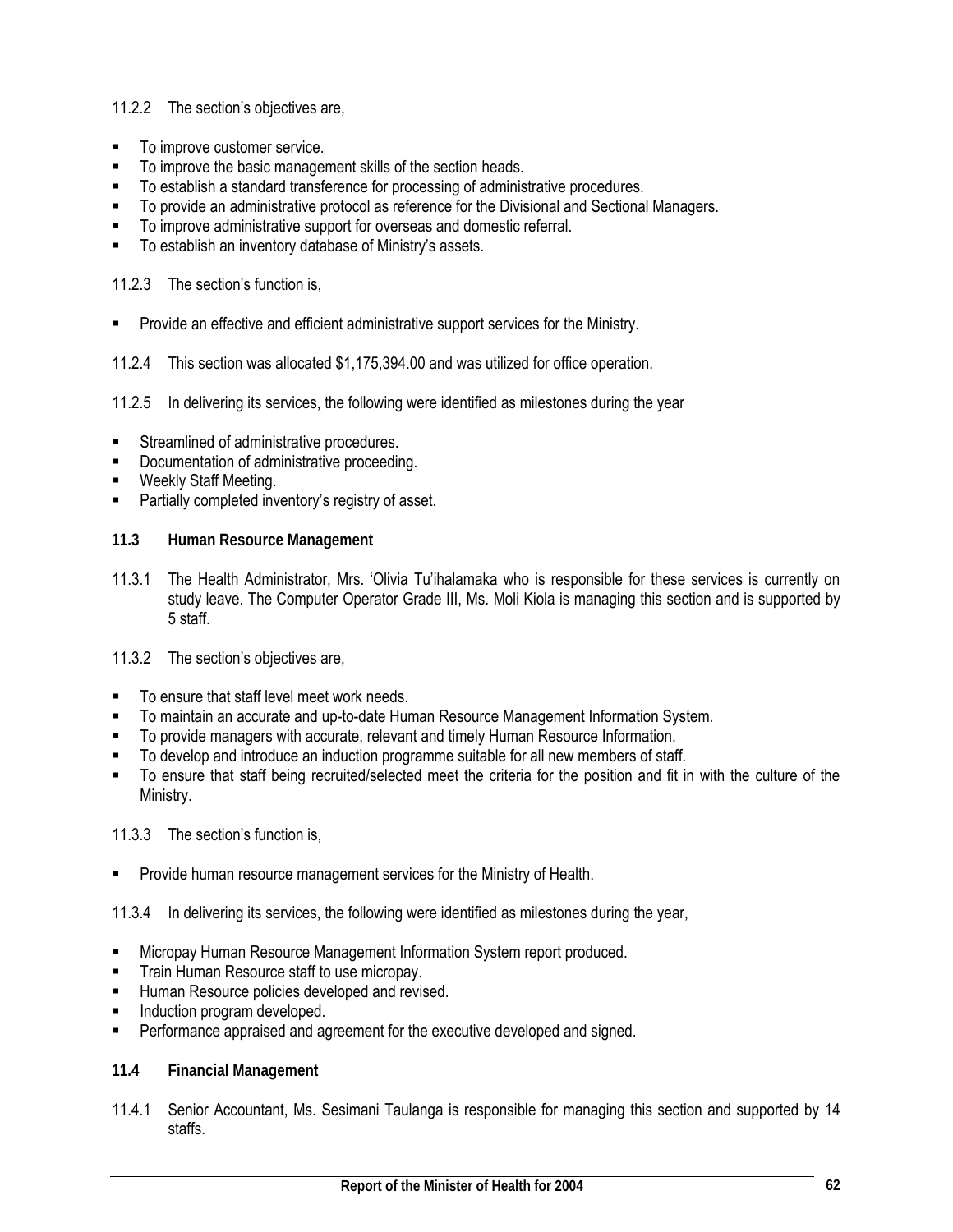11.4.2 The section's objectives are,

- To provide a timely payment of staff salary/wages/income tax etc.
- To improve revenue collection within the Ministry of Health and achieve annual revenue target.
- To provide an updated reports on financial matter.
- To provide budget to all cost centres and monitor expenditure against the budget.
- To produce a realistic Draft Estimates annually.
- **To broaden staff skills in Sun System.**

11.4.3 The section's functions are,

- Salary and Wages Payment.
- **Revenue Collection.**
- Financial Management.
- Preparation of Draft Estimates and Budgeting.

11.4.4 The section was allocated \$13,125.00 and was utilized for office operation.

11.4.5 In delivering its services, the following were identified as milestones during the year,

- Achieved revenue target for 2003/04 fiscal year.
- Monthly report distributed to Programme Managers on a monthly basis.
- **11.5 Transport Services**
- 11.5.1 Transport Supervisor, Mr. Tu'itavake Lavaki is responsible for managing this section and supported by 31 drivers.
- 11.5.2 The section's objectives are,
- To improve the working schedule.
- To have better control of vehicle movement.
- $\blacksquare$  To improve the system of maintaining and replacing of old vehicles.

11.5.3 The section's function is,

**Provide an effective transport supports system for the Ministry of Health's needs.** 

11.5.4 The section was allocated \$82,116.00 and was utilized for purchase of fuel and maintenance of vehicles.

11.5.5 In delivering its services, the following were identified as milestones during the year,

- Weekly roster maintained.
- Effective control of vehicle movement through radio network.
- **Established two standby ambulance drivers daily.**
- Established refilling contract with BP Oil at Tokomololo Machinery station.
- Secure new vehicles for HIC(s) usage.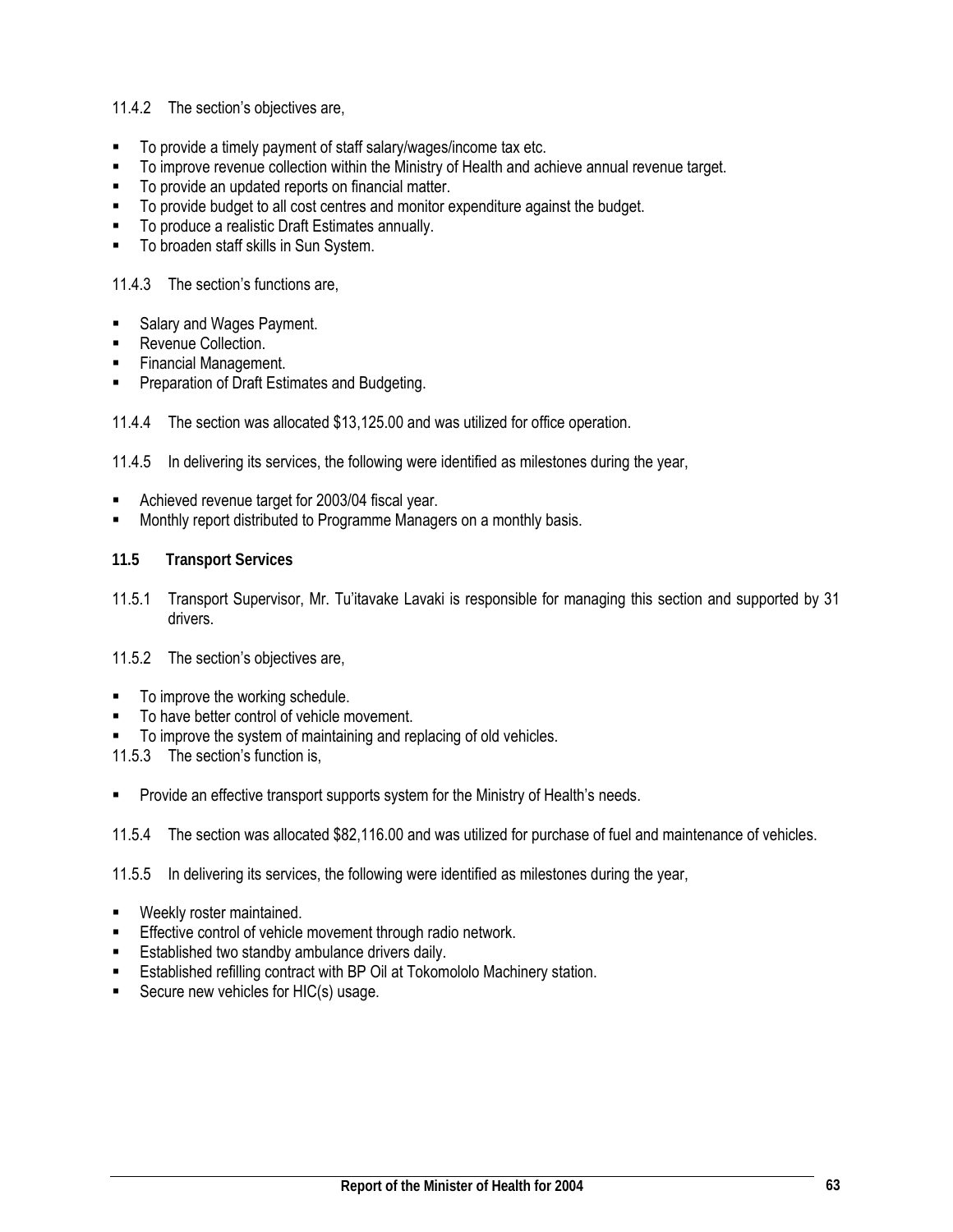### **12. HEALTH PLANNING AND INFORMATION**

#### **12.1 Management**

- 12.1.1 Principal Health Planning Officer, Mr Taniela Sunia Soakai was responsible for managing the Division until 14th September when he took up an appointment with World Health Organisation in Geneva. Health Statistic Officer Mr. Sione Hufanga is currently managing the Division that consists of the Health Planning, Health Information, Information Technology, Medical Records and Research Sections.
- 12.1.2 The **Division's objective** is **to provide efficient and effective, health planning, health information, project planning and medical records services to its customers within and from outside the Ministry locally, regionally and internationally.**
- **12.2 Health Planning**
- 12.2.1 This section is headed by the Principal Health Planning Officer and is assisted by a Health Planning Officer and a Computer Operator Grade III.
- 12.2.2 The section's **mission statement** is; **To provide efficient, timely and effective health planning services to the Ministry and partner organizations.**

| Key Result Area                                                | Objective                                                                                                                                                                                                                                                                                                     | <b>Status</b>                                                                                                                                                                                                                                                                                                                                                                                                                                                                                                                                                                                                                                                                                                                                                                                                                                                                                                                                                |
|----------------------------------------------------------------|---------------------------------------------------------------------------------------------------------------------------------------------------------------------------------------------------------------------------------------------------------------------------------------------------------------|--------------------------------------------------------------------------------------------------------------------------------------------------------------------------------------------------------------------------------------------------------------------------------------------------------------------------------------------------------------------------------------------------------------------------------------------------------------------------------------------------------------------------------------------------------------------------------------------------------------------------------------------------------------------------------------------------------------------------------------------------------------------------------------------------------------------------------------------------------------------------------------------------------------------------------------------------------------|
| Staffing and staff<br>1.<br>development.                       | To ensure the required number of staff with<br>٠<br>the appropriate knowledge and skills, to<br>provide efficient and effective health planning<br>services are employed.<br>To provide opportunities for staff training.<br>٠<br>To secure funding for staff training.<br>п<br>To prioritize training needs. | • The Health Project Officer's post was<br>advertised and closed on 7/6/04, 3 candidates<br>applied however only one was qualified thus<br>the interview was conducted on 7/7/04.<br>The Health Project Officer awaits Public<br>п<br>Service Commission approval thus it is<br>anticipated her recruitment by late January<br>2005.<br>• Training objectives on planning for the Health<br>Planning Officer was submitted to World<br>Health Organisation to identify appropriate<br>institution for 3 months short term training in<br>2005.<br>Training needs identified for the Ministry<br>includes distance learning computer studies<br>on work-related areas e.g. diabetes,<br>laboratory, health informatics, etc. Critical<br>Care Nursing Course was also identified with<br>Auckland University of Technology and to be<br>taught at Queen Salote School of Nursing.<br>Most of these trainings are funded by World<br>٠<br>Health Organisation. |
| Planning<br>2.<br>approach for<br>health services In<br>Tonga. | To document the planning process.<br>To disseminate the planning approach and<br>educate staff.                                                                                                                                                                                                               | The Principal Health Planning Officer and<br>Health Planning Officer were assisted by Dr.<br>Lynleigh Evans of the Tonga Health Project to<br>review the 2001-2004 Corporate Plan via<br>workshops and one-to-one consultations with<br>Heads of Sections and Heads of Divisions of<br>the Ministry.<br>This process allows the development of the<br>٠<br>2005/06 - 2007/08 Corporate Plan and Key<br>Performance Indicators were identified and<br>incorporated.                                                                                                                                                                                                                                                                                                                                                                                                                                                                                           |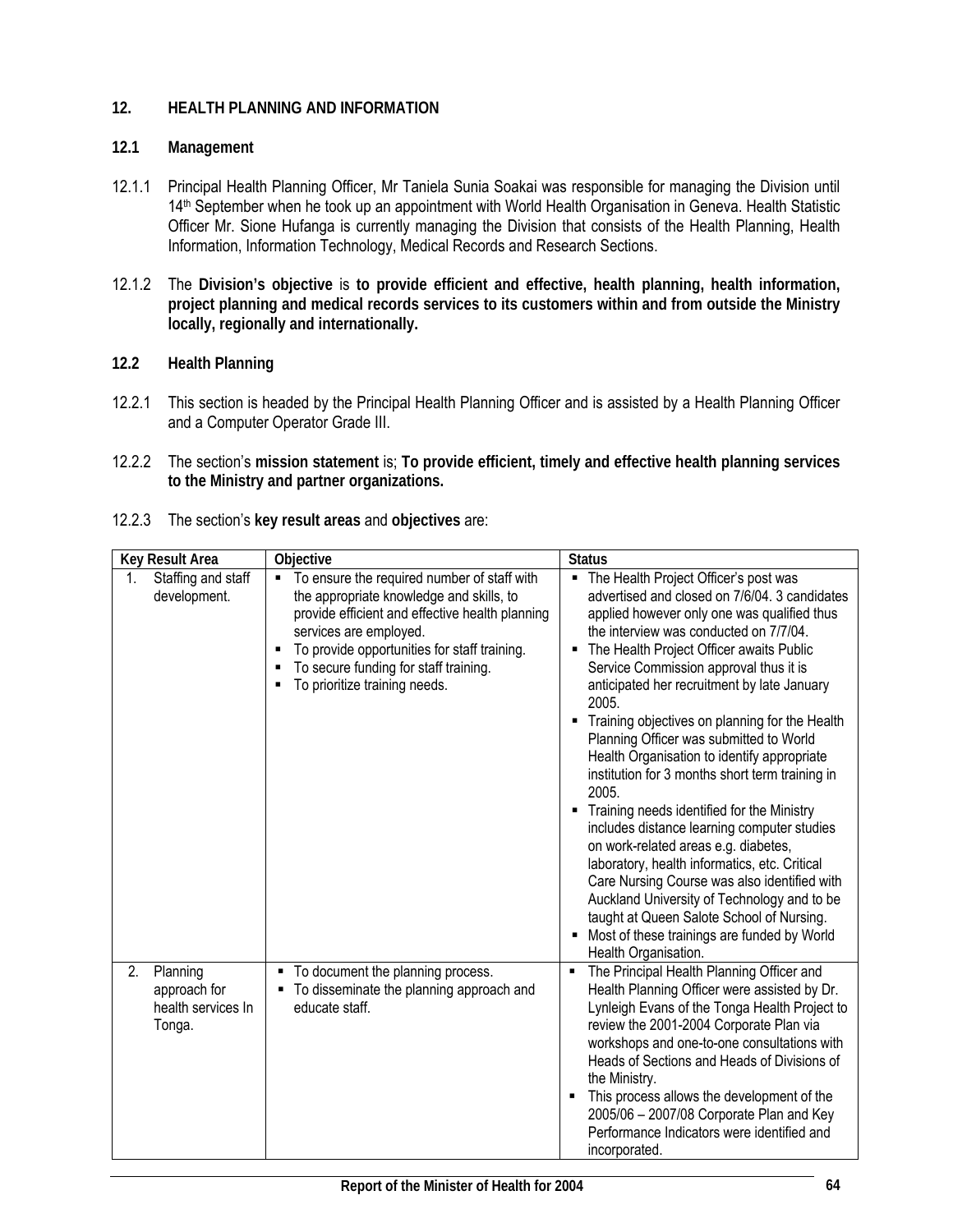| 3.<br>Master Plan for<br>Vaiola Hospital.               | " To prepare a Master Plan and Stage 1,<br>facilities plan for Vaiola.<br>" To undertake detailed Stage II facilities<br>planning.                                                                                                                                                                                                                                                                                                                                                                                                                                                                                                                                                                                                                                   | Negotiations with both the World Bank and<br>٠<br>JICA for Package B1 have been finalized.<br>Package A - US\$3921815; Package B1/i -<br>US\$10,349,354<br>Package B2 - US\$6,375,499; Package C -<br>US\$4,319,281<br>Package D - US\$2,216,100; Package E -<br>US\$1,450,672<br>Package F - US\$2,705,380                                                                                                                                                                                                                                                                                                                                                                                                                                                                                                                                                 |
|---------------------------------------------------------|----------------------------------------------------------------------------------------------------------------------------------------------------------------------------------------------------------------------------------------------------------------------------------------------------------------------------------------------------------------------------------------------------------------------------------------------------------------------------------------------------------------------------------------------------------------------------------------------------------------------------------------------------------------------------------------------------------------------------------------------------------------------|-------------------------------------------------------------------------------------------------------------------------------------------------------------------------------------------------------------------------------------------------------------------------------------------------------------------------------------------------------------------------------------------------------------------------------------------------------------------------------------------------------------------------------------------------------------------------------------------------------------------------------------------------------------------------------------------------------------------------------------------------------------------------------------------------------------------------------------------------------------|
| 4. Policy<br>development<br>capabilities.               | To establish a research capability.<br>п<br>To provide support for development of<br>relevant health policies.                                                                                                                                                                                                                                                                                                                                                                                                                                                                                                                                                                                                                                                       | Senior Medical Officer (Dr. Sunia Foliaki)<br>resumed duty to the Research Section and<br>undertook responsibilities of conducting<br>health surveys.<br>Dr. Foliaki also assists clinicians with<br>٠<br>submission of health research proposals to<br>Cabinet for approval via the National Health<br>Development Committee and National Health<br>Ethics and Research Committee.                                                                                                                                                                                                                                                                                                                                                                                                                                                                         |
| Concepts of<br>5.<br>evaluation and<br>health outcomes. | To evaluate planning processes.<br>٠<br>• To develop the concept of key performance<br>indicators.                                                                                                                                                                                                                                                                                                                                                                                                                                                                                                                                                                                                                                                                   | Review of Corporate Plan for the period 2001-<br>2004 allowed the documentation of<br>achievements of the Sections, Divisions, and<br>the Ministry as a whole during the period.<br>Principal Health Planning Officer and Health<br>Planning Officer were assisted by Dr. Lynleigh<br>Evans to develop and adopt the concept of<br>key performance indicators in the development<br>of Corporate Plan for the period 2005 - 2008.                                                                                                                                                                                                                                                                                                                                                                                                                           |
| 6. National Health<br>Development<br>Committee.         | Formulation of recommendations on matters<br>٠<br>pertaining to the Kingdom's health policy,<br>including legislation and regulations as may<br>be required.<br>Planning for health development, including<br>п<br>the training and utilization of the required<br>health manpower, as part of the national<br>development plan.<br>Determine the programmes and projects<br>required to fulfil the health development plan,<br>and recommending development and<br>recurrent estimates to support the<br>programmes<br>• Fostering intra-service and inter-<br>organizational cooperation and coordination<br>of the various health programmes in<br>operation.<br>Monitoring the implementation of programmes<br>and updating plans and programmes as<br>required. | The Hon Minister of Health is the Chairman of<br>٠.<br>the Committee and permanent members<br>include the Director of Health, Director of<br>Planning, Chief Medical Officer Public Health,<br>Chief Medical Officer Clinical Services,<br>Medical Superintendent Clinical Services,<br>Medical Superintendent Support Services,<br>Chief Dental Officer, Chief Nursing Officer,<br>Principal Queen Salote School for Nursing,<br>Principal Health Administrator, Principal Health<br>Planning Officer, Senior Accountant and<br>Health Planning Officer as Secretariat.<br>Continues to meet every last Friday of every<br>٠<br>month.<br>A new Quarterly Reporting System have been<br>introduced by the Team Leader of the Tonga<br>Health Project thus the 6 Heads of Divisions<br>present these reports in the month following<br>end of each quarter. |

### 12.2.4 The section's functions are;

- **In consultation with programme managers responsible for the development, implementation and monitoring of** the Ministry's Strategic planning process.
- Development, implementation and monitoring of the bi-annual WHO Programme Budget.
- Liaise with donor agencies in regard to development projects and activities.
- **Provide secretariat functions for the National Health Development Committee.**
- **Prepare, implement and monitor the Ministry's Development Estimates.**
- **•** Oversee activities related to human resource training and development.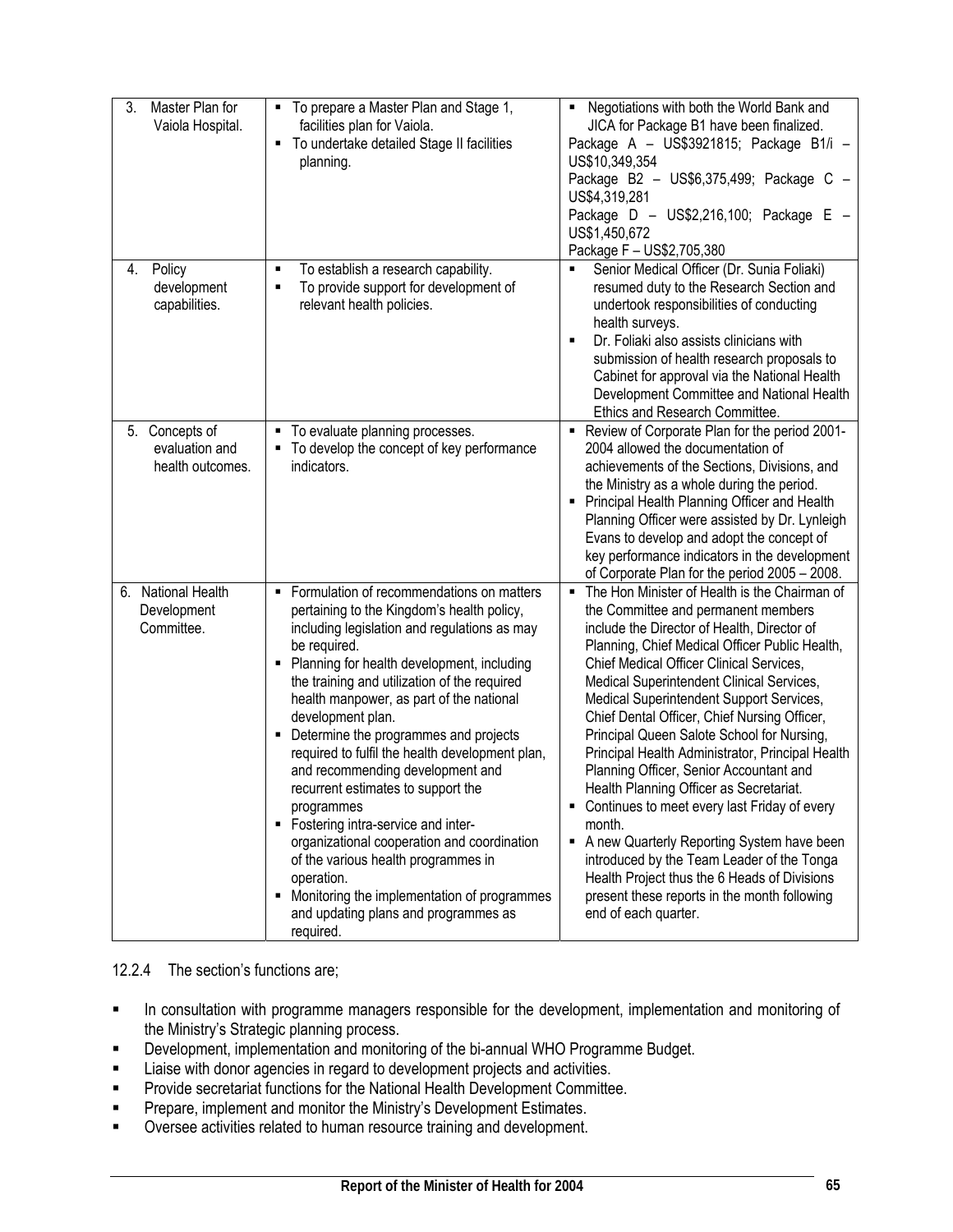- 12.2.5 The Section was allocated \$9,575.00 and was utilized for purchase of office supplies, printing and stationery, and processing of the Ministry's staff overseas training needs (visa application etc).
- 12.2.6 In delivering its services, the following were identified as milestones during the year,
- Redesignation of the post "Senior Health Planning Officer" to "Principal Health Planning Officer".
	- Principal Health Planning Officer, Mr. Sunia Soakai attended the following meetings and workshops:
	- Pacific Health Summit for Sustainable Disaster Risk Management, 14–18/6/04, Hawaii, United States.
	- Workshop on Financial Planning and Management for Health for Pacific Island Countries, 23-26/8/04, Nadi, Fiji.
	- Pasifika Medical Association Conference 2005, 9-11/9/04, Wellington, New Zealand.
	- Bid Opening and Contract Negotiations for the Upgrading and Refurbishment of Vaiola Hospital Project, 17- 26/11/04, Tokyo, Japan.
	- Mr. Soakai was approved to pursue 11 months temporary appointment with World Health Organisation as a Human Resource Specialist Workforce Planning, October 2004 – September 2005, World Health Organisation Headquarters, Geneva, Switzerland.
- Computer Operator Grade III, Mrs. Poaki Totau attended a Regional workshop on Management of United Nation of Population and Development (UNFPA) Programme, 25–28/10/04, Nadi, Fiji.
- Reviewed Corporate Plan 2001/02 2003/04 and successful development of Corporate Plan for the period 2005/06 – 2007/08 for the Ministry.
- Health Planning Officer, Mrs. Mafi Hufanga attended a Corporate Planning Workshop in the Government Training Center, 10-12/2/04, Fasi, Nuku'alofa.
- European Union funds 3 years project for Vava'u Health Sector with ToP\$1,000,000 each year. Year 1 2004/05 activities include Renovation of 5 existing staff quarters and Fencing of hospital compound in Ngu Hospital. The Renovation contract was awarded to Vava'u Construction and it is anticipated to complete by March 2005. The Fencing contract was awarded to Naitoko Contractor and it's anticipated to complete by March 2005 as well.

#### **12.3 Health Information**

12.3.1 Health Statistics Officer, Mr Sione Hufanga is responsible for managing this section and is supported by 3 staff.

| <b>Key Result Areas</b>                            | <b>Objectives</b>                                                                                                                                                             |
|----------------------------------------------------|-------------------------------------------------------------------------------------------------------------------------------------------------------------------------------|
| Adequate number of skilled and committed staff     | To train staff.<br>٠<br>To provide staff with further training in health information<br>٠<br>management and data analysis.                                                    |
| Efficient and effective health information systems | To improve data analysis capability.<br>To improve data quality to international standard.<br>To improve the reporting of clinical information and report<br>٠<br>production. |
| Adequate facilities, equipment and supplies        | Improve working environment.<br>Ensure that staffs are supported with appropriate equipment<br>and office supplies.                                                           |

12.3.2 The section's objectives are,

#### 12.3.3 The section's functions are,

- Computerize district hospital discharge data.
- **EXECOMPUTER CHEALTE COMPUTER 1** Computerize Health Centre weekly and monthly reports.
- **EXECOMPUTER COMPUTER HOSPITAL WEEKLY AND MONTHLY FEDOTS.**
- Disseminate health information locally, regionally and internationally.
- Prepare statistical tables for the Annual Report of the Hon. Minister of Health.
- **EXECOMPUTER COMPUTER S** Enths and Deaths.
- **EXECT** Liaise with Justice and Statistics Department in matters pertaining to births and deaths registration.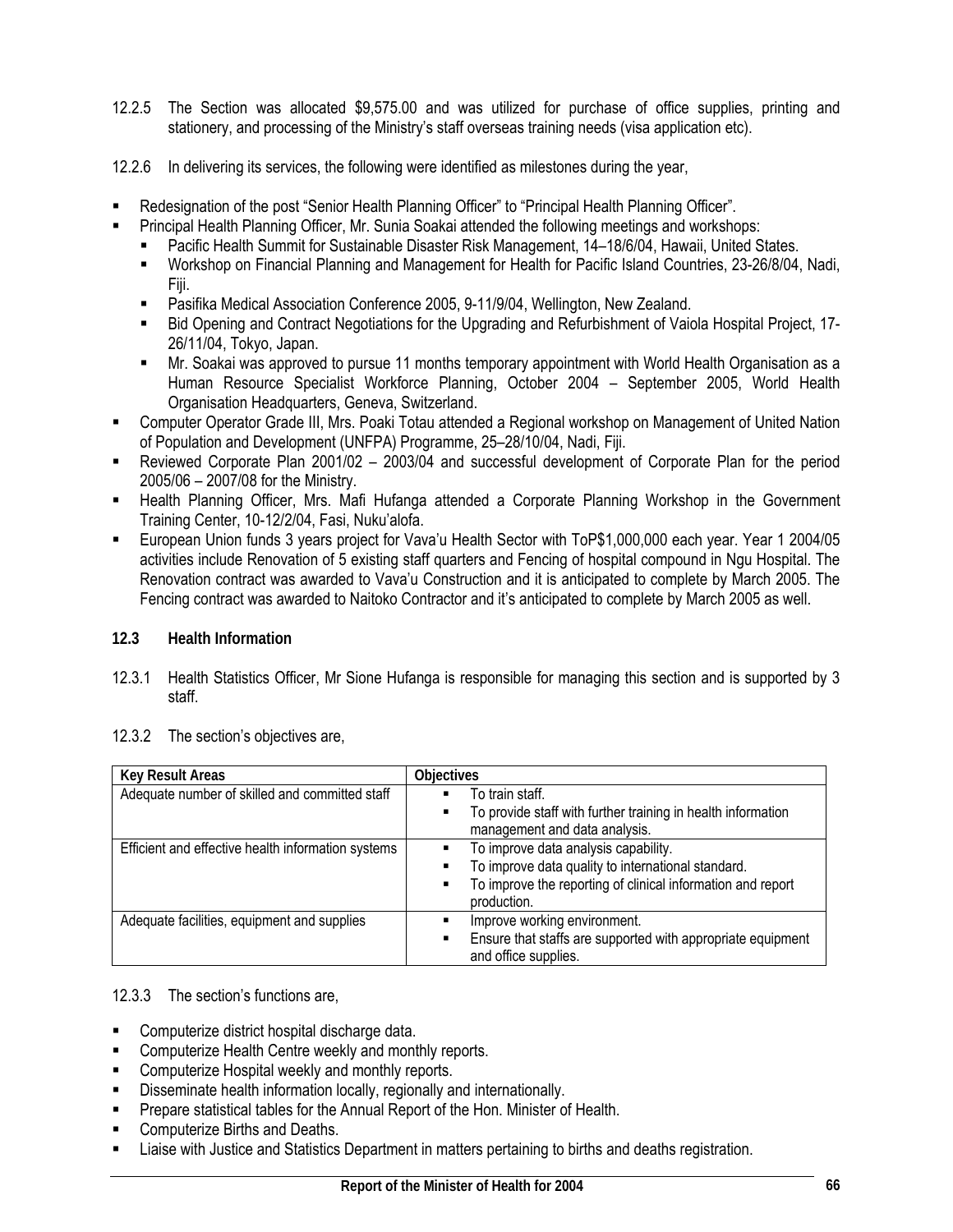- 12.3.4 The section was allocated \$3,750.00 and was utilized for the purchase of office supplies and maintenance of office equipment.
- 12.3.5 In delivering its services, the following were identified as milestone during the year,
- Computer Assistant Mrs. Finau 'Akau'ola was promoted to Computer Operator Grade III.
- Mrs Finau 'Akau'ola participated in a 2 weeks code training in Brisbane funded by Health Information Component under the World Bank Project.
- Ms. Leonia Malungahu attended an in-country statistics course funded by South Pacific Commission and coordinated by Government Statistic Department.
- Ms. Nauna Paongo attended the Health Information Course in Suva, Fiji as part of the Postgraduate Diploma Programme hosted by Otago University. This programme is expected to complete at the end of this year 2005.
- Mr. Sione Hufanga pursed 6 week fellowship in Malaysia in Health Information Management.
- Mr. Sione Veilofia is pursuing his final year for a Bachelor in Health Information Management (3 years) in Sydney University, Australia.
- Ongoing planning, coordinating, implementing and monitoring of Inpatient Working Group activities.
- A series of meetings and workshops were conducted to develop the Minimum Data Set (MDS). This is a preliminary step for standardizing data definitions used by the Ministry.
- In November 2004, the Health Information Component under World Bank Project provided two good quality computers for this section.
- **Pacific Open Learning Health Network (POLHN) Computer Lab has become the major communication centre** for staff of the Ministry of Health especially the Nursing School. It provides health related course for staffs through Online Health Network. This mode of study is very cost effective and productive since almost all of the applicants have successfully completed the available course.

#### **12.4 Information Technology**

- 12.4.1 Computer Programmer, Mr. Tu'amelie Paea is managing the section and assisted by 1 daily paid Computer Operator Grade III.
- 12.4.2 The section's objectives are,
- To ensure adequate staffing levels.
- To ensure computer standards are maintained.
- To optimize support and development Costs.
- To improve data quality.
- To improve access for health planning and information internationally.
- To improve workplace.

#### 12.4.3 The section's function is,

- Responsible for supporting functioning of computer within the Ministry and developing policies and procedure for procurement of new information technology equipment.
- 12.4.4 Provided below is the number of new computers installed during the year, 2004

| Division/Section                                     | No. of computers |
|------------------------------------------------------|------------------|
| <b>Administration/ Accounts</b>                      |                  |
| Administration/ Human Resource                       |                  |
| Health Planning & Information/Information Technology |                  |
| Outpatient                                           |                  |
| Laboratory                                           |                  |
| <b>Blood Transfusion</b>                             |                  |
| <b>Hospital Engineering</b>                          |                  |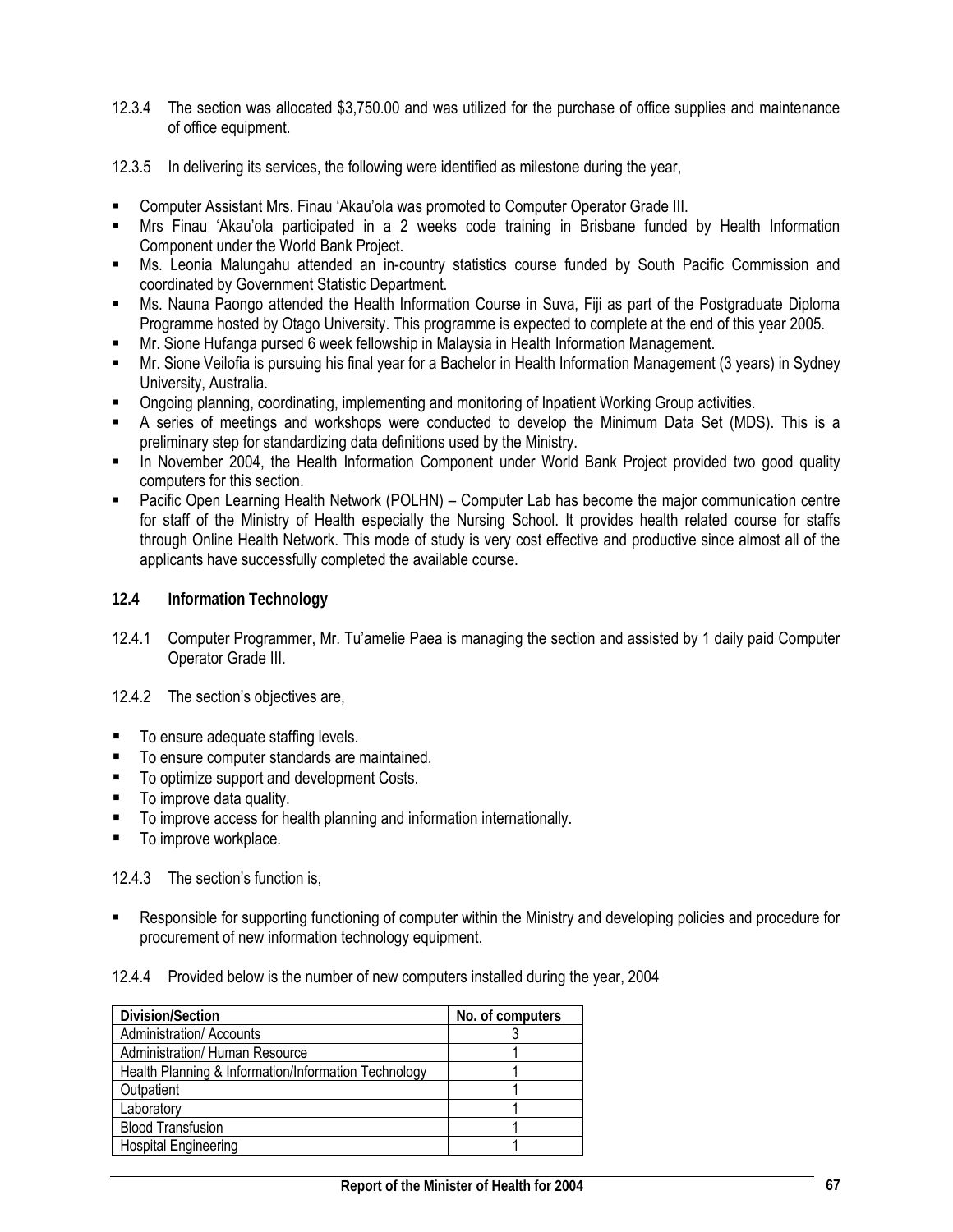| <b>Public Health</b>       |    |
|----------------------------|----|
| <b>Public Health Nurse</b> |    |
| <b>Total</b>               | 10 |

**Total number of computers in the Ministry of Health, 2004** 

| <b>Network</b>        | Number of computers |
|-----------------------|---------------------|
| Health                |                     |
| <b>Medical Store</b>  |                     |
| <b>Nursing School</b> |                     |
| Computer Lab          | 12                  |
| Standalone computers  | 15                  |
| Outer Islands         | 1 in each island    |
| Total                 | 108                 |

12.4.5 In delivering its services, the following were identified as milestones during the year:

- Setup Wed Mail for the Ministry http://www.health.gov.to.
- Connect various office computer network.
- Setup a server and to use for:
	- mail server (local web mail).
	- **EXECT** internet connection through Ministry of Finance server.
- **Provide fully control e-mail accounts for staff.** 
	- Create e-mail address for staff.
- **EXECOMPUTER COMPUTER INCOCO EXECUTE:** Computer inventory or the device audit.
	- Number of new computers.
- Computer virus on network (Update anti-virus form Ministry of Finance).
- In-house maintenance and repairing.

#### **12.5 Medical Records**

12.5.1 Acting Senior Medical Records Officer in Charge, Ms 'Ana Leha'uli is responsible for managing this section and is supported by 8 staff.

12.5.2 The section's objectives are,

- To continue training and development of Medical Records staff.
- To have proper completed records.
- To ensure staff understand their job description.
- To have a proper secondary storage area to accommodate all inactive records for future reference, research and education purposes.
- To cull inactive medical records to allow storage space for active medical records.

#### 12.5.3 The section's functions are,

- **Ensure all medical record inpatient and outpatient needs are attended to.**
- Ensure all admissions, transfer and separation procedures are completed and in order.
- Attend to all health care professionals' requests regarding patients' medical records.
- Ensure notifiable diseases as required by the Public Health Act 1992.
- Issuing of death certificates.

12.5.4 This section was allocated \$4,000.00 for office supplies and equipment.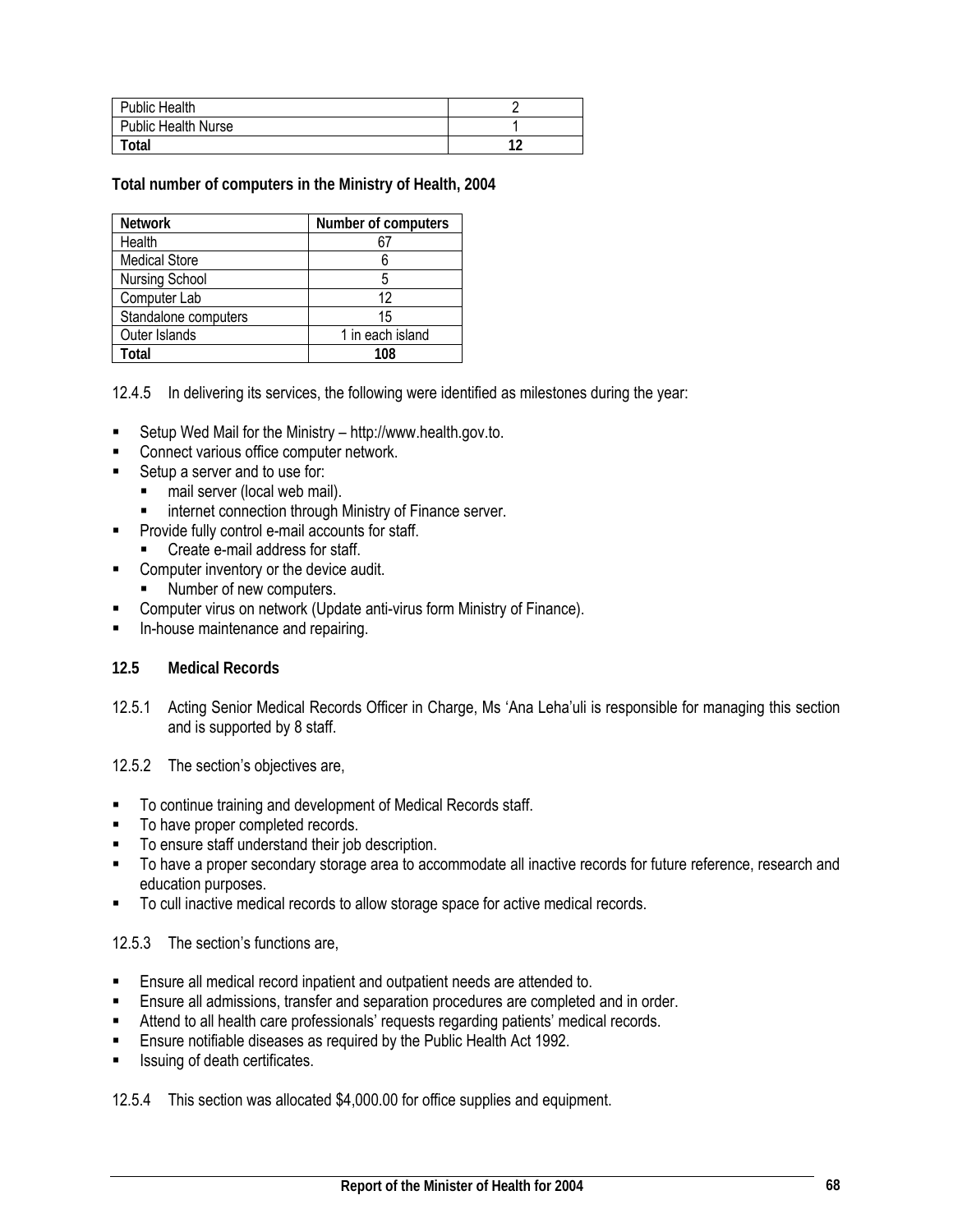12.5.5 In delivering its services, the following were identified as milestones during the year,

- Operate 24-hours to ensure efficient and effective medical record services.
- Recruited 1 daily paid staff to assist the section with their many responsibilities.
- On-the-job training is continuously conducted to ensure skilled and committed staff.
- Acting Senior Medical Records Officer in Charge attended a short course on ICD-10 Coding, Brisbane, Australia.
- World Bank consultant Mrs Jackie Kent assisted the section with coding skills.
- 1 Medical record staff attended the programme for youth in Japan.
- Acting Senior Medical Records Officer in Charge was awarded a World Health Organisation Fellowship in Malaysia.
- Medical record staffs attended in-country training courses like customer services and management training programme.

### **12.6 Research Unit**

12.6.1 Senior Medical Officer, Dr. Sunia Foliaki is responsible for managing the section and is supported by one daily paid clerk.

12.6.2 The section's objectives are,

- To be the primary recipient and processor of all health research proposals submitted to the Ministry of Health and its consequent submission to the Director of Health and/or the National Health Ethics and Research Committee.
- To initiate and recommend to the Ministry of Health appropriate health research.
- To conduct specific health research as approved by the Ministry of Health.
- To collaborate and coordinate national and international health research involving the Ministry of Health.
- To ensure that any collaboration is mutually agreed on in terms of conduct of research and Intellectual Property matters.
- $\blacksquare$  To coordinate and develop health research capacity for local staff.

12.6.3 The section's function are,

- **Promote, collaborate and conduct appropriate and high quality health research on priority issues affecting the** health of the people of Tonga and the development of national capacity to undertake health research.
- 12.6.4 Provided below is a summary of the section's activities during the year.

### **12.6.4.1 Asthma Self Management Project**

- Operationalized a special clinic for all asthmatics (all age groups) in Tongatapu in the last quarter of the year with a total of 212 clients to date been seen and participated in an interview/educational session on asthma. 53 clients of the 212 clients were excluded and referred back to the general medical clinic due to concurrent medical conditions and the remaining 159 are regularly reviewed and participate in the Asthma Self Management Project. This is a follow up and part of the special attention and research on asthma whereby Tonga including 5 other Pacific Islands participated in the International Study of Asthma and Allergies in Childhood (ISAAC).
- The aim of the Project is to enlighten and educate people suffering from asthma on how to better manage their asthma with available medications.
- The Project is running well and receives financial assistance from Wellcome Trust (UK) and Massey University, New Zealand.
- The special clinic for asthmatics is supported and collaborated with staff from the Medical Unit, Paediatric Unit and the Outpatient Department of Vaiola. Part of the project is a control group (Vava'u District) in which the delayed intervention is expected to be implemented in September 2005. The rest of the Kingdom will participate in the protocol for asthma self management when funds are available for travels to outlying stations.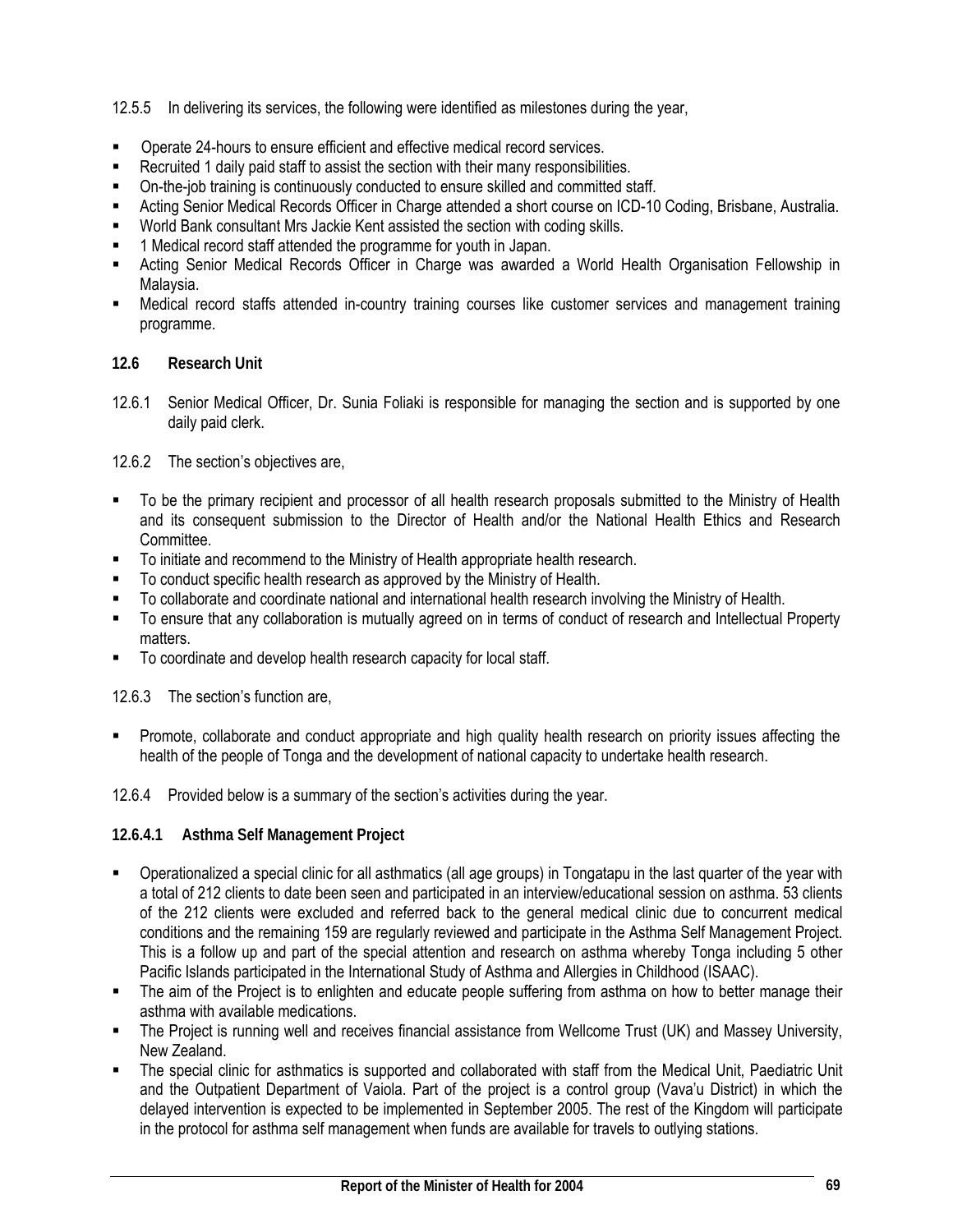# **12.6.4.2 Cancer in Pacific Populations Study**

- The section is currently the Principal Investigator and Implementor of the above study which collectively involves:
	- a descriptive analyses of cancer incidence and mortality in Tonga;
	- a case-control study of breast cancer in women in Tonga beginning from the 1st of January 2005;
	- the women with breast cancer who agree to participate in the case-control study will also form the basis of a follow-up study, which will examine factors that determine cancer survival.
- The study is closely linked to the establishment of Tonga's Cancer Registry detailed below. A similar study is being carried out in Fiji, Samoa and Niue as well as among Pacific people in New Zealand.

### **12.6.4.3 Cancer Registry**

- The section in collaboration with Massey University and the New Zealand Cancer Registry has obtained and adapted the World Health Organisation's **International Agency for Research on Cancer (IARC)** cancer registry software **CanReg4** (formatted for a Tonga registry) as Tonga's cancer registry data management software.
- Data entry for cancer since the last 10 years. Approval of recommendations for the full establishment of the cancer registry was approved by the Ministry of Health's National Health Development Committee in its meeting conducted on 1st April 2005.
- The section is undertaking this task closely with Dr. Siale 'Akau'ola and staff of the Laboratory Services. It is anticipated that a Cancer Registry for Tonga in the initial stages at least calls for manpower and skills from personnel and institutions with experience in Cancer Registry.

### **12.6.4.4 Pacific Obesity Prevention in Communities (OPIC) Project**

- The section on behalf of the Ministry of Health (Tonga) is collaborating with the Fiji School of Medicine (FSM), Fiji Ministry of Health, the University of Auckland and Deakin University on a 5-year study entitled the **PACIFIC OBESITY PREVENTION in COMMUNITIES (OPIC**) **PROJECT**.
- Obesity Prevention in Communities **(**OPIC) will provide data on the effectiveness on a range of interventions to prevent obesity among young people in Fiji, Tonga, New Zealand and Australia.
- The interventions used in this project will include education, policy, environmental and social strategies in several settings such as schools, churches, villages and neighbourhoods. The study groups in Tonga are the districts around Kolonga, Houma and Nukunuku.
- A full time Research Assistant funded by Obesity Prevention in Communities (OPIC) whose primary task to oversee data management for the Obesity Prevention in Communities **(**OPIC) project will be based with the section for the lifetime of Obesity Prevention in Communities (OPIC) to assist with other health research activities of the section. The decision to base one of Obesity Prevention in Communities (OPIC's) Research Assistants directly under the section is one of the strategies whereby Obesity Prevention in Communities (OPIC) "helps" out with the effort by the Ministry of Health at capacity building for its research agenda.

### **12.6.4.5 Prevalence of Group B Streptococcus (GBS) among pregnant women in Vaiola Hospital**

- The section is a Co-Investigator of the above study with the Paediatric Unit as Principal Investigator. This project is commencing in May 2005.
- The main objectives of the study are:
	- to determine the carriage rate of GBS among pregnant mothers,
	- to determine the relationship of GBS carriage among mothers to Premature Delivery,
	- to ascertain the relationship between GBS positive mother and sepsis among neonates as well as determining any relationship between GBS positive mother to the overall outcome of pregnancy